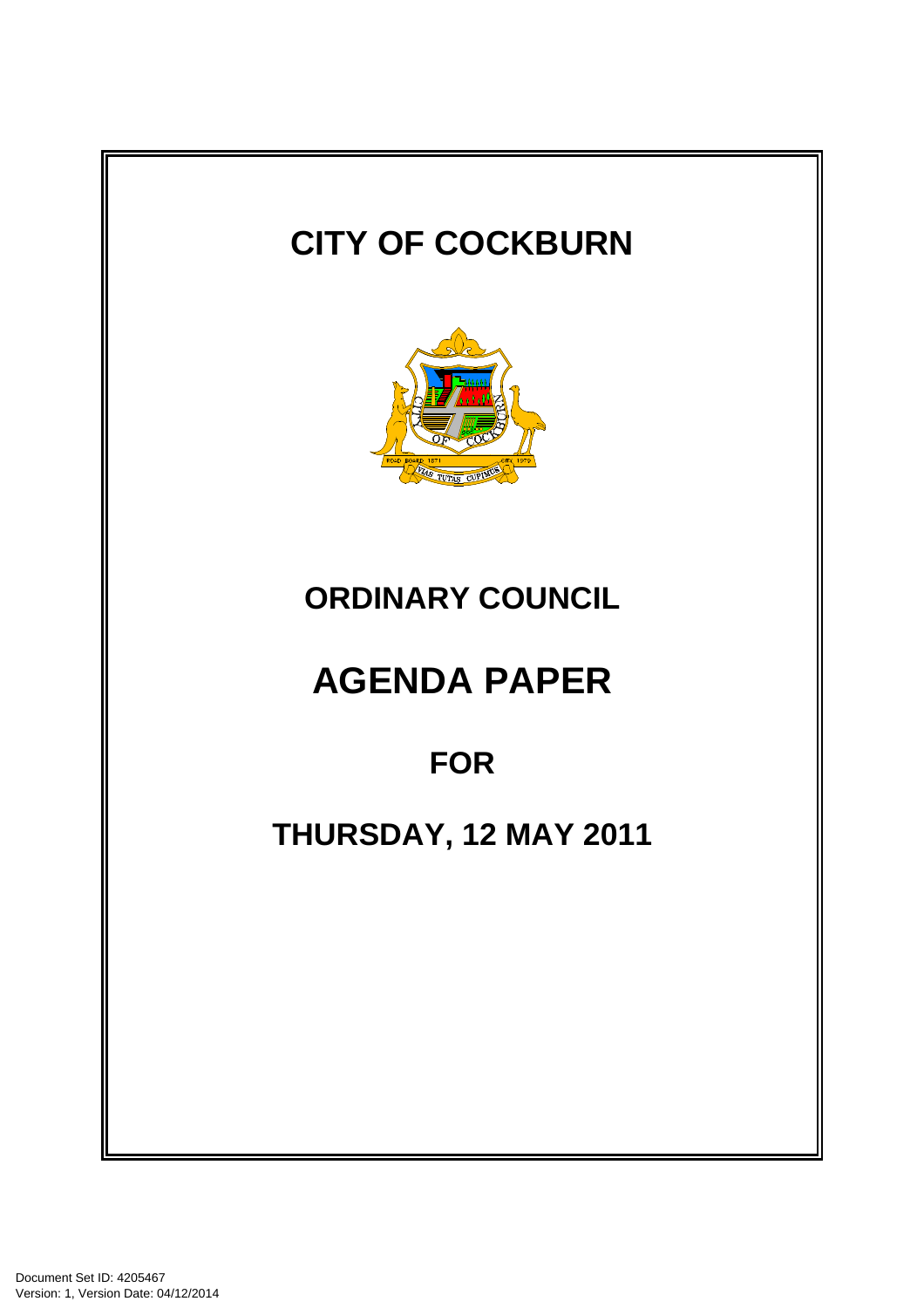# **CITY OF COCKBURN**

#### **SUMMARY OF AGENDA TO BE PRESENTED TO THE ORDINARY COUNCIL MEETING TO BE HELD ON THURSDAY, 12 MAY 2011 AT 7:00 PM**

# **Page**

 $\sim$ 

| $\mathbf{1}$ . |                                                                                                        |                                                                                                                                                                                                                     |  |
|----------------|--------------------------------------------------------------------------------------------------------|---------------------------------------------------------------------------------------------------------------------------------------------------------------------------------------------------------------------|--|
| 2.             | APPOINTMENT OF PRESIDING MEMBER (IF REQUIRED)  1                                                       |                                                                                                                                                                                                                     |  |
| 3.             | DISCLAIMER (TO BE READ ALOUD BY PRESIDING MEMBER) 1                                                    |                                                                                                                                                                                                                     |  |
| 4.             |                                                                                                        | ACKNOWLEDGEMENT OF RECEIPT OF WRITTEN DECLARATIONS OF<br>FINANCIAL INTERESTS AND CONFLICT OF INTEREST (BY PRESIDING                                                                                                 |  |
| 5.             |                                                                                                        |                                                                                                                                                                                                                     |  |
| 6.             |                                                                                                        | ACTION TAKEN ON PREVIOUS PUBLIC QUESTIONS TAKEN ON                                                                                                                                                                  |  |
| 7.             |                                                                                                        |                                                                                                                                                                                                                     |  |
| 8.             |                                                                                                        |                                                                                                                                                                                                                     |  |
|                | 8.1                                                                                                    | (OCM 12/5/2011) - ORDINARY COUNCIL MEETING - 14 APRIL                                                                                                                                                               |  |
| 9.             |                                                                                                        |                                                                                                                                                                                                                     |  |
| 10.            |                                                                                                        |                                                                                                                                                                                                                     |  |
| 11.            | BUSINESS LEFT OVER FROM THE PREVIOUS MEETING (IF                                                       |                                                                                                                                                                                                                     |  |
| 12.            | DECLARATION OF COUNCILLORS WHO HAVE NOT GIVEN DUE<br>CONSIDERATION TO MATTERS IN THE BUSINESS PAPER  2 |                                                                                                                                                                                                                     |  |
| 13.            |                                                                                                        |                                                                                                                                                                                                                     |  |
|                | 13.1                                                                                                   | (OCM 12/5/2011) - MINUTES OF THE GRANTS AND DONATIONS<br>COMMITTEE MEETING - 02 MAY 2011 (CR/G/003) (R AVARD)                                                                                                       |  |
| 14.            |                                                                                                        |                                                                                                                                                                                                                     |  |
|                | 14.1                                                                                                   | (OCM 12/5/2011) - DEVELOPMENT ASSESSMENT PANELS -<br>NOMINATION OF TWO (2) MEMBERS AND TWO (2) ALTERNATE<br>MEMBERS BY COUNCIL TO THE SOUTH WEST METROPOLITAN<br>AREA JOINT DEVELOPMENT ASSESSMENT PANEL (T WATSON) |  |
|                | 14.2                                                                                                   | (OCM 12/5/2011) - OUTBUILDING - LOCATION: LOT 705 (NO. 14)<br>MERSEY CLOSE SUCCESS - OWNER: KIM JOHNSON -<br>APPLICANT: JOSHUA BROOK PTY LTD (5519700) (L REDDELL)                                                  |  |
|                |                                                                                                        | 14.3 (OCM 12/5/2011) - OUTBUILDING - LOT 228 (NO 8) GICHA CLOSE<br>MUNSTER - OWNER: DALZON AND TERESA SEPAROVICH -<br>APPLICANT: DALZON SEPAROVICH (6012618) (R SIM) (ATTACH)  13                                   |  |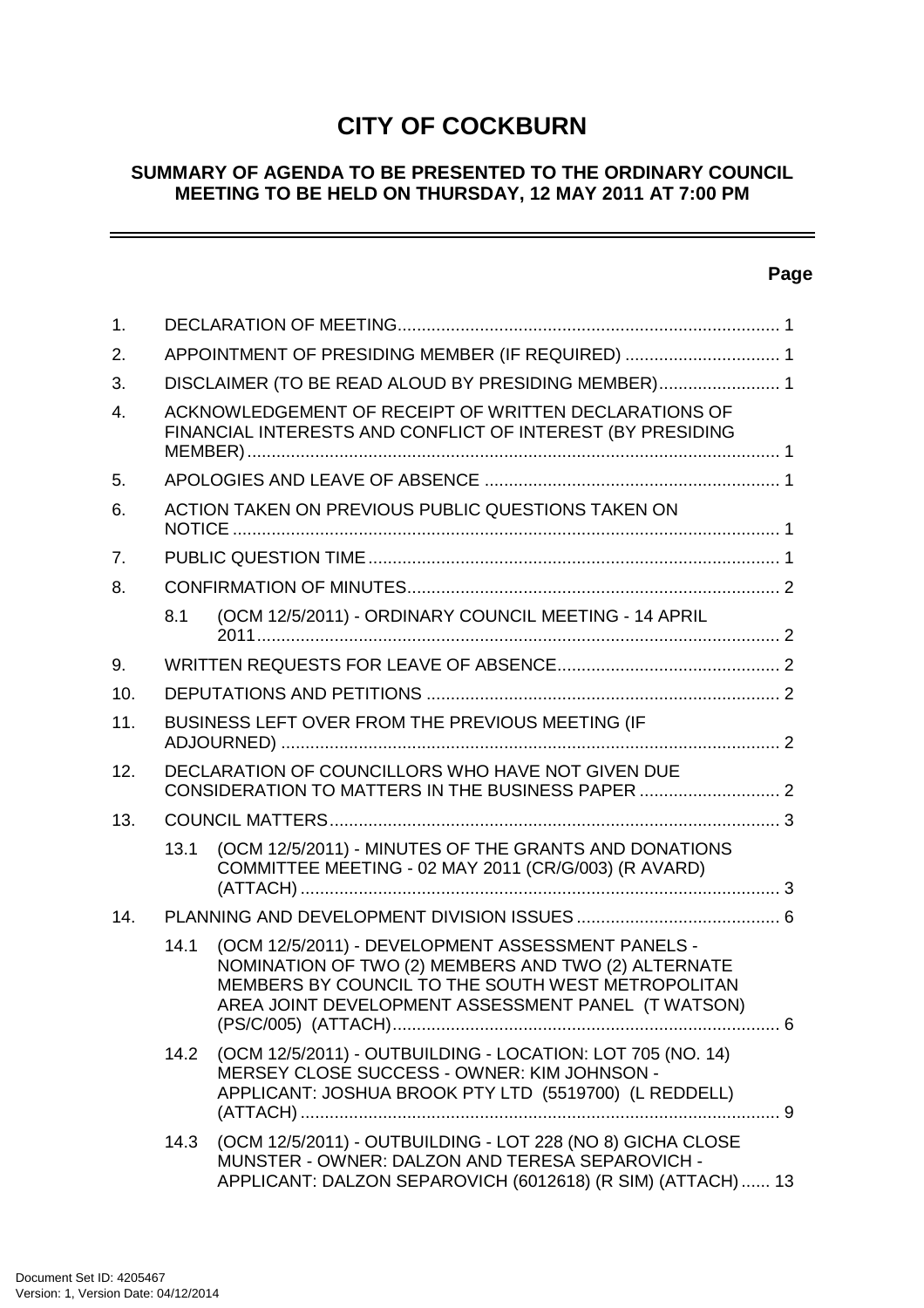|     | 14.4 | (OCM 12/5/2011) - AMENDMENT TO LOCAL PLANNING POLICY<br>APD18 'OUTBUILDINGS' (PS/A/001) (A LEFORT) (ATTACH)  16                                                                                                                                                     |  |
|-----|------|---------------------------------------------------------------------------------------------------------------------------------------------------------------------------------------------------------------------------------------------------------------------|--|
|     | 14.5 | (OCM 12/5/2011) - AMENDMENT TO LOCAL PLANNING POLICY<br>APD49 'RESIDENTIAL DESIGN CODES - ALTERNATIVE<br>ACCEPTABLE DEVELOPMENT PROVISIONS' (PS/A/001)(A                                                                                                            |  |
|     | 14.6 | (OCM 12/5/2011) - AMENDMENT TO LOCAL PLANNING POLICY<br>APD56 'SINGLE BEDROOM DWELLINGS' (PS/A/001) (A LEFORT)                                                                                                                                                      |  |
|     | 14.7 | (OCM 12/5/2011) - RESTAURANT/CAFE & FOUR MULTIPLE<br>DWELLNGS - LOCATION: 70 (LOT 1) PHOENIX ROAD HAMILTON<br>HILL - OWNER: BARTOLOMEO MARANO, FRANCESCO<br>CARBONE, GIULLIANA CARBONE, MARIA MARANO & MARIA<br>CARRELLO - APPLICANT: H MIRIAN (2206519) (A LEFORT) |  |
|     | 14.8 | (OCM 12/5/2011) - PROPOSED MODIFICATIONS TO HARVEST<br>LAKES VILLAGE CENTRE STRUCTURE PLAN - LOCATION: LOTS<br>9033 AND 9038 LYON ROAD, ATWELL - OWNER: LANDCORP -<br>APPLICANT: ROBERTS DAY (SM/M/054) (R COLALILLO)                                               |  |
|     | 14.9 | (OCM 12/5/2011) - SCHEME AMENDMENT NO. 55 AND<br>PROPOSED STRUCTURE PLANS - LOCATION: FORMER<br>COOLBELLUP PRIMARY SCHOOL SITES (RESERVES 38242,<br>38243 AND 30233) - OWNER: DEPARTMENT OF EDUCATION -<br>APPLICANT: RPS AND LANDCORP (93055) (D DI RENZO)         |  |
|     |      | 14.10 (OCM 12/5/2011) - SCHEME AMENDMENT NO. 84 AND<br>MODIFICATION TO STRUCTURE PLAN LOCATION: LOT 424<br>KIRKLEY COURT AND LOT 519 PEARSONS DRIVE, SUCCESS -<br>OWNER: GOLD ESTATES OF AUSTRALIA PTY LTD - APPLICANT:                                             |  |
|     |      | 14.11 (OCM 12/5/2011) - OFFER TO SELL LAND TO CITY OF<br>COCKBURN - LOCATION: PORTION OF LOT 341 LAKEFRONT<br>AVENUE, BEELIAR - OWNER/APPLICANT: DEPARTMENT OF                                                                                                      |  |
| 15. |      |                                                                                                                                                                                                                                                                     |  |
|     | 15.1 | (OCM 12/5/2011) - LIST OF CREDITORS PAID - MARCH 2011                                                                                                                                                                                                               |  |
|     | 15.2 | (OCM 12/5/2011) - STATEMENT OF FINANCIAL ACTIVITY AND<br>ASSOCIATED REPORTS - MARCH 2011 (FS/S/001) (N                                                                                                                                                              |  |
| 16. |      |                                                                                                                                                                                                                                                                     |  |
|     | 16.1 | (OCM 12/5/2011) - AMENDED POLICY AEW1 'STREET VERGE                                                                                                                                                                                                                 |  |
|     |      | 16.2 (OCM 12/5/2011) - ESTABLISHMENT OF A MEMORIAL WALK                                                                                                                                                                                                             |  |
|     | 16.3 | (OCM 12/5/2011) - ESTABLISHMENT OF A BRAVERY GARDEN                                                                                                                                                                                                                 |  |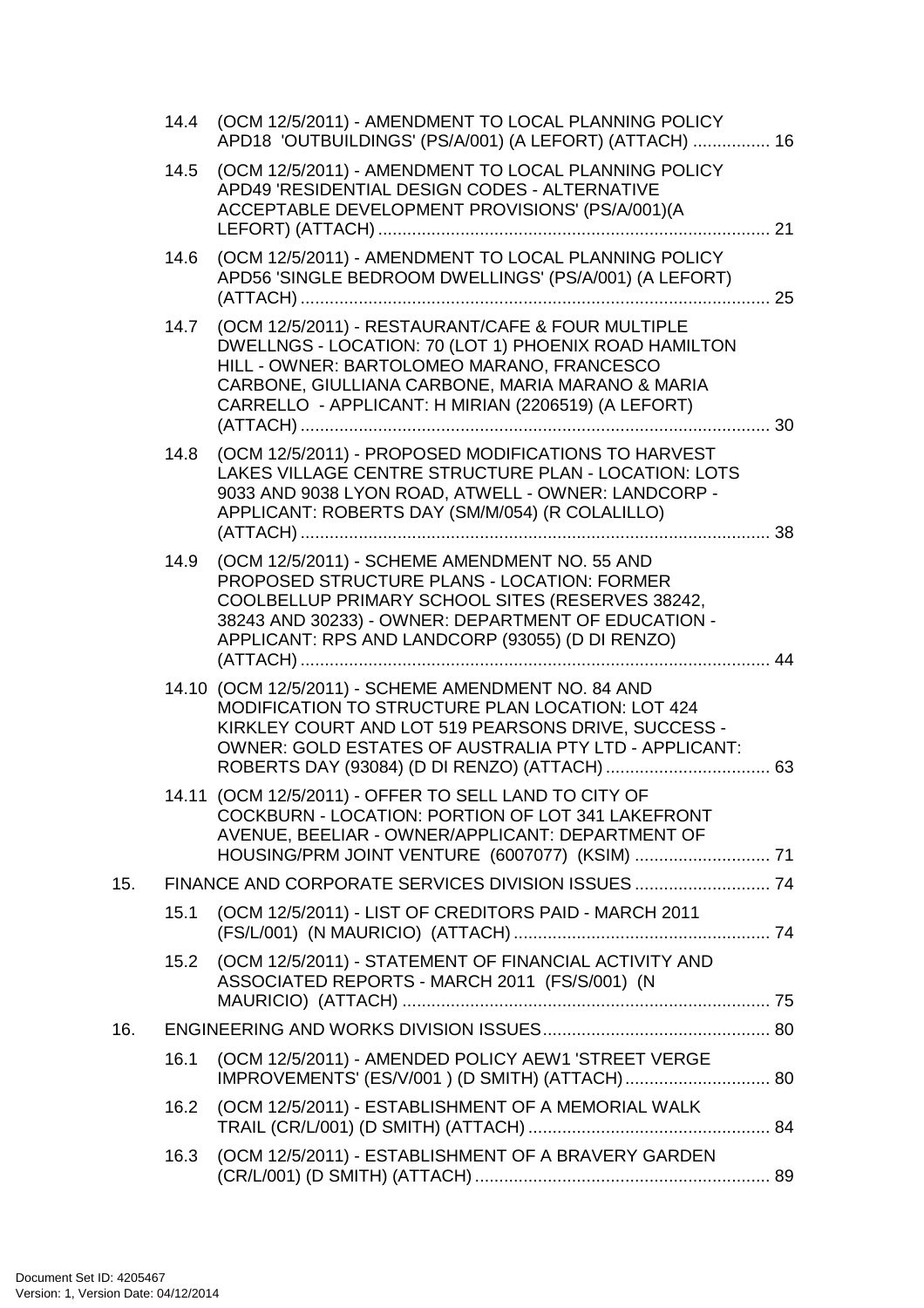|     | 16.4                                                      | (OCM 12/5/2011) - AUSTRALIAN MARINE COMPLEX - TRAFFIC                                                                                                              |  |
|-----|-----------------------------------------------------------|--------------------------------------------------------------------------------------------------------------------------------------------------------------------|--|
|     | 16.5                                                      | (OCM 12/5/2011) - TENDER NO. RFT 02/2011 - TREE PRUNIING<br>SERVICES (RFT 02/2011) (LV, HV AND GENERAL) (A LEES)                                                   |  |
| 17. |                                                           |                                                                                                                                                                    |  |
|     | 17.1                                                      | (OCM 12/5/2011) - ADOPTION OF THE CITY OF COCKBURN -<br>RECONCILIATION ACTION PLAN (CR/M/113) (G BOWMAN)                                                           |  |
|     | 17.2                                                      | (OCM 12/5/2011) - CITY OF COCKBURN CRIME PREVENTION<br>PLAN 2011-2014 (CR/L/007) (R AVARD) (ATTACH) 109                                                            |  |
|     | 17.3                                                      | (OCM 12/5/2011) - COOGEE BEACH SURF LIFE SAVING CLUB                                                                                                               |  |
| 18. |                                                           |                                                                                                                                                                    |  |
| 19. |                                                           | MOTIONS OF WHICH PREVIOUS NOTICE HAS BEEN GIVEN 118                                                                                                                |  |
|     | 19.1                                                      | (OCM 12/5/2011) - CLR WHITFIELD - COMMUNICATION<br>BETWEEN CITY OF COCKBURN AND FESA (RS/J/005) (D                                                                 |  |
|     | 19.2                                                      | (OCM 12/5/2011) - CLR LIMBERT - REMOVAL OF LONDON PLANE<br>TREE AT 36 HEDGES RETREAT ATWELL (FS/I/002) (D SMITH)                                                   |  |
|     | 19.3                                                      | (OCM 12/5/2011) - DEPUTY MAYOR ALLEN - JANDAKOT<br><b>VOLUNTEER BUSHFIRE BRIGADE - LOCATION, RESOURCES</b><br>AND OTHER ISSUES (RS/L/005; RS/L/006) (R AVARD)  127 |  |
| 20. |                                                           | NOTICES OF MOTION GIVEN AT THE MEETING FOR CONSIDERATION                                                                                                           |  |
| 21. |                                                           | NEW BUSINESS OF AN URGENT NATURE INTRODUCED BY                                                                                                                     |  |
| 22. | MATTERS TO BE NOTED FOR INVESTIGATION, WITHOUT DEBATE 131 |                                                                                                                                                                    |  |
| 23. |                                                           |                                                                                                                                                                    |  |
| 24  |                                                           | (OCM 12/5/2011) - RESOLUTION OF COMPLIANCE (SECTION 3.18(3),                                                                                                       |  |
| 25. |                                                           |                                                                                                                                                                    |  |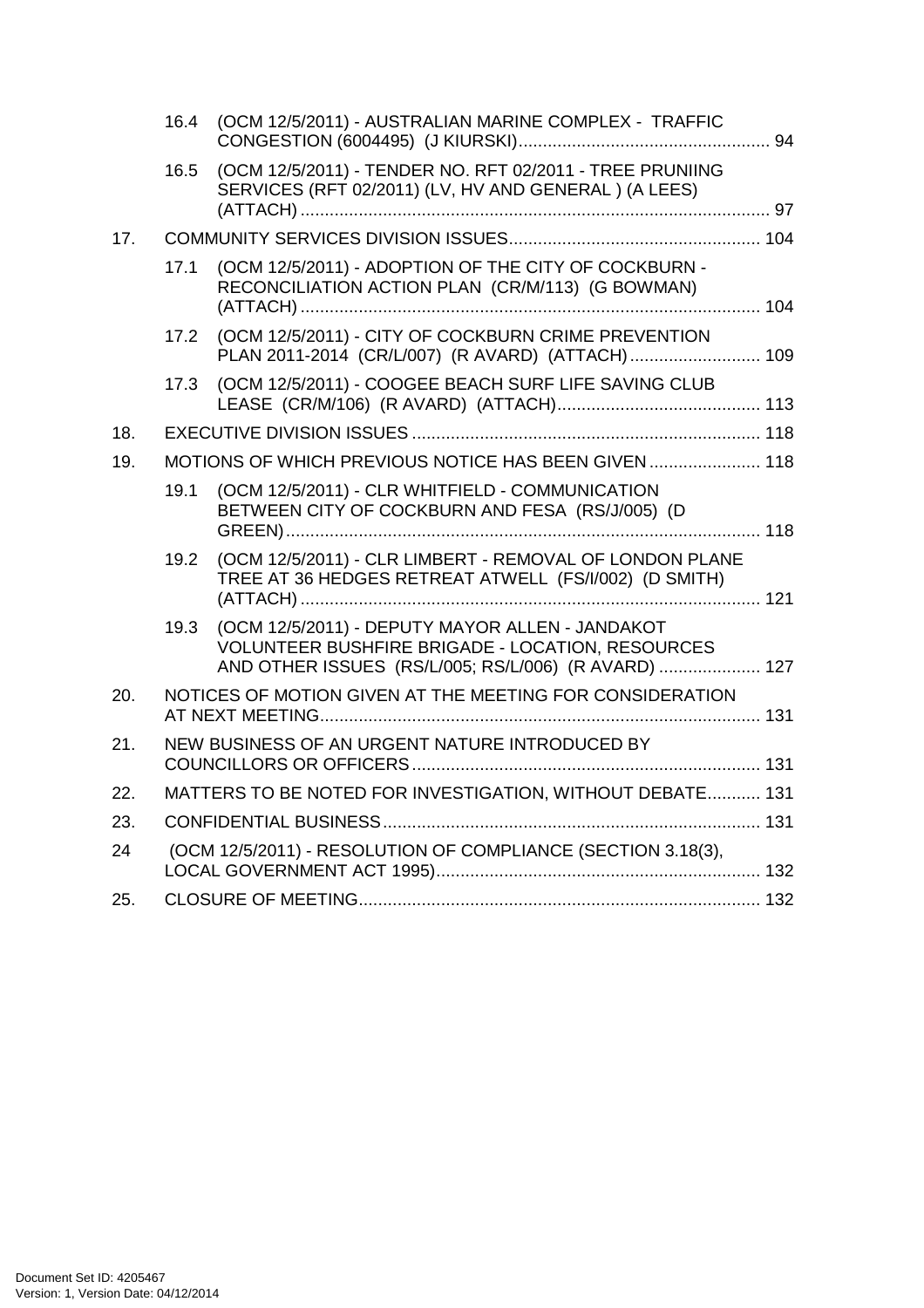# **CITY OF COCKBURN**

# **AGENDA TO BE PRESENTED TO THE ORDINARY COUNCIL MEETING TO BE HELD ON THURSDAY, 12 MAY 2011 AT 7:00 PM**

## **1. DECLARATION OF MEETING**

#### **2. APPOINTMENT OF PRESIDING MEMBER (If required)**

#### **3. DISCLAIMER (To be read aloud by Presiding Member)**

Members of the public, who attend Council Meetings, should not act immediately on anything they hear at the Meetings, without first seeking clarification of Council's position. Persons are advised to wait for written advice from the Council prior to taking action on any matter that they may have before Council.

## **4. ACKNOWLEDGEMENT OF RECEIPT OF WRITTEN DECLARATIONS OF FINANCIAL INTERESTS AND CONFLICT OF INTEREST (by Presiding Member)**

#### **5. APOLOGIES AND LEAVE OF ABSENCE**

#### **6. ACTION TAKEN ON PREVIOUS PUBLIC QUESTIONS TAKEN ON NOTICE**

**7. PUBLIC QUESTION TIME**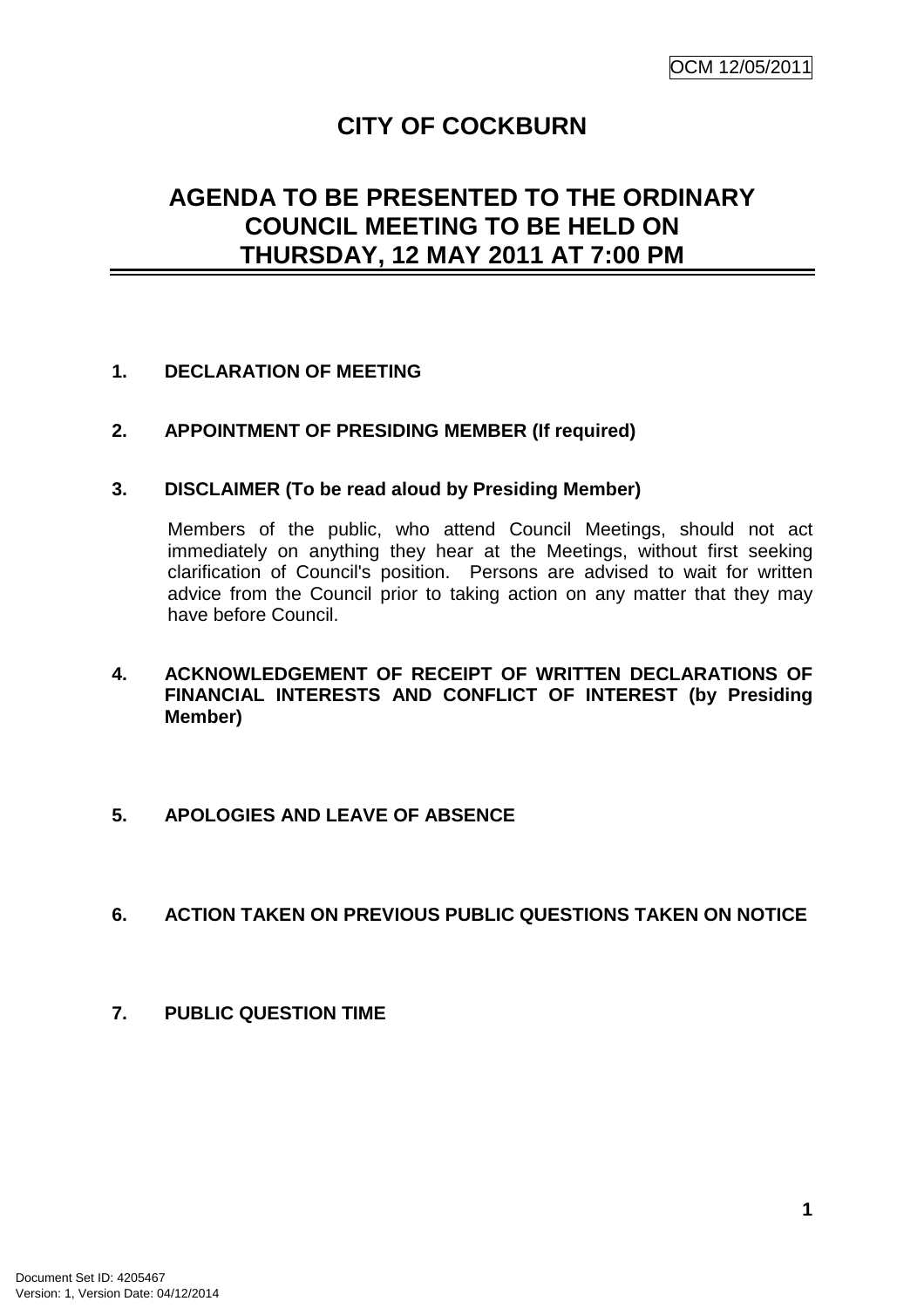## **8. CONFIRMATION OF MINUTES**

#### **8.1 (OCM 12/5/2011) - ORDINARY COUNCIL MEETING - 14 APRIL 2011**

#### **RECOMMENDATION**

That Council adopt the Minutes of the Ordinary Council Meeting held on Thursday 14 April, as a true and accurate record, subject to amendment to the "Deputations and Petitions", by deleting the words "Anna Friar", and replacing with the words "a friar, and also by her mother, Mrs Micheline van der Beken,".

**COUNCIL DECISION**

# **9. WRITTEN REQUESTS FOR LEAVE OF ABSENCE**

**10. DEPUTATIONS AND PETITIONS** 

# **11. BUSINESS LEFT OVER FROM THE PREVIOUS MEETING (If adjourned)**

# **12. DECLARATION OF COUNCILLORS WHO HAVE NOT GIVEN DUE CONSIDERATION TO MATTERS IN THE BUSINESS PAPER**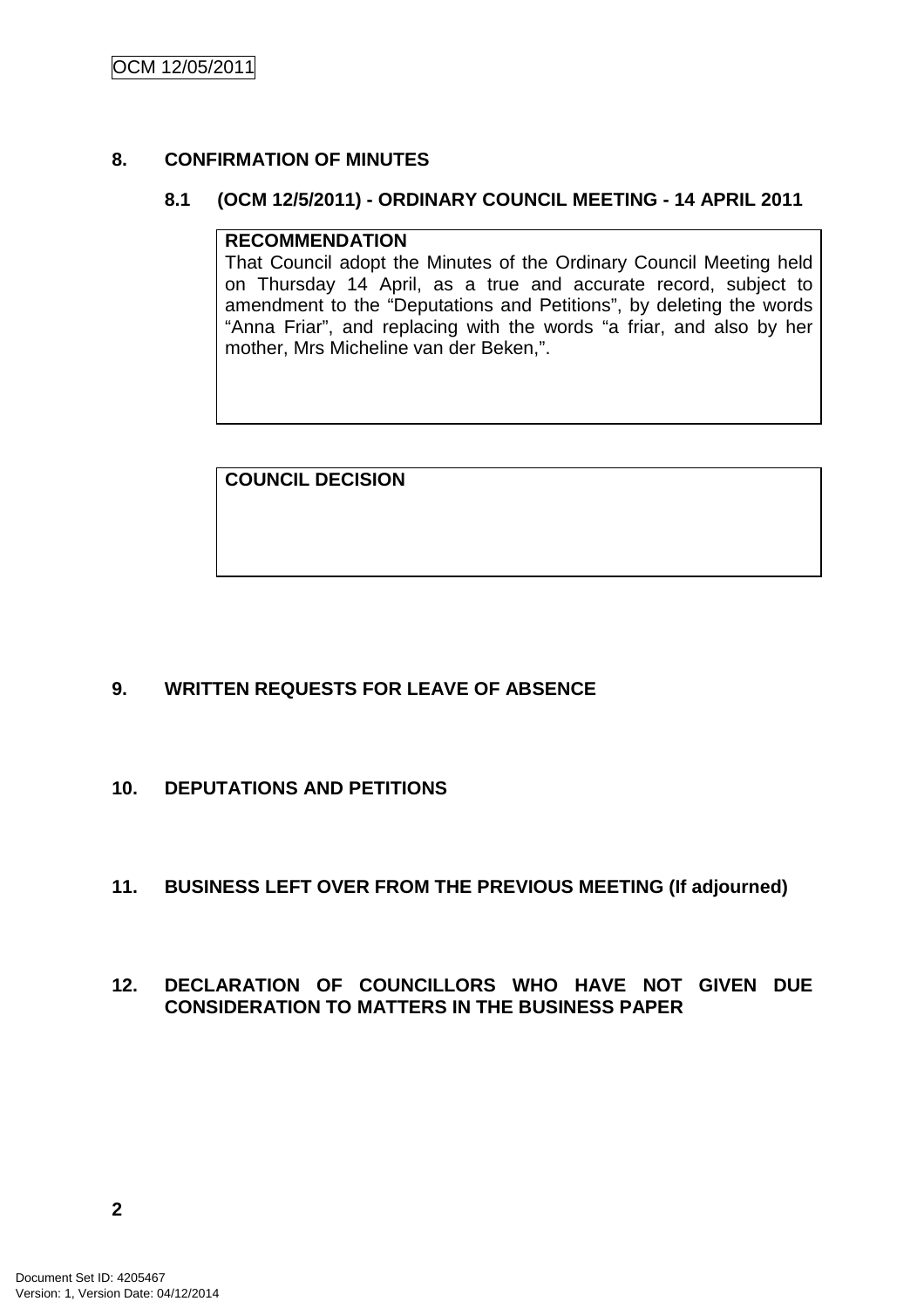## **13. COUNCIL MATTERS**

#### **13.1 (OCM 12/5/2011) - MINUTES OF THE GRANTS AND DONATIONS COMMITTEE MEETING - 02 MAY 2011 (CR/G/003) (R AVARD) (ATTACH)**

#### **RECOMMENDATION**

That Council receive the Minutes of the Grants and Donations Committee meeting held on 2 May 2011, and adopt the recommendations contained therein

# **COUNCIL DECISION**

## **Background**

The Council of the City of Cockburn established the Grants and Donations Committee to recommend on the level and the nature of grants and donations provided to external organisations and individuals. The Committee is also empowered to recommend to Council on donations and sponsorships to specific groups and individuals.

#### **Submission**

To receive the Minutes of the Grants and Donations Committee and adopt the recommendations of the Committee.

#### **Report**

Council approved a budget for grants and donations for 2010/11 of \$816,057. The Grants and Donations Committee is empowered to recommend to Council how these funds are to be distributed.

At its meeting of 19 July 2010 the Committee recommended a range of allocations of grants, donations and sponsorship which were duly adopted by Council on 12 August 2010.

Following the September 2010 round of grants, donations and sponsorship funding opportunities, the Committee, at its meeting of 13 October 2010, recommended a revised range of allocations which were duly adopted by Council on 11 November 2010.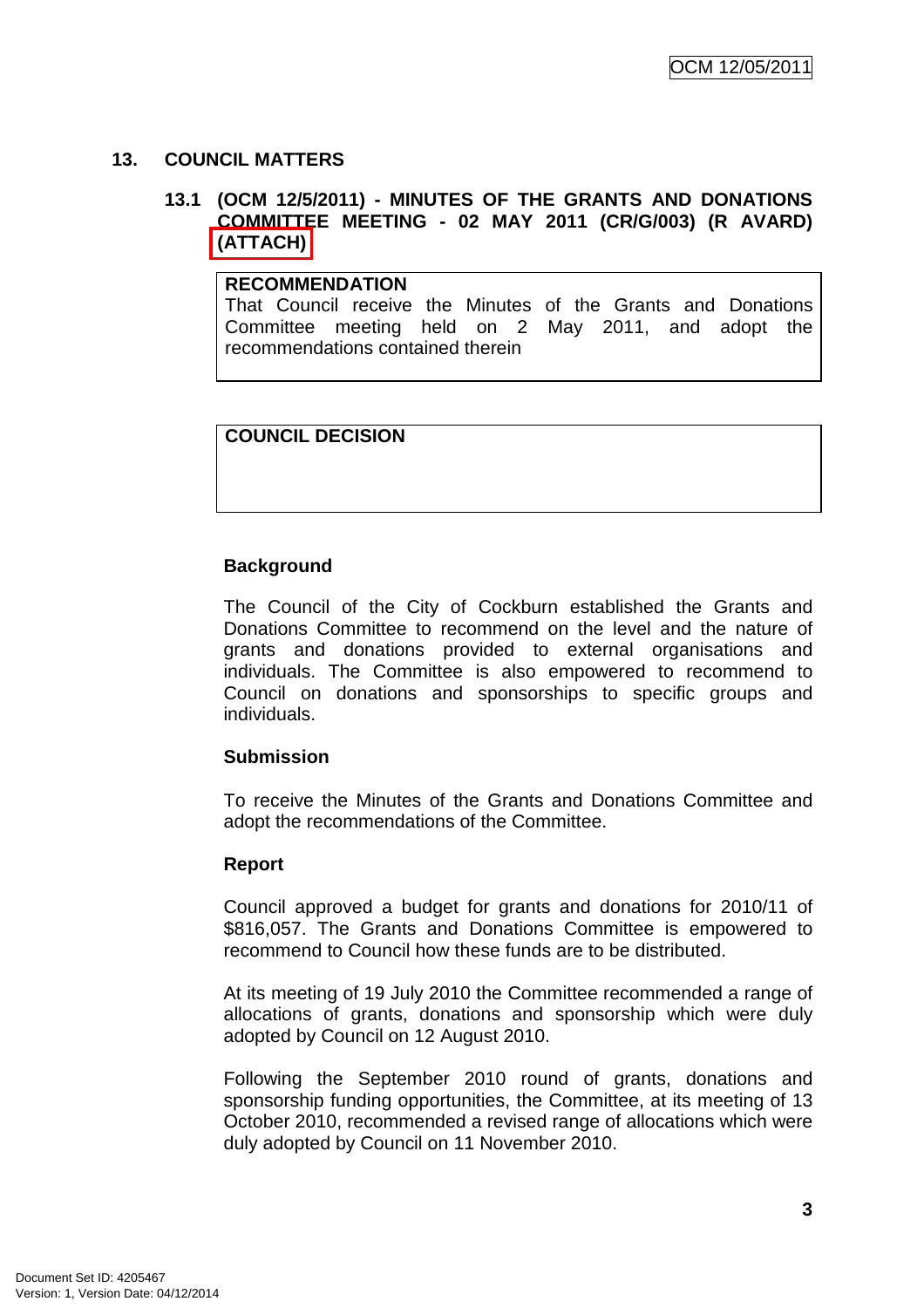The March 2011 round of grants, donations and sponsorship funding opportunities has now closed and at its meeting of 02 May 2011, considered revised allocations for the remainder of the 2010/11 grants and donations budget, as well as the following applications for donations and sponsorship.

A summary of the donations for general operating expenses recommended to Council are as follows:

- Colosoul Group Inc .............................................................. \$1,000 • Birthrites: Healing After Caesarean Inc ............................... \$1,400
- City of Cockburn Pipe Band ................................................ \$8,000
- Lakelands District Council ................................................... \$9,000
- Hamilton District Council (Chaplaincy) ................................... \$9.000
- Business Foundations Inc. ................................................ \$10,000
- South Lake Ottey Family & Neighbourhood Centre............. \$5,000

A summary of the sponsorship recommended by the Committee is as follows:

| • Terry Rees - Blind Ten Pin Bowling Nationals\$300 |  |
|-----------------------------------------------------|--|
|                                                     |  |
| • Nicola Beynon - Publishing Pilgrimage\$2,000      |  |
|                                                     |  |
| • Success Primary School P & C - Fete\$1,500        |  |
|                                                     |  |
| • Melville Cockburn Chamber of Commerce\$20,000     |  |
|                                                     |  |

#### **Strategic Plan/Policy Implications**

#### **Governance Excellence**

• To conduct Council business in open public forums and to manage Council affairs by employing publicly accountable practices.

#### **Budget/Financial Implications**

Council approved a budget for grants and donations for 2010/11 of \$816,057.

Following is a summary of the grants, donations and sponsorship allocations proposed by the Committee.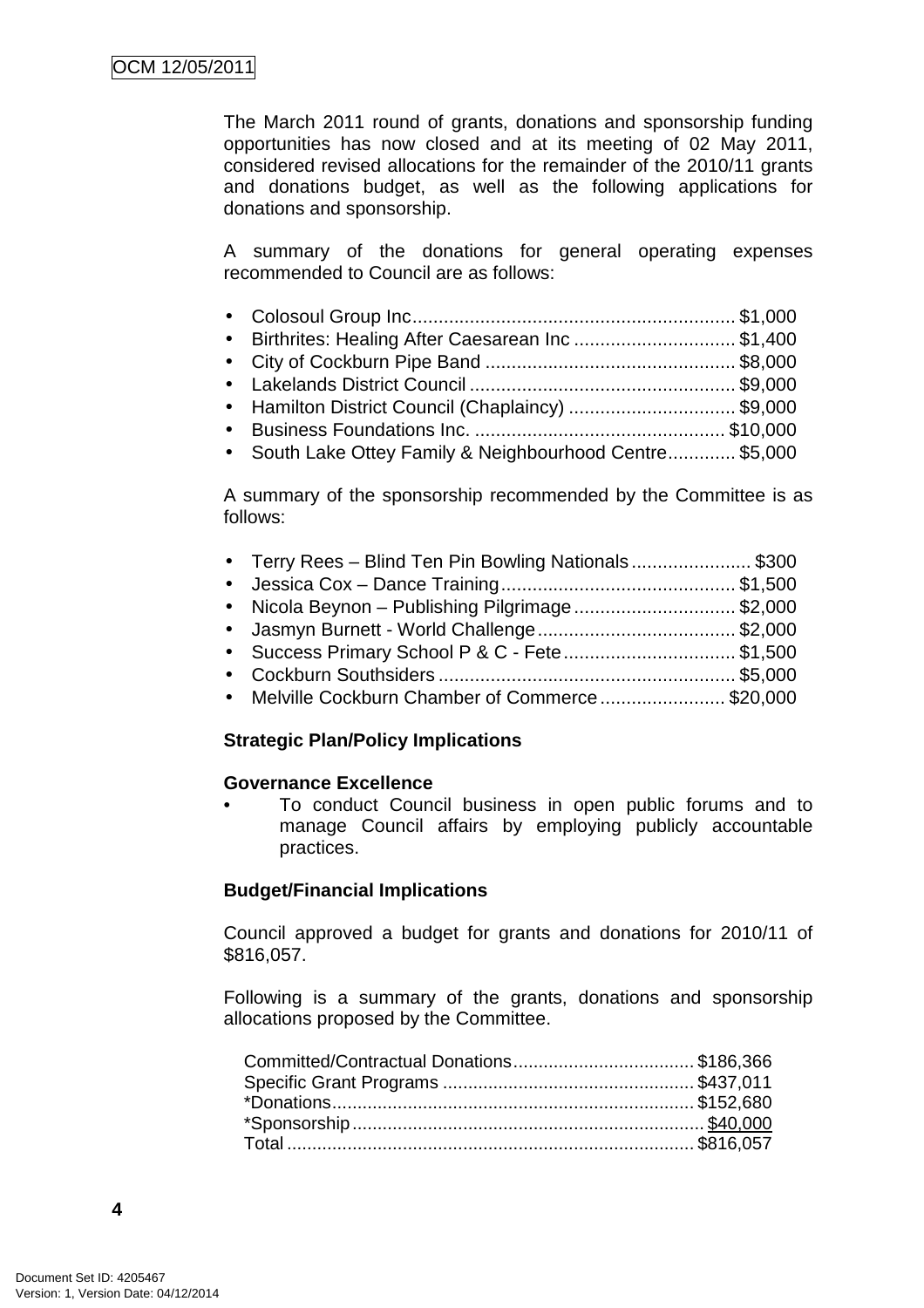The next Grants and Donations Committee Meeting will be held in July 2011 to recommend allocations for 2011/12. The next round of grants, donations and sponsorship funding will be advertised in August/September 2011.

## **Legal Implications**

N/A

## **Community Consultation**

In the lead up to the March 2011 round, grants, donations and sponsorship funding opportunities were promoted through the local media and Council networks. The promotional campaign has comprised:

- Three advertisements running fortnightly in the Cockburn Gazette's City Update on 15/02/11, 1/03/11 and 15/03/11.
- Four advertisements running fortnightly in the City of Cockburn Email Newsletter on 3/02/11, 15/02/11, 1/03/11 and 15/03/11.
- Promotion to community groups through the Community Development Service Unit email networks and contacts.
- All members of the Cockburn Community Development Group, Regional Parents Group and Regional Seniors Group have been encouraged to participate in the City's grants program.

#### **Attachment(s)**

Minutes of the Grants and Donations Committee Meeting held on 2 May, 2011.

#### **Advice to Proponent(s)/Submissioners**

N/A

#### **Implications of Section 3.18(3) Local Government Act, 1995**

Nil.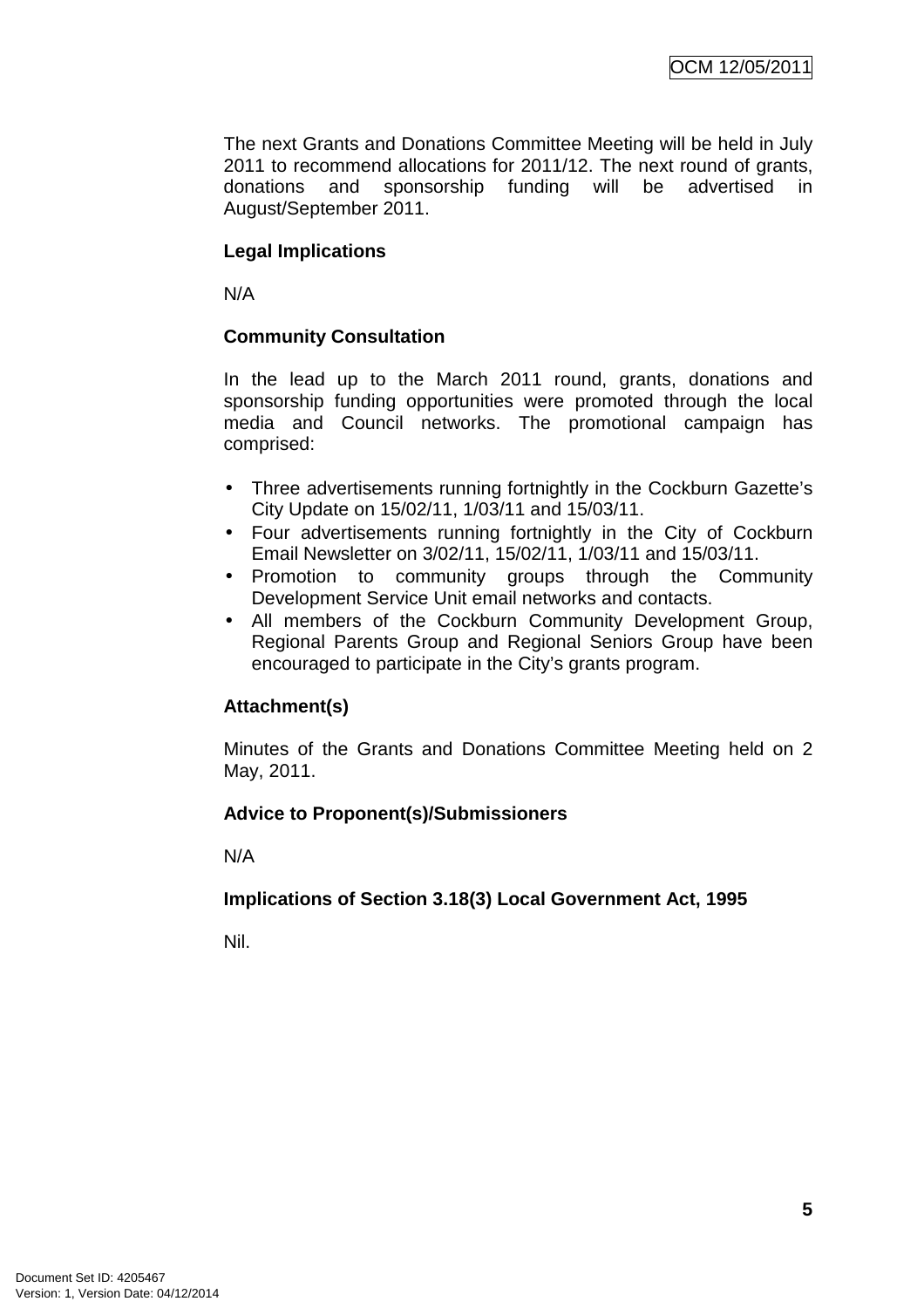#### **14. PLANNING AND DEVELOPMENT DIVISION ISSUES**

#### **14.1 (OCM 12/5/2011) - DEVELOPMENT ASSESSMENT PANELS - NOMINATION OF TWO (2) MEMBERS AND TWO (2) ALTERNATE MEMBERS BY COUNCIL TO THE SOUTH WEST METROPOLITAN AREA JOINT DEVELOPMENT ASSESSMENT PANEL (T WATSON) (PS/C/005) (ATTACH)**

**RECOMMENDATION** That Council

- (1) appoints Clr \_\_\_\_\_\_\_\_\_ and Clr \_\_\_\_\_\_\_\_\_ to the South West Metropolitan Area Joint Development Assessment Panel; and
- (2) provides the names of its nominated members to the Minister for Planning for appointment.

**COUNCIL DECISION**

# **Background**

In a bid to streamline and improve the planning approvals process in Western Australia, State Parliament passed the Approvals and Related Reforms (No. 4) (Planning) Act 2010 (the '2010 Amendment Act') in August 2010. With the exception of Part 3, the bulk of the provisions of the 2010 Amendment Act came into effect on the 22<sup>nd</sup> November 2010.

#### **Submission**

N/A

# **Report**

The 2010 Amendment Act resulted in a number of amendments to the Planning and Development Act 2005 (PD Act). Part 3 in particular, introduces a new Part 11A – Development Assessment Panels, into the PD Act. To give new effect to these provisions, the Planning and Development (Development Assessment Panels) Regulations 2011 ('DAP Regulations') have been introduced. The DAP Regulations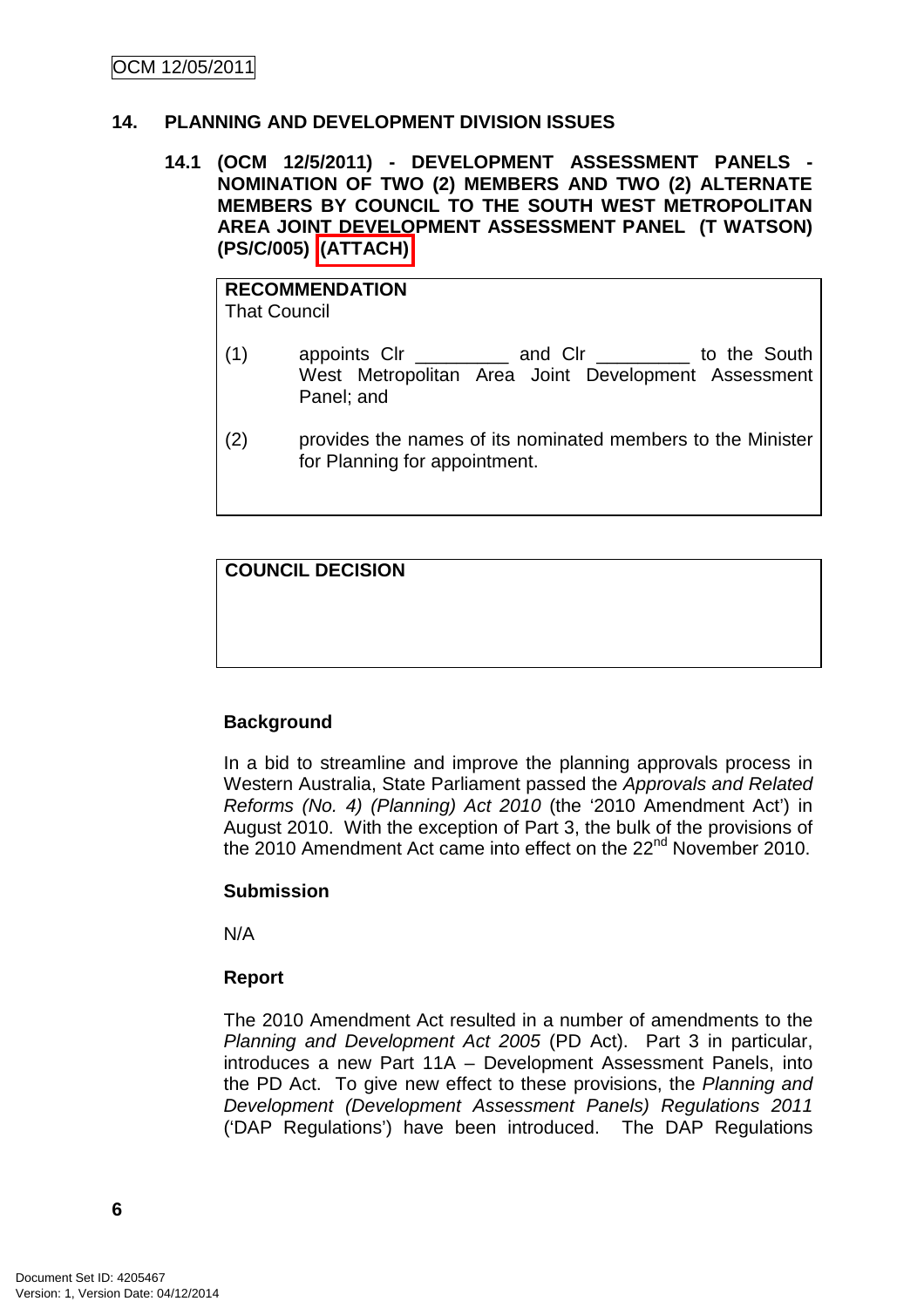provide the heads of power enabling the operation, constitution and administration of DAPs.

As described in the Western Australian Planning Commission (WAPC) Planning Bulletin 106/2011, DAPs are panels comprising a mix of technical experts and local government representatives with the power to determine applications for development approvals in place of the relevant decision making authority. The introduction of DAPs is one of the fundamental principles of the national Development Assessment Forum's leading practice model for development assessment.

A total of 15 DAPs will be established by the Minister for Planning on 2 May 2011. DAPs will comprise the following membership:

- Two (2) local government representatives.
- Three (3) specialist members, one of whom will be the presiding member, one who will be the deputy presiding member, and one who will otherwise possess relevant qualifications and/or expertise.

Local authorities are responsible for nominating their two DAP representatives from their pool of elected members (Councillors). When determined, a Local Authority provides the names of its nominated panel members to the Minister for appointment, following which the names of members appointed to each DAP will be published on the DAP website maintained by the Department of Planning.

A local authority is also required to nominate two (2) alternate members. The alternate members replace permanent local government DAP members when required (due to illness, leave or other cause). Alternate members can only sit in replacement of a permanent local member where they generally share the same knowledge and/or experience as the permanent member.

In the event a local authority fails to nominate two elected representatives within the specified time frame, the Minister has the power to appoint two alternative community representatives. The DAP Regulations require these persons to be local residents, with sufficient local knowledge and/or appropriate experience whereby in the opinion of the Minister, they can suitably represent the interests of their local community.

In all instances, nominated DAP and alternate members are required to undergo mandatory training before they can sit on a DAP. Training addresses the Western Australian planning and development framework, planning law, the operation of a DAP, the DAP Code of Conduct and the expected behavior of DAP members.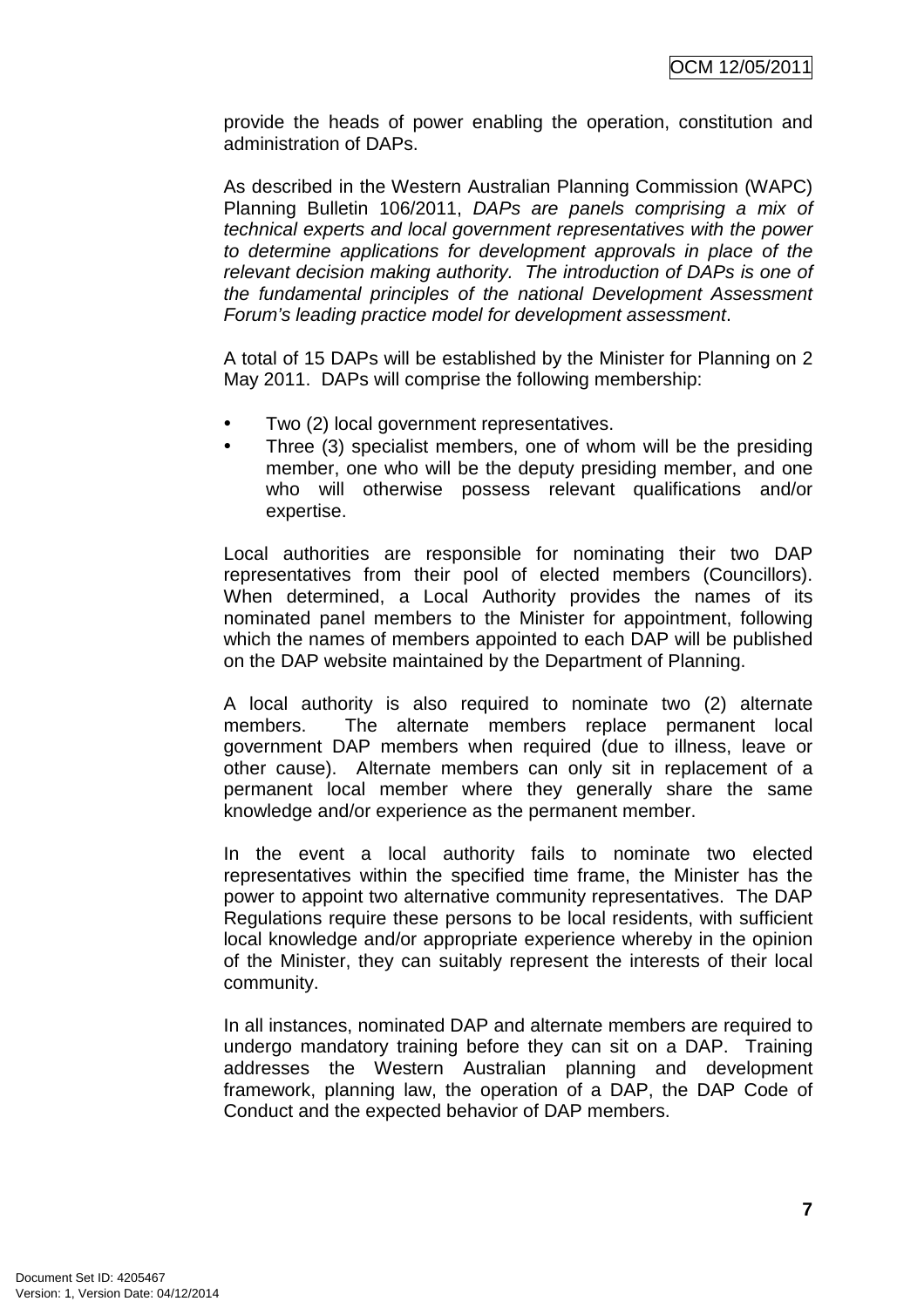DAP members will be paid by the Department of Planning where they successfully complete the required training (\$400). DAP members attending a DAP meeting will also be paid a sitting fee of \$400 per meeting. Similarly, reimbursement of all travel expenses incurred when attending a DAP meeting is provided for by the DAP Regulations.

All DAP members are appointed for a term of two (2) years.

DAPs will typically meet on a monthly basis. The City of Cockburn will form part of a Joint Development Assessment Panel (JDAP) for the South West Metropolitan Area. Other local authorities comprising this JDAP include the Cities of Fremantle and Rockingham, and the Town's of East Fremantle and Kwinana.

The two appointed local government members are required to attend a JDAP meeting when an application for development within their local authority is to be determined. It is unlikely, therefore, that Cockburn members will be required to attend meetings every month (notwithstanding the holding of a meeting should applications from other local authorities be required to be determined).

In accordance with the DAP Regulations, local authorities are required to submit the names of their nominated DAP and alternate members to the Minister within 40 days of the establishment of the DAPs. As the DAPs will be formally created on 2 May 2011, local government authorities need to submit their member names by 13 June 2011.

#### **Strategic Plan/Policy Implications**

#### **Governance Excellence**

• To conduct Council business in open public forums and to manage Council affairs by employing publicly accountable practices.

#### **Budget/Financial Implications**

There are no budgetary or financial implications arising from the nomination and appointment of Councillors to the JDAP. Sitting fees will be provided directly to the members by the Commission.

#### **Legal Implications**

Planning and Development Act 2005 (as amended) Approvals and Related Reforms (No. 4) (Planning) Act 2010 Planning and Development (Development Assessment Panels) Regulations 2011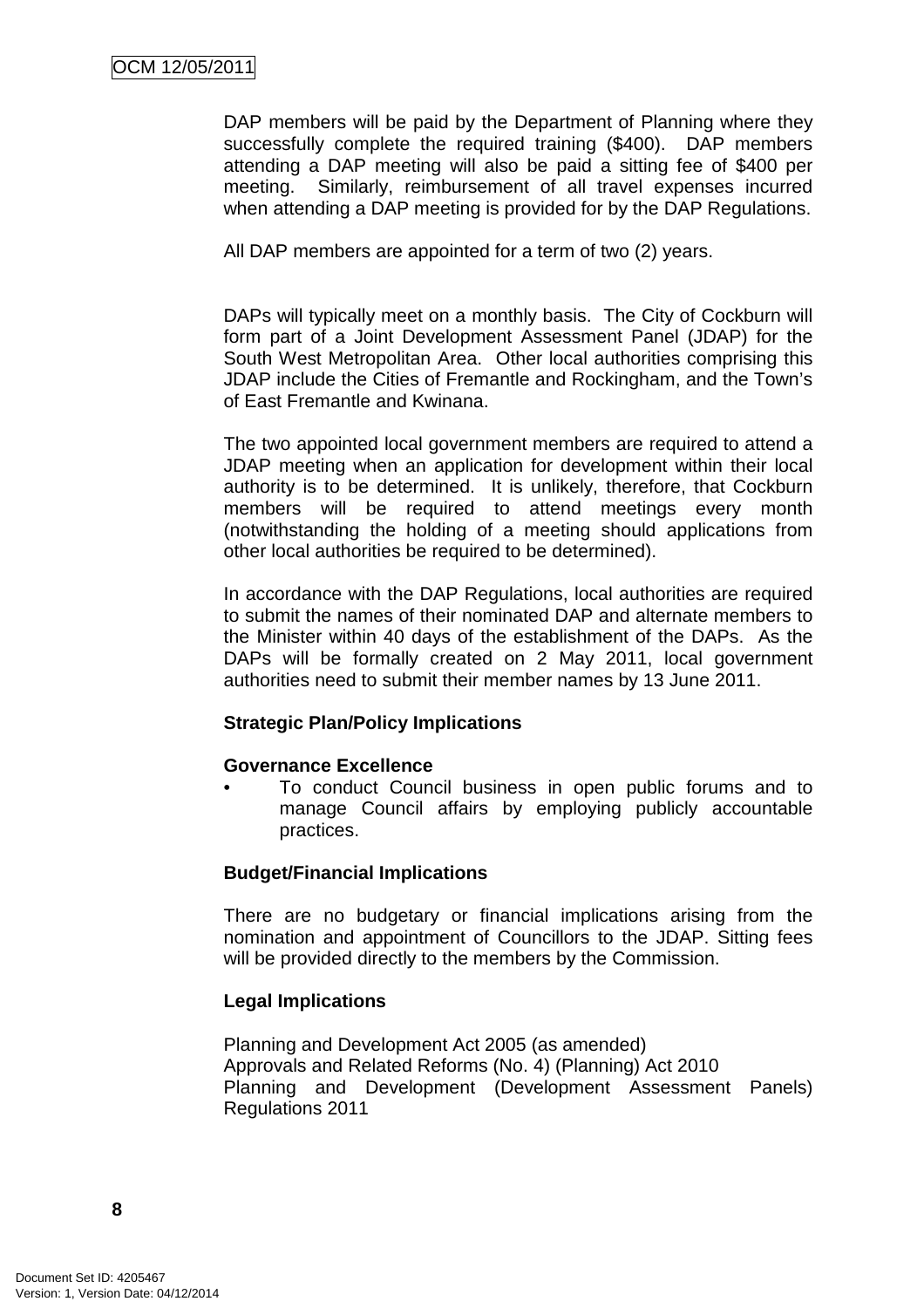# **Community Consultation**

N/A

# **Attachment(s)**

Planning Bulletin 106/2011 – New legislative provisions for Development Assessment Panels.

# **Advice to Proponent(s)/Submissioners**

N/A

**Implications of Section 3.18(3) Local Government Act, 1995**

Nil.

#### **14.2 (OCM 12/5/2011) - OUTBUILDING - LOCATION: LOT 705 (NO. 14) MERSEY CLOSE SUCCESS - OWNER: KIM JOHNSON APPLICANT: JOSHUA BROOK PTY LTD (5519700) (L REDDELL) (ATTACH)**

#### **RECOMMENDATION** That Council

- (1) grant approval for an outbuilding at Lot 705 (No 14) Mersey Close, Success, in accordance with the attached plans and subject to the following conditions:
	- 1. All stormwater being contained and disposed of on-site to the satisfaction of the Council.
	- 2. No construction related activities causing noise and/or inconvenience to neighbours after 7.00pm or before 7.00am, Monday to Saturday, and not at all on Sunday or Public Holidays.
	- 3. Prior to the construction of the outbuilding subject of this application, the existing outbuilding located on the property must be demolished and removed from the property (not relocated on site).
- (2) advise the applicant of Council's decision accordingly.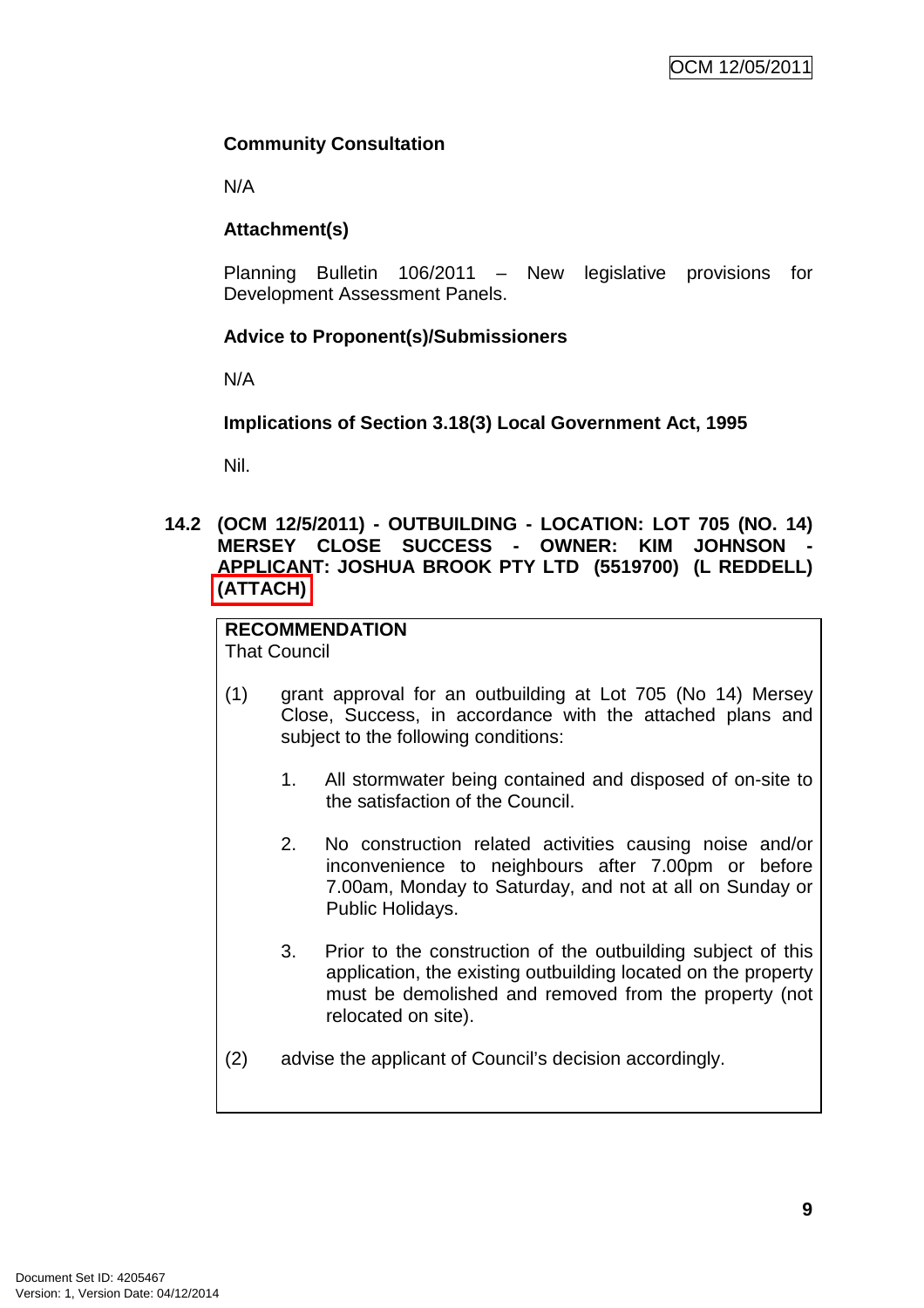## **COUNCIL DECISION**

#### **Background**

| MRS: Urban<br>Zoning: |                            |
|-----------------------|----------------------------|
|                       | TPS3: Residential (R20)    |
| Land use:             | Single House               |
| Lot size:             | 976m <sup>2</sup>          |
| Use class:            | Single House (Outbuilding) |

The subject site contains an existing single house and a small outbuilding. The owner intends to remove the existing outbuilding, replacing it with the outbuilding subject of this application.

#### **Submission**

The applicant seeks approval to construct an outbuilding with a wall height of 3.35 metres and a ridge height of 4.2 metres. Upon completion of the construction of the outbuilding (including the demolition of the existing outbuilding) the floor area of outbuildings on the property will be 54.6  $\mathsf{m}^2$ .

The development of the proposed outbuilding conflicts with the height restrictions in Council Policy APD18 "Outbuildings" and the Residential Design Codes of Western Australia 2008 in the following manner:

• A proposed outbuilding wall height of 3.35m in lieu of the 2.4m considered acceptable under the Council Outbuilding Policy (APD18) and the Residential Design Codes of Western Australia 2008.

The applicant has provided justification for this departure from Council Policy and the R-Codes (see attachment) which is summarised as being required to provide for the secure storage of a boat.

#### **Report**

In respect to the proposed variation to the maximum wall height outlined in Policy APD18, it is noted that the Policy incorporates a provision to increase maximum wall heights by a further 10% i.e. a wall height of 2.64 metres is considered acceptable. In the case of the subject proposal, the maximum wall height is 3.35 metres. While the proposed wall height represents a variation to Council Policy,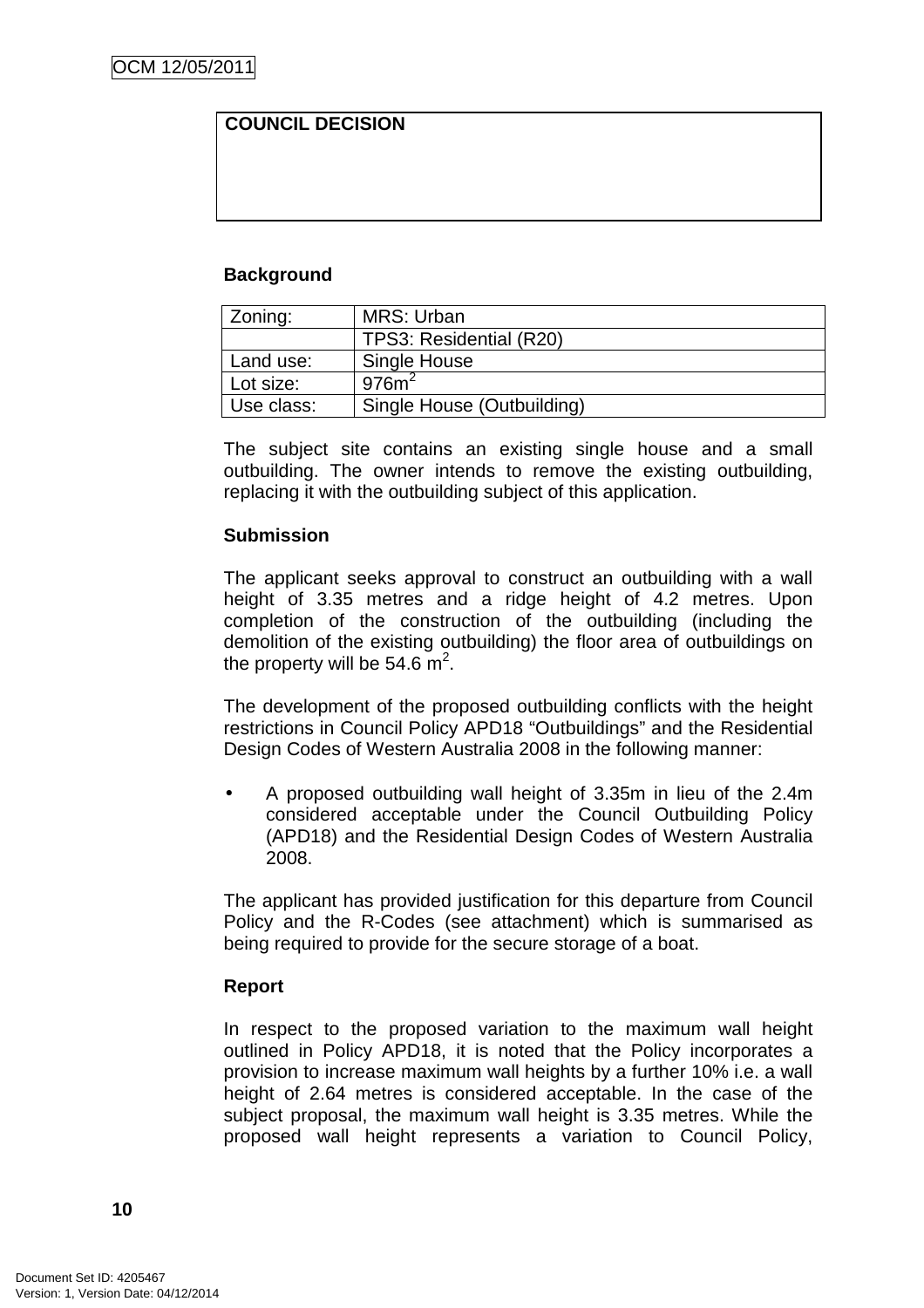relaxation of the height restriction in the case of this development is considered to be acceptable, as the proposed structure will not have a significant impact on the amenity of the locality, nor that of adjoining property owners based on the following:

- The subject site is located at the end of a dead end street and the proposed outbuilding will be located behind the existing dwelling, preventing views to the outbuilding from the street.
- The proposed outbuilding will generally only be visible from the rear of No.s 82 & 84 Bannigan Road. The proposed outbuilding has a setback of 1m from the boundary shared with these properties. The proposed setback generally accords with the setback requirements for 'walls with no major openings' as dictated by Table 2a of the R-Codes. Given that the R-Codes allow for the construction of a dwelling in such close proximity to the boundary, it is considered unreasonable to require greater setbacks for an outbuilding.
- The rear boundary of No. 82 Baningan Avenue is abutted by an electricity transmission line easement for approximately 40% of its length. This results in a minimum of 40% of their rear outlook being protected from development which ameliorates any impact of the proposed outbuilding.
- Despite the variation in ground level between the site and No. 82 Baningan Avenue, the sitting of a pitched roof pergola structure adjacent to the common boundary ameliorates the impact of the proposed outbuilding.

APD18 indicates that outbuildings which do not conform to the standard requirements may be approved by Council following consideration of the 'proposed use of the outbuilding, visual amenity, impact on the natural landscape and streetscape and any other matter determined relevant'. The outbuilding is to be utilised for the storage of recreational equipment that is unable to be stored in an outbuilding that meets the acceptable wall height requirements of the Council. The proposed development will not have a negative impact on the amenity of adjoining property owners, the locality, the natural landscape or the streetscape and is considered to be consistent with the intent of APD 18 and the performance criteria of the R-Codes and conditional approval is recommended.

In response to the objections made in regard to the potential for the proposed outbuilding to reduce the rental desirability and value of the property, it is noted that these are not valid planning considerations and have not informed the assessment of this application.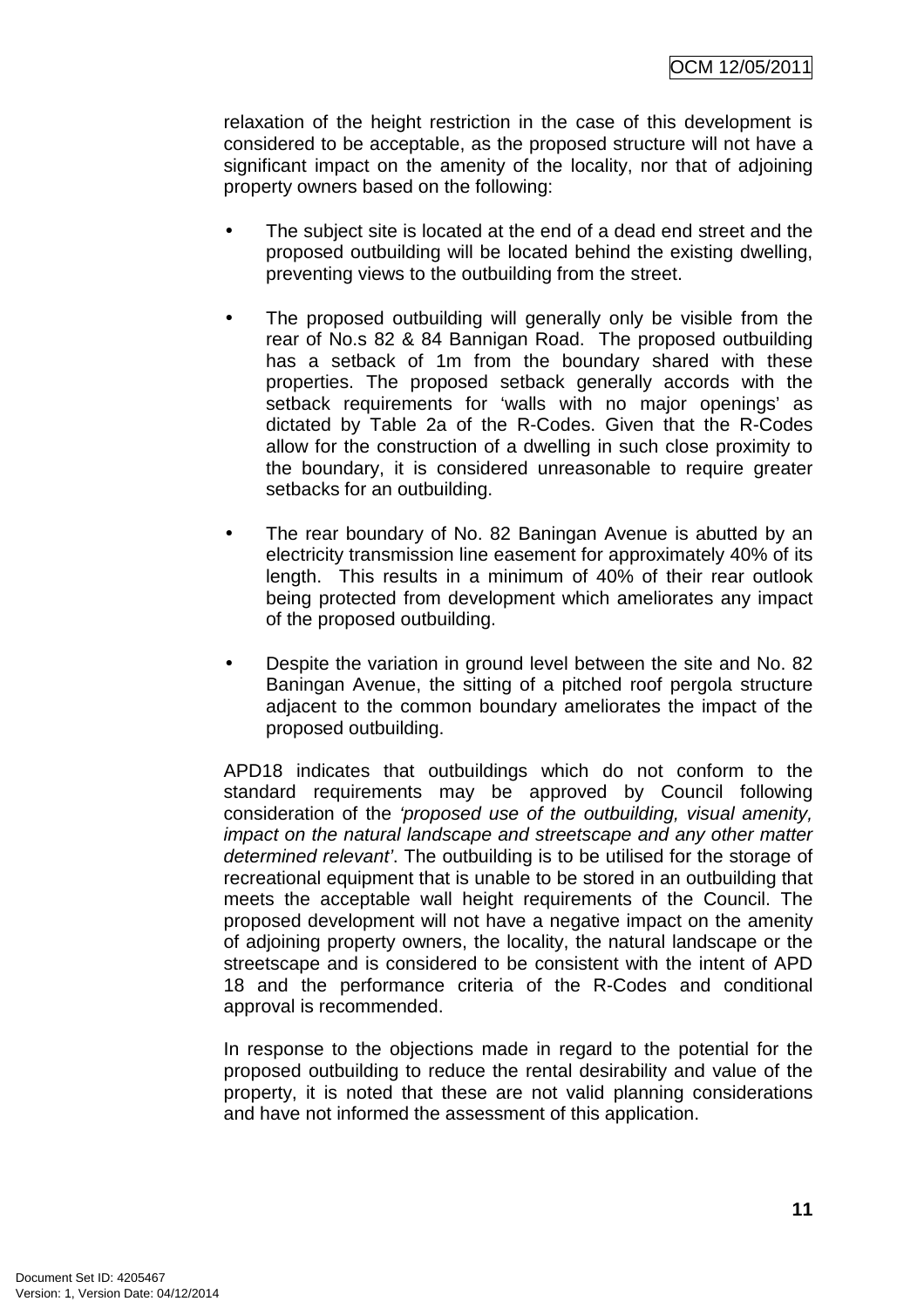## **Strategic Plan/Policy Implications**

#### **Demographic Planning**

To ensure development will enhance the levels of amenity currently enjoyed by the community.

#### **Governance Excellence**

• To conduct Council business in open public forums and to manage Council affairs by employing publicly accountable practices.

#### **Budget/Financial Implications**

N/A

#### **Legal Implications**

N/A

#### **Community Consultation**

Two (2) surrounding property owners were consulted with regards to the proposed development. One letter of objection was received that indicates that the subject site is higher than its neighbour and that the proposed outbuilding would result in the obstruction of views and reduce the value, aesthetic and rental desirability of the adjacent property

#### **Attachment(s)**

- 1. Aerial Photograph
- 2 Site plan
- 3. Elevation plan
- 4. Justification

#### **Advice to Proponent(s)/Submissioners**

The Proponent(s) and those who lodged a submission on the proposal have been advised that this matter is to be considered at the 12 May 2011 Council Meeting.

#### **Implications of Section 3.18(3) Local Government Act, 1995**

Nil.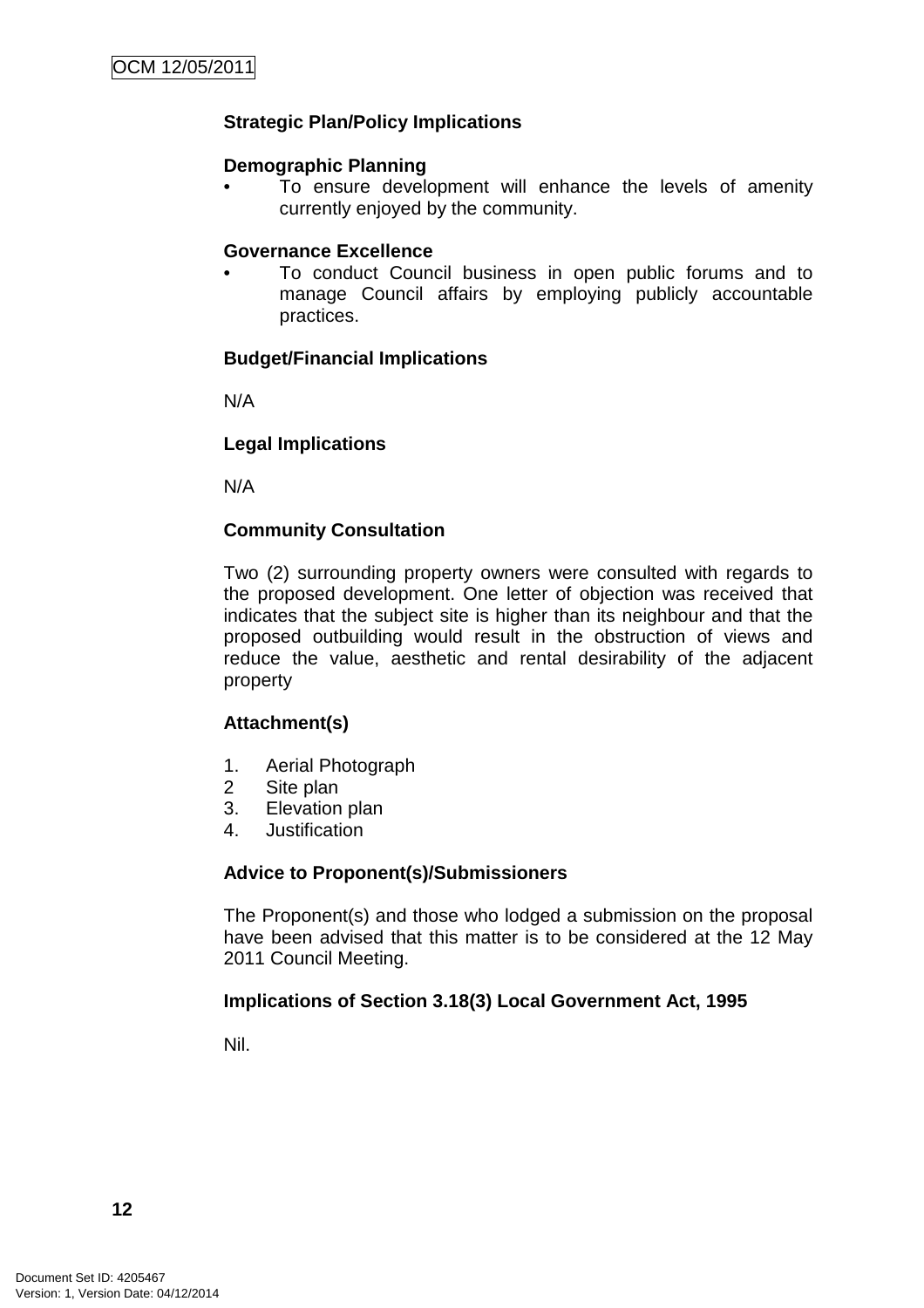#### **14.3 (OCM 12/5/2011) - OUTBUILDING - LOT 228 (NO 8) GICHA CLOSE MUNSTER - OWNER: DALZON AND TERESA SEPAROVICH - APPLICANT: DALZON SEPAROVICH (6012618) (R SIM) (ATTACH)**

# **RECOMMENDATION**

That Council

- (1) grant approval for an outbuilding at Lot 228 (No 8) Gicha Close, Munster, in accordance with the attached plans and subject to the following conditions:
	- 1. All stormwater being contained and disposed of on-site to the satisfaction of the Council.
	- 2. No construction related activities causing noise and/or inconvenience to neighbours after 7.00pm or before 7.00am, Monday to Saturday, and not at all on Sunday or Public Holidays.
	- 3. The boundary wall having a maximum height of three (3) metres.
- (2) advise the applicant of Council's decision accordingly.

# **COUNCIL DECISION**

# **Background**

| Zoning:    | MRS: Urban                 |
|------------|----------------------------|
|            | TPS3: Residential (R20)    |
| Land use:  | Single House               |
| Lot size:  | 751m <sup>2</sup>          |
| Use class: | Single House (Outbuilding) |

The subject site contains a partially constructed single house. A building licence was issued for a single house (single storey) on 4 November 2010.

The proposal does not comply with the City's "Outbuildings" Policy APD 18 and the Residential Design Codes with regard to the maximum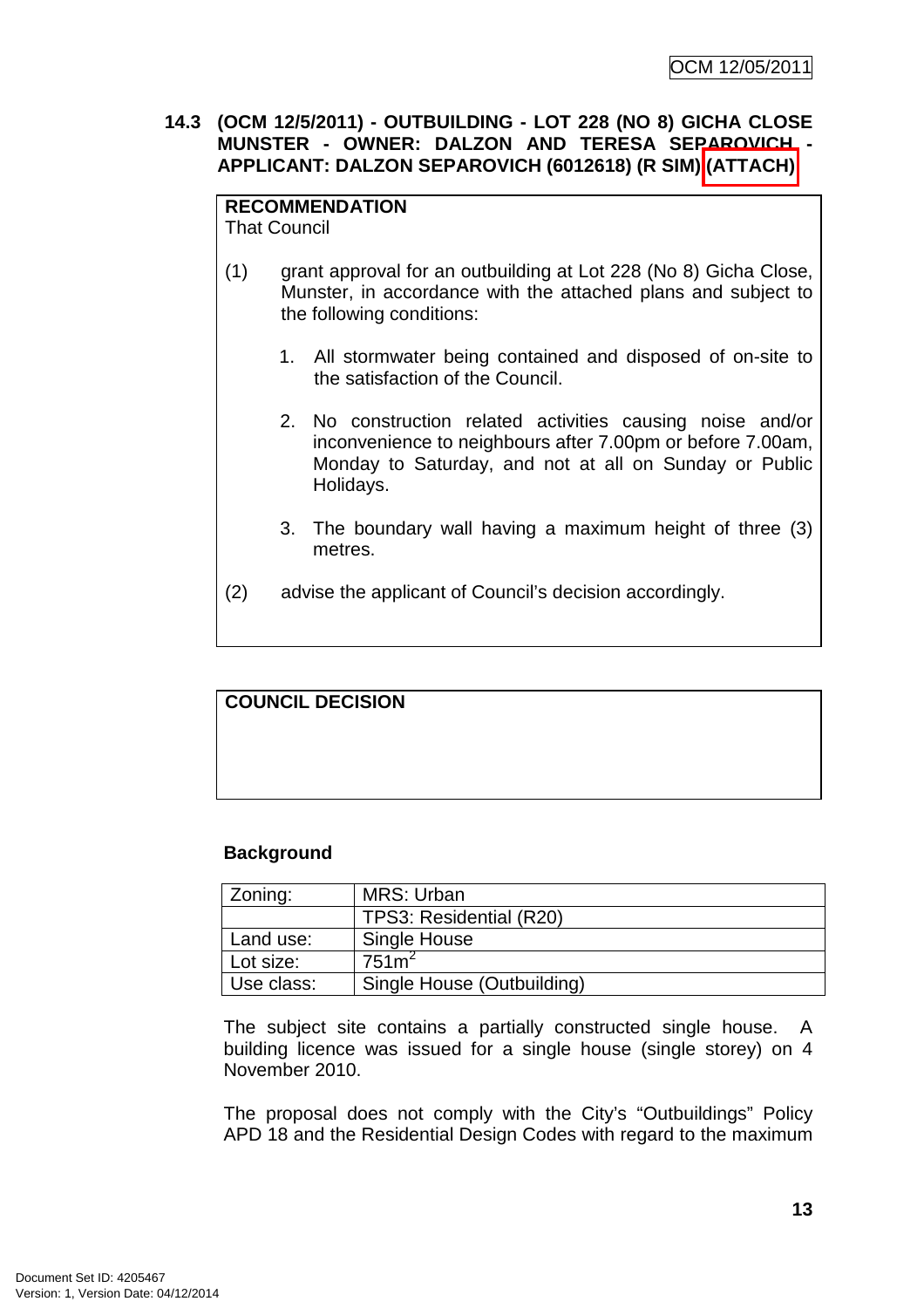wall height. Applications for outbuildings which are not in accordance with this Policy require Council determination.

#### **Submission**

The applicant seeks approval to construct a face brick outbuilding incorporating a skillion roof design with a maximum wall and ridge height of 3.257 metres built up to the rear lot boundary. Upon completion of the construction of the outbuilding, the floor area of the proposed outbuilding will be  $54m^2$ .

The development of the proposed outbuilding conflicts with the maximum wall height restrictions of Council Policy APD18 "Outbuildings" and the Residential Design Codes of Western Australia 2008 in the following manner:

- A proposed outbuilding maximum wall height of 3.257m in lieu of the maximum wall height of 2.64m under Council Policy APD18 "Outbuildings".
- A proposed outbuilding maximum wall height of 3.257m in lieu of the 2.4m maximum wall height considered acceptable under the Residential Design Codes of Western Australia.

The applicant has provided justification for this departure from Council Policy (see attachment). In this submission, the applicant states that the outbuilding will be used to store a boat, an additional vehicle and miscellaneous equipment associated with residential living.

#### **Report**

It is noted that the overall height of the proposed outbuilding is significantly less than the acceptable development standard of 4.2m under the Residential Design Codes. The outbuilding has a wall height of 2.903m at the front of the outbuilding, which increases to a maximum wall height of 3.257m at the rear.

APD18 indicates that outbuildings which do not conform to the standard requirements may be approved by Council following consideration of the 'proposed use of the outbuilding, visual amenity, impact on the natural landscape and streetscape and any other matter determined relevant'.

While some variation to the wall height of the outbuilding to accommodate the proposed use of the outbuilding is considered acceptable, a boundary wall height of 3.257m abutting the rear property is considered excessive in regard to impact on the adjoining landowner at 46 West Churchill Street. A reduction of the wall height of the outbuilding to a maximum height of 3m will meet the provisions of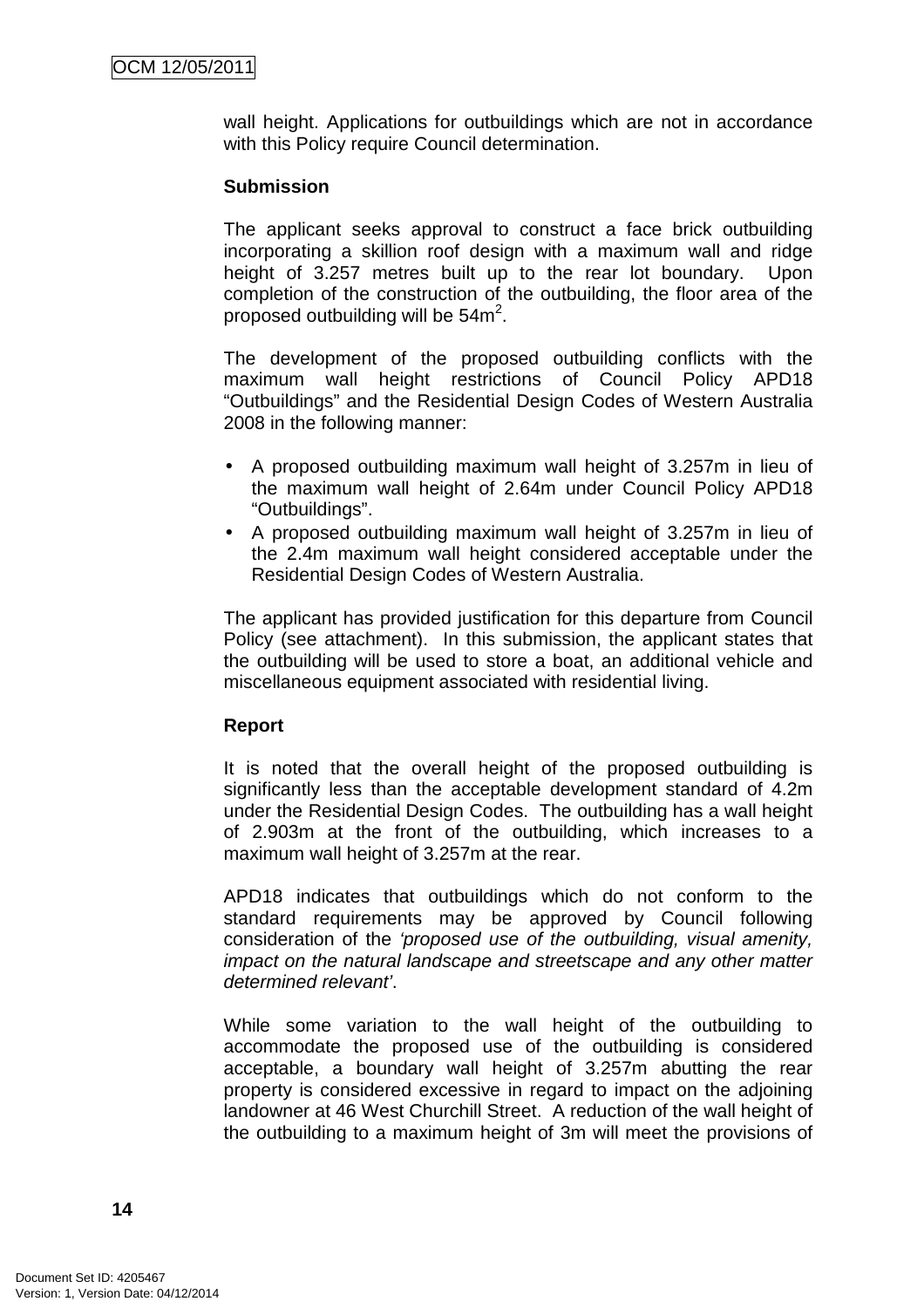APD 18 to the extent that it will not unduly impact the amenity of the surrounding streetscape and adjoining landowners.

## Adjoining Neighbour Comment

Comment was sought from the landowner to the rear of the subject site at 46 West Churchill Avenue for the variation to wall height. A submission was received from the rear landowner, requesting that the maximum height of the outbuilding comply with the acceptable development standards of the Residential Design Codes.

While it is noted that the wall height of the proposed outbuilding does not comply with Council's Outbuildings Policy APD18 and the Residential Design Codes of Western Australia (design element 6.10.1), the proposed face brick boundary wall which will abut the adjoining property at 46 West Churchill Avenue Munster can equally be considered as a standard boundary wall associated with a residential dwelling or garage.

Under the City's APD49, boundary walls up to a maximum height of 3m (no average) in areas coded R20 and R25 are permitted. By reducing the maximum wall height of the proposed outbuilding to 3m in accordance with the City's APD49, the proposed outbuilding will not unduly impact on the adjoining property at 46 West Churchill Avenue Munster in terms of amenity nor restrict direct sun to major openings to habitable rooms and outdoor living areas. This is considered on the basis that it could otherwise be approved as part of a dwelling or garage. In light of the above, the proposed outbuilding is recommended for approval subject to standard planning conditions and a condition restricting the maximum wall height of the proposed outbuilding to 3m.

#### **Strategic Plan/Policy Implications**

- To ensure the planning of the City is based on an approach that has the potential to achieve high levels of convenience and prosperity for its citizens.
- To provide an appropriate range of recreation areas that meets the needs of all age groups within the community.
- To identify community needs, aspirations, expectations and priorities for services that are required to meet the changing demographics of the district.

#### **Budget/Financial Implications**

N/A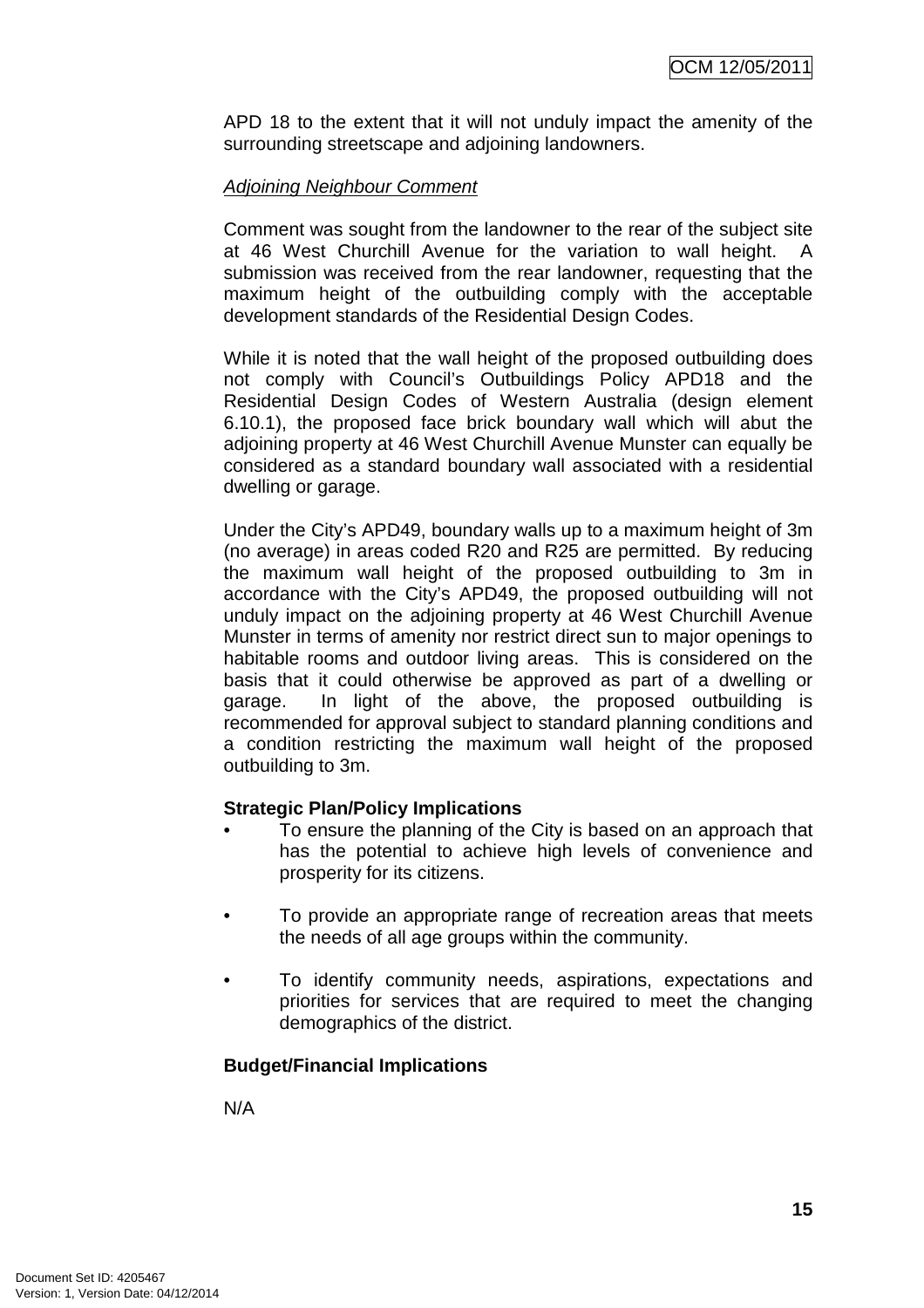# **Legal Implications**

N/A

#### **Community Consultation**

One (1) adjoining landowner was consulted in respect of this proposal. The rear landowner at 46 West Churchill Avenue provided a submission to the City on 24 March 2011 requesting a maximum wall height of 2.4m in accordance with the provisions of the Residential Design Codes Design element 6.10.1.

#### **Attachment(s)**

- 1. Aerial Image
- 2. Site Plan
- 3. Elevation plan
- 4. Justification

# **Advice to Proponent(s)/Applicant**

The Proponent(s) and those who lodged a submission on the proposal have been advised that this matter is to be considered at the 12 May 2011 Council Meeting.

#### **Implications of Section 3.18(3) Local Government Act, 1995**

Nil.

## **14.4 (OCM 12/5/2011) - AMENDMENT TO LOCAL PLANNING POLICY APD18 'OUTBUILDINGS' (PS/A/001) (A LEFORT) (ATTACH)**

#### **RECOMMENDATION**

That Council

- (1) resolves to modify Policy APD18 'Outbuildings', as shown in the attachment to the agenda; and
- (2) publishes notice of the amended policy in accordance with Clause 2.5.1(a) of Town Planning Scheme No. 3.

**COUNCIL DECISION**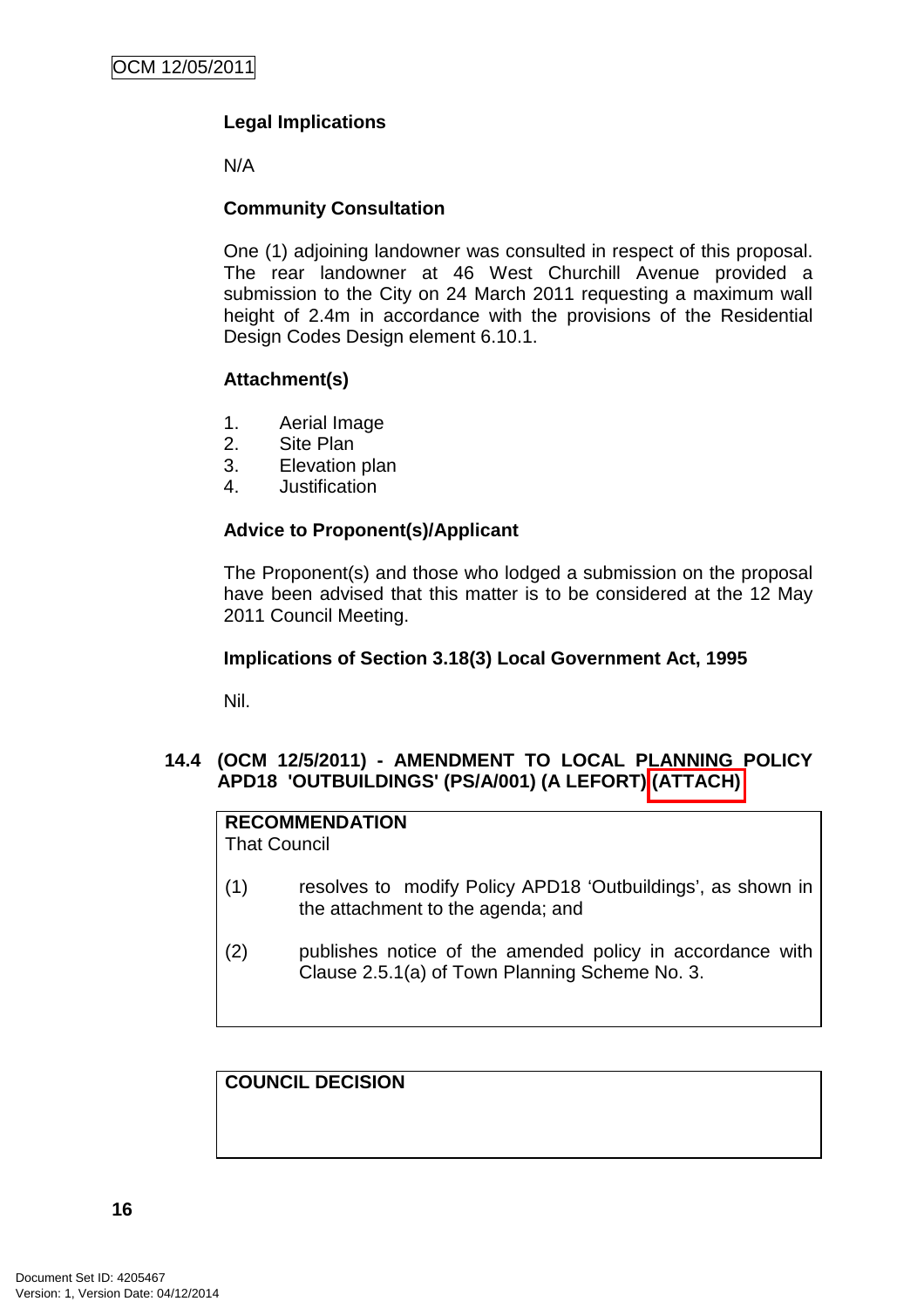# **Background**

The current Policy relating to outbuildings (APD18) contains several clauses that have led to determination of a number of outbuildings by Council rather than under delegation. To address this, a number of minor amendments are proposed to the existing policy. It should be noted that there have been a total number of 20 outbuilding applications that have been referred to Council for determination over the past 5 years and out of those, only 5 have been determined with minor modifications to the staff recommendation, the remainder being determined as recommended.

The proposed modifications to ADP18 should assist in expediting the assessment process for what are essentially minor planning applications.

## **Submission**

N/A

## **Report**

The proposed amendments to the existing policy are as follows:

|   | Change                                                                                                                                                                | Reason                                                                                                                                                                                                                                                                                                                                                                                                                                                                                                                                                                                                                                                                                                                                                                                                                                                                                                                                           |
|---|-----------------------------------------------------------------------------------------------------------------------------------------------------------------------|--------------------------------------------------------------------------------------------------------------------------------------------------------------------------------------------------------------------------------------------------------------------------------------------------------------------------------------------------------------------------------------------------------------------------------------------------------------------------------------------------------------------------------------------------------------------------------------------------------------------------------------------------------------------------------------------------------------------------------------------------------------------------------------------------------------------------------------------------------------------------------------------------------------------------------------------------|
| 1 | Modification to the table in<br>Clause 1 in relation to the<br>maximum floor area, wall<br>height and ridge height for<br>outbuildings<br>in<br>the<br>resource zone. | Prior to an amendment to the policy<br>floor<br>2008,<br>the<br>0f<br>area<br>in.<br>outbuildings combined for each lot<br>the resource<br>within<br>zone<br>was<br>permitted to be a maximum of<br>300m <sup>2</sup> with a wall height of 5m and<br>ridge height of 7m which was the<br>the<br>outbuilding<br>as<br>same<br>requirements permitted in the rural<br>The amendment in 2008<br>zone.<br>amended the floor space from<br>300m <sup>2</sup> to 200m <sup>2</sup> , wall height from<br>5m to 4m and ridge height from 7m<br>to 6m consistent with the rural living<br>zone requirements. The reason for<br>the 2008 amendment to reduce the<br>floor area allowed was due to the<br>environmentally sensitive nature of<br>However, in practice,<br>the area.<br>given that most resource zoned lots<br>have a minimum lot size of 2ha with<br>building envelopes of 2000m <sup>2</sup> , it is<br>considered reasonable to allow a |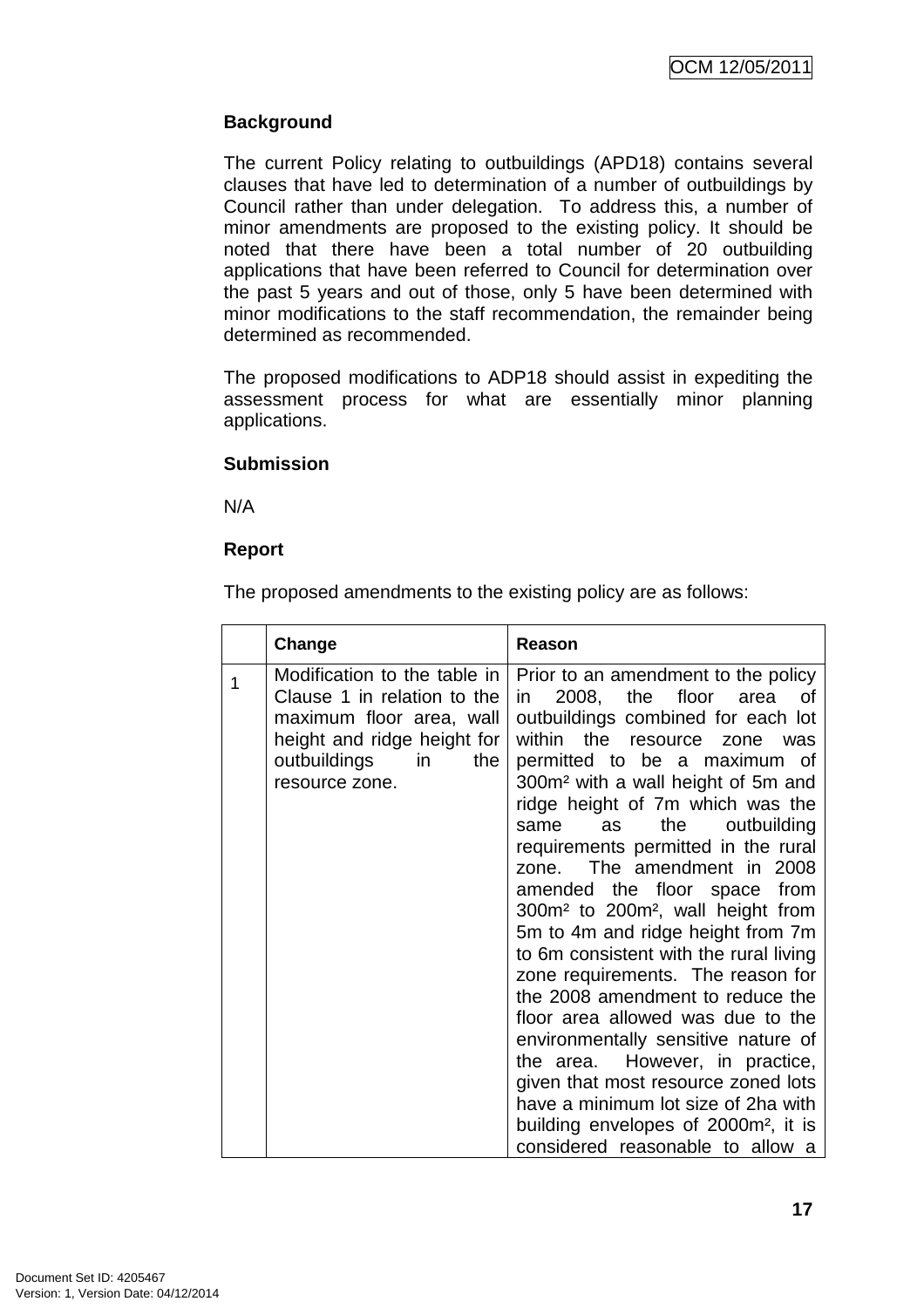|                |                                                                                                                                                                                         | combined floor area of outbuildings<br>to be 300m <sup>2</sup> , wall height of 5m and<br>ridge height of 7m provided that the<br>outbuilding(s) are contained within<br>the designated building envelope.<br>These revised requirements would<br>be unlikely to negatively impact on<br>amenity of the<br>the<br>area.<br>Outbuildings within resource zoned<br>lots that do not contain building<br>envelopes would need to comply<br>with the setback requirements of the<br>It should be noted that<br>scheme.<br>8.2.1<br>(i)<br>(iii)<br>Clause<br>exempts<br>outbuildings within the<br>resource<br>from<br>obtaining<br>planning<br>zone<br>approval where the floor area is<br>200m <sup>2</sup> or less with a 4.5m wall<br>height. |
|----------------|-----------------------------------------------------------------------------------------------------------------------------------------------------------------------------------------|-----------------------------------------------------------------------------------------------------------------------------------------------------------------------------------------------------------------------------------------------------------------------------------------------------------------------------------------------------------------------------------------------------------------------------------------------------------------------------------------------------------------------------------------------------------------------------------------------------------------------------------------------------------------------------------------------------------------------------------------------|
| $\overline{2}$ | Modification to the table in<br>Cause 1 in relation to the<br>wall height of outbuildings<br>in Rural Living zone from<br>4.0m to 4.5m.                                                 | The policy limits outbuilding wall<br>heights in the Rural Living and zone<br>to 4m which is inconsistent with<br>Clause 8.2.1 (i) (ii) of TPS 3 which<br>exempts proposals for outbuildings<br>within the rural living zone from the<br>requirement to obtain<br>planning<br>approval where the wall height is up<br>The policy should<br>to<br>4.5m.<br>therefore be amended to reflect this.                                                                                                                                                                                                                                                                                                                                               |
| 3              | Deletion of Clause 2.                                                                                                                                                                   | Clause 2 requires outbuildings in<br>residential areas that do not comply<br>with the acceptable development<br>provisions of the R-Codes (Clause<br>6.10.1 A1) being subject to<br>a<br>planning application.<br><b>This</b><br>is<br>inconsistent with Clause 8.2 (i) (i) of<br>TPS 3 which exempts outbuildings<br>from requiring planning approval<br>which are 100m <sup>2</sup> or less with a wall<br>height of 3m in the Development<br>and Residential zone.                                                                                                                                                                                                                                                                         |
| 4              | Modification of Clause<br>4<br>(renumbered as Clause 6)<br>that staff have full<br><b>SO</b><br>delegation to determine all<br>outbuilding<br>applications<br>which may not comply with | Clause 4 of the policy states that<br>any outbuildings exceeding<br>the<br>prescribed floor area, wall height<br>and ridge height by more than 10%<br>are required to be determined by<br>Council.<br>The proposed change                                                                                                                                                                                                                                                                                                                                                                                                                                                                                                                     |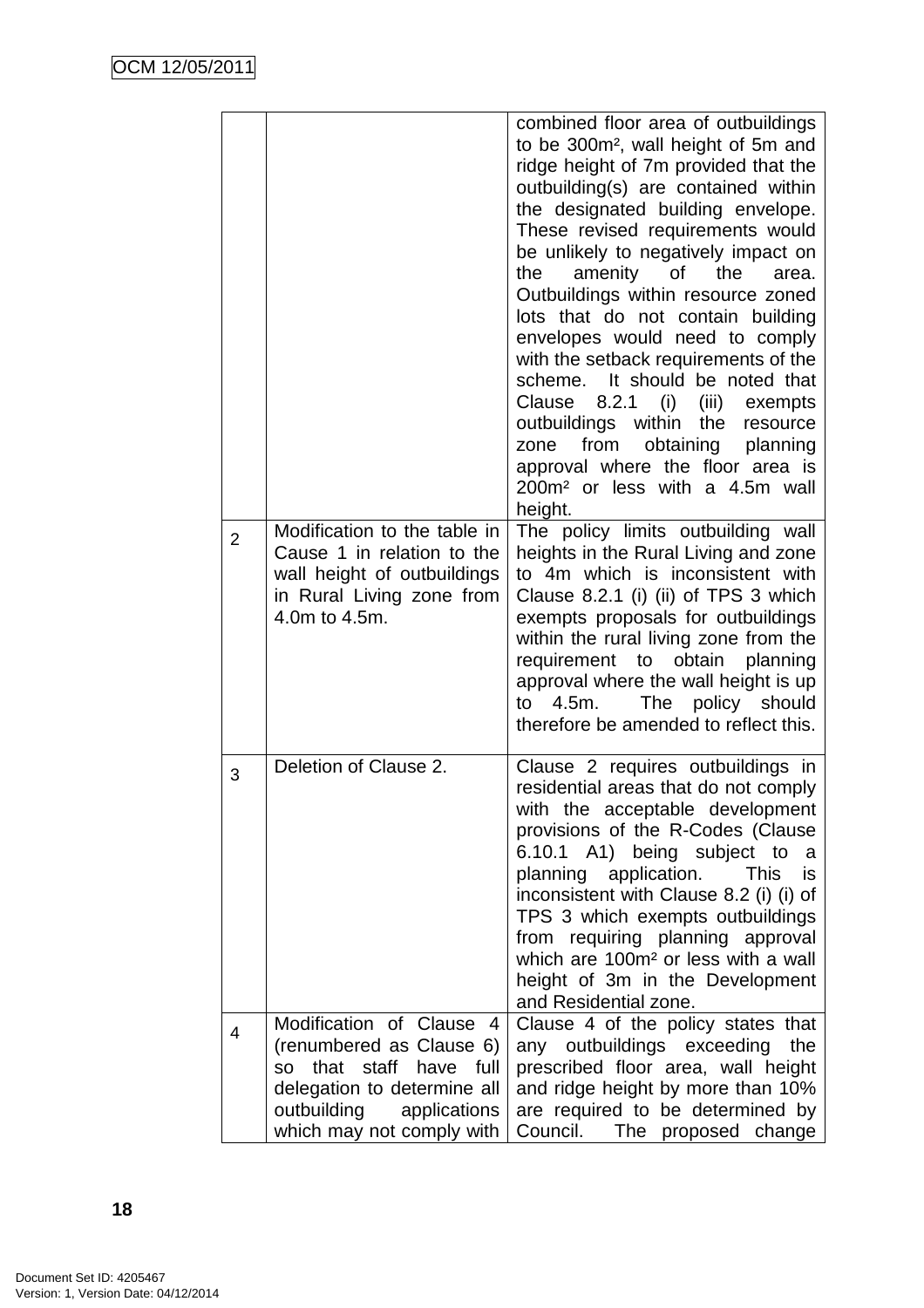|                | prescriptive<br>the<br>requirements of the policy<br>in terms of floor areas, wall<br>ridge<br>heights but<br>and<br>which still<br>result in<br>an<br>acceptable<br>development<br>outcome.                               | would inevitably result in fewer<br>outbuilding applications having to<br>be determined by Council which will<br>result in faster processing and<br>determination times for<br>these<br>application types.                                                                                                                                                                                                                                            |
|----------------|----------------------------------------------------------------------------------------------------------------------------------------------------------------------------------------------------------------------------|-------------------------------------------------------------------------------------------------------------------------------------------------------------------------------------------------------------------------------------------------------------------------------------------------------------------------------------------------------------------------------------------------------------------------------------------------------|
| 5              | Deletion of Clause 5.                                                                                                                                                                                                      | Clause 5 allows outbuildings in the<br>rural zone up to 400m <sup>2</sup> to be<br>determined under delegation with<br>any outbuilding exceeding this to be<br>determined by Council.<br>The<br>proposed change would inevitably<br>outbuilding<br>result<br>in<br>fewer<br>applications<br>having<br>be<br>to<br>determined by Council which will<br>result in faster processing<br>and<br>determination times<br>for<br>these<br>application types. |
| 6              | Rewording<br>of<br>the<br>'Background'<br>and<br>'Purpose' section of the<br>policy to remove reference<br>to the Residential Design<br>Codes and provide further<br>clarification about when<br>the policy is applicable. | The policy provides guidance for<br>determination of<br>outbuildings<br>within<br>non-residential<br>zones<br>therefore reference<br>the<br>to<br>Residential Design Codes is not<br>applicable.                                                                                                                                                                                                                                                      |
| $\overline{7}$ | Deletion of Clause 7 which<br>states that all outbuildings<br>require a building licence.                                                                                                                                  | This is a requirement of<br>the<br>Building Regulations, not a policy<br>requirement and therefore does<br>not need to be included in the<br>should<br>policy text which<br>be<br>amended.                                                                                                                                                                                                                                                            |
| 8              | Modification of the Council<br>policy status from 'Building<br>Services'<br>'Statutory<br>to<br>Planning'.                                                                                                                 | The correct service unit for<br>the<br>policy is 'Statutory Planning'<br>as<br>opposed to 'Building Services'.                                                                                                                                                                                                                                                                                                                                        |
| 9              | Insertion of a new clause                                                                                                                                                                                                  | This new clause will provide clarity                                                                                                                                                                                                                                                                                                                                                                                                                  |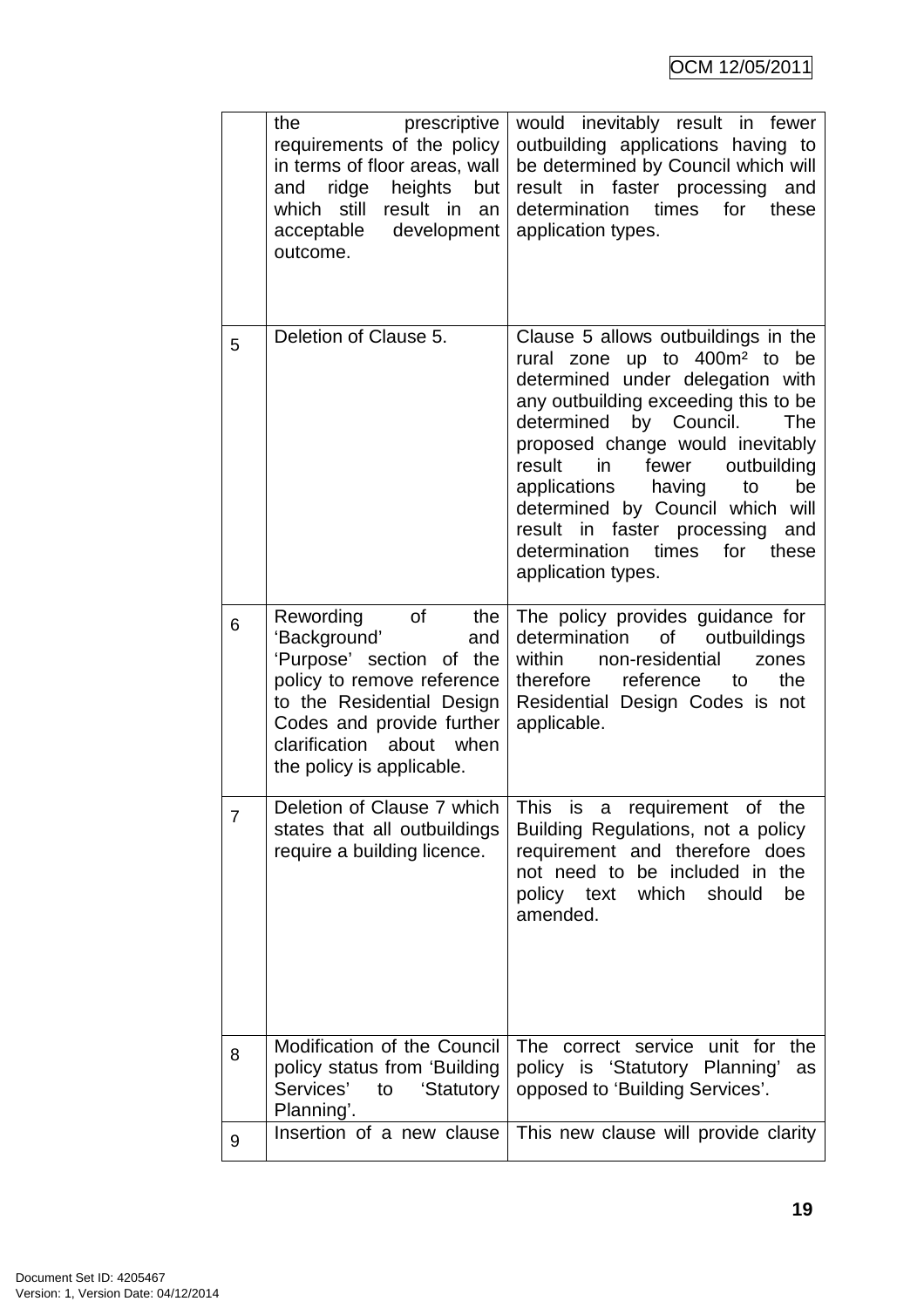|    | (Clause 7) stating that the<br>floor area of any approved<br>containers<br>will<br>sea<br>contribute to the combined<br>maximum floor area<br>. of<br>outbuildings contained in<br>this policy. | with regards to the keeping of sea<br>containers on rural, rural living and<br>resource zoned lots.     |
|----|-------------------------------------------------------------------------------------------------------------------------------------------------------------------------------------------------|---------------------------------------------------------------------------------------------------------|
| 10 | Insertion of a new clause<br>(Clause 8) stating that<br>outbuildings will not be<br>supported in the absence<br>of a dwelling on site that is<br>constructed to plate height.                   | This new clause will discourage the<br>use of outbuildings for habitation<br>and/or commercial storage. |

#### **Conclusion**

These modifications to the Policy would result in fewer outbuilding applications having to be determined by Council, as variations to the Policy, which will result in a more efficient processing and shorter determination times for these application types.

#### **Strategic Plan/Policy Implications**

#### **Demographic Planning**

- To ensure the planning of the City is based on an approach that has the potential to achieve high levels of convenience and prosperity for its citizens.
- To ensure development will enhance the levels of amenity currently enjoyed by the community.

#### **Budget/Financial Implications**

Costs involved in the advertising of the amendment to the policy which can be accommodated from the operational budget.

#### **Legal Implications**

N/A

#### **Community Consultation**

The proposed modifications, if adopted for the purpose of advertising, will be advertised in accordance with Clause 2.5.1 of Town Planning Scheme No. 3.

**Attachment(s)**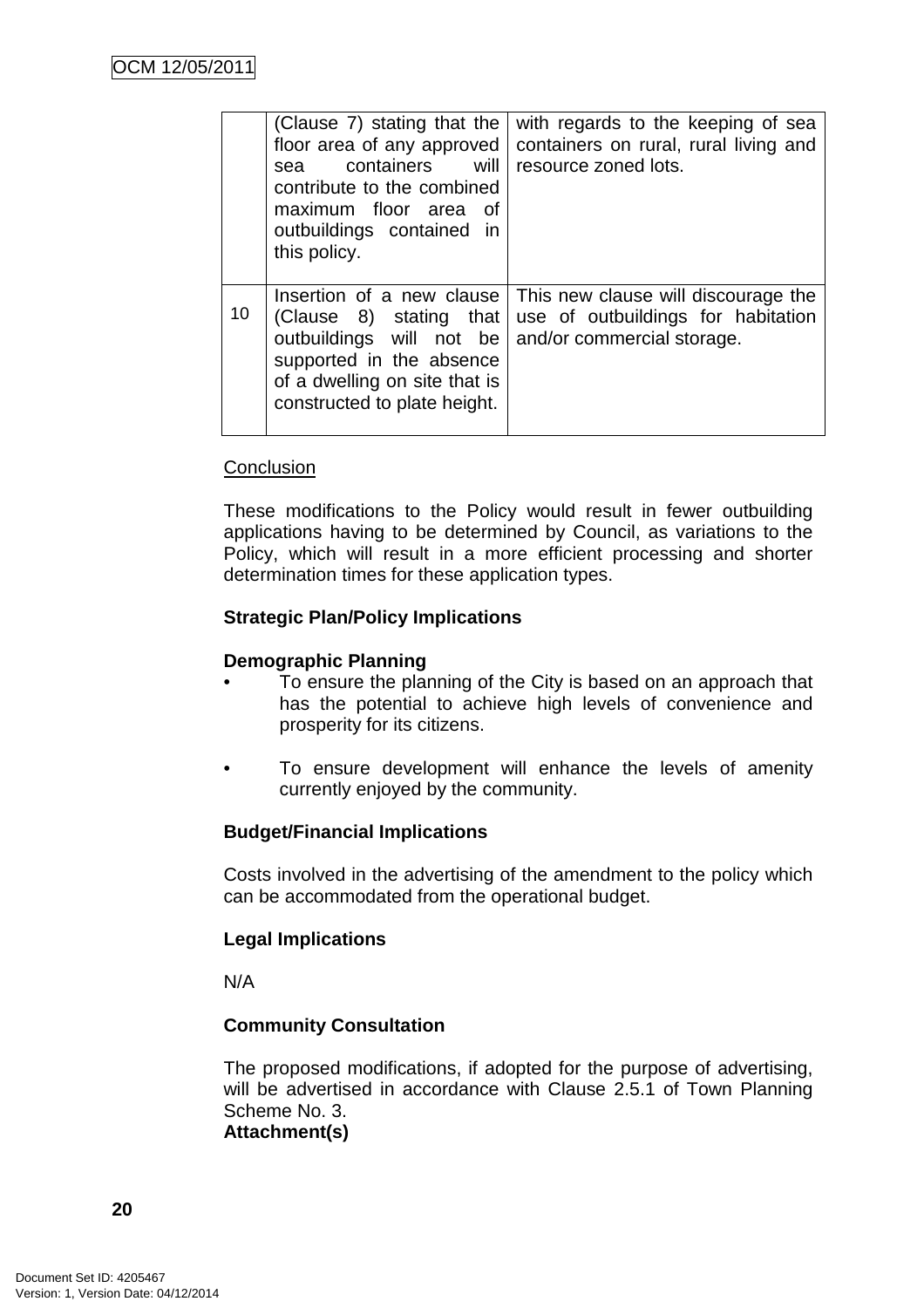Proposed Amended Policy APD18 'Outbuildings'.

# **Advice to Proponent(s)/Submissioners**

N/A

**Implications of Section 3.18(3) Local Government Act, 1995**

Nil.

#### **14.5 (OCM 12/5/2011) - AMENDMENT TO LOCAL PLANNING POLICY APD49 'RESIDENTIAL DESIGN CODES - ALTERNATIVE ACCEPTABLE DEVELOPMENT PROVISIONS' (PS/A/001)(A LEFORT) (ATTACH)**

**RECOMMENDATION** That Council

- (1) resolves to modify Policy APD49 'Residential Design Codes – Alternative Acceptable Development Provisions', as shown in the attachment to the agenda; and
- (2) publishes notice of the amended policy in accordance with Clause 2.5.1(a) of Town Planning Scheme No. 3.

**COUNCIL DECISION**

# **Background**

The current Statutory Planning Policy APD49 'Residential Design Codes – Alternative Acceptable Development Provisions' requires updating to provide several administrative and technical improvements. These amendments will result in faster application processing times for residential applications proposing minor variations (usually as a building licence application) to acceptable development provisions of the Residential Design Codes which are routinely approved by Statutory Planning. These variations generally have minimal impact on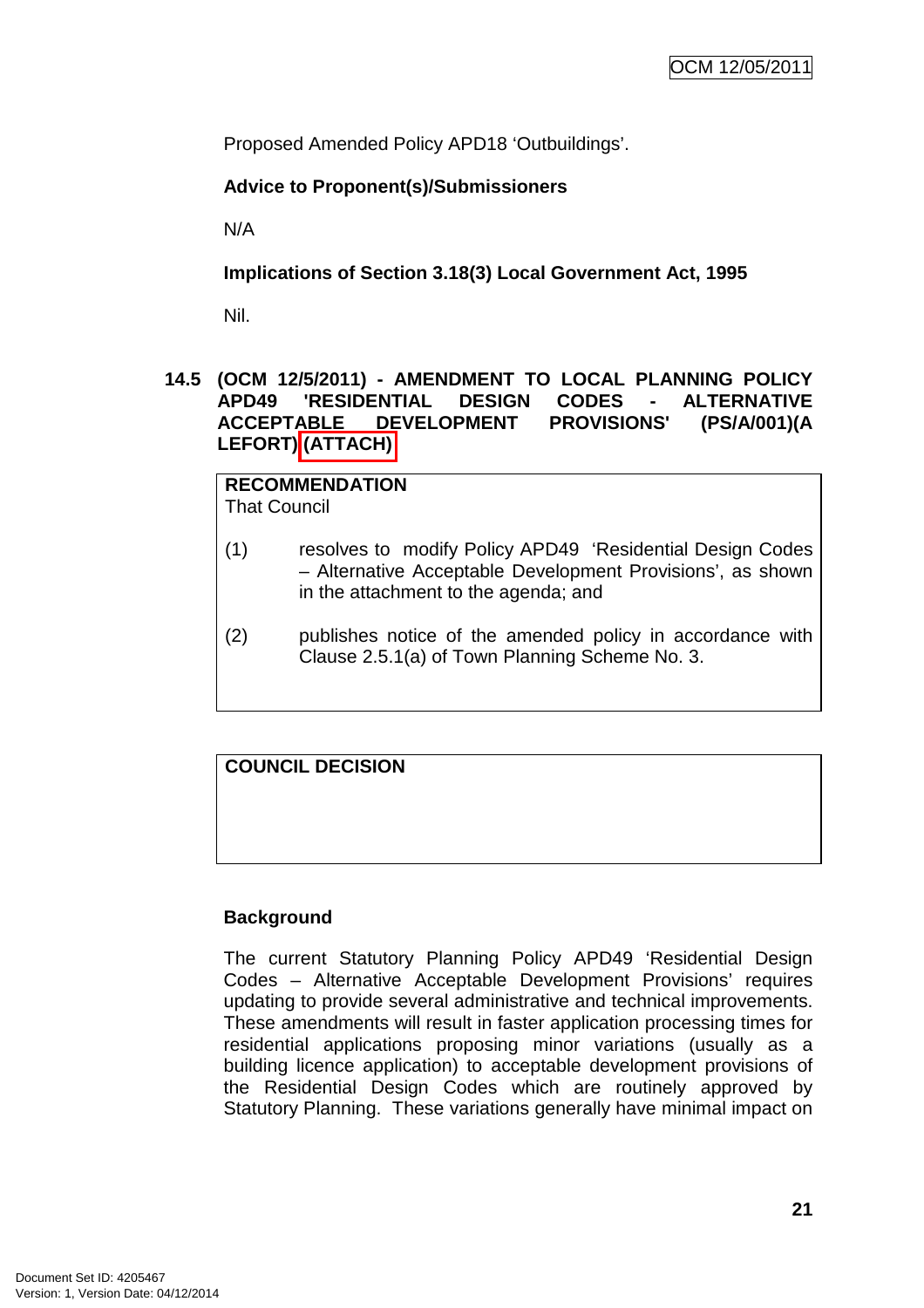the amenity of nearby residents and the locality in which the development is situated.

#### **Submission**

N/A

## **Report**

The proposed amendments to the existing policy are as follows:

|                | Change                                                                                                                                                                                                                                                                               | Reason                                                                                                                                                                                                                                                                                                                                                                                                                                                                                                                                                                                                                                                                                                                                                                                                                                                                                                                                                                                                 |
|----------------|--------------------------------------------------------------------------------------------------------------------------------------------------------------------------------------------------------------------------------------------------------------------------------------|--------------------------------------------------------------------------------------------------------------------------------------------------------------------------------------------------------------------------------------------------------------------------------------------------------------------------------------------------------------------------------------------------------------------------------------------------------------------------------------------------------------------------------------------------------------------------------------------------------------------------------------------------------------------------------------------------------------------------------------------------------------------------------------------------------------------------------------------------------------------------------------------------------------------------------------------------------------------------------------------------------|
| $\mathbf{1}$   | of clause 'Primary<br>Addition<br>Street Setbacks' allowing a<br>primary<br>reduced<br>average<br>street setback from 6m to 5m<br>for R20 zoned lots, 6m to 4m<br>for R25 zoned lots and 4m to<br>3m for R30 zoned lots.                                                             | The City receives a large number of<br>residential<br>planning<br>applications<br>seeking minor front setback variations<br>which are usually approved. a minor<br>reduction in front setbacks for new<br>dwellings and extensions to existing<br>dwellings brings dwellings closer to<br>resulting<br>the<br>street<br>in<br>greater<br>connection and surveillance between<br>the dwelling and the street and<br>reduction of potentially unusable front<br>setback<br>areas<br>containing<br>large,<br>unsustainable<br>areas of lawn.<br>a<br>reduced front setback also allows a<br>larger private outdoor living area at<br>the rear of the property.<br>In addition, many detailed area plans<br>approved by the city allow for front<br>setback variations consistent with the<br>proposed changes. it should be<br>noted that the reduction of the front<br>average setback would not affect the<br>minimum setback for the dwelling or<br>minimum garage setback required by<br>the r-codes. |
| $\overline{2}$ | Addition of a clause allowing<br>the amount of an<br>outdoor<br>living area without permanent<br>roof cover to be reduced from<br>two thirds to one half and<br>allowing down to one third<br>without permanent roof cover<br>the<br>roofing<br>material<br>if<br>is<br>translucent. | With reductions in lot<br>sizes and<br>provision of minimum sized outdoor<br>living areas, many landowners seek<br>to construct patios with permanent<br>roof cover to provide year round, all-<br>weather protection but the R-codes<br>requires these areas to be at least<br>two<br>thirds<br>uncovered.<br>In.<br>many<br>instances, providing two thirds of the<br>area without permanent roof cover<br>provides insufficient protection from<br>rain and sun therefore resulting in a                                                                                                                                                                                                                                                                                                                                                                                                                                                                                                            |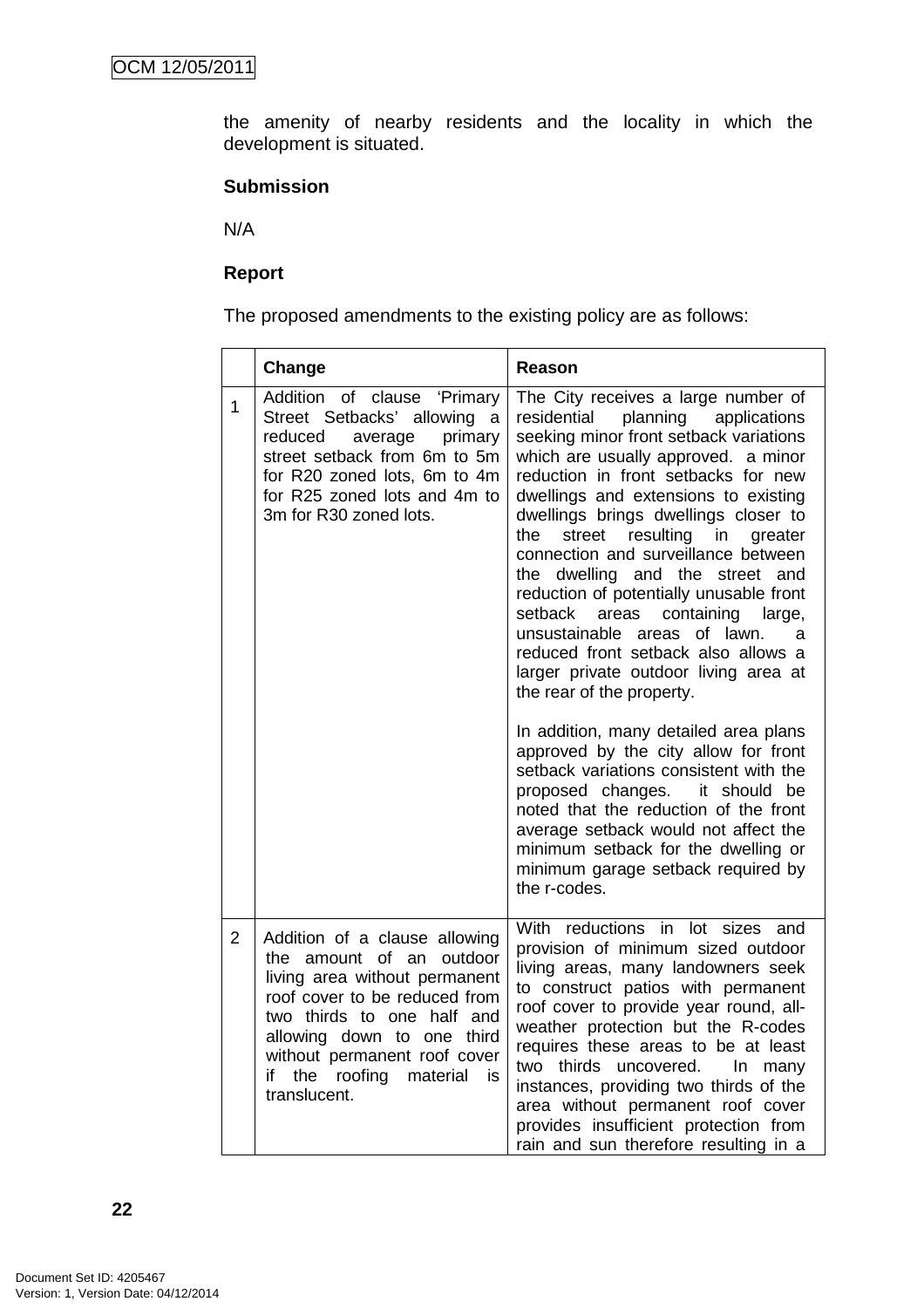|                |                                                                                                                                                                                                                                                                                                                                                                                                                                         | large number of applications for this<br>minor variation. Allowing one half of<br>required outdoor living<br>the<br>area<br>without permanent roof cover and just<br>one third to remain uncovered if the<br>material<br>used<br>is<br>translucent<br>is<br>considered an acceptable outcome<br>which will provide weather protection<br>but also allow access to winter sun<br>where possible.                                                                 |
|----------------|-----------------------------------------------------------------------------------------------------------------------------------------------------------------------------------------------------------------------------------------------------------------------------------------------------------------------------------------------------------------------------------------------------------------------------------------|-----------------------------------------------------------------------------------------------------------------------------------------------------------------------------------------------------------------------------------------------------------------------------------------------------------------------------------------------------------------------------------------------------------------------------------------------------------------|
| 3              | Addition of a clause that allows<br>carports in the front setback of<br>existing dwellings<br>to<br>be<br>setback 3m from the primary<br>street where there is clear<br>visibility between the street<br>and the dwelling, where the<br>carport remains open on each<br>side (except for the dwelling)<br>and where no garage door is<br>The clause would<br>installed.<br>not require vehicles to be<br>parked parallel to the street. | The R-codes acceptable development<br>provisions provide for carports within<br>the front setback but do not provide a<br>minimum setback distance.<br>This<br>clause will provide assurance<br>to<br>landowners and developers and will<br>become more important in areas such<br>as Spearwood and Hamilton Hill<br>is<br>where<br>subdivision<br>occurring,<br>existing dwellings are retained and<br>new carports are constructed in front<br>setback areas. |
| 4              | Amendment to Clause<br>6.2<br>(Boundary Setbacks) to delete<br>the words "and" and "number".                                                                                                                                                                                                                                                                                                                                            | wording<br>is incorrect<br>The<br>as<br>- it<br>suggests that the number of boundary<br>walls shall remain as per the R-codes,<br>but splitting the length of boundary<br>between<br>more<br>walls<br>than<br>one<br>boundary results in more than one<br>boundary wall.<br>The clause should<br>therefore be amended to correct this.                                                                                                                          |
| 5              | Addition of a clause that allows<br>outbuildings associated with<br>single houses an area of<br>100m <sup>2</sup> and a wall height of 3m<br>lieu of the acceptable<br>in.<br>of the R-codes<br>provisions<br>which allow 60 m <sup>2</sup> and a wall<br>height of 2.4m.                                                                                                                                                               | Clause 8.2.1 (i) (i) of TPS 3 provides<br>an exemption for planning approval<br>for outbuildings within the residential<br>zone with an area of 100m <sup>2</sup> and a wall<br>height of 3m. This clause should<br>therefore<br>be<br>amended to<br>seek<br>consistency with the TPS 3.                                                                                                                                                                        |
| 6              | Amendment to Clause 6.2 by<br>adding the words "in areas<br>coded R20 or R25".                                                                                                                                                                                                                                                                                                                                                          | The existing clause should not apply to<br>R30 or higher codes as it would<br>represent a more onerous requirement<br>as to what is required in the R-codes<br>acceptable development criteria.<br>The<br>modification therefore provides clarity<br>and avoids confusion.                                                                                                                                                                                      |
| $\overline{7}$ | Clause 7.12 which provides for<br>open space variations being                                                                                                                                                                                                                                                                                                                                                                           | This modification effectively allows an<br>open space variation and a setback                                                                                                                                                                                                                                                                                                                                                                                   |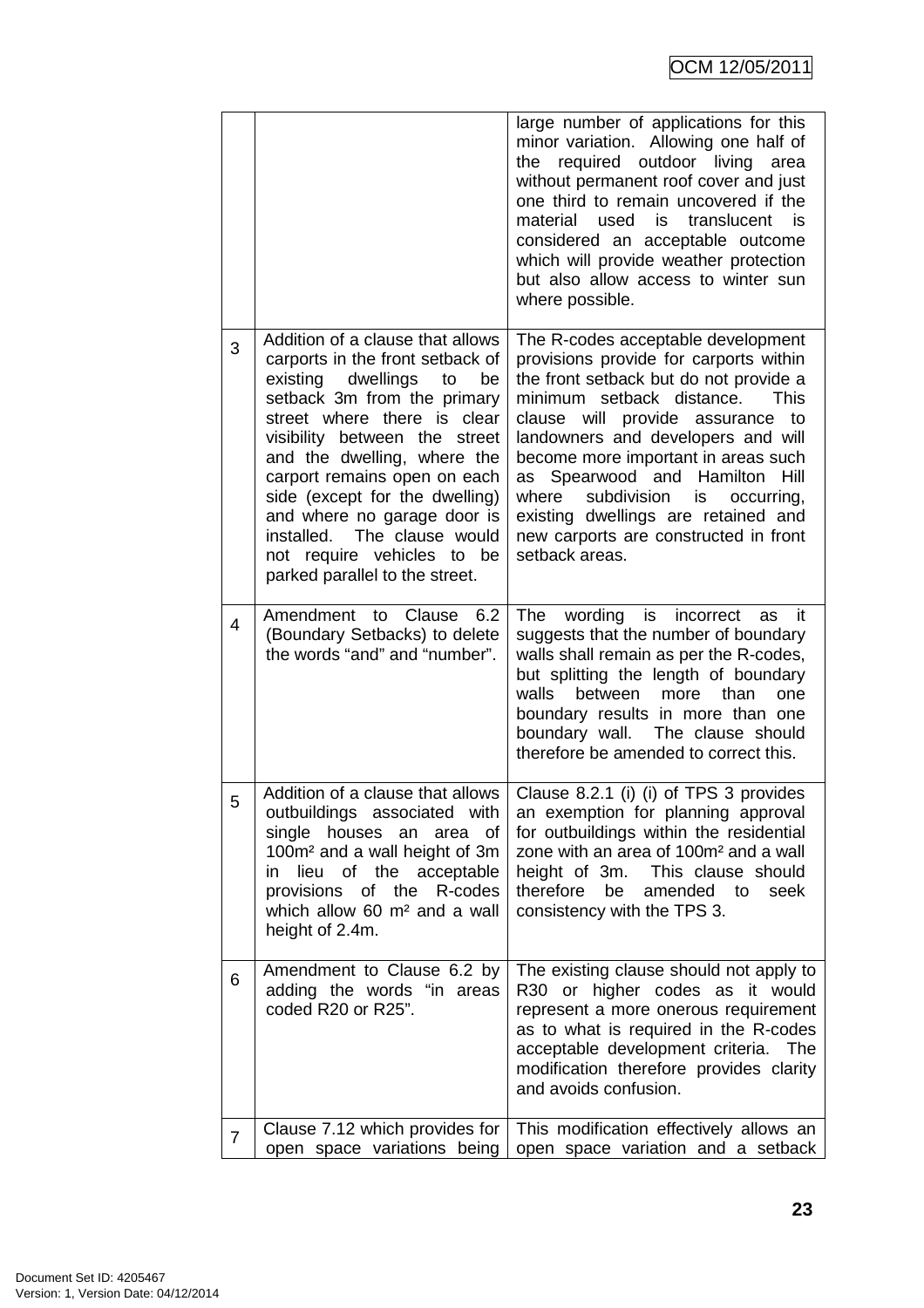| requirements being met" to<br>"the setback requirements of | reworded from "the setback   variation contained under this policy. |
|------------------------------------------------------------|---------------------------------------------------------------------|
|                                                            |                                                                     |
| the R-codes and this policy                                |                                                                     |
| being met".                                                |                                                                     |
|                                                            |                                                                     |

#### **Conclusion**

The proposed modifications will provide further clarity to Council and its officers in the planning decision making process and are likely to lead to a reduction in residential planning applications for minor variations which are routinely approved and are unlikely to impact on amenity. This will result in better use of planning resources and less administrative processes for the development of residential buildings.

## **Strategic Plan/Policy Implications**

#### **Demographic Planning**

- To ensure the planning of the City is based on an approach that has the potential to achieve high levels of convenience and prosperity for its citizens.
- To ensure development will enhance the levels of amenity currently enjoyed by the community.

#### **Governance Excellence**

- To conduct Council business in open public forums and to manage Council affairs by employing publicly accountable practices.
- To provide effective monitoring and regulatory services that administer relevant legislation and local laws in a fair and impartial way.

#### **Budget/Financial Implications**

Costs involved in the advertising of the amendment to the policy which can be accommodated from the operational budget.

#### **Legal Implications**

N/A

#### **Community Consultation**

The proposed modifications, if adopted for the purpose of advertising, will be advertised in accordance with Clause 2.5.1 of Town Planning Scheme No. 3.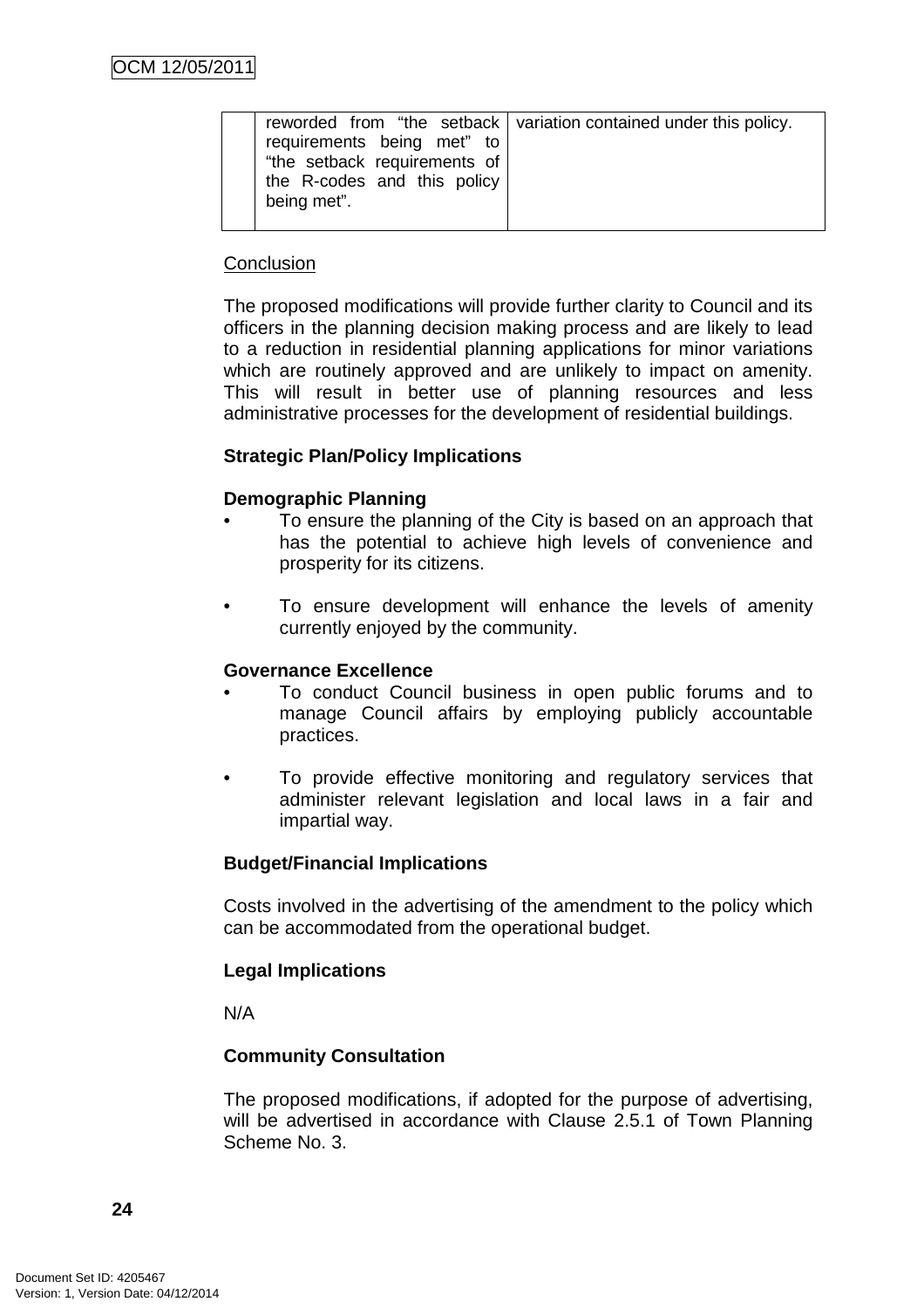# **Attachment(s)**

Proposed Amended Policy APD49 'Residential Design Codes – Alternative Acceptable Development Provisions'.

# **Advice to Proponent(s)/Submissioners**

N/A

## **Implications of Section 3.18(3) Local Government Act, 1995**

Nil.

#### **14.6 (OCM 12/5/2011) - AMENDMENT TO LOCAL PLANNING POLICY APD56 'SINGLE BEDROOM DWELLINGS' (PS/A/001) (A LEFORT) (ATTACH)**

| <b>RECOMMENDATION</b><br>That Council |                                                                                                              |  |
|---------------------------------------|--------------------------------------------------------------------------------------------------------------|--|
| (1)                                   | resolves to modify Policy APD56 'Single Bedroom Dwellings',<br>as shown in the attachment to the agenda; and |  |

(2) publishes notice of the amended policy in accordance with Clause 2.5.1(a) of Town Planning Scheme No. 3.

# **COUNCIL DECISION**

# **Background**

The current Statutory Planning Policy APD56 'Single Bedroom Dwellings was adopted in December 2008. Through implementation, staff have identified several minor modifications that should be made to the policy that will further encourage this type of accommodation within the City and result in improved built form outcomes.

Minor changes to this policy as recommended are pertinent given the City has recently received a number of applications for single bedroom dwellings which are being privately developed through the National Rental Affordability Scheme (NRAS) financial incentives. According to the Federal Government, NRAS is a long term commitment by the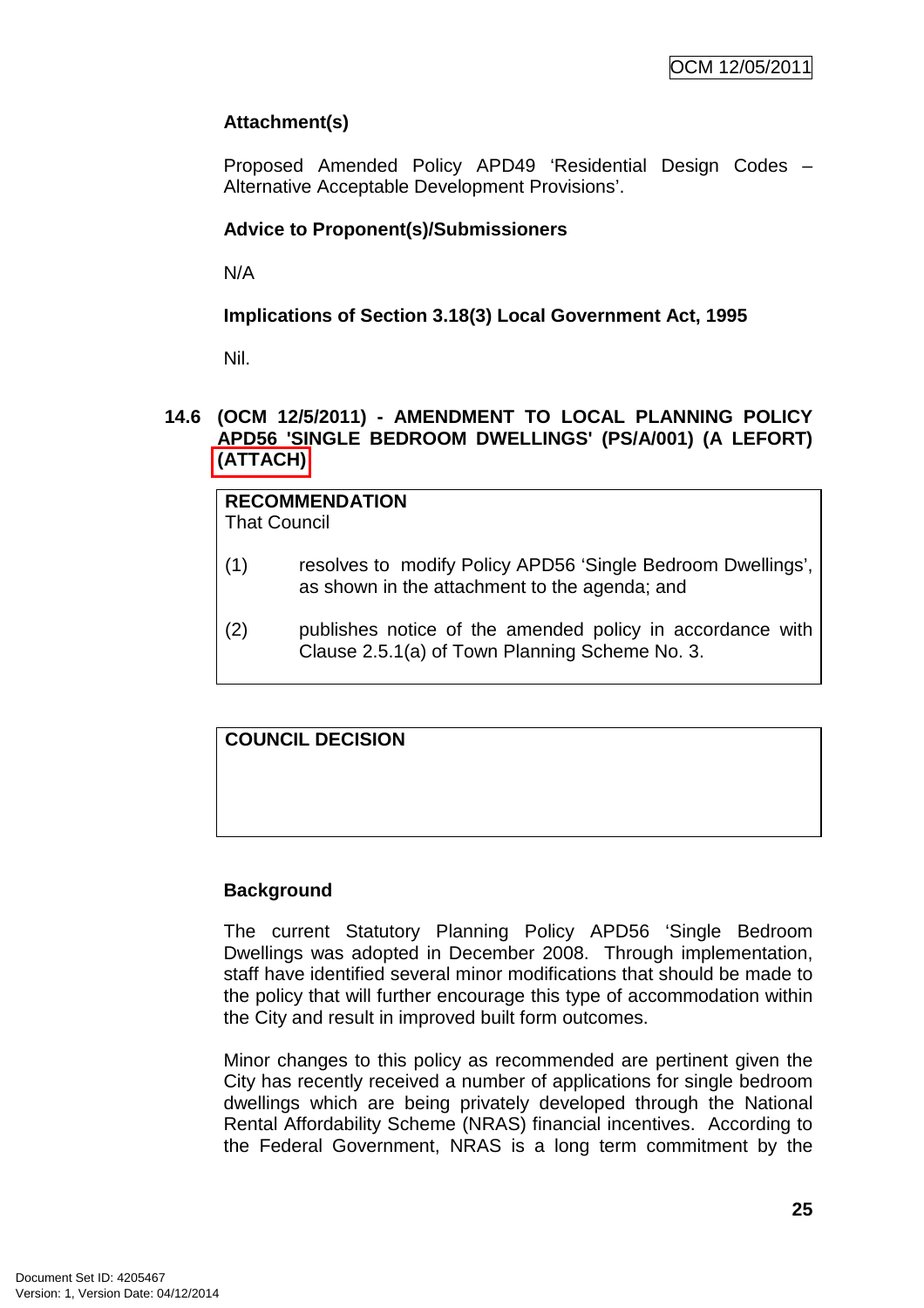Australian Government to invest in affordable rental housing. One such private developer has indicated that they have plans to develop up to 82 single bedroom dwellings in the City of Cockburn by July 2012.

# **Submission**

N/A

# **Report**

The proposed amendments to the existing policy are as follows:

|              | Change                                                                                                          | Reason                                                                                                                                                                                                                                                                                                                                                                                                                                                                                                                                                                                                                                                                                                                                                                                                                                                                                                                            |
|--------------|-----------------------------------------------------------------------------------------------------------------|-----------------------------------------------------------------------------------------------------------------------------------------------------------------------------------------------------------------------------------------------------------------------------------------------------------------------------------------------------------------------------------------------------------------------------------------------------------------------------------------------------------------------------------------------------------------------------------------------------------------------------------------------------------------------------------------------------------------------------------------------------------------------------------------------------------------------------------------------------------------------------------------------------------------------------------|
| $\mathbf{1}$ | Modification of clause 3 (vii)<br>of the policy to substitute the<br>word "average" with the<br>word "minimum". | Clause 3 (vii) of the existing policy<br>contains states that:<br>"In the case of a Single Bedroom<br>Dwelling proposal involving the<br>retention or construction of a single<br>house, the site area for the Single<br>House is to be in accordance with<br>the Average prescribed in Column 3<br>of Table 1 (General<br>site<br>requirements) of the R-Codes."                                                                                                                                                                                                                                                                                                                                                                                                                                                                                                                                                                 |
|              |                                                                                                                 | This clause results in no lot being<br>less than the average prescribed in<br>Column 3<br>of Table<br>It<br>1.<br>is<br>considered acceptable however,<br>that the single house should comply<br>with the minimum prescribed in<br>Column 3 of Table 1 instead of the<br>average. The reason for this is that<br>there may be other lots in the<br>locality which have been subdivided<br>to the minimum lot area of any<br>particular density code.<br>The<br>implication of this policy change is<br>that landowners would essentially<br>require less land to be able to<br>undertake the development of a<br>single bedroom dwelling.<br>For<br>example under the R20 zone, the<br>current minimum area required to<br>construct a single bedroom dwelling<br>and retain an existing dwelling is<br>793m <sup>2</sup> whereas<br>the proposed<br>would result<br>change<br>in<br>a<br>requirement of only 733m <sup>2</sup> . |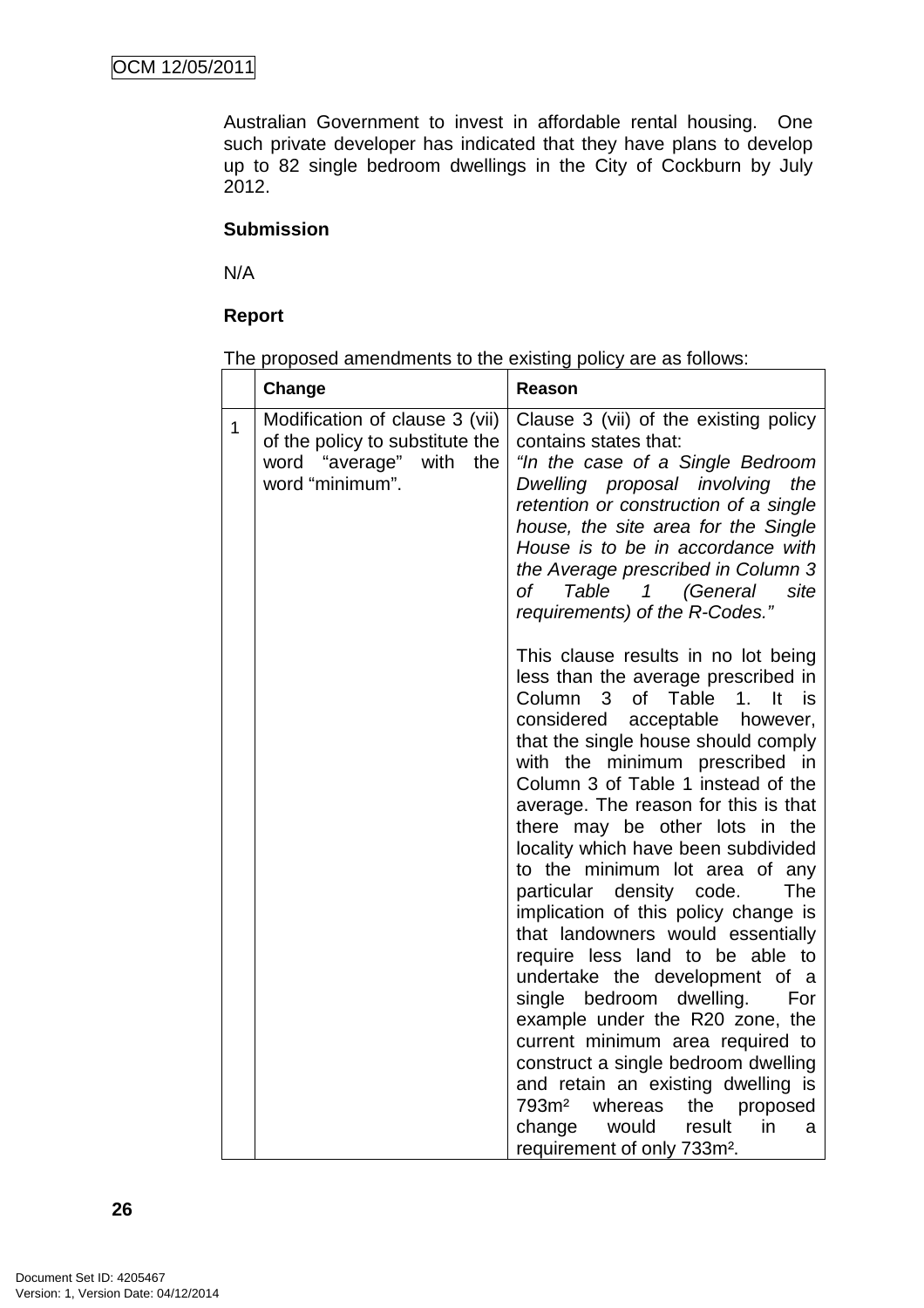| $\overline{2}$ | Insertion of a new clause<br>$(7.6)$ that<br>provides<br>acceptance of a single<br>bedroom dwelling with a<br>maximum plot ratio of 60m <sup>2</sup><br>provides limited<br>that<br>accommodation suitable for<br>one or two persons but<br>which does not restrict the<br>creation of an additional<br>room that could be capable<br>of use as a bedroom if<br>required. | Given the housing affordability<br>issues currently being experienced<br>in Western Australia and the<br>single<br>of<br>person<br>increase<br>households, the single bedroom<br>dwelling option is considered to be<br>an important housing option within<br>the community which the<br>City<br>should seek to promote.<br>The definition of a 'single bedroom<br>dwelling' in the Residential Design<br>Codes is:<br>"A dwelling that contains a living<br>room and no more than one other<br>habitable room that is capable of<br>use as a bedroom".<br>acceptable development<br>The<br>provisions of the R-Codes relating<br>to single bedroom dwellings (Clause<br>6.11.3 A3) provides for:<br>"Single bedroom dwellings with a<br>maximum plot ratio of 60m <sup>2"</sup> .<br>The performance criteria provisions<br>of the R-Codes relating to single<br>bedroom dwellings (Clause 6.11.3<br>P3) provides for:<br>"Dwellings that provide limited<br>accommodation suitable for one or |
|----------------|---------------------------------------------------------------------------------------------------------------------------------------------------------------------------------------------------------------------------------------------------------------------------------------------------------------------------------------------------------------------------|-------------------------------------------------------------------------------------------------------------------------------------------------------------------------------------------------------------------------------------------------------------------------------------------------------------------------------------------------------------------------------------------------------------------------------------------------------------------------------------------------------------------------------------------------------------------------------------------------------------------------------------------------------------------------------------------------------------------------------------------------------------------------------------------------------------------------------------------------------------------------------------------------------------------------------------------------------------------------------------------------|
|                |                                                                                                                                                                                                                                                                                                                                                                           | two persons".<br>Staff recognise the importance of<br>acceptable development<br>the<br>provision that limits the floor area of<br>a single bedroom dwelling to 60m <sup>2</sup><br>however the restriction on number<br>of rooms capable of use<br>as a<br>bedroom<br>is considered<br>highly<br>restrictive in<br>today's housing<br>market. Given that the performance<br>criteria objective provides<br>for<br>housing suitable for one or<br>two<br>persons, the limitation of only one<br>room capable for use as a bedroom<br>prejudices the use of the dwelling<br>for two people other than a couple.<br>There<br>may be<br>instances<br>many                                                                                                                                                                                                                                                                                                                                           |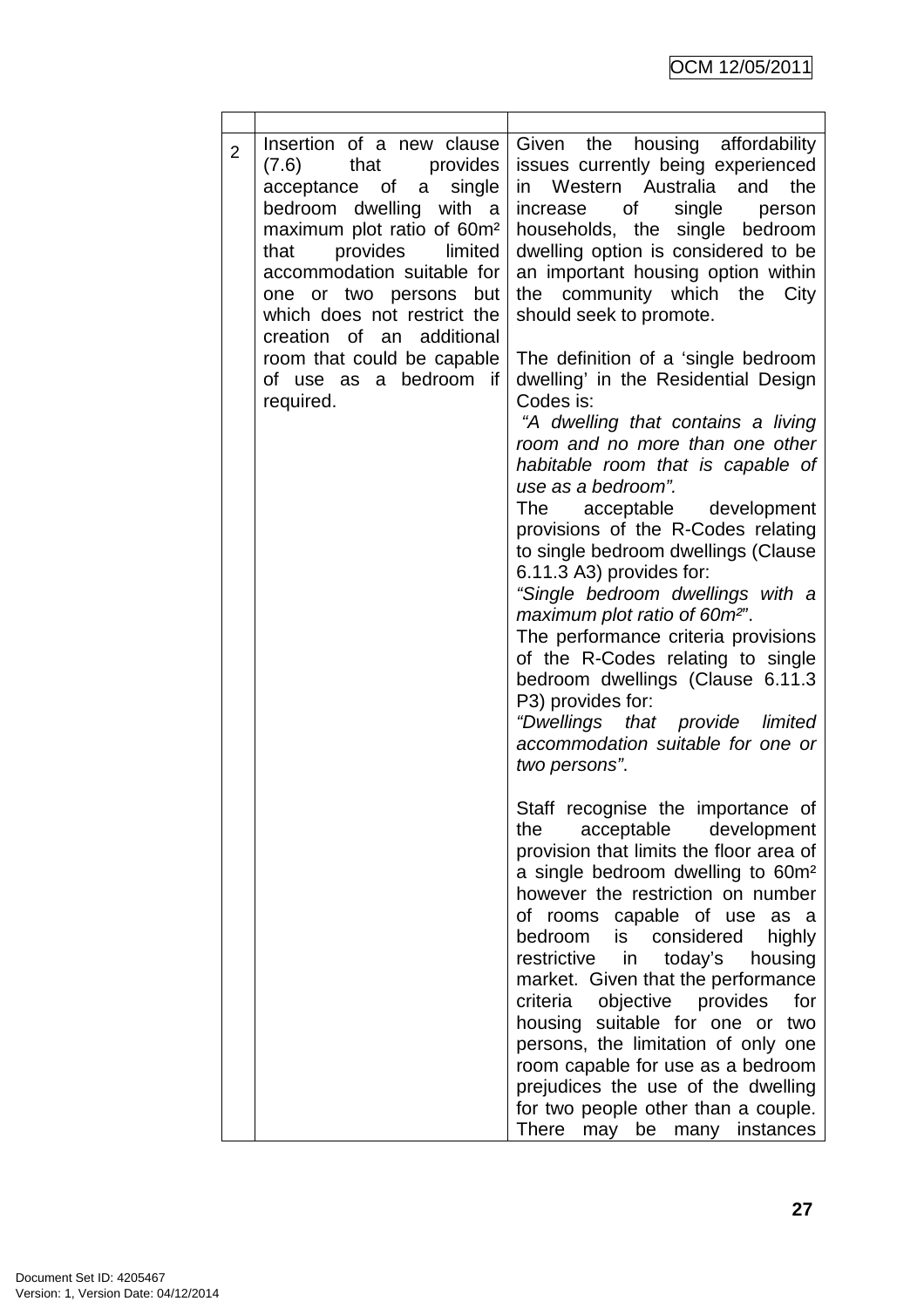| where a parent and child, two<br>siblings, two friends/flatmates or<br>other non-couples wish to reside<br>together in a small dwelling without<br>being restricted to one bedroom.                                                                                                                                                                                                                                          |
|------------------------------------------------------------------------------------------------------------------------------------------------------------------------------------------------------------------------------------------------------------------------------------------------------------------------------------------------------------------------------------------------------------------------------|
| It is envisaged that in the majority of<br>instances however, the second<br>room will typically by used as an<br>ancillary or utility type space such<br>as a study, a spare room, an activity<br>room or a guest bedroom. This<br>extra space is consistent with<br>modern expectations and standards<br>contemporary housing and<br>in in<br>provides for greater flexibility<br>generally regarding occupancy and<br>use. |
| This proposed modification<br>is.<br>unlikely to cause any impact on the<br>amenity of an area or adjoining<br>neighbours; it simply provides a<br>more flexible floor plan that will suit<br>more household types which will<br>result in the development of more<br>housing of this type and encourage<br>resident diversity in the City of<br>Cockburn.                                                                   |

# **Conclusion**

The proposed changes to this policy will encourage single bedroom dwelling development in the City of Cockburn by providing additional flexibility to the Residential Design Codes. An increase in the number of single bedroom dwellings in the City will lead to a larger number of affordable housing options in the City and a greater diversity of residents thus contributing to the provision of housing sustainability in the City of Cockburn.

# **Strategic Plan/Policy Implications**

# **Demographic Planning**

• To ensure the planning of the City is based on an approach that has the potential to achieve high levels of convenience and prosperity for its citizens.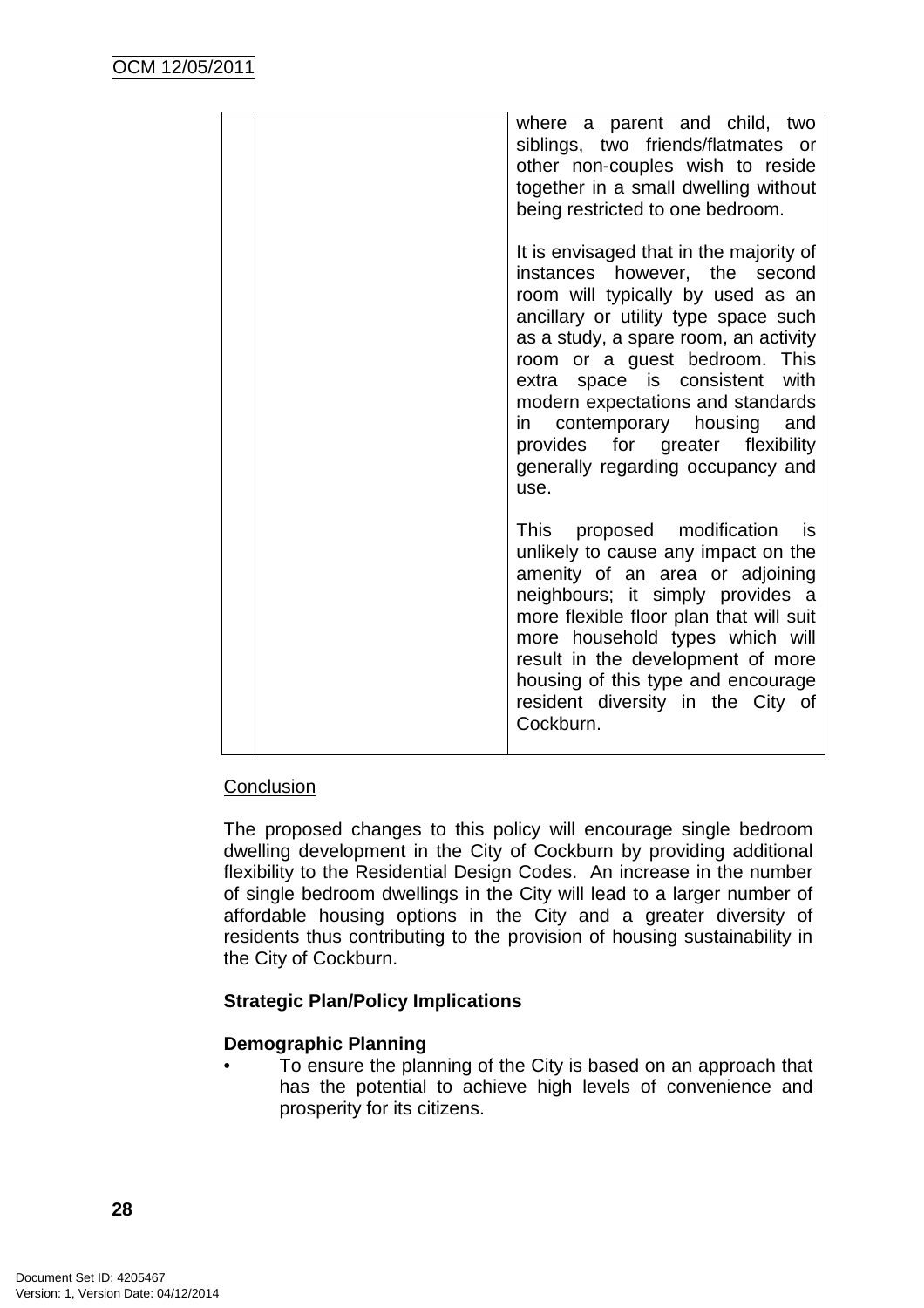To ensure development will enhance the levels of amenity currently enjoyed by the community.

# **Governance Excellence**

- To conduct Council business in open public forums and to manage Council affairs by employing publicly accountable practices.
- To provide effective monitoring and regulatory services that administer relevant legislation and local laws in a fair and impartial way.

# **Budget/Financial Implications**

Costs involved in the advertising of the amendment to the policy which can be accommodated from the operational budget.

## **Legal Implications**

N/A

# **Community Consultation**

The proposed modifications, if adopted for the purpose of advertising, will be advertised in accordance with Clause 2.5.1 of Town Planning Scheme No. 3.

# **Attachment(s)**

Proposed Amended Policy APD56 'Single Bedroom Dwellings'.

# **Advice to Proponent(s)/Submissioners**

N/A

# **Implications of Section 3.18(3) Local Government Act, 1995**

Nil.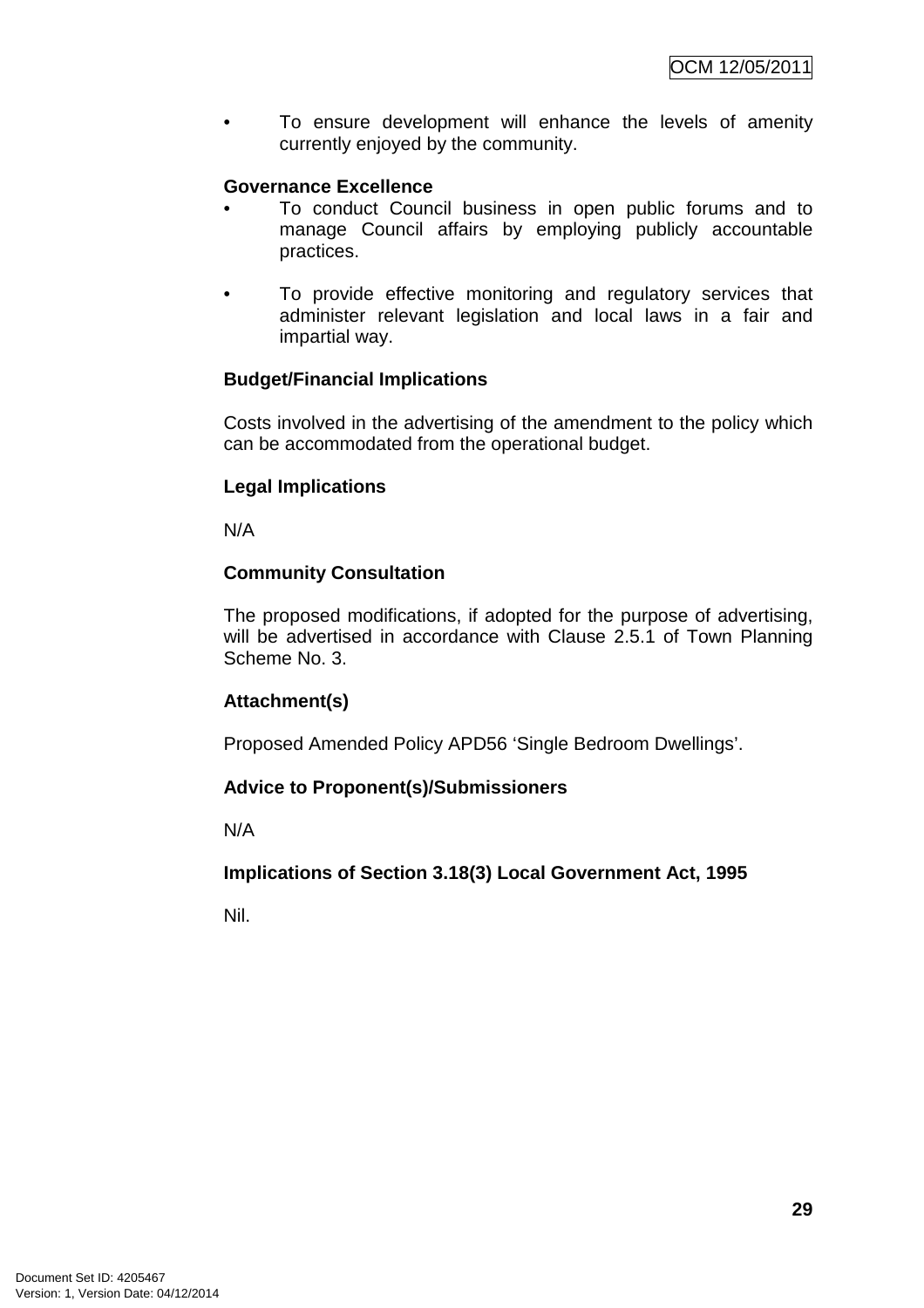**14.7 (OCM 12/5/2011) - RESTAURANT/CAFE & FOUR MULTIPLE DWELLNGS - LOCATION: 70 (LOT 1) PHOENIX ROAD HAMILTON HILL - OWNER: BARTOLOMEO MARANO, FRANCESCO CARBONE, GIULLIANA CARBONE, MARIA MARANO & MARIA CARRELLO - APPLICANT: H MIRIAN (2206519) (A LEFORT) (ATTACH)** 

# **RECOMMENDATION**

That Council

- (1) refuse to grant planning approval for a restaurant/cafe and four multiple dwellings at 70 (Lot 1) Phoenix Road Hamilton Hill based on the following reasons:
	- 1. The proposal is considered to detract from the desired streetscape which is inconsistent with the provisions of Clause 5.9.3 (c) of Town Planning Scheme No. 3 in relation to amenity of commercial uses which requires buildings to enhance the streetscape and add to the attractiveness of the locality of which they form part.
	- 2. The proposal is inconsistent with the provisions of Clause 10.2.1 (o) of Town Planning Scheme No. 3 with regards to the relationship of the proposal to development on adjoining land or on other land including the likely effect of the appearance of the proposal.
	- 3. The proposal is inconsistent with various provisions of the Residential Design Codes of Western Australia (clause 7.3.1 A1 Outdoor Living Areas, clause 7.3.3 A3.1 On-site parking provision and clause 7.4.7 A7.3 Essential Facilities).
- (2) notify the applicant and submissioners of Council's decision.

**COUNCIL DECISION**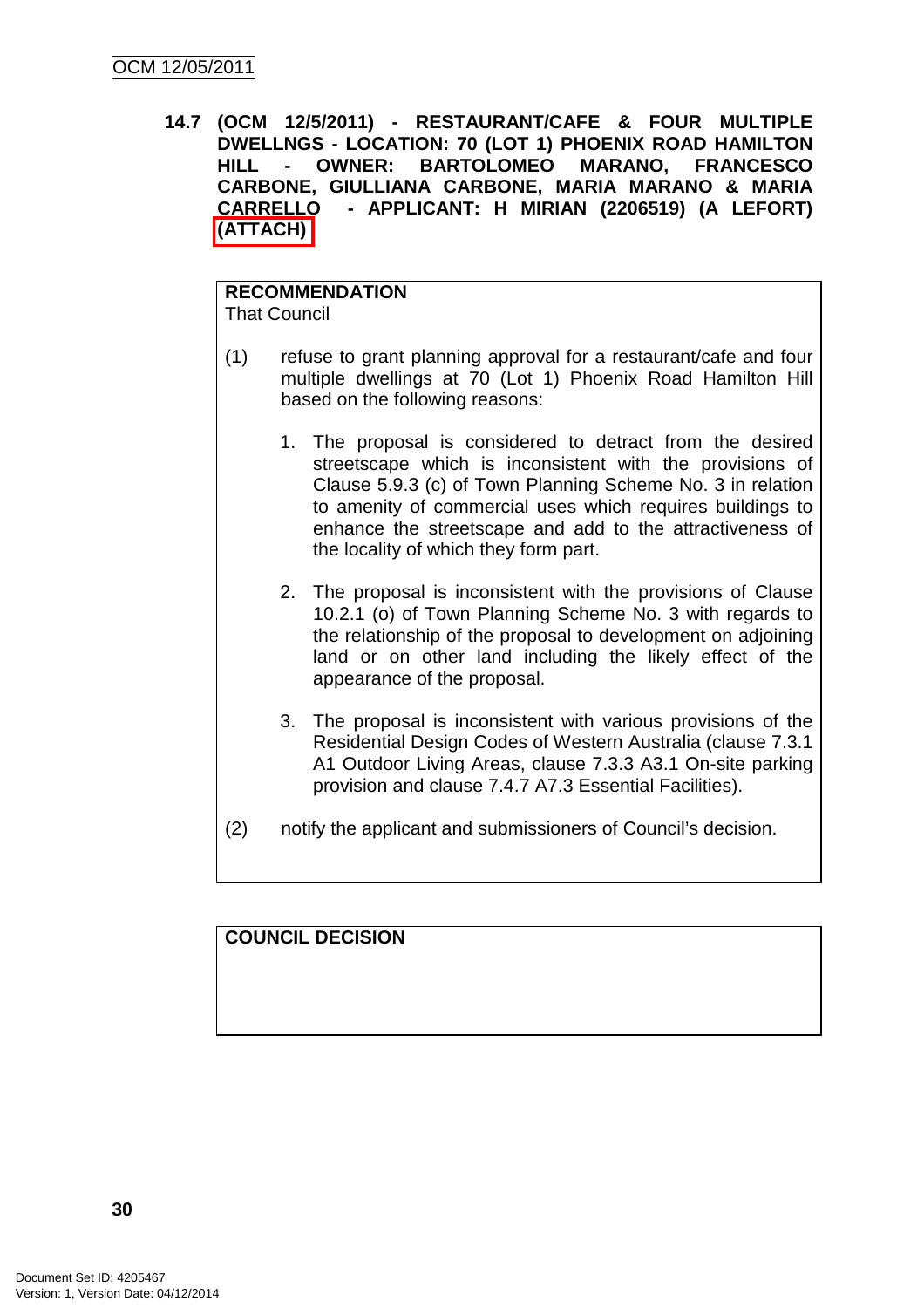# **Background**

| Zoning    | MRS: Urban<br>TPS 3: Residential R40         |
|-----------|----------------------------------------------|
| Land Use  | Restaurant/Cafe & Multiple Dwellings         |
| Lot Size  | 1039m <sup>2</sup>                           |
| Use Class | Restaurant - "A"<br>Multiple Dwellings - "D" |

The subject site is located on the eastern corner of Phoenix Road and Grandpre Crescent in Hamilton Hill and contains an existing older-style single dwelling and several outbuildings, all in relatively poor condition. The dwelling has vehicle access from Phoenix Road and contains a fall of approximately 1.6m from east to west. The site contains a 3m wide easement in favour of the Water Corporation for sewer across the northern portion of the property.

The subject site is located within the City's 'Phoenix Central Revitalisation' Area which was rezoned from R20 to R40 in August 2010 making it suitable for medium density residential development. The site is in close proximity to commercial development including the 'Local Centre' on the corner of Phoenix and Rockingham Roads, and the commercial development on the west side of Grandpre Crescent, fronting Phoenix Road, which is zoned 'Mixed Business'.

The application is referred to Council for determination as the nonresidential component of the proposal constitutes an 'A' use in the City's Town Planning Scheme No.3. The proposal was advertised to nearby landowners and several objections were received.

# **Submission**

The applicant seeks planning approval to construct a two-storey mixed use development consisting of a ground floor restaurant and café and associated car parking, with four multiple dwellings.

The restaurant is 251m² in area and is proposed to accommodate 46 patrons and 5 staff members and is proposed to open from 5:00pm – 10:00pm daily. The applicant has advised that the restaurant will be BYO alcohol. The café portion of the restaurant is 52m<sup>2</sup> and is proposed to accommodate 25 patrons and 3 staff members and is proposed to be open from 8:00am – 4:00pm (to avoid an overlap of restaurant and café opening hours). The restaurant and café are to be operated by the same owner.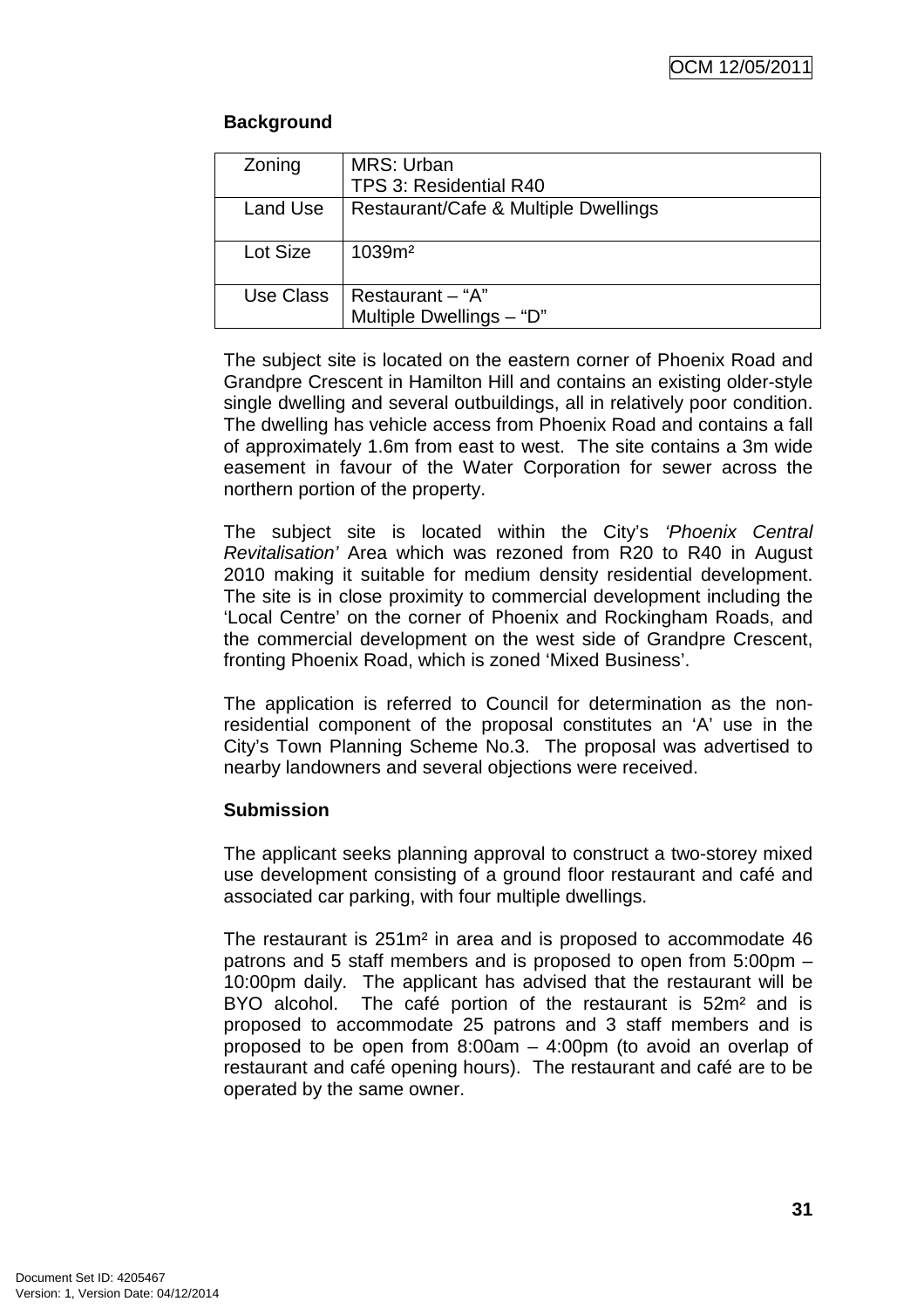The restaurant and café are provided with 13 car parking bays and a 9m² bin store. The building proposes a 4m setback to Phoenix Road and a 1.21m setback to Grandpre Crescent with bi-fold doors opening to both streets. Due to patron numbers and limited parking provision alfresco dining is not possible. Vehicle access is proposed solely from Grandpre Crescent via a 6m wide crossover.

The four multiple dwellings proposed on the first floor and accessed from an internal ground floor foyer each contain 3 – 4 bedrooms, 2 bathrooms, living areas and balconies Store rooms and 2 car parking bays in tandem, resulting in a total of eight car parking bays for the residential apartments, are proposed at the ground floor level. The average floor area per dwelling is 129sqm excluding balcony areas.

The building is proposed to be constructed of rendered and painted brickwork with a flat colourbond roof concealed behind large fascia panels. Coloured perspectives have been provided (see Attachment 4).

#### **Report**

#### Strategic Framework

The subject site is located within the area subject to the 'Phoenix Central Revitalisation Strategy' which is the City of Cockburn's strategic framework for improvements to the Phoenix town centre and parts of Hamilton Hill from 2009-2019. The strategy proposes a suite of zoning changes which include an expansion of the town centre precinct, new commercial zoned property mostly along Rockingham Road and increased residential densities for residential zoned land. The subject site was recoded from low density R20 to medium density R40 in August 2010 in accordance with the strategy.

It is important to note that the subject site was not rezoned (or proposed to be rezoned) to a commercial zone, rather remaining residential. It is therefore considered that new commercial development proposed within the 'Phoenix Central Revitalisation Strategy' area should ideally be located within the proposed expanded town centre precinct in accordance with the strategy, rather than within residential zoned land (as proposed in the subject application). Concentrating the commercial and mixed use residential uses within the town centre precinct will contribute to the revitalisation of the town centre precinct whereas approval of commercial uses outside the town centre precinct may detract from the centre itself.

#### Statutory Framework

Town Planning Scheme No. 3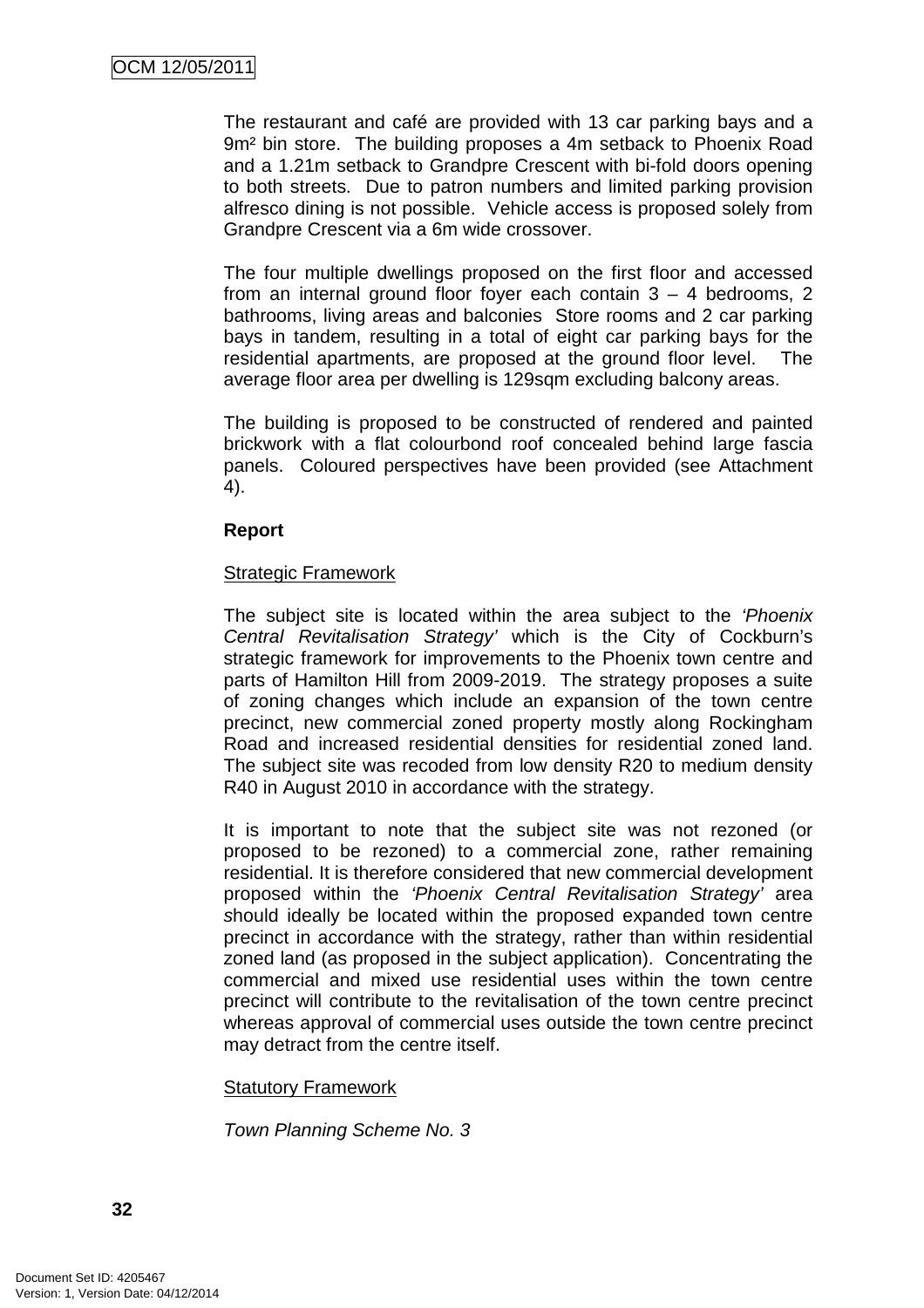The subject site is zoned Residential R40 under the City's Town Planning Scheme No. 3 (TPS 3). A restaurant is an 'A' use in the residential zone. This means that "the use is not permitted unless the local government has exercised its discretion and has granted planning approval after giving special notice in accordance with clause 9.4". The application was therefore advertised to nearby landowners (see 'Neighbour Consultation' section below). Multiple dwellings are a 'D' use which means that "the use is not permitted unless the local government has exercised its discretion and has granted planning approval." Council therefore has the discretion to issue planning approval for the proposed development.

# State Planning Policy 3.1 - Residential Design Codes of Western Australia

The residential component of the proposal has been assessed under the Residential Design Codes of Western Australia (R-Codes) which were modified in November 2010 to incorporate provisions for multiple dwellings in areas with a coding of R30.

The dwellings are deemed to comply with acceptable development provisions of the R-Codes with the exception of:

- First floor balcony sizes, none of which comply with clause 7.3.1 A1 which require a minimum dimension of 2.4m and area of 10m;
- Provision of visitor car parking which comply with clause 7.3.3 A3.1 which requires 1 visitor car bay for the 4 dwellings. The proposal provides no separate visitor car parking bay for the residential units; and
- Provision of an adequate outdoor clothes drying area for each dwelling or a communal clothes drying area which comply with clause 7.4.7 A7.3. The proposal provides no individual or communal clothes drying area.

The R-Codes do not contain assessment criteria for the commercial portion of the development; this has been assessed in accordance with the City's TPS 3. Whilst the use, setbacks and vehicle car parking are compliant with the provisions of the scheme, the overall design and appearance of the proposed building is a significant concern. This is covered in detail below in the Built Form section of the report.

## Neighbour Consultation

The proposal was advertised to 8 nearby landowners considered to be potentially affected by the proposal. Six responses were received consisting of 3 objections and 3 non-objections (two of the non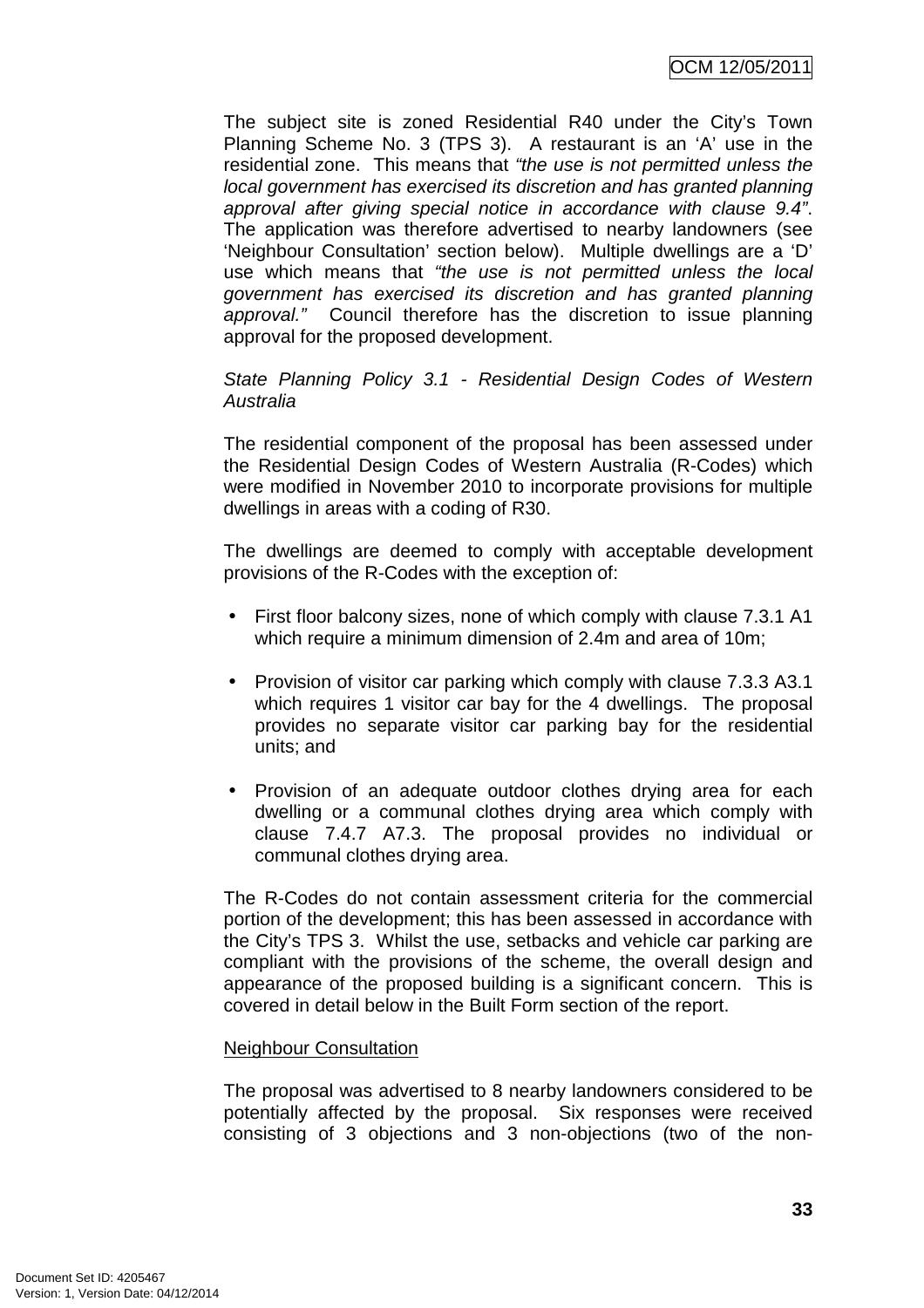objections are conditional). The planning issues arising out of the consultation process include the following:

- Lack of Car Parking Residents expressed concern that the proposal provides insufficient car parking which will lead to restaurant patrons parking on Grandpre Crescent and on nearby resident's verges as overflow parking which in the opinion of some residents is undesirable and potentially dangerous.
- Increase in Traffic Residents expressed concern about the additional traffic that will result from the proposal. Residents are concerned that Grandpre Crescent is already used as a shortcut between Phoenix and Rockingham Roads for drivers seeking to avoid the traffic lights at Rockingham Road and the proposed development will make this worse. Residents expressed general concerns about the functionality of the intersection between Grandpre Crescent and Phoenix Road and dangerous driving habits that currently occur around this intersection.
- Noise Residents expressed concern about noise from restaurant patrons and from functions, a concern they believe will get worse given the trading hours of the proposed restaurant. Concerns were also expressed due to the serving of alcohol and additional noise that could occur from this.
- Antisocial Behaviour Residents expressed concern about antisocial behaviour occurring in the area due to alcohol consumption on the premises including vandalism, graffiti and theft.
- Odour Residents expressed concern about potential odour emanating from cooking and waste from the restaurant.
- *Zoning* Residents expressed concern about the commercial nature of the development in a residential zoned area which may affect their level of residential amenity.

## **Traffic**

The impact of the proposal on local traffic has been assessed by the City's Engineers who consider that the existing road network can adequately accommodate additional traffic movements resulting from the proposed development.

In response to concern about the junction between Grandpre Crescent and Phoenix Road which allows full traffic movement and that it would be made worse by the proposal, the City's Engineering department advised that this junction has been reviewed over many years with many alternate design options considered. However, due to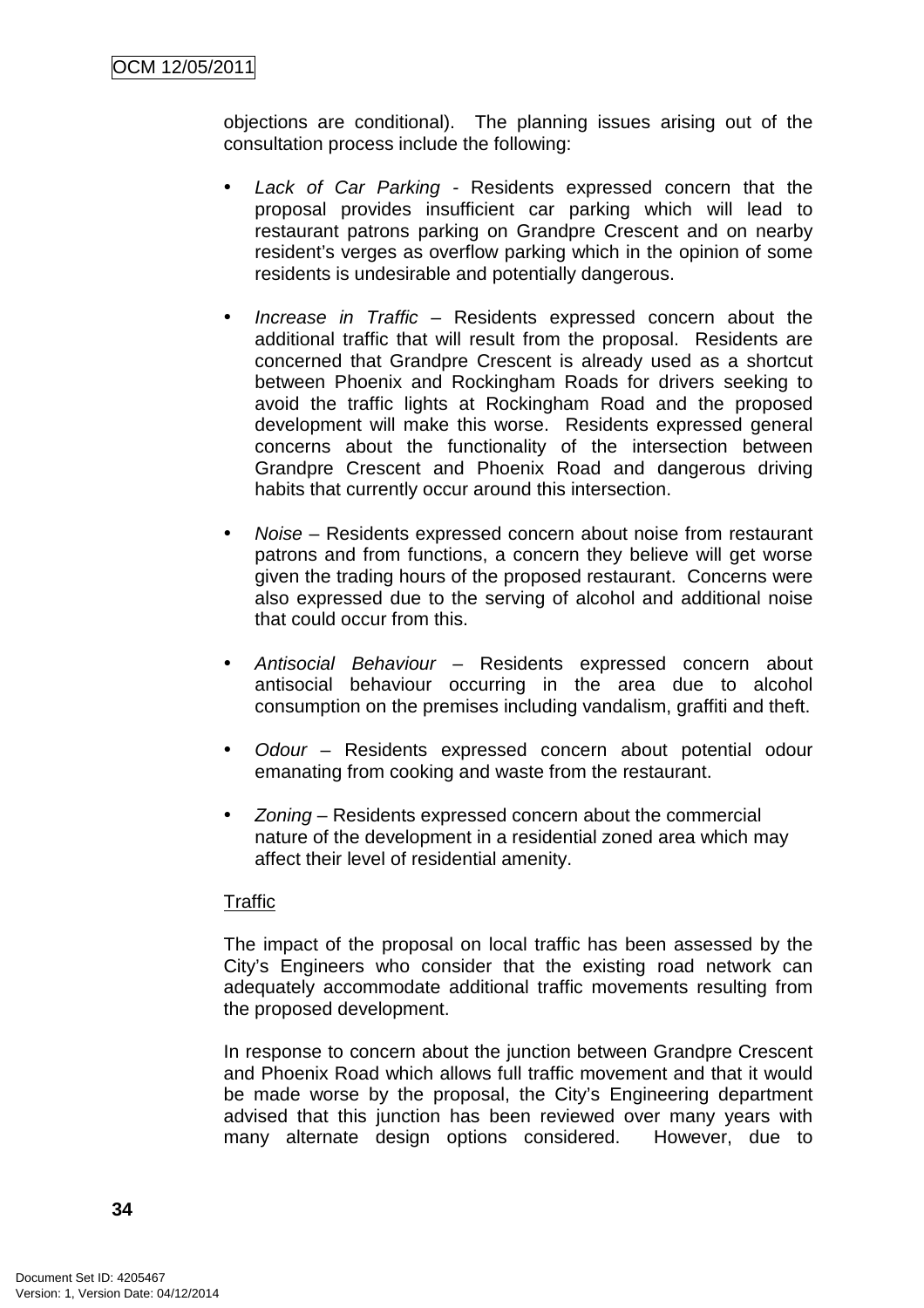community feedback, the City has no plans to modify this intersection at this time.

## Car Parking

The City's TPS 3 (Table 3 – Commercial Use Classes) requires the restaurant/cafe to provide parking at the rate of 1 bay per 4 seats or 1 bay per 4 people accommodated. The applicant proposed to accommodate a maximum of 46 restaurant patrons and 5 staff members which equates to 51 persons. At the rate specified above this requires 13 car parking bays which have been provided on the plans.

The residential component requires 1.25 bays per dwelling and visitors bays at the rate of 0.25 per dwelling in accordance with Clause 7.33 of the R-Codes which equates to a total of 6 bays. The proposal provides 8 parking bays in total (two each in tandem for each dwelling) but no separate visitor car parking bay which is a requirement of the R-Codes.

## Noise

The proposal, if approved would have to comply with Noise Regulations and hours of operation would be restricted to 8:00am to 10:00pm if approved. Should Council consider approving the proposal a condition should be imposed requiring the construction of masonry dividing fences between the subject site and adjoining residential properties at the applicants cost. In addition, a condition should be imposed restricting delivery times which may cause noise to nearby residents.

## **Odour**

The proposal, due to its type and scale is not anticipated to produce offensive odours that would affect nearby landowners. In any case, the proposal, if approved, would be required to comply with the City's Environmental Health requirements including the relevant Australian Standards and the Food Act which contain provisions that control odour.

## Built Form

The proposed building is located in a relatively prominent position and if approved would be in full view by all motorists (the number of which is significantly high) and pedestrians using this part of Phoenix Road and Grandpre Crescent. The proposed building consists of rendered brick walls with a flat colourbond roof concealed behind large white fascia panels. The exterior design of the building is considered unsatisfactory due to the following reasons: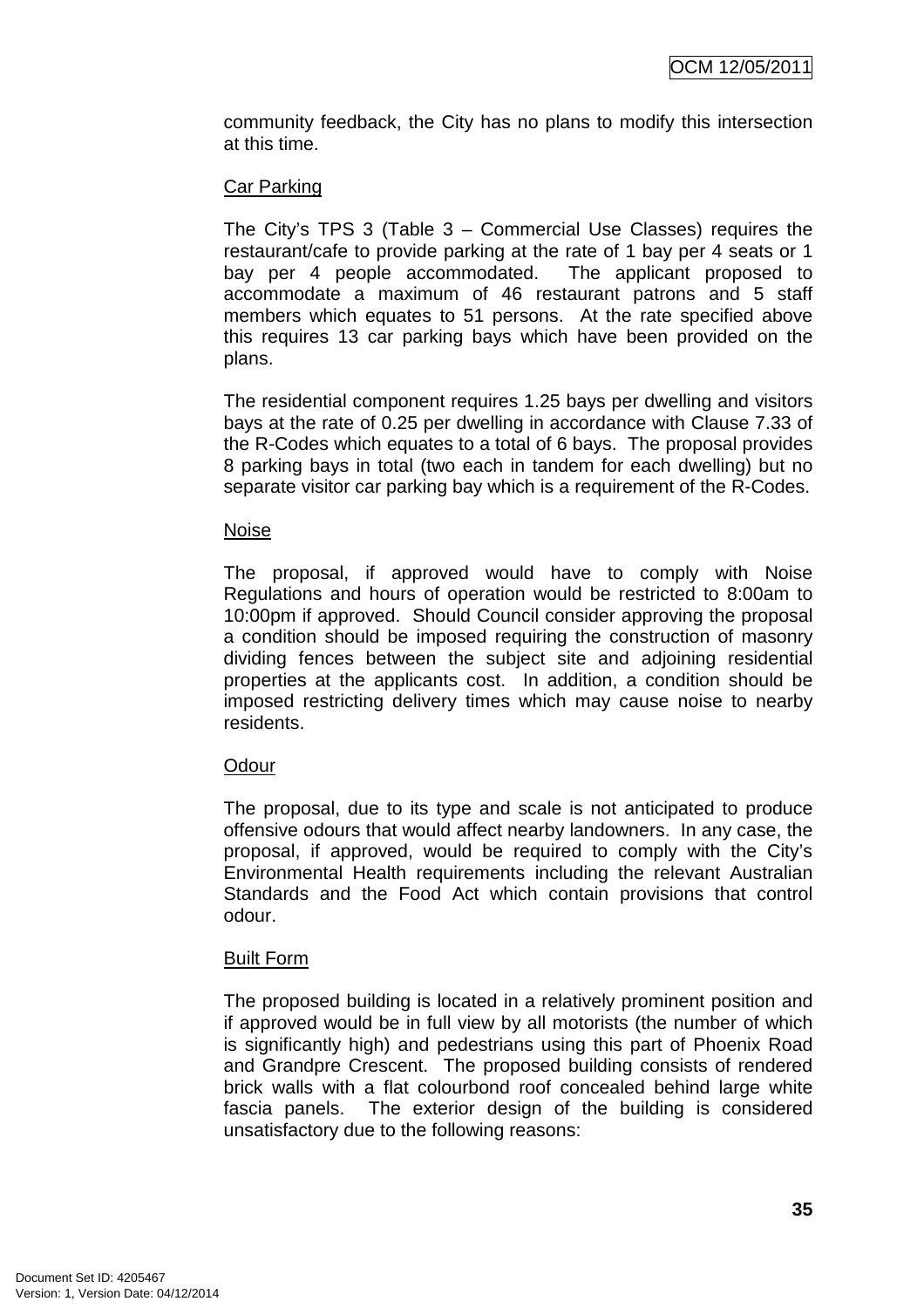- The design of the first floor windows are considered to significantly detract from the presentation of the building to the street. The windows are small with vertical panes which provide somewhat institutional appearance and are not consistent with the windows proposed on the ground floor;
- The proposed large fascia panels that conceal the colourbond roof behind provides a heavy and imposing facade that is highly likely to detract from the streetscape; and
- The overall appearance of the building is considered lacking in detail, to be of no particular architectural style or character, and is therefore considered unattractive and likely to detract from the streetscape.

It should be noted that concerns about the visual aspect of the built form were raised with the applicant, however no changes were made as a result of those issues being raised.

Clauses 10.2 of TPS 3 outlines matters that Council shall have due regard to when considering an application for planning approval. Clause 10.2.1 (o) deals with the relationship of the proposal on adjoining land or other nearby land in the locality including the appearance of the proposal. The appearance of the proposal forms a crucial design element of the proposal which in the opinion of the City is unsatisfactory.

## **Conclusion**

The proposed mixed use development would provide additional dwellings and commercial opportunities within close proximity to the Phoenix Central Activity Centre and the majority of the technical aspects of the proposal comply with the Residential Design Codes and Town Planning Scheme. However, the presentation of the building to the street is considered unsatisfactory and will significantly detract from the visual amenity of the area which is inconsistent with provisions of the Town Planning Scheme. In addition, the location of the development is somewhat inconsistent with the City of Cockburn's 'Phoenix Central Revitalisation Strategy' due to its location outside the town centre precinct identified in the strategy. It is therefore recommended that the proposal be refused.

# **Strategic Plan/Policy Implications**

## **Demographic Planning**

• To ensure the planning of the City is based on an approach that has the potential to achieve high levels of convenience and prosperity for its citizens.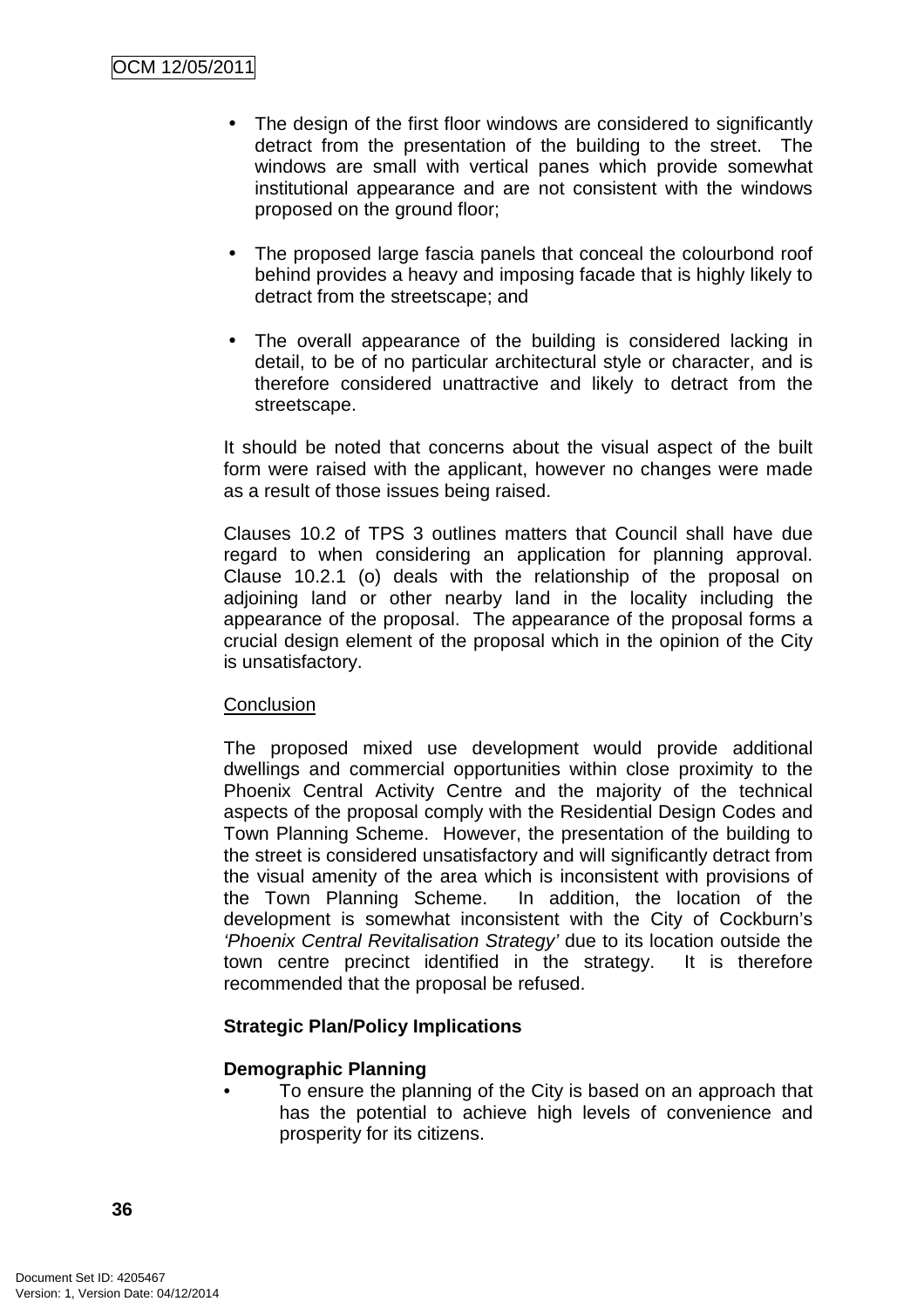• To ensure development will enhance the levels of amenity currently enjoyed by the community.

# **Employment and Economic Development**

• To plan and promote economic development that encourages business opportunities within the City.

## **Budget/Financial Implications**

N/A

## **Legal Implications**

Town Planning Scheme No 3 Planning and Development Act 2005 State Administrative Tribunal Regulations

# **Community Consultation**

This was undertaken and 6 responses were received including 3 objections and 3 non-objections (2 with additional comments). Further detail is contained in the Neighbour Consultation section of the report above.

## **Attachment(s)**

- 1. Location Plan
- 2. Site Plan
- 3. Floor Plan Ground Floor
- 4. Floor Plan First Floor
- 5. Elevation Plan 1
- 6. Elevation Plan 2
- 7. Perspective Plan
- 8. Submissions Received

## **Advice to Proponent(s)/Submissioners**

The Proponent(s) and those who lodged a submission on the proposal have been advised that this matter is to be considered at the 12 May 2011 Council Meeting.

## **Implications of Section 3.18(3) Local Government Act, 1995**

Nil.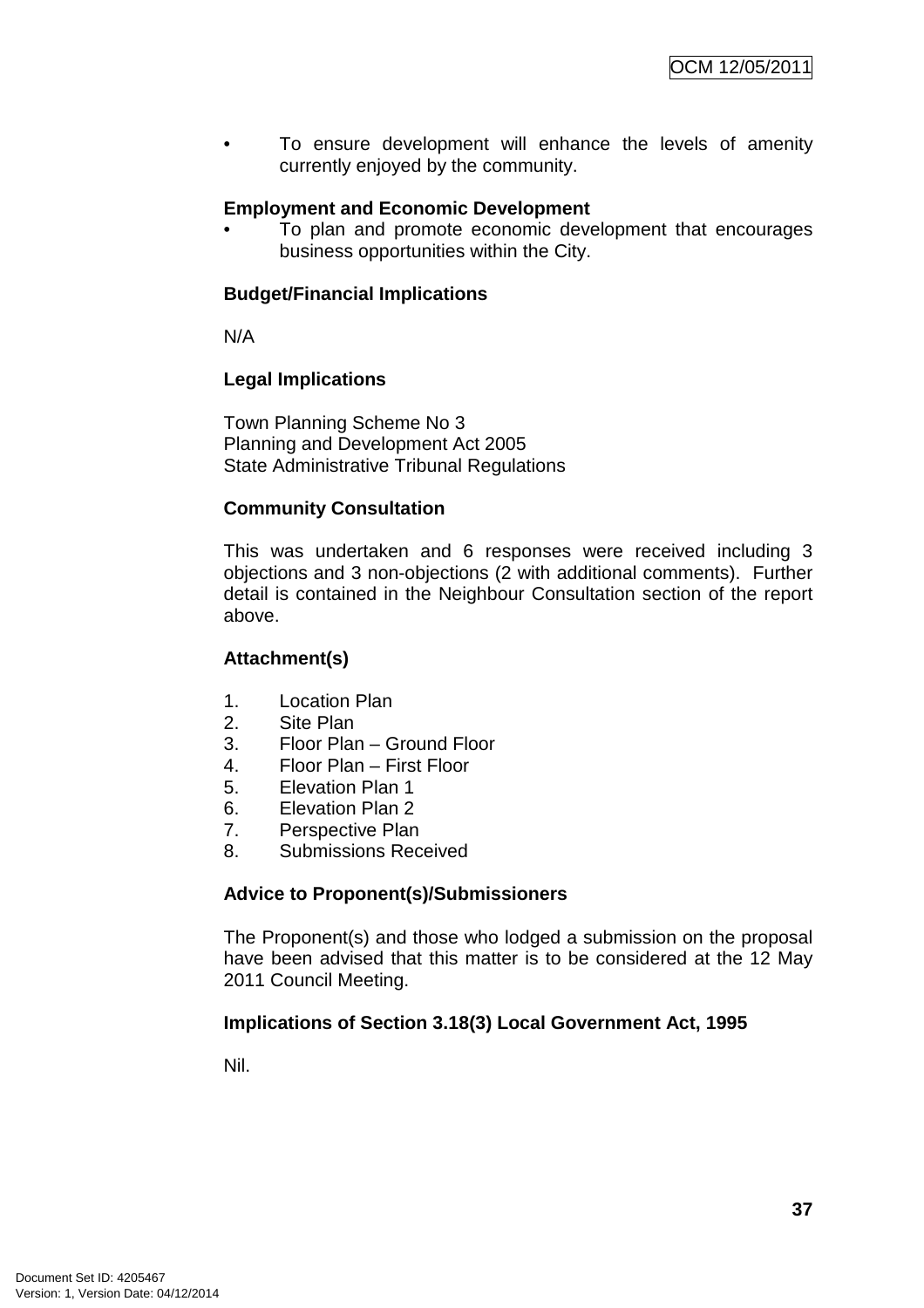**14.8 (OCM 12/5/2011) - PROPOSED MODIFICATIONS TO HARVEST LAKES VILLAGE CENTRE STRUCTURE PLAN - LOCATION: LOTS 9033 AND 9038 LYON ROAD, ATWELL - OWNER: LANDCORP - APPLICANT: ROBERTS DAY (SM/M/054) (R COLALILLO) (ATTACH)** 

#### **RECOMMENDATION**

That Council

- (1) adopts the Schedule of Submissions;
- (2) adopts the modified Harvest Lakes Village Centre Structure Plan ("HLVCSP") as shown within Attachment 4 subject to the addition of a notation onto the Structure Plan as follows:

"Any residential development within the Local Centre zone of the Structure Plan shall require the provision of cash-in-lieu of public open space in accordance with Section 153 of the Planning and Development Act 2005."

- (3) advise the Western Australian Planning Commission, the proponent and submissioners of Council's decision accordingly;
- (4) advise the proponent that Council is currently in the final processes of an amendment to City of Cockburn Town Planning Scheme No. 3, which seeks to introduce new developer contribution arrangements across the City towards community infrastructure. Landowners subdividing to create residential allotments and/or developing grouped/multiple dwellings will be required to make contributions in accordance with the new developer contribution arrangements once the Scheme Amendment becomes operational. This is expected mid 2011; and
- (5) continue to promote the importance of Success train station to the Public Transport Authority, Department for Transport, Minister for Transport and State Government. This is to emphasise that such public transport infrastructure is considered to be a significant priority for the Perth to Mandurah railway and south west corridor. This priority is supported through the surrounding development being delivered based upon transit orientated design principles, and also that the Cockburn train station is experiencing issues in respect of its functionality and broad accessibility.

## **COUNCIL DECISION**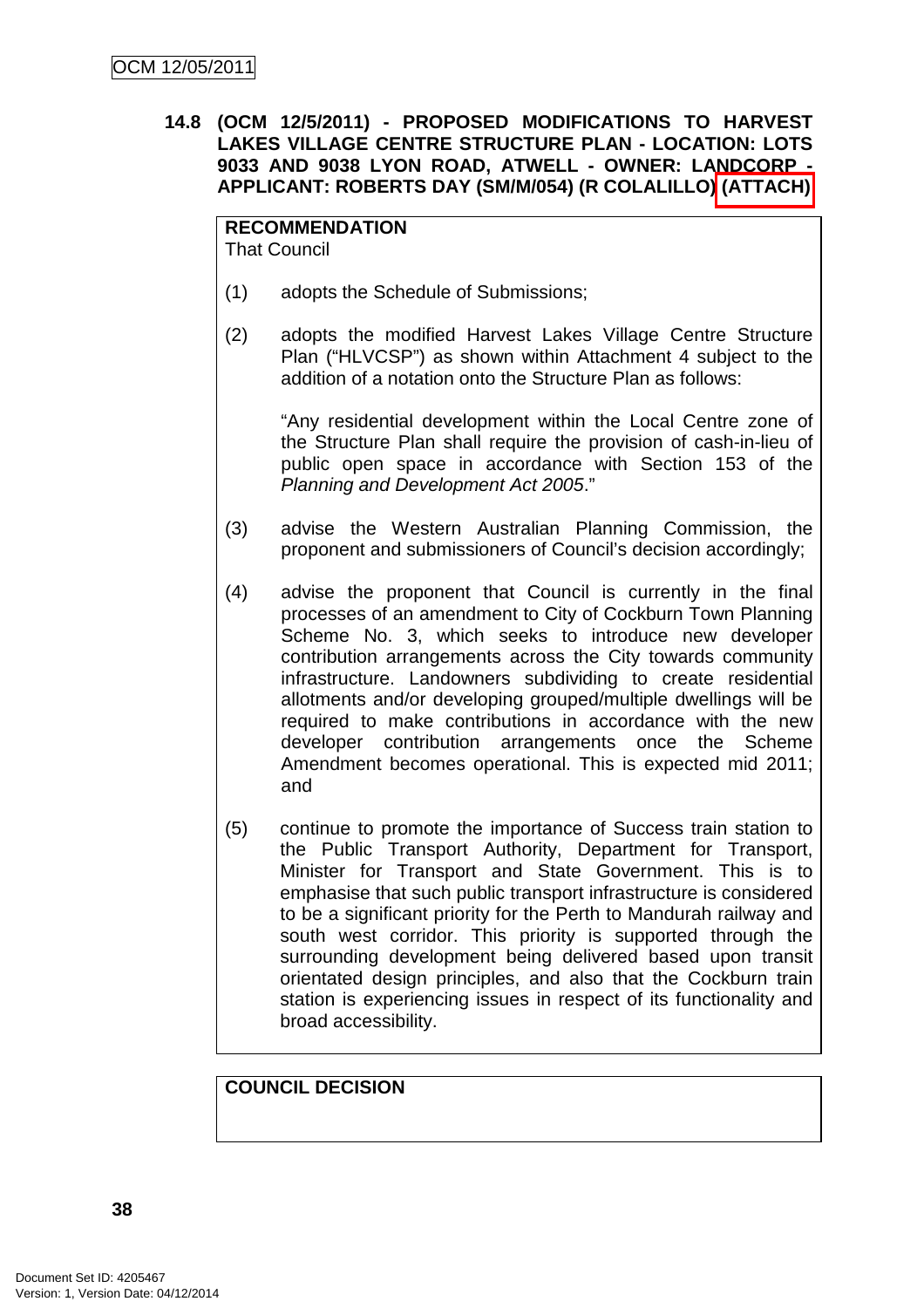## **Background**

The original Harvest Lakes Village Centre Structure Plan ("HLVCSP") was approved by Council on 14 July 2005 and endorsed by the Western Australian Planning Commission ("WAPC") on 3 January 2006. Since then, the Structure Plan has been subject to minor modifications, which were dealt with in accordance with the statutory requirements of City of Cockburn Town Planning Scheme No. 3 ("Scheme"). The current version of the Structure Plan is dated 6 February 2009, a copy of which is contained in Attachment 2 to this report.

Roberts Day (on behalf of LandCorp) has submitted a proposal to modify the HLVCSP by removing the existing dwelling cap limitation and introducing an R80 coding within the Local Centre zone portion of the Structure Plan. Consideration of these proposed modifications to the HLVCSP forms the basis of this report.

#### **Submission**

N/A

## **Report**

#### **Background**

The existing HLVCSP contains an annotation which ultimately restricts the density of residential development within its boundaries. The annotation is as follows:

"Note: No more than 151 dwellings to be created under the Structure Plan."

Since the adoption of the original HLVCSP by the City, the WAPC has released an updated State Planning Policy No. 4.2 (Activity Centres for Perth and Peel) ("SPP 4.2"). SPP 4.2 seeks to "encourage and consolidate residential and commercial development in activity centres so that they contribute to a balanced network".

The applicant has stated that in order for the Structure Plan area to function as a true activity centre it is considered important to provide adequate residential density and diversity to support development. This is proposed to be more appropriately facilitated through the removal of the dwelling restriction, which will allow for the Structure Plan to more readily deliver the intended mixed use development in accordance with SPP 4.2. Such will also enable redevelopment and maturation of the Structure Plan area into the future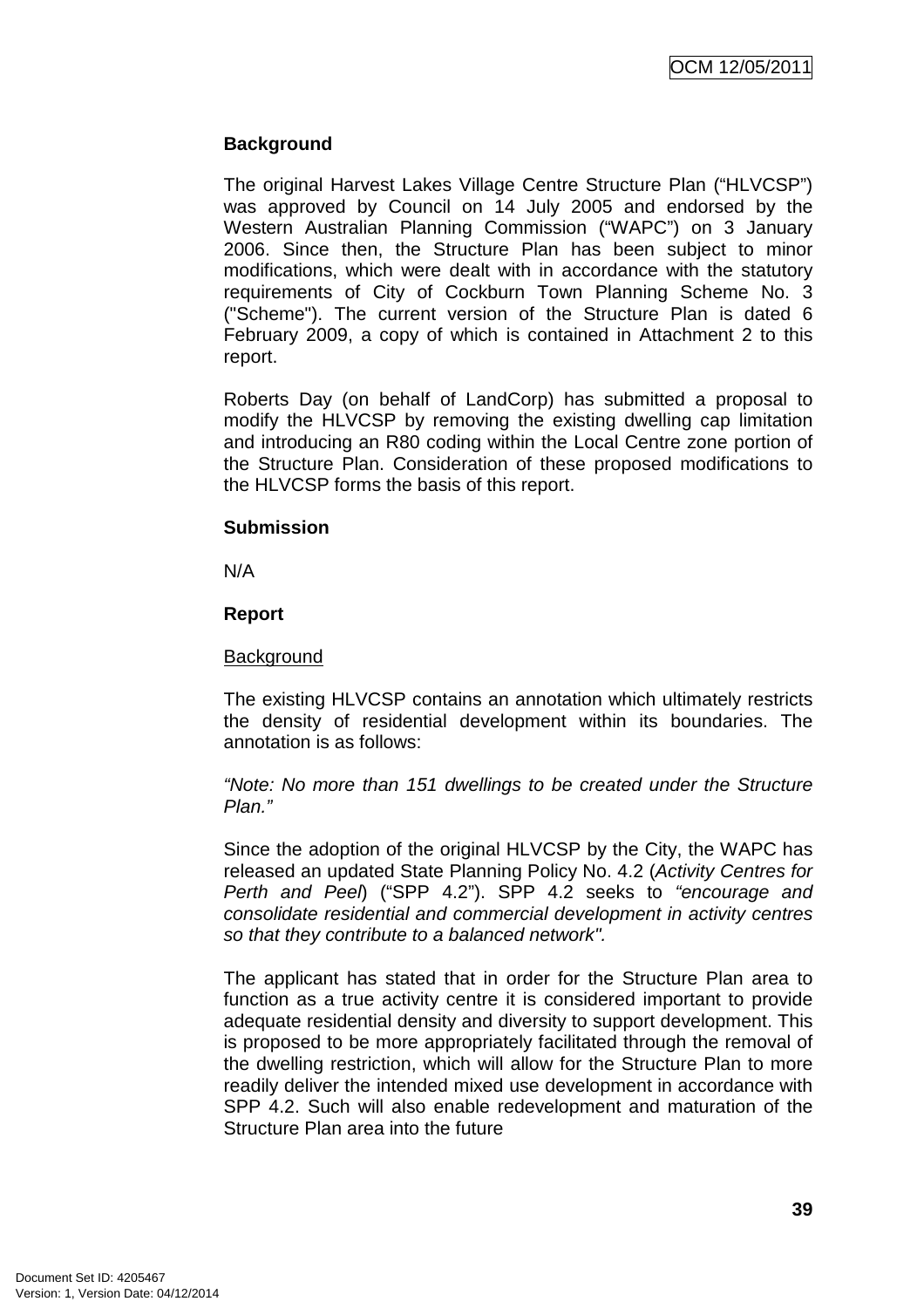The applicant has proposed a residential density of R80 for the Local Centre zoned portions of the Structure Plan as it matches the residential density to the immediate north and provides a logical transition to a mixed residential and retail precinct to the south. A concept plan showing the potential integrated residential and retail development of the Local Centre zoned portion is shown within Attachment 3 to this report.

The proposed modifications to the HLVCSP seek to deliver:

- Residential mixed use densities in accordance with WAPC requirements for activity centres, specifically SPP 4.2.
- A logical transition from the residential uses to the north to the retail and commercial uses to the south.
- Flexibility in built form to enable the development on the site to cater for the Structure Plan area as it matures.
- Compliance with the adopted principles of the Structure Plan, specifically:
	- o comprehensive development of an R80 zoned site;
	- o improved quality of pedestrian environments and walkability near the local centre;
	- o a more urban environment closer to the neighbourhood centre; and
	- o retaining the capacity to provide a viable centre.

The above is also based on confirmation from retail developers that surplus land exists within the Local Centre zoned portion of the Structure Plan and that a viable and vibrant commercial/retail centre of  $5000m<sup>2</sup>$  NLA can be accommodated in addition to greater residential development. This therefore creates an opportunity to provide a site for residential development as a transition between the Local Centre zone and the surrounding residential area.

## Current Harvest Lakes Village Centre Structure Plan

The existing dwelling yield restriction imposed as part of the HLVCSP was based on public concern at the time regarding density and the perceived social issues it may present. The final maximum yield figure of 151 dwellings was based on a 'Harvest Edge' style concept development plan which was prepared by Simon Youngleson Architects on behalf of LandCorp. Given the uncertainty over the final built outcomes and the considerable public negativity which existed at the time toward the mid to high density range proposed by the HLVCSP, it was considered necessary to implement a dwelling cap on residential development within the precinct.

Since the HLVCSP was endorsed by the WAPC in 2006, sections of the Harvest Edge precinct have been developed and are considered to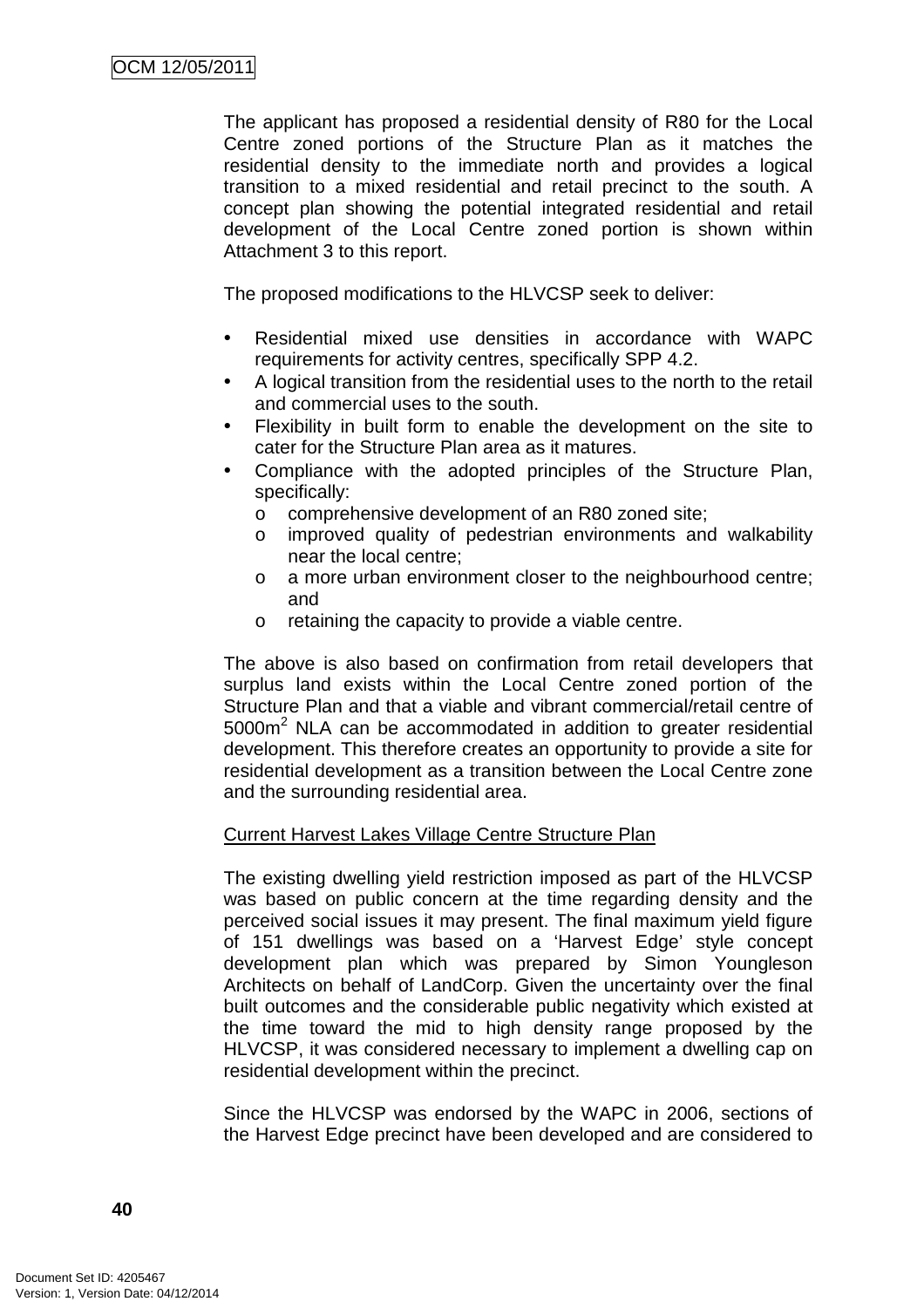be excellent examples of how appealing medium to high density residential development can be delivered with a suburban context. From a design excellence viewpoint, the Harvest Edge development was also recognised in 2010 in winning the UDIA WA Award for Excellence in the medium density category.

Recent development and subdivision approvals for the Harvest Edge stages have respectively resulted in the previously applied 151 dwelling yield being met.

In view of the standard of development which has so far been achieved within the HLVCSP area, it is considered that removing the dwelling cap and permitting similar residential development within the Local Centre zoned portion will be a positive addition to the Structure Plan. Such will be considered to enhance the overall amenity and functionally of the future Local Centre, and aid the future sustainability of retail and commercial development by increasing the critical mass of people living nearby. The promotion of walkability to the resulting Local Centre development will also be enhanced through the provision of residential development.

## State Planning Policy No. 4.2 (Activity Centres for Perth and Peel)

SPP 4.2 supersedes the previous WAPC Metropolitan Centres Policy and differs from its predecessor by way of removing prescriptive retail floor space caps, and promoting a greater diversity of land uses and mixed residential development in activity centres. SPP 4.2 sets out the location, distribution and broad land use and urban design criteria for activity centres. The Policy reiterates the WAPC's objectives of encouraging and consolidating residential and a range of commercial land uses in activity centres.

The HLVCSP area is classified as a 'Neighbourhood Centre' in accordance with SPP 4.2, and this is identified as for providing "important local community focal points that help provide for the main daily to weekly household shopping and community needs. They are also a focus for medium-density housing."

It is considered that the removal of the stipulated dwelling cap and introduction of an R80 zoning for the Local Centre zoned portion of the Structure Plan will provide sufficient incentive for the centre to be developed in an integrated manner and provide for greater activity and surveillance within the centre site. Such will aid the future sustainability of retail and commercial development by increasing the critical mass of people living nearby, consistent with the Harvest Lakes area being designed upon principle of medium density mixed use development.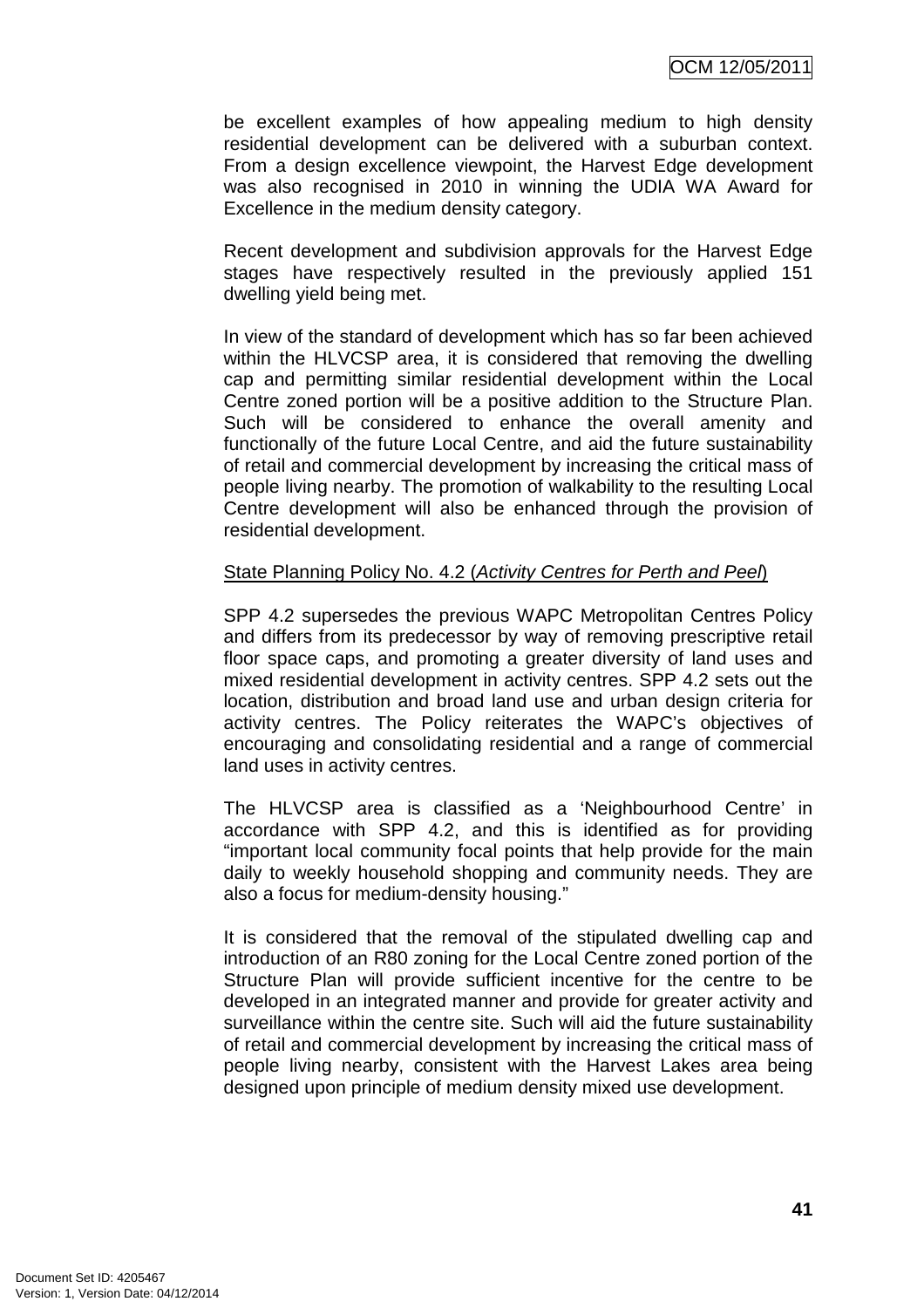Although commitment to the delivery of a Success train station is yet to be secured from the State Government, the addition of more medium density residential development within the 400m walkable catchment to the future train station is reflective of transit orientated development principles. By maintaining a commitment to such transit orientated development objectives, the City will be able to continue to demonstrate why the Success train station should considered a high priority for the State Government to deliver in the immediate term. This also forms part of the officer's recommendation.

#### **Consultation**

The modified HLVCSP was not referred to the WAPC for comment in accordance with Clause 6.2.7.2 of the Scheme as it does not propose the subdivision of land. As such, the modified Structure Plan was advertised for public comment from 8 to 29 March 2011 in accordance with the relevant Scheme requirements. Two submissions were received, one from a government authority and one from a surrounding landowner. The submissions that were received are set out and addressed in detail within the Schedule of Submissions (Attachment 5).

No modifications to the modified HLVCSP are recommended as a result of the formal advertising process. It is noted that only a single objection was received to the proposal, with this based upon a perceived loss of service provision as part of allowing residential development within the Local Centre zone. As discussed in the report, the size of the centre will not be compromised through the addition of residential development, on the basis that there is considered spare design capacity for the future delivery of built form.

It is also worth noting that the original concerns raised about medium to high density residential development within Harvest Lakes have been overcome (and not an issue for objection in this case) through the City ensuring the high quality of development which has been delivered to date. This leads by example in terms of the type of medium to high density development which will be expected to be delivered through the development of the Village Centre.

In addition to the above consultation undertaken by the City, late in 2010 LandCorp undertook a briefing session on Harvest Lakes which was arranged by the Harvest Lakes Residents Association. At the session LandCorp advised of their development program for the balance of its residential holdings and the retail centre. Although the session was not directly related to this proposal, the concept of integrating additional residential development within the retail centre was raised. LandCorp advised that during the City's consultation period they received one phone call on the proposal however no objections were received.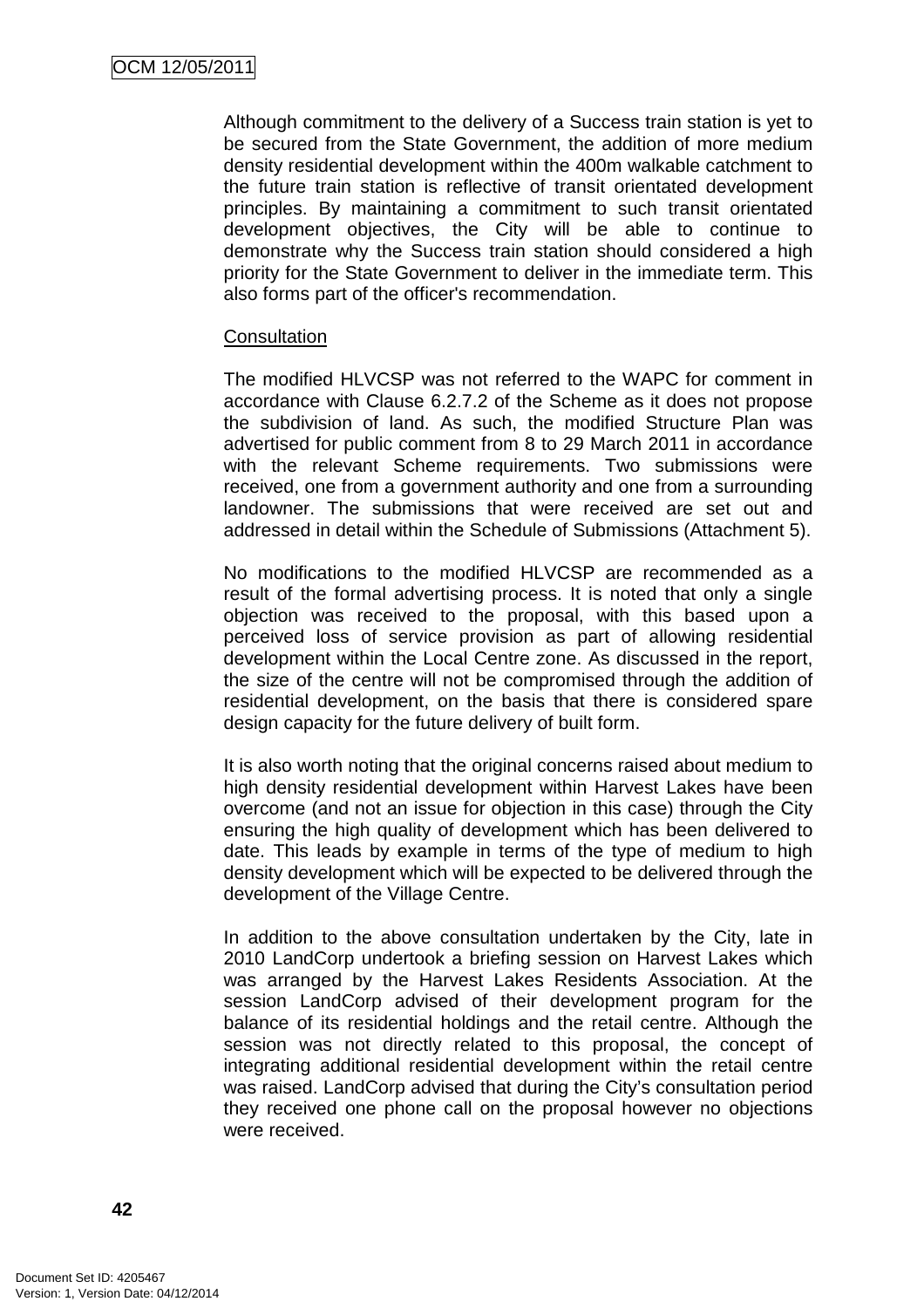# Public Open Space

Within the overall Harvest Lakes estate, public open space ("POS") was to be provided at a rate of 8.5% of the subdividable area. An assessment of the actual POS provided to date within the estate demonstrates a minor shortfall in POS provision. The WAPC and City are aware of this and it was previously agreed that any future development of the Village Centre would account for the minor shortfall.

Given the shortfall is only minor in nature, requiring the landowner/applicant to provide the additional POS in the form of a physical contribution (pocket park) is not considered appropriate in this case. Therefore as an alternative, the landowner/applicant has agreed to a cash-in-lieu contribution in accordance with Section 153 of the Planning and Development Act 2005 as part of any future residential development of the Local Centre zone. This is to be reflected on the modified HLVCSP spatial map.

## **Conclusion**

It is recommended that Council approve the proposed modifications to the HLVCSP. Conditional approval is recommended on the basis that it will facilitate the development of the Village Centre in a manner which is more consistent with SPP 4.2. Approval will also aid the future sustainability of retail and commercial development by increasing the critical mass of people living nearby, consistent with the Harvest Lakes area being designed upon principle of medium density mixed use development.

## **Strategic Plan/Policy Implications**

## **Demographic Planning**

- To ensure the planning of the City is based on an approach that has the potential to achieve high levels of convenience and prosperity for its citizens.
- To ensure development will enhance the levels of amenity currently enjoyed by the community.

The Planning Policies which apply to this item are:

SPD4 'Liveable Neighbourhoods' APD4 'Public Open Space'

## **Budget/Financial Implications**

N/A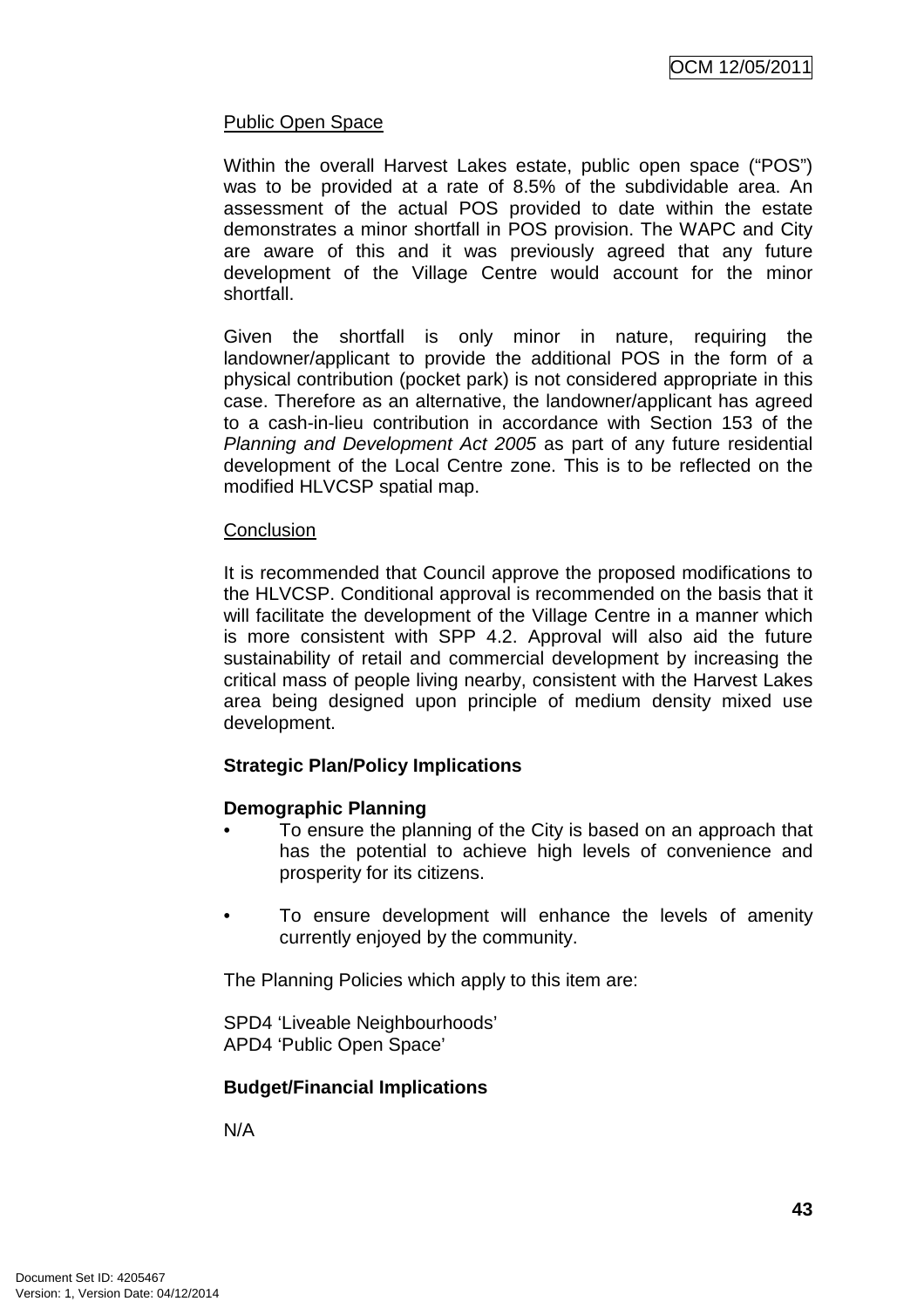# **Legal Implications**

N/A

# **Community Consultation**

The modified structure plan was advertised in the newspaper, on the City's website and letters were sent to affected landowners.

# **Attachment(s)**

- 1. Location Plan
- 2. Existing approved Harvest Lakes Village Centre Structure Plan
- 3. Concept Development Plan Harvest Edge
- 4. Proposed modified Harvest Lakes Village Centre Structure Plan
- 5. Schedule of Submissions

# **Advice to Proponent(s)/Submissioners**

The Proponent(s) and those who lodged a submission on the proposal have been advised that this matter is to be considered at the 12 May 2011 Council Meeting.

# **Implications of Section 3.18(3) Local Government Act, 1995**

Nil.

**14.9 (OCM 12/5/2011) - SCHEME AMENDMENT NO. 55 AND PROPOSED STRUCTURE PLANS - LOCATION: FORMER COOLBELLUP PRIMARY SCHOOL SITES (RESERVES 38242, 38243 AND 30233) - OWNER: DEPARTMENT OF EDUCATION - APPLICANT: RPS AND LANDCORP (93055) (D DI RENZO) (ATTACH)** 

# **RECOMMENDATION**

That Council

- (1) endorse the Schedule of Submissions prepared in respect of Amendment No. 55 to City of Cockburn Town Planning Scheme No. 3 ("Scheme") and the Proposed Structure Plans for the former Coolbellup, Koorilla and North Lake School Sites ("Proposed Structure Plans").
- (2) modifies Amendment No. 55 to the Scheme in accordance with the following requirements:
	- 1. Renumbering the 'Development Area' to 'Development Area 34' (DA 34).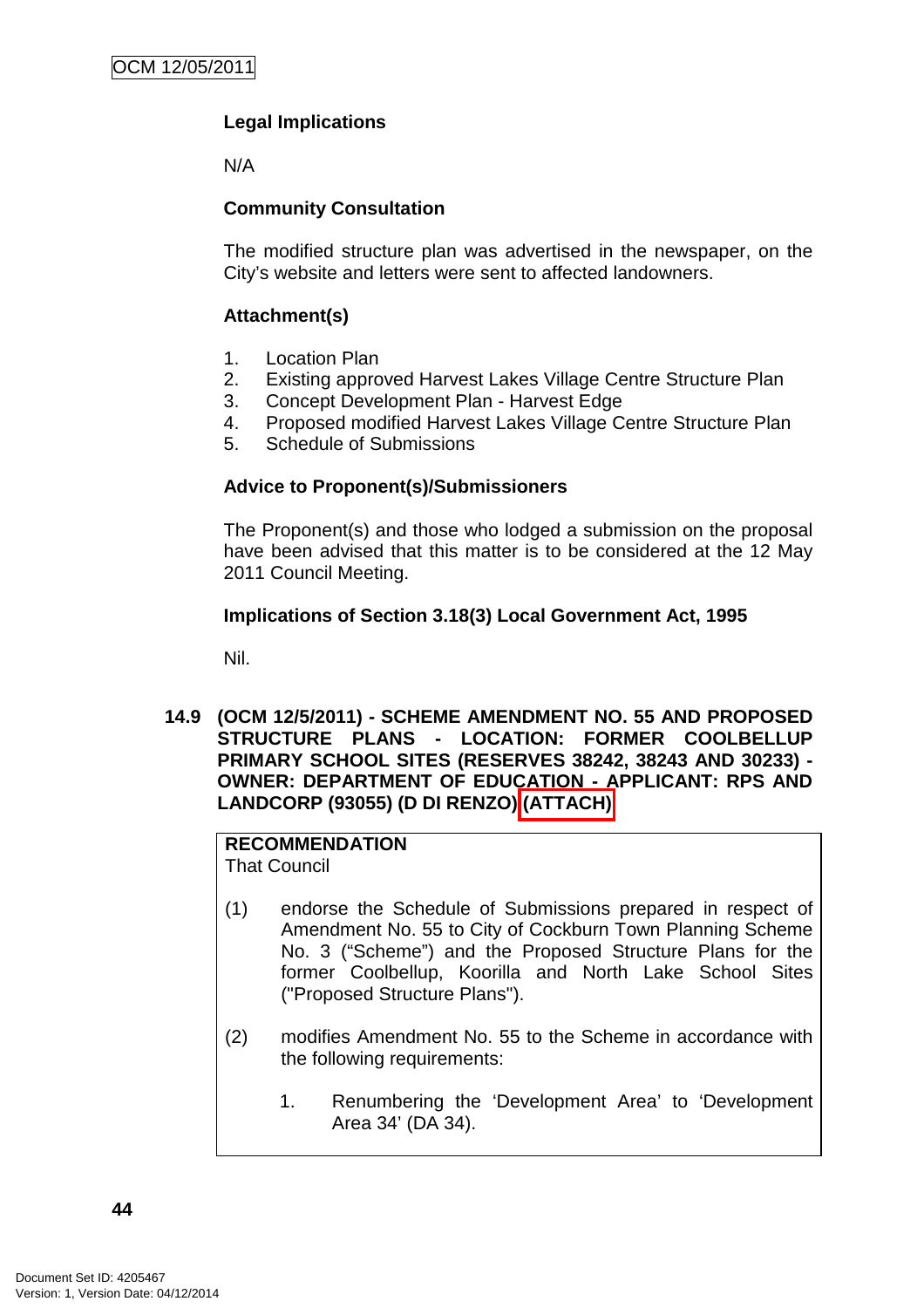| (3)          | once Amendment No. 55 has been modified in accordance with<br>2, adopts Amendment No. 55 to the Scheme for purposes of: |                                                                             |             |                |                                                                                                                                                                         |
|--------------|-------------------------------------------------------------------------------------------------------------------------|-----------------------------------------------------------------------------|-------------|----------------|-------------------------------------------------------------------------------------------------------------------------------------------------------------------------|
|              | 1.                                                                                                                      | Purposes - Primary School' to 'Development'<br>'Development Area 31';       |             |                | Rezoning Reserve 38242 (Lot 2719) Hilory Street,<br>Reserve 38243 (Lot 2718) Benedick Road and Reserve<br>30233 (Lot 2168) Montague Way, Coolbellup from 'Public<br>and |
|              | 2.                                                                                                                      | 'Development Area 31';                                                      |             |                | Rezoning Reserve 30565 Capulet Street, Coolbellup from<br>'Lakes and Drainage' reserve to 'Development' and                                                             |
|              | 3.                                                                                                                      | the scheme text as follows;                                                 |             |                | Adding a new 'Development Area 31' to Schedule 11 of                                                                                                                    |
| Ref          |                                                                                                                         | Area                                                                        |             | Provisions     |                                                                                                                                                                         |
| <b>DA 31</b> |                                                                                                                         | COOLBELLUP SCHOOL                                                           | $1_{\cdot}$ |                | An approved structure plan for                                                                                                                                          |
|              |                                                                                                                         | <b>SITES</b><br>Reserve 38242; Lot 2719<br><b>Hilory Street, Coolbellup</b> |             | together       | each of the former school sites<br>with<br>all<br>approved<br>amendments shall apply to the<br>land in order to guide subdivision                                       |
|              |                                                                                                                         |                                                                             |             |                | and development.                                                                                                                                                        |
|              |                                                                                                                         | Reserve 38243; Lot 2718<br>Benedick Road,<br>Coolbellup                     | 2.          | fulfil         | Structure plans will be required to<br>following<br>the<br>design<br>objectives to the satisfaction of                                                                  |
|              |                                                                                                                         | Reserve 30233; Lot 2168<br>Montague Way,<br>Coolbellup                      |             | Council:<br>i. | Provide for a<br>range of<br>residential<br>densities,<br>dwelling types and lot sizes.                                                                                 |
|              |                                                                                                                         | Reserve 30565 Capulet<br>Street, Coolbellup                                 |             | ii.            | Provide for medium to higher<br>density development on the<br>former Koorilla Primary                                                                                   |
|              |                                                                                                                         | (DEVELOPMENT ZONE)                                                          |             |                | School<br>site,<br>taking<br>advantage<br>of its<br>location<br>adjoining<br>the<br>Coolbellup                                                                          |
|              |                                                                                                                         |                                                                             |             | iii.           | Town Centre.<br>Provide for medium density<br>development on the former<br>Coolbellup and North Lake                                                                    |
|              |                                                                                                                         |                                                                             |             |                | Primary School sites.                                                                                                                                                   |
|              |                                                                                                                         |                                                                             |             | iv.            | Ensure the layout and urban<br>form<br>of<br>structure<br>plans                                                                                                         |
|              |                                                                                                                         |                                                                             |             |                | responds<br>appropriately<br>to                                                                                                                                         |
|              |                                                                                                                         |                                                                             |             |                | the<br>surrounding                                                                                                                                                      |
|              |                                                                                                                         |                                                                             |             |                | neighbourhood environment.<br><b>Structure</b><br>plans<br>must                                                                                                         |
|              |                                                                                                                         |                                                                             |             |                | specifically<br>be<br>seen<br>to                                                                                                                                        |
|              |                                                                                                                         |                                                                             |             |                | facilitate a 'natural' extension                                                                                                                                        |
|              |                                                                                                                         |                                                                             |             |                | the<br>surrounding<br>to                                                                                                                                                |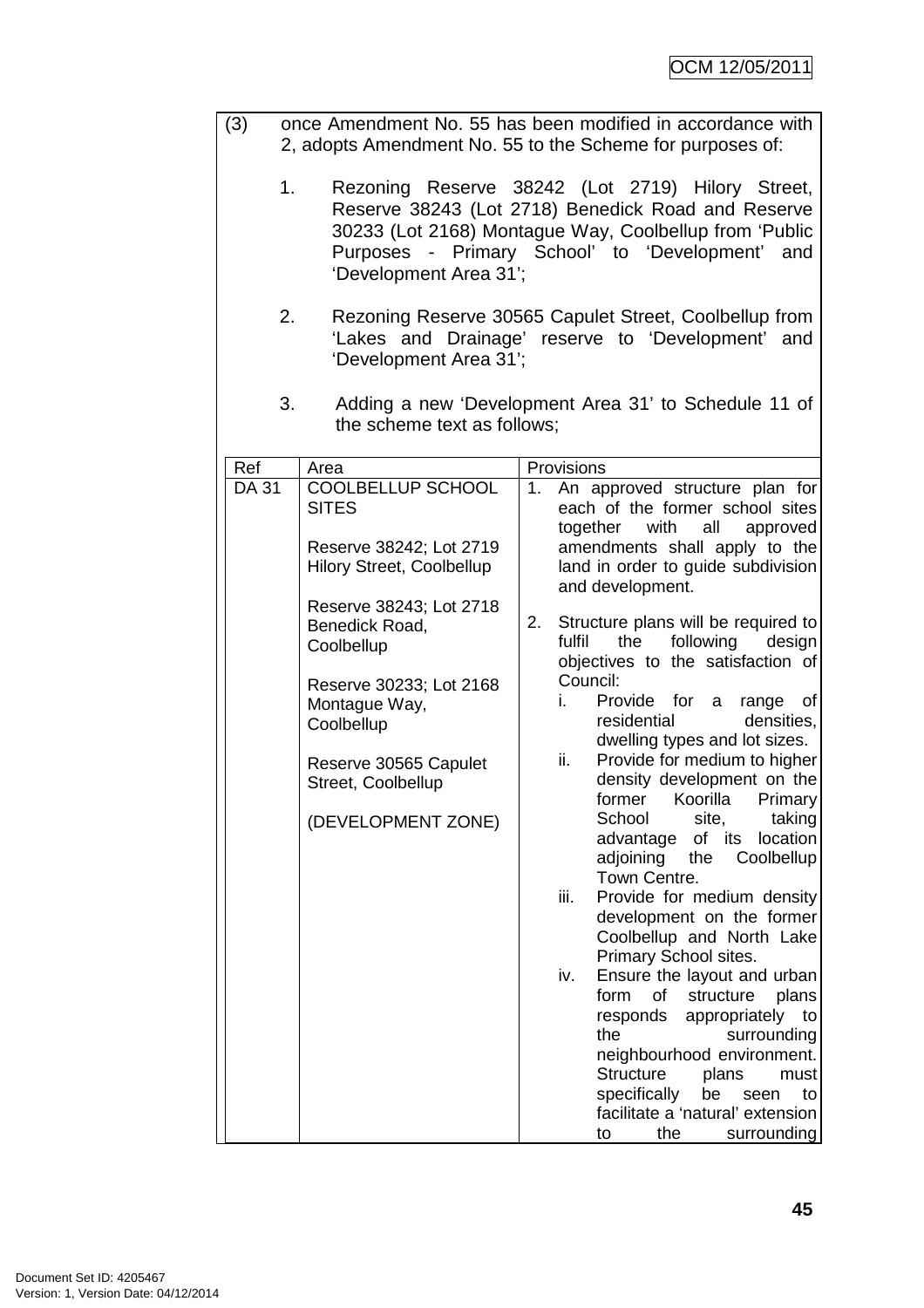|  |    | neighbourhood environment,<br>through providing<br>for<br>appropriate integration with<br>neighbourhood layout<br>the<br>and pattern of residential<br>development.<br>Ensure the layout and urban<br>v.<br>form<br>of<br>structure<br>plans<br>responds appropriately to<br>existing and planned areas                                                                                                                                                                                                                                                                                                                                                       |
|--|----|---------------------------------------------------------------------------------------------------------------------------------------------------------------------------------------------------------------------------------------------------------------------------------------------------------------------------------------------------------------------------------------------------------------------------------------------------------------------------------------------------------------------------------------------------------------------------------------------------------------------------------------------------------------|
|  |    | of public open space.<br>Ensure that the layout and<br>vi.<br>urban form of structure plans<br>provides for the practical<br>retention<br>of<br>significant<br>trees/vegetation. This shall<br>include<br>the<br>appropriate<br>allocation of public open<br>space areas,<br>as well as<br>opportunities<br>to<br>retain<br>significant trees/vegetation<br>within road reserves.<br>vii.<br>Ensure<br>environmentally<br>sustainable<br>design<br>approaches are achieved in<br>terms of solar orientation of<br>lots.<br>Ensure general consistency<br>viii.<br>with the findings of the<br>Coolbellup Enquiry<br>By<br>Design Workshop Outcomes<br>Report. |
|  | 3. | uses classified<br>Land<br>the<br><b>on</b><br>structure<br>plans<br>apply<br>in<br>accordance with Clause 6.2.6.3.                                                                                                                                                                                                                                                                                                                                                                                                                                                                                                                                           |
|  | 4. | The Local Government may adopt<br>Detailed Area Plan(s) pursuant to<br>Clause 6.2.15 for any part of the<br>Development Area as defined on<br>the approved structure plan(s). All<br>land use and development for a<br>particular lot or lots the subject of<br>a Detailed Area Plan shall accord<br>with the adopted Detailed Area<br>Plan.                                                                                                                                                                                                                                                                                                                  |
|  | 5. | A total of 3.79 hectares shall be<br>provided across the three former<br>school sites for the purposes of<br>public<br>and/or<br>open<br>space<br>community purposes.                                                                                                                                                                                                                                                                                                                                                                                                                                                                                         |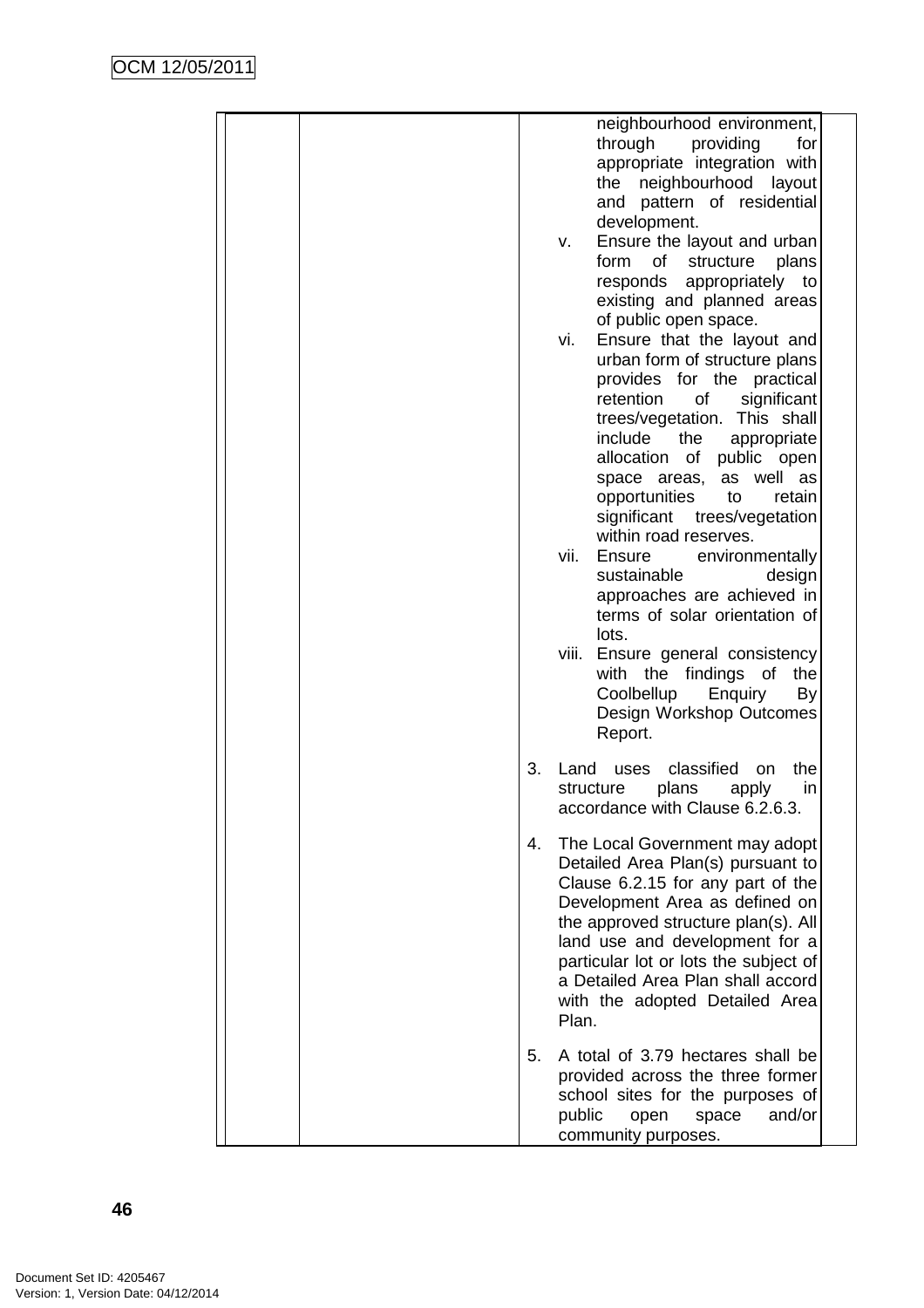- (4) authorises the amendment documentation to be signed, sealed and then submitted to the Western Australian Planning Commission along with the endorsed Schedule of Submissions and steps taken to advertise the amendment with a request for the endorsement of final approval by the Hon. Minister for Planning;
- (5) advise the proponent that Council is currently in the final processes of an amendment to the Scheme, which seeks to introduce new developer contribution arrangements across the City towards community infrastructure. Landowners subdividing to create residential allotments and/or developing grouped/multiple dwellings will be required to make contributions in accordance with the new developer contribution arrangements once the Scheme Amendment becomes operational. This is expected mid 2011.
- (6) in pursuance of Clause 6.2.9.1 of the Scheme, adopts the Proposed Structure Plans for the former Coolbellup, Koorilla and North Lake Primary School Sites without modifications;
- (7) in pursuance of Clause 6.2.10.1 of the Scheme, the Proposed Structure Plans be sent to the Western Australian Planning Commission for endorsement;
- (8) request that the Minister for Regional Development and Lands make available for purchase by the City of Cockburn an unencumbered 2 ha portion of Crown Reserve 38243 (former Koorilla Primary School) utilising provisions of the Government Guidelines (Public Open Space) Policy, Disposal of Section 152 Planning and Development Act 2005 Reserves. The unencumbered 2ha portion of Crown Reserve 38243 is to be consistent with that shown on the Koorilla School Site Structure Plan; and
- (9) foreshadow a budget item of \$200,000 in the 2012/2013 Council budget to cover the purchase the land in Item (7) and associated administrative costs.

# **COUNCIL DECISION**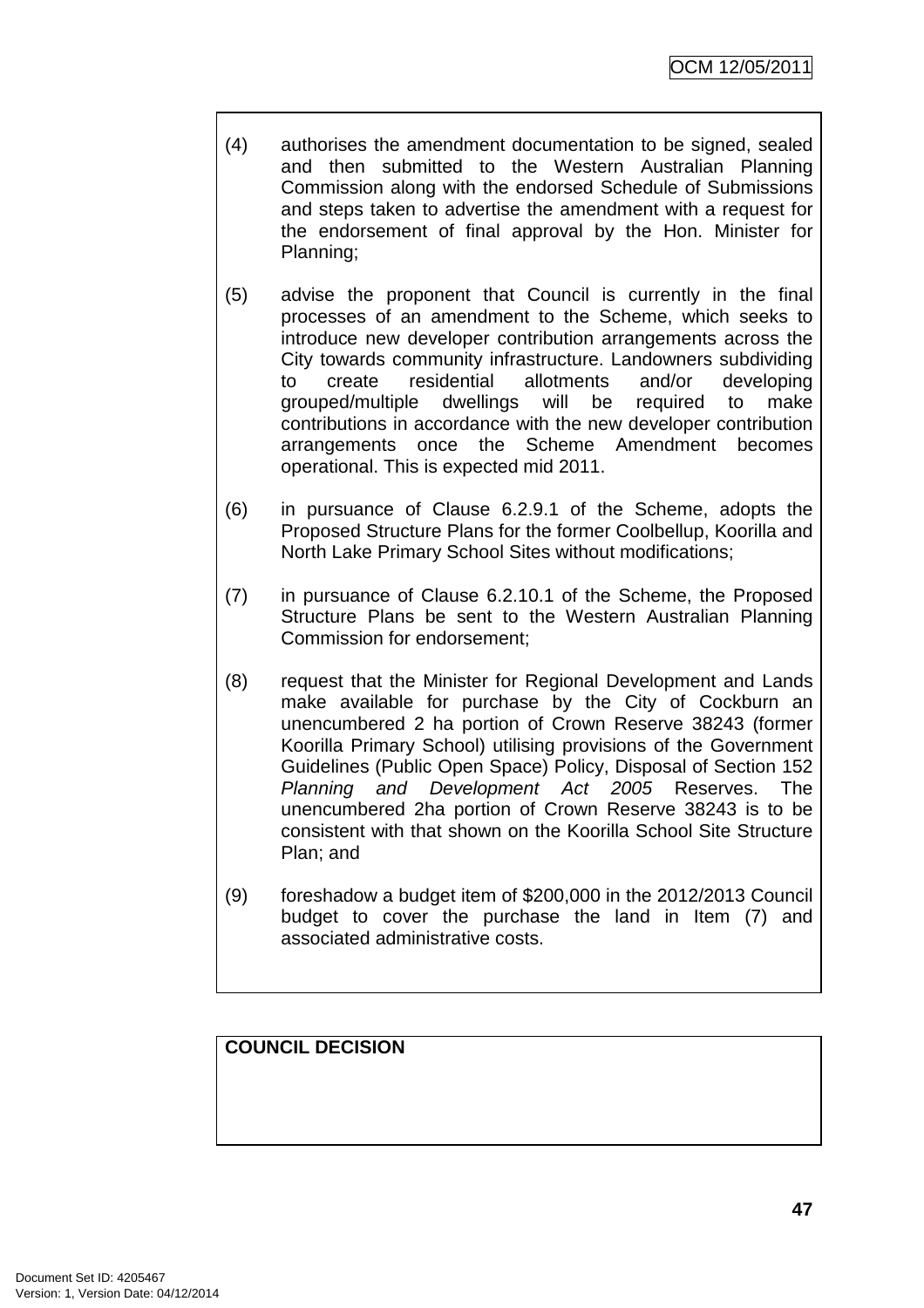# **Background**

In June 2002 the Minister for Education announced a review of schools in Coolbellup, which resulted in the closure of the three primary school sites (Coolbellup, North Lake and Koorilla) and the construction of a new consolidated school on Len Packham Reserve.

Council resolved at its December 2002 meeting to advise the Education Department that it would support the proposal for a new primary school for Coolbellup to be constructed on a portion of Len Packham Reserve. This was subject to a number of conditions including:

"Land of equivalent monetary and recreational value to the area of reserve land relinquished for the new school being replaced within the Coolbellup area."

In September 2003 the City of Cockburn, in collaboration with the then Department for Planning and Infrastructure, Department for Housing and Works and the Department for Education and Training conducted an Enquiry-by-Design Workshop. This workshop sought input from local stakeholders as part of a strategy to revitalise the Coolbellup Shopping Centre and surrounding areas. This process included consideration of the proposed new consolidated primary school and the redevelopment of the three primary school sites.

The outcomes of this Workshop relevant to the primary school sites included preparation of broad redevelopment concepts for the three sites, identification of the importance of preserving mature trees and remnant vegetation where appropriate within the sites, and the identification of notional areas of public open space for each site.

The consolidated school was developed on portion of Len Packham Reserve in 2005/06.

Signifying the State Government's desire for development of the former school sites to now take place, Delfin Lend Lease have recently entered into a Partnering Agreement with Landcorp, and are responsible for the progression of rezoning, structure planning and the ultimate redevelopment of the former school sites. The Coolbellup Community Reference Group, which consists of local residents, including Councillor Val Oliver, was set up by the joint venture partners late last year to provide a mechanism for residents and the developers to discuss issues in relation to the future redevelopment of the school sites.

Council at the Ordinary Meeting of Council 12 August 2010 initiated Scheme Amendment No. 55 to City of Cockburn Town Planning Scheme No. 3 ("the Scheme") to rezone the former School sites.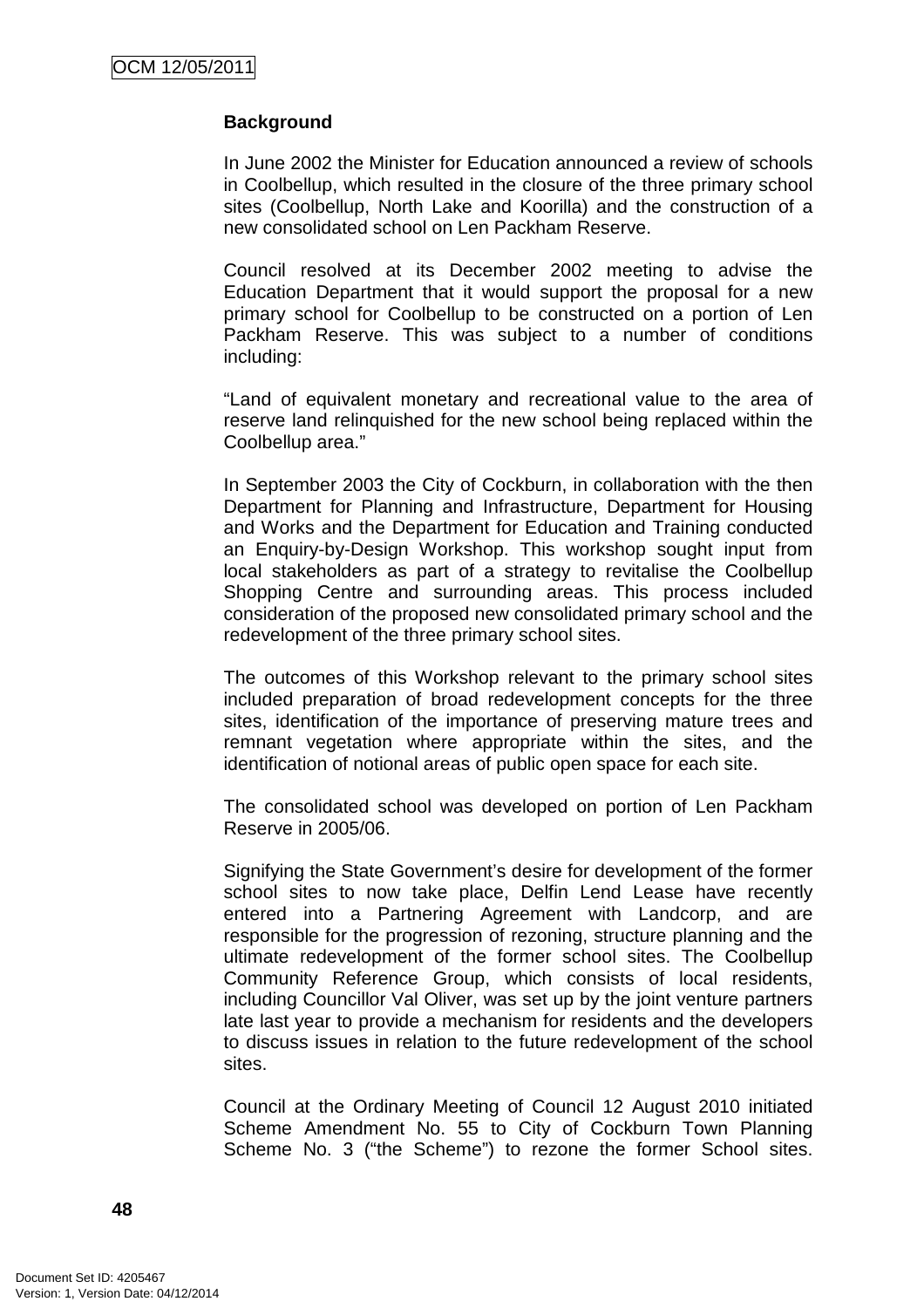Structure plans for each of the sites were subsequently adopted for advertising under delegated authority as per the requirements of the Scheme. The Scheme amendment and structure plans were advertised for a period of 60 days, ending on 1 April 2011.

The purpose of this report is to now consider both the Scheme amendment and structure plans for final approval, in light of the advertising and public consultation which has taken place.

## **Submission**

The applicant seeks to rezone the three former primary school sites to 'Development' zone, and include them within a new 'Development Area', with appropriate provisions in Schedule 11 of the Scheme. These provisions require all subdivision and development in the Development Area to be in accordance with an adopted structure plan.

Local structure plans have also been prepared for each of the former school sites to guide future subdivision and development of the land.

The existing and proposed zoning maps are contained within Agenda Attachments 2 and 3 respectively, and the structure plans are contained within Attachment 4.

## **Report**

## Subject Sites and Zoning

The proposed Scheme amendment relates to the three former school sites in Coolbellup which are described as follows:

| Former      | Reserve   Address |                        | Area |
|-------------|-------------------|------------------------|------|
| School site | <b>No</b>         |                        | (ha) |
| Coolbellup  | 38242             | Lot 2719 Hilory Street | 4.6  |
| Koorilla    | 38243             | Lot 2718 Benedick Road | 4.2  |
| North Lake  | 30233             | Lot 2168 Montague Way  | 4.1  |

Note: The North Lake site also includes the adjacent drainage sump (Reserve 30565; 792 $m<sup>2</sup>$ ). Part of the Koorilla School site is also affected by a Western Power easement.

Agenda Attachment 1 shows the location of the three former school sites.

The three sites are zoned 'Urban' under the Metropolitan Region Scheme ("MRS") and are reserved as 'Public Purposes - Primary School' under the Scheme. There is a drainage sump next to North Lake primary school site which is reserved as 'Lakes and Drainage'. The Scheme amendment proposes to rezone the school sites, including the drainage sump, to 'Development', within a 'Development Area'.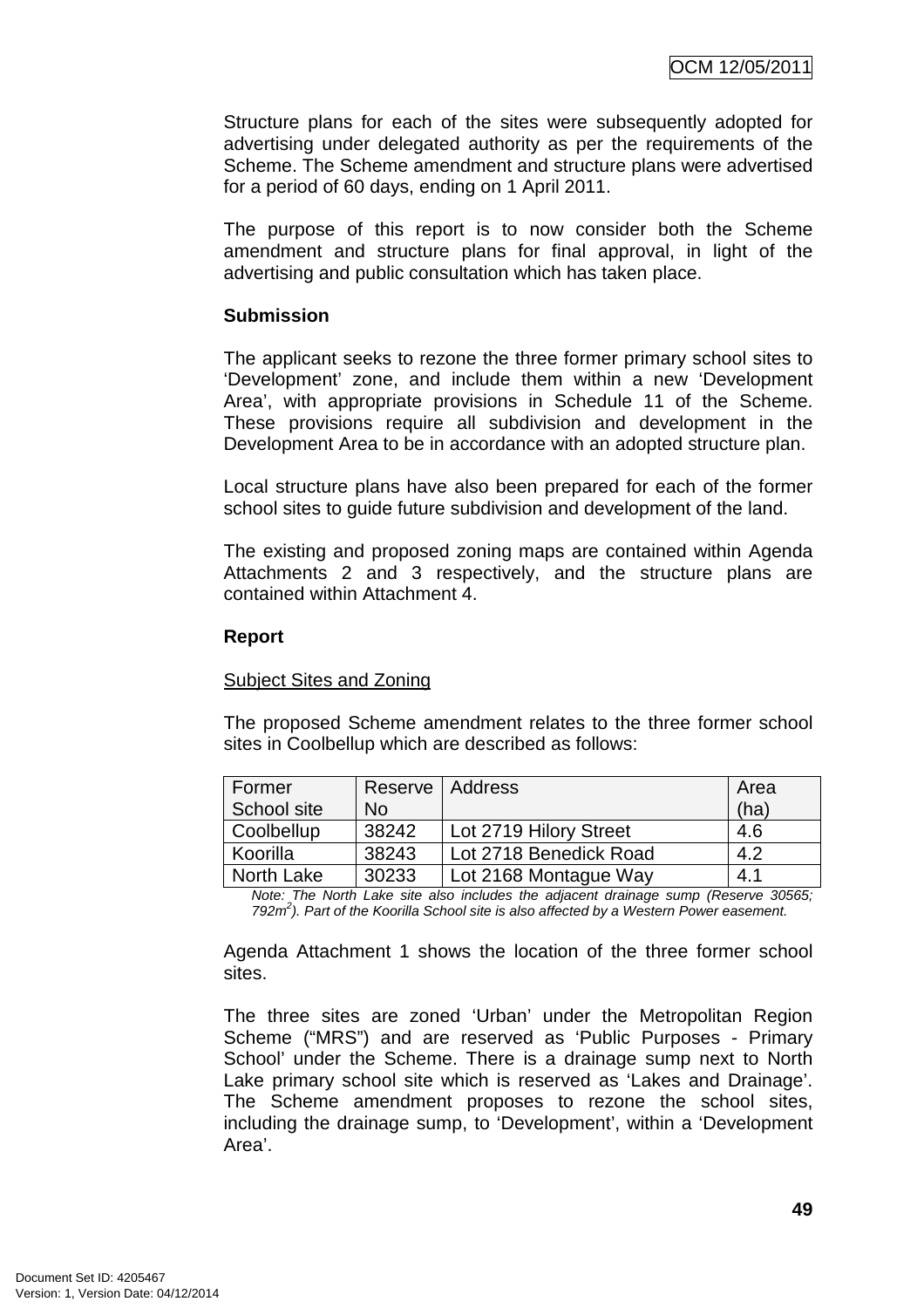The purpose of the 'Development' zone in this instance is to provide for future residential development in accordance with a comprehensive structure plan. A set of requirements have been developed by officers in consultation with the proponent, and are outlined below:

| Ref   | Area                   |    | Provisions |                                                                              |
|-------|------------------------|----|------------|------------------------------------------------------------------------------|
| DA 34 | <b>COOLBELLUP</b>      | 1. |            | An approved structure plan for each of                                       |
|       | <b>SCHOOL SITES</b>    |    |            | the former school sites together with all                                    |
|       |                        |    |            | approved amendments shall apply to                                           |
|       | Reserve 38242; Lot     |    |            | the land in order to guide subdivision                                       |
|       | 2719<br>Hilory Street, |    |            | and development.                                                             |
|       | Coolbellup             | 2. |            | Structure plans will be required to fulfil                                   |
|       |                        |    |            | the following design objectives to the                                       |
|       | Reserve 38243; Lot     |    |            | satisfaction of Council:                                                     |
|       | 2718 Benedick Road,    |    | i.         | Provide for a range of residential                                           |
|       | Coolbellup             |    |            | densities, dwelling types and lot<br>sizes.                                  |
|       | Reserve 30233; Lot     |    | ii.        | Provide for medium to<br>higher                                              |
|       | 2168 Montague Way,     |    |            | density development on the former                                            |
|       | Coolbellup             |    |            | Koorilla Primary School site, taking                                         |
|       |                        |    |            | advantage of its location adjoining                                          |
|       | Reserve<br>30565       |    |            | the Coolbellup Town Centre.                                                  |
|       | Capulet<br>Street,     |    | iii.       | Provide<br>for<br>medium<br>density                                          |
|       | Coolbellup             |    |            | the<br>former<br>development<br>on<br>Coolbellup and<br><b>North</b><br>Lake |
|       | (DEVELOPMENT           |    |            | Primary School sites.                                                        |
|       | ZONE)                  |    | iv.        | Ensure the layout and urban form                                             |
|       |                        |    |            | of<br>plans<br>structure<br>responds                                         |
|       |                        |    |            | appropriately to the surrounding                                             |
|       |                        |    |            | neighbourhood<br>environment.                                                |
|       |                        |    |            | Structure plans must specifically                                            |
|       |                        |    |            | be seen to facilitate a 'natural'                                            |
|       |                        |    |            | extension to<br>the<br>surrounding                                           |
|       |                        |    |            | neighbourhood<br>environment,                                                |
|       |                        |    |            | through providing for appropriate                                            |
|       |                        |    |            | integration with the neighbourhood                                           |
|       |                        |    |            | layout and pattern of residential                                            |
|       |                        |    |            | development.                                                                 |
|       |                        |    | v.         | Ensure the layout and urban form<br>of<br>structure<br>plans<br>responds     |
|       |                        |    |            | appropriately to<br>existing<br>and                                          |
|       |                        |    |            | planned<br>areas of public<br>open                                           |
|       |                        |    |            | space.                                                                       |
|       |                        |    | vi.        | Ensure that the layout and urban                                             |
|       |                        |    |            | form of structure plans provides for                                         |
|       |                        |    |            | the practical retention of significant                                       |
|       |                        |    |            | trees/vegetation. This shall include                                         |
|       |                        |    |            | the appropriate allocation of public                                         |
|       |                        |    |            | open space areas, as well as                                                 |
|       |                        |    |            | opportunities to retain significant                                          |
|       |                        |    |            | trees/vegetation<br>within<br>road                                           |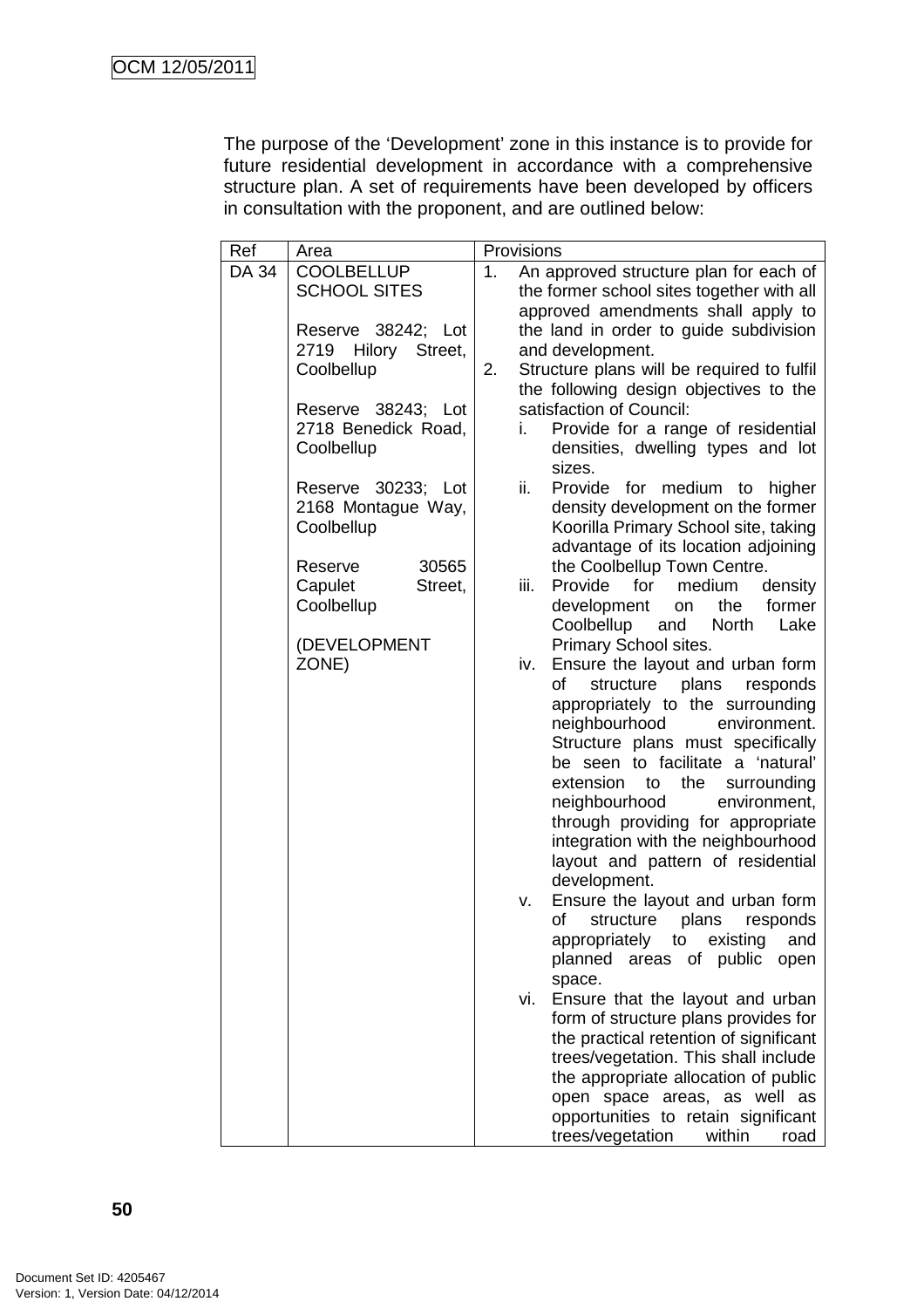| reserves.                                   |
|---------------------------------------------|
| vii. Ensure<br>environmentally              |
| sustainable design approaches               |
| are achieved in terms of solar              |
| orientation of lots.                        |
| viii. Ensure general consistency with       |
| the findings of the Coolbellup              |
|                                             |
| Enquiry By Design Workshop                  |
| <b>Outcomes Report.</b>                     |
| Land uses classified on the structure<br>3. |
| plans apply in accordance with Clause       |
| 6.2.6.3.                                    |
| 4.<br>The Local Government may adopt        |
| Detailed Area Plan(s) pursuant to           |
| Clause 6.2.15 for any part of the           |
| Development Area as defined on the          |
| approved structure plan(s). All land        |
| use and development for a particular        |
| lot or lots the subject of a Detailed       |
| Area Plan shall accord with the             |
| adopted Detailed Area Plan.                 |
| 5.<br>A total of 3.79 hectares shall be     |
| provided across the three former            |
|                                             |
| school sites for the purposes of public     |
| and/or community<br>open space              |
| purposes.                                   |

Dealing with land use and design through the structure planning process is appropriate in areas requiring comprehensive planning such as the former school sites. Rezoning the sites 'Development' and placing them within a 'Development Area' establishes the statutory framework to require structure plans for each of the school sites to be prepared and approved.

# Coolbellup Enquiry-by-Design and POS Agreement

To assist with the revitalisation of the Coolbellup area, an Enquiry-by-Design Workshop was carried out from 22-24 September 2003. An Enquiry-by-Design Workshop is a tool used to provide a general planning consensus regarding how a project should be approached. This involved designers, planners, engineers, representatives of regulatory agencies, centres owners, business operators and community members invited to work together to establish principles and draw plans as part of an investigative process as to how future development may occur in a given place. An outcomes report was prepared following the workshop and the following provides a summary of the issues identified for the three school sites:

- 1. North Lake and Coolbellup school sites being developed for residential purposes with opportunity for medium density.
- 2. The retention of bushland and significant trees within the proposed POS areas.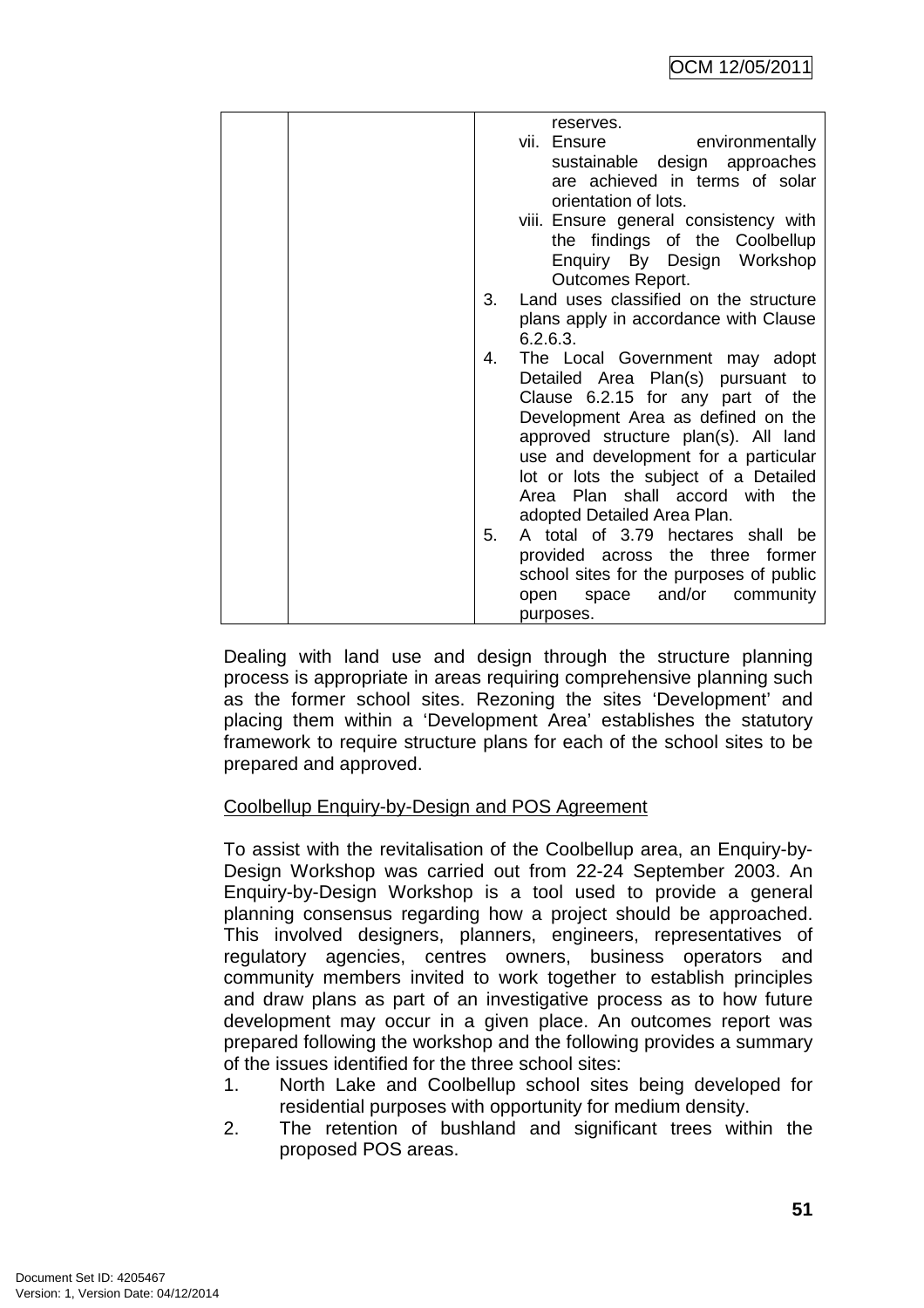- 3. Conceptual POS areas primarily focused on the North Lake and Coolbellup school sites. Minimal POS, if any, on the Koorilla site as it is close to two large areas of public open space (Len Packham Reserve and Tempest Park).
- 4. The Koorilla school site was identified as a desirable site for the relocation of the commercial/shopping centre, or if developed for residential purposes, then the most desirable form of development was considered to be aged persons independent living units.

In relation to the possibility of relocating the commercial/shopping centre to the Koorilla site, this was investigated further which included community consultation and financial feasibility. Following these investigations, the Council determined in July 2009 that the relocation of the shopping centre on the Koorilla school site was not viable and would not be pursued further.

The consolidation of the three school sites into one central school on Len Packham reserve was a core element of the Enquiry-by-Design workshop. In this regard, Council at its meeting held on 17 February 2004 resolved to "support the development of the new Coolbellup Primary School on portion of Len Packham Reserve, subject to receiving written agreement from the Department for Education and Training on the following:

An area of open space which will be in the order of 2 hectares which is equivalent to that taken from Len Packham Reserve is to be provided within the existing school sites to ensure there is no net loss of open space in Coolbellup. This is separate and in addition to the open space requirement of 1.6496 hectares that will apply to the subdivision and development of the school sites."

The Department of Education and Training wrote to the City in early 2005 confirming that any transfer, sale and development of the North Lake, Koorilla and/or Coolbellup school sites will be conditional on the agreed POS areas being provided. This means a total POS area of 3.79 ha is required.

The three former school sites have a combined area of 12.9 ha and the agreed POS area of 3.79 ha equates to over 29% of the three school sites. Given this high percentage of POS and the proximity to existing POS, particularly in regards to the Koorilla school site, consideration has been given to providing POS in a different form such as community purposes.

The City of Cockburn's 'Aged Friendly' Strategic Plan - need for affordable aged care accommodation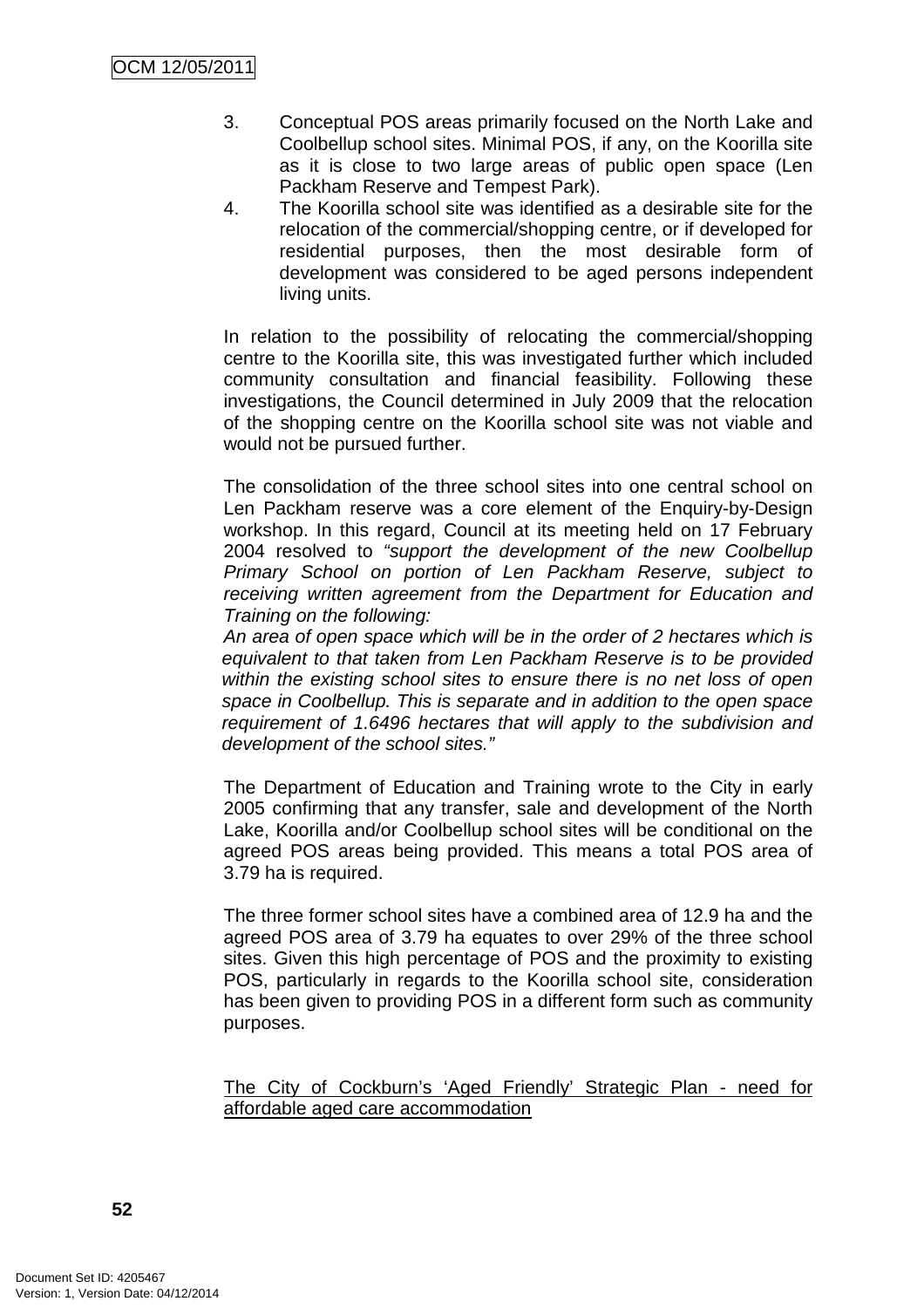Council adopted the 'Aged Friendly' Strategic Plan in September 2009 and also resolved to consider the potential for the development of aged care accommodation in future when considering options for the development/redevelopment of land which may be suitable for such purposes. The strategic plan highlighted the severe shortage of affordable aged care accommodation which is projected to increase in the future.

Within the City of Cockburn, it is estimated that in 2011 there will be a shortfall of 48 aged care beds. This is expected to increase to a shortfall of 435 beds by 2021. The increase in the anticipated shortfall of beds is due to the ageing of the population and the limited land available to create additional aged accommodation, particularly in the older parts of the City such as Coolbellup. The opportunity to provide affordable age care is further hindered by the need to acquire large land parcels (which are limited) and the high costs to purchase such land. To make affordable aged care accommodation viable, the land is usually required to be provided free to the not-for-profit operator or leased at a reduced rate. However, there is currently no funding for the purchase of land by the Commonwealth and there is insufficient funding by the Commonwealth for capital works construction and operation funding. This highlights the importance of providing affordable land to enable not-for-profit organisations to operate.

To assist with providing affordable land to community based age care providers, opportunity exists to provide portion of the required POS area in the form of a reserve or freehold land title for not-for-profit aged care accommodation. This is a City of Cockburn led initiative which was presented to a briefing session with Councillors in February 2010. The aim of this briefing was to discuss whether the 2 ha to match the area excised for the new school on Len Packham Reserve could be provided on the Koorilla school site in the form of community based (not-for-profit) aged care accommodation.

The City's officers have pursued this idea further and have presented this concept to the Coolbellup Community Reference Group, officers from the Department of Planning and Department of Lands. The outcome of these discussions was there were no major concerns raised provided that an adequate distribution of POS is achieved.

Department of Lands has advised that the most suitable method of implementing this arrangement is for the area required for the not-forprofit aged care accommodation to be acquired by the City for 5% of its unimproved market value as provided for by the Government Guidelines (Public Open Space) Policy, Disposal of Section 152 Planning and Development Act 2005 Reserves. This will then enable the City to partner with a not-for-profit age care provider in developing the land. To retain greater control over the land and any future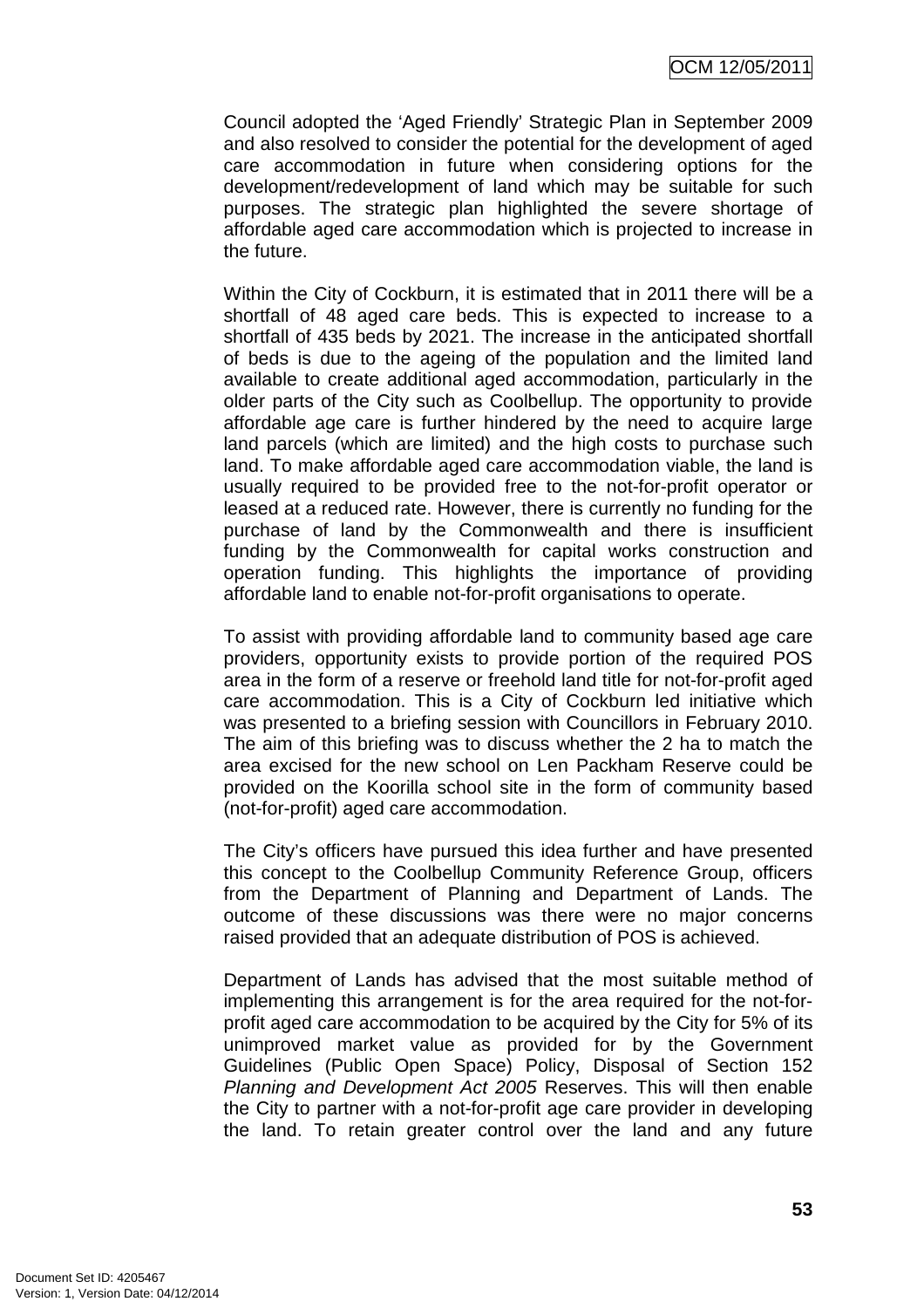operators, the preference is for the City to lease the land to a not-forprofit organisation at a substantially reduced rate, rather than sell the land. This will ensure that the land is provided as affordable aged care accommodation in perpetuity.

Without the incentive of reduced rent, the site would not be economically viable to the not-for-profit sector.

Any development on the future 2 ha site will be based on the ageing in place model whereby a mixture of independent living, low care, high care and dementia specific care accommodation is provided. The benefit of this model is that it allows individuals or couples to remain in the same location as their health deteriorates, rather than being moved to different locations as circumstances change. Although age care providers usually prefer sites in the order of 4-8ha to develop age care accommodation, the City has engaged an Architect who has demonstrated that the 2 ha site is of a sufficient size to accommodate a development based on the aging in place model although it will need to be predominately two-storeys in height.

#### Local Structure Plans

Structure plans have been prepared for each of the three former school sites to guide future subdivision and development. These structure plans allocate the residential densities (between R30 and R60), POS, and proposed roads.

These structure plans are generally consistent with the principles established within the Enquiry-by Design workshop which includes; providing a range of densities, retain existing vegetation and the possibility of aged care accommodation on the Koorilla School site. The structure plans are based on the indicative concept plans for the sites that were presented to Council at the 12 August 2011 Meeting. The structure plans provide a total of 3.79 ha of POS.

The structure plans are each accompanied by a Preliminary Environmental Constraints Assessment report; Traffic Report; Landscaping Plan and Servicing Report, and Drainage Plan to support the proposals.

Each of the structure plans includes the following:

1. Requirements for Detailed Area Plans ("DAPs") which will ensure critical design elements such as setbacks, parking, vehicle access, fencing and landscaping are incorporated into the eventual development of these sites to ensure that they are responsive to the existing local streetscape and desired character of the area.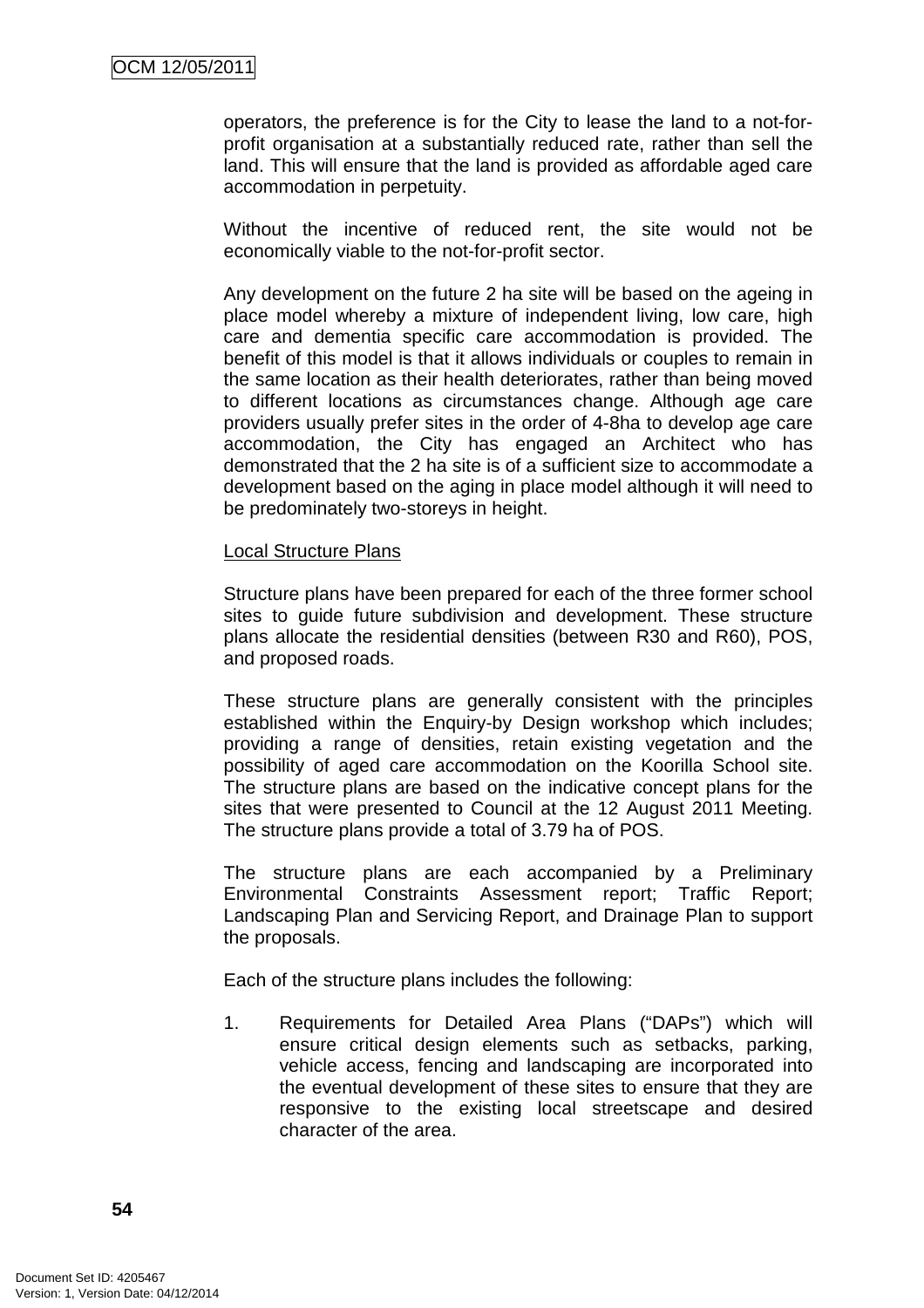- 2. All dwellings that are proposed to have rear access will be designed to address the street/POS in a manner that ensures good visual surveillance is achieved.
- 3. Requirement for a detailed tree survey to be undertaken at the subdivision design stage, so that the final subdivision design can be adjusted to achieve the practical retention of vegetation.
- 4. Requirement for development on the grouped housing sites to be appropriately designed to ensure dwellings front public areas and adjacent streets to provide passive surveillance.

#### North Lake

For the North Lake School site there are a range of residential densities proposed between R30 and R50. The structure plan includes a large linear public open space system, and includes opportunities for active recreation such as a grassed kick-to-kick area, walking paths and exercise equipment.

The structure plan includes annotations which set out critical planning and design principles for future development. These annotations outline that residential development with frontage to Capulet Street, Montague Way and Juliet Street are to be appropriately designed to ensure an integrated streetscape reflective of the single residential character of the area, predominately 1-2 storeys in height. Internally development may extend to a maximum of 3 storeys in height.

#### Coolbellup School Site

The structure plan for the Coolbellup school site proposes a range of residential densities between R30 and R50.

Public open space has been located to allow for the retention of significant vegetation and bushland, and roads have been aligned wherever possible to allow significant trees to be retained within the road reserves.

The annotations on the structure plan outline that residential development with frontage to Ebert Street and Hilory Street is to be appropriately designed to ensure an integrated streetscape reflective of the single residential character of the area, predominately 1-2 storeys in height. Internally development may extend to a maximum of 3 storeys in height.

Koorilla School Site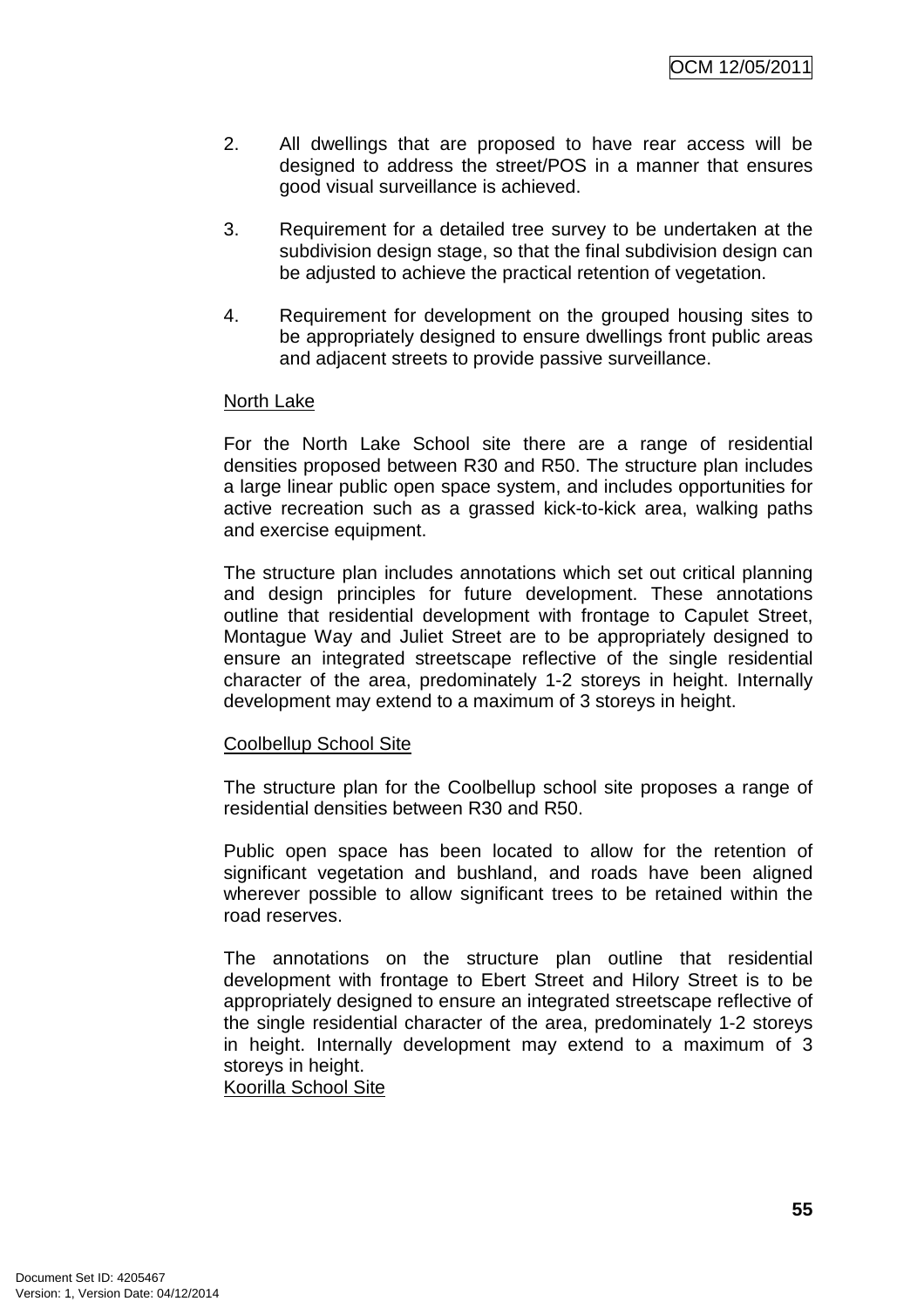In relation to the Koorilla school site, the structure plan proposes that the 2.0 ha of public open space be provided in the form of community based (not-for-profit) aged care accommodation. The provision of public open space in this manner is consistent with the Western Australian Planning Commission's Liveable Neighbourhoods policy which states under R27:

"In consultation with the relevant local government, the WAPC may agree to community purposes sites (e.g. community centre, meeting halls, branch libraries, kindergartens) being provided as part of an overall public open contribution. For the purposes of calculating public open space contributions the area of community purposes sites should not be less than 2000 $m^2$ ."

The proposed not-for-profit age care accommodation site will provide an important community benefit and is considered consistent with the purpose of the above community purpose definition. The land will become freehold land for the City to utilise for affordable aged-care accommodation, based upon the City purchasing the land in accordance with the Government Guidelines (Public Open Space) Policy, Disposal of Section 152 Planning and Development Act 2005 Reserves.

This will assist in providing for the severe shortage of affordable aged care accommodation that exists particularly within the western parts of the City of Cockburn. As the aged care portion of the site could be developed comprehensively, it will allow existing vegetation to be retained around buildings. The City's Architects have prepared a concept plan which illustrates how the site could be developed to accommodate a 100 bed aged care facility and an additional 100 independent living dwellings (refer Attachment 5).

The remainder of the Koorilla site is identified for proposed medium density residential development (R30-R60) to capitalise on the site's proximity to the Town Centre.

The structure plan includes annotations which outline that residential development with frontage to Rosalind Way and Benedick Road are to be appropriately designed to ensure an integrated streetscape reflective of the single residential character of the area, predominately 1-2 storeys in height. Internally development may extend to a maximum of 3 storeys in height.

The structure plan includes an annotation on the grouped housing site stipulating a single storey interface adjacent to existing residential development.

Outcomes of Community Consultation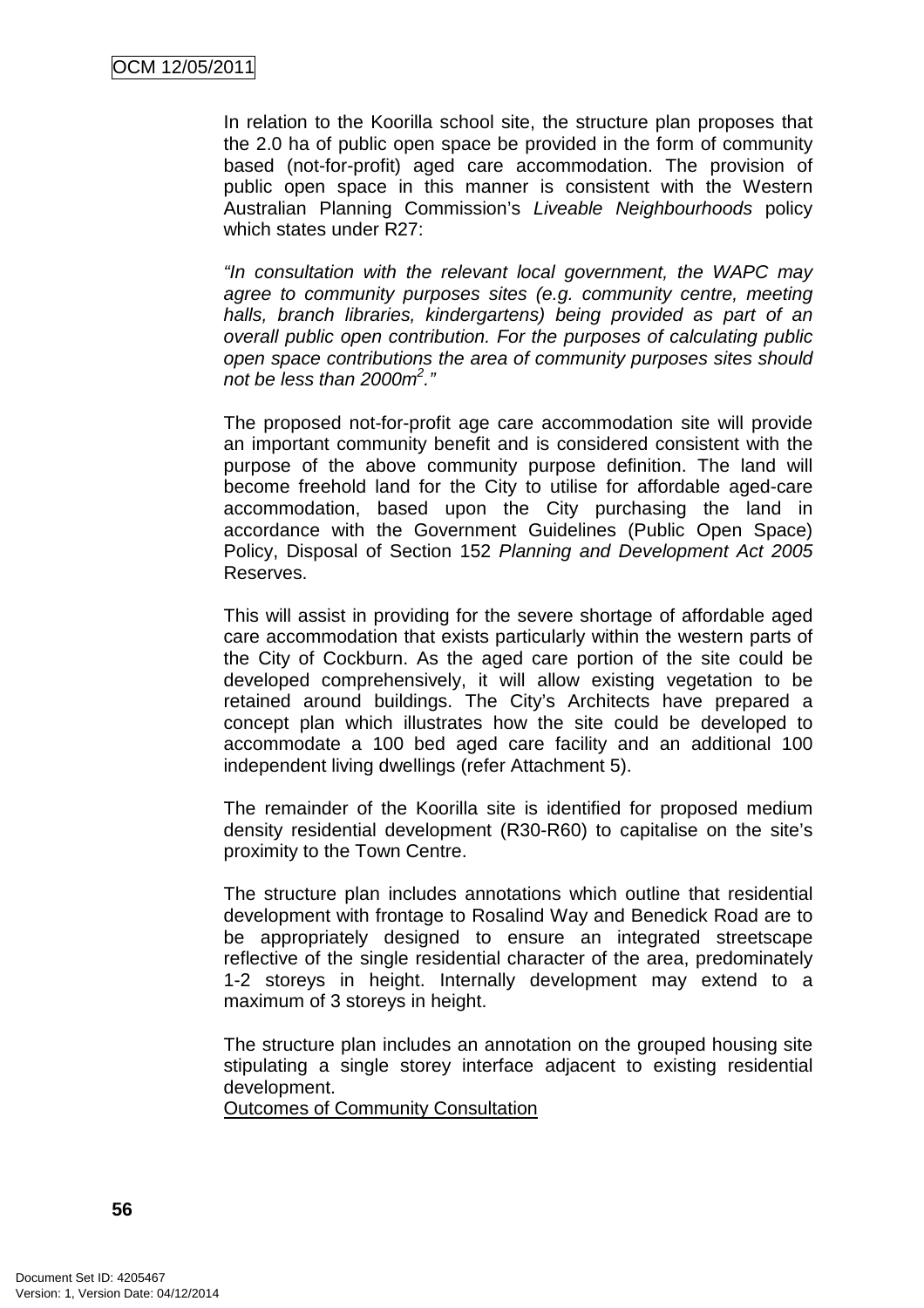The Scheme amendment and structure plans were advertised concurrently for a period of 60 days, ending on 1 April 2011.

A total of 115 submissions were received from landowners, members of the community and government agencies.

Of the submissions received there were 80 that did not object to the proposal which equates to 69% of the total submissions received. The key reasons for supporting the proposals were:

- increased housing diversity/housing options;
- support for proposed aged housing;
- support on the basis that the proposed development will enhance the area.

There were 4 submissions that did not object to the proposal, but raised some concerns.

There were 31 submissions of objection received, and the key concerns that were raised are outlined in the Table below, including the frequency of the issue being raised.

| <b>Key Issues Raised</b>                                                                                                      | <b>Frequency</b><br>of issue<br>raised |
|-------------------------------------------------------------------------------------------------------------------------------|----------------------------------------|
| Proposed residential densities and building heights considered too<br>high/incompatible with existing character of Coolbellup | 15                                     |
| Concern about impact on environmental values/removal of trees                                                                 | 9                                      |
| Insufficient provision of POS generally across the sites                                                                      | 8                                      |
| Increased traffic                                                                                                             | 6                                      |
| Objection to loss of POS for aged accommodation                                                                               | 5                                      |
| Concern regarding social/public housing/future tenure                                                                         | 5                                      |

All of the issues raised have been addressed in the Schedule of Submissions included at Attachment 6, and the key issues are discussed below.

#### Residential Densities

The greatest issue of concern that was raised related to the proposed residential densities either being too high, or incompatible with the surrounding area of Coolbellup.

Directions 2031 and Beyond is a Western Australian Planning Commission ("WAPC") document that sets the spatial framework for how the metropolitan region will grow. It seeks to ensure urban growth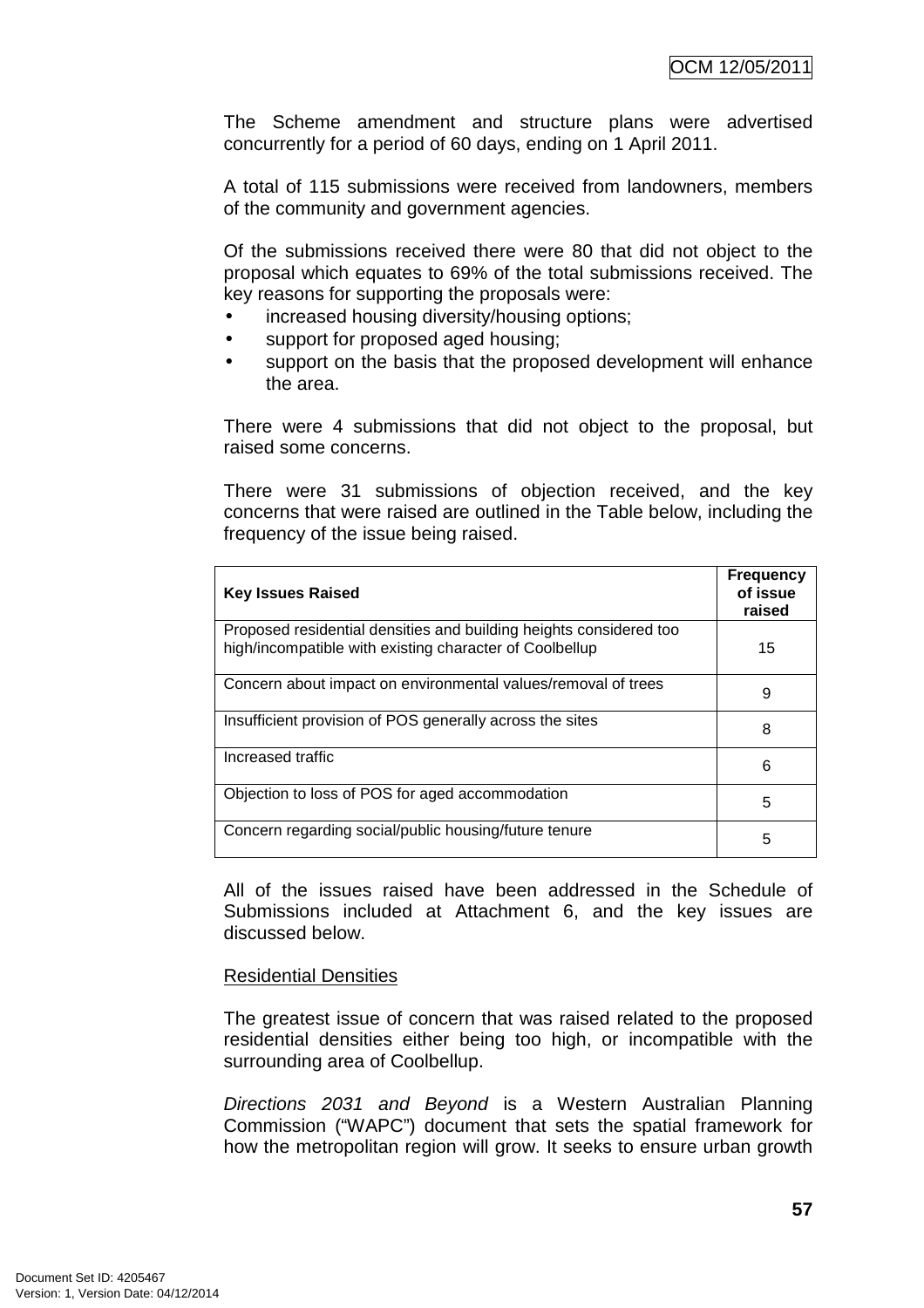is managed, and to make the most efficient use of available land and infrastructure, particularly prioritising the development and use of land that is already zoned urban.

Directions 2031 and Beyond recognises the benefits of a more consolidated city to accommodate future population growth. It sets out housing targets, and seeks to achieve innovative infill development

Directions 2031 is supported by Liveable Neighbourhoods, which is an operational WAPC policy for the design and assessment of new development areas. Liveable Neighbourhoods seeks to facilitate new development which supports the efficiency of public transport systems where available. It outlines that the achievement of more sustainable urban outcomes will require higher residential densities in many urban areas.

The three former Coolbellup school sites are considered to present an ideal opportunity to achieve a better use of existing urban land within an existing urban area.

A number of submissions that objected to the proposed residential densities have also stated that Coolbellup already has a high proportion of medium and high density residential zoned land. While it is noted that Coolbellup does currently have a diversity of housing stock, it is still predominately zoned 'R20'. The proposal will further improve the diversity of housing in Coolbellup.

Smaller dwellings are needed to accommodate the changing demographics. Within the whole of the City of Cockburn the household type that is forecast to have the largest increase is lone person households. There is also an aging population in Cockburn, and the age group which is forecast to have the largest proportional increase (relative to its population size) by 2021 is 80-84 year olds. Therefore it is important for the City to be planning for the types of households that will be needing housing in to the future.

#### Impact on Conservation Values and Loss of Trees

Nine of the objections received raised concerns regarding the environmental impact of the proposed development, in particular the loss of trees and bird habitat.

The proposed structure plans have included retention of existing trees within POS. In addition, all of the structure plans include annotations which specify that a detailed tree survey is to be undertaken at the subdivision design stage, so that the final subdivision design can be adjusted to achieve the practical retention of vegetation. The Detailed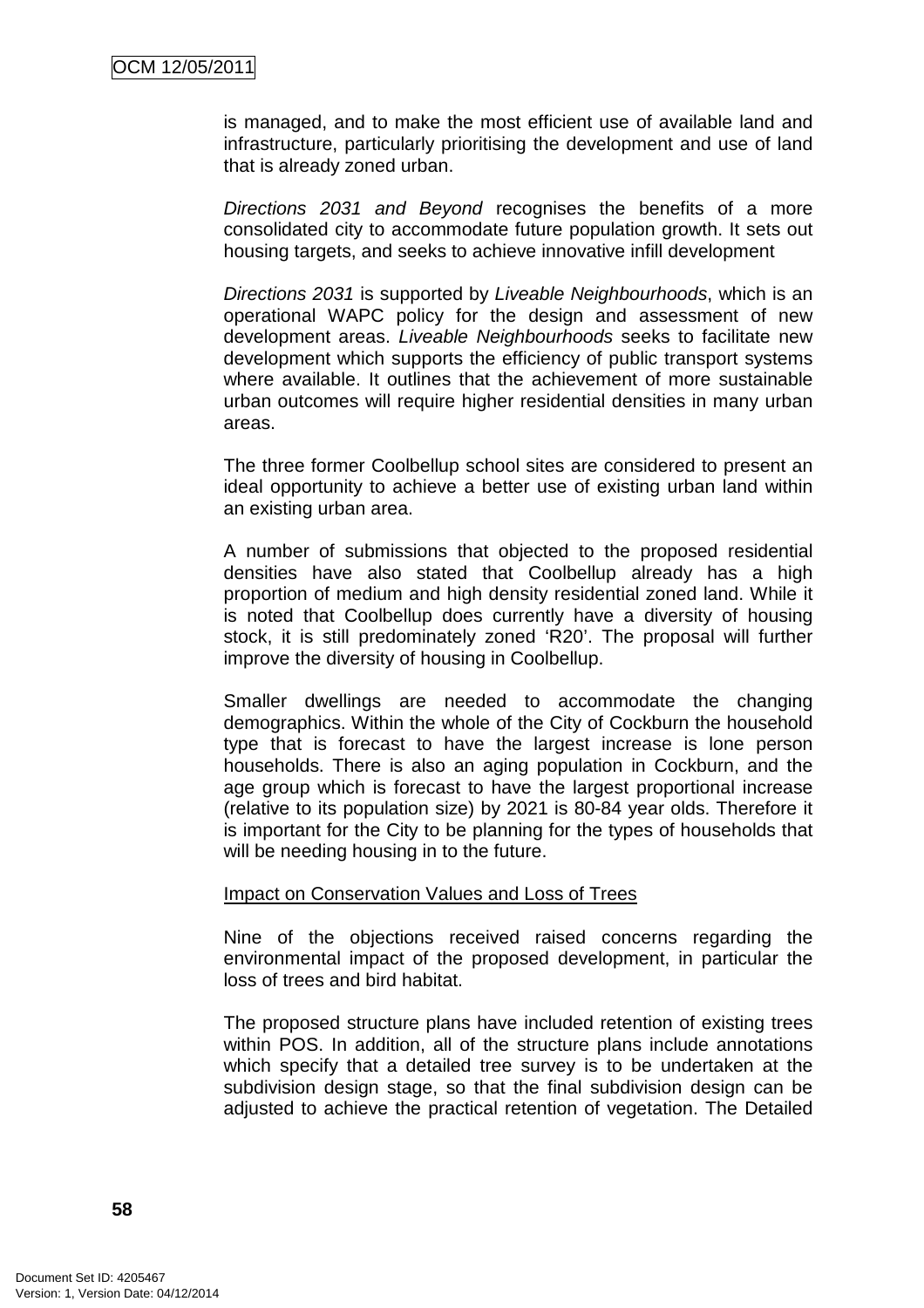Area Plans will also be required to address the retention of significant vegetation on the proposed lots.

For each former school site there were Preliminary Environmental Constraints Assessment reports undertaken to support the proposed structure plans. These outline that a vegetation survey should be undertaken, consistent with the Environmental Protection Authority (EPA) Guidance Statement No. 51, prior to development if there is clearing of vegetation required.

These reports do acknowledge that bird species may use the vegetation on the Coolbellup School site as a stepping stone to larger areas of intact bushland (e.g. Beeliar Regional Park). The report outlines that the retention of vegetation on the eastern side of the site will enable the retention of fauna habitat and food sources.

The Environmental Report for the former North Lake School site outlines that the retention of vegetation in the south west corner of the site will ensure fauna habitat and food sources will remain.

The Environmental Report for the Koorilla School Site identified that remnant vegetation is degraded and scattered however would provide for some foraging grounds for fauna and the presence of a hollow bearing tree indicates the potential for breeding sites. The report recommends a fauna expert should be consulted to determine the significance of hollow-bearing trees within the site for conservation purposes, if clearing of trees is proposed.

It is also noted that the proposed Scheme Amendment and structure plans were referred to the Department of Environment and Conservation who did not object to the proposals.

#### Affordable Housing

Five objections were raised concerns regarding proposed 'social housing', and what proportion this would constitute of the proposed development.

Lend Lease and LandCorp have advised the City that they aim to deliver affordable housing as part of the redevelopment of the former School sites.

The aim is to achieve a total of 10% of dwelling units (i.e. approx. 25 dwellings) as affordable housing across all three former school sites. This will be achieved through diversity of product and delivery mechanisms. It should be noted that affordable housing does not mean "social" housing, as it can be delivered in various forms, including bench marking house and land packages.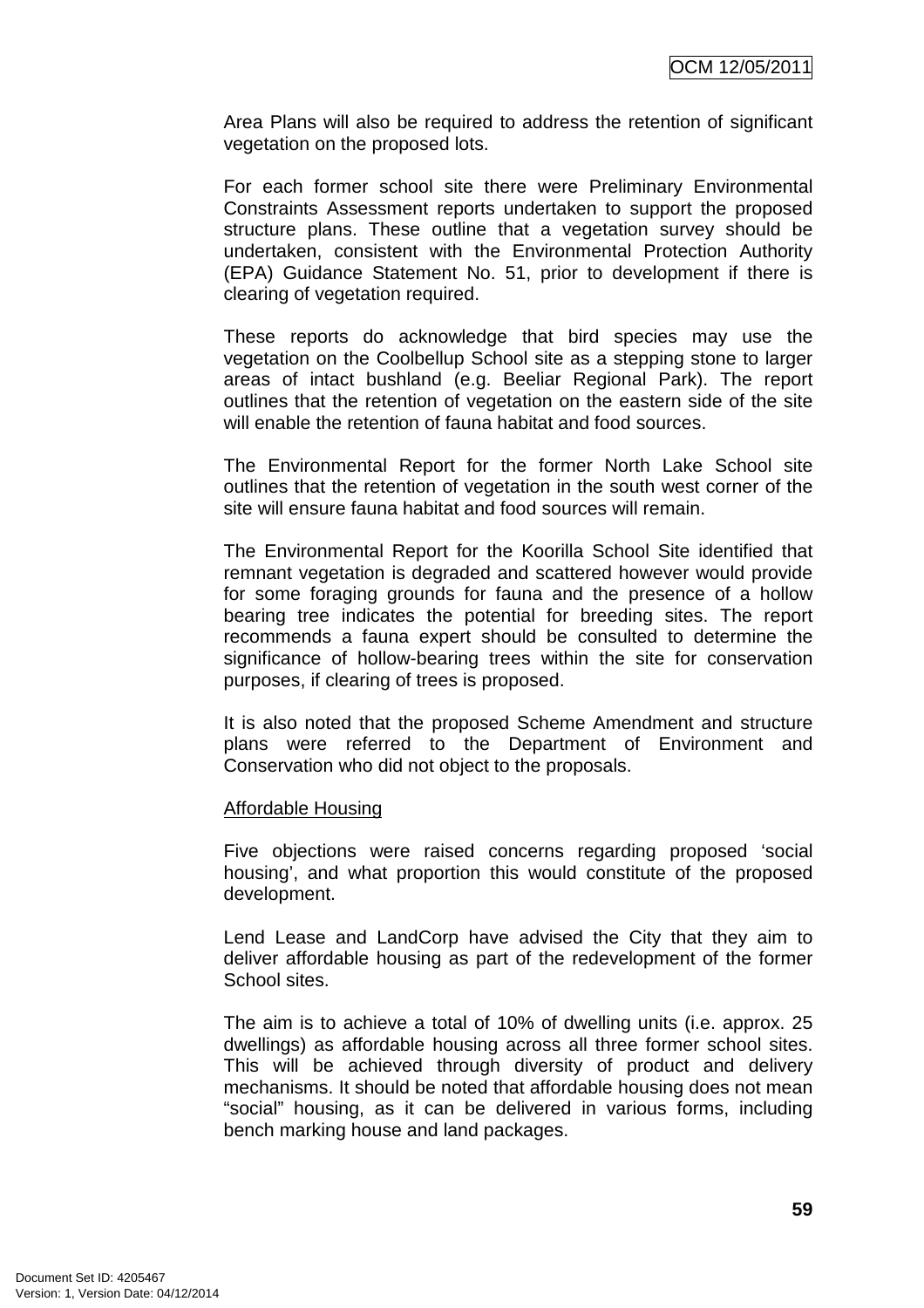In 2010 the Department of Housing published a report More than a Roof Four Walls which identifies that if current trends continue an increasing number of Western Australian will be excluded from affordable housing. Indeed, if the trends of the last decade continue, the Social Housing Taskforce believes there could be close to 65,000 households on the waiting list for social housing by 2020. It is therefore considered that provision of affordable housing is an important element of the proposed redevelopment of the school sites.

## Aged Care Facility

The Coolbellup Community Reference Group objected to the proposal for 2 ha of public open space being provided in the form of the not-forprofit aged care facility, and four other objections were also received on this matter. However there were also four submissions which specifically supported the proposed aged care facility, in addition to the support expressed for the proposals generally.

The objections were based on the loss of POS, however, Liveable Neighbourhoods (R27) does provide for the possible inclusion of a community purpose site as part of an overall public open space contribution. The proposed aged care facility will provide an important community benefit, and is consistent with this provision. The POS for the former school sites has been considered across the three school sites, and is reflective of a wider analysis of the locality which has an extensive range of both active and passive recreational areas. It is considered that overall an appropriate range and quantity of POS is being provided across Coolbellup as part of the proposals.

#### Purchase of Not-For-Profit Aged Care Facility

It is recommended that Council proceed with the proposal for an affordable (not-for-profit) aged care facility on 2 ha of the former Koorilla School site.

As previously discussed, Department of Lands have advised that the most suitable method of implementing this arrangement is for site to be acquired by the City of Cockburn for 5% of its unimproved market value as provided for by the Government Guidelines (Public Open Space) Policy, Disposal of Section 152 Planning and Development Act 2005 Reserves.

It is proposed that the City would lease the land to a not-for-profit organisation at a substantially reduced rate, given that without the incentive of reduced rent, the site would not be economically viable to the not-for-profit sector. This is considered preferable rather than selling the land because it enables Council to have greater control over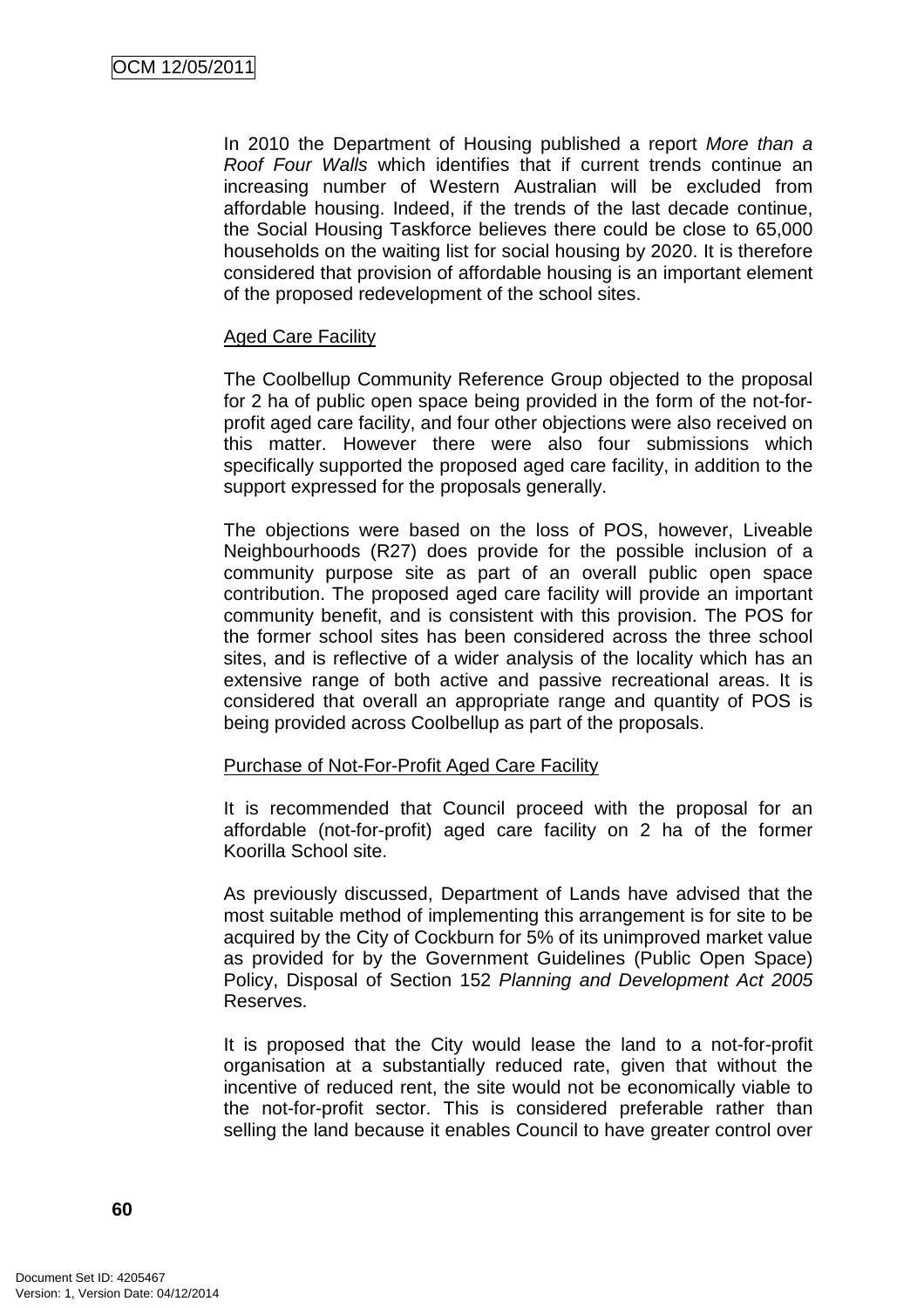the land and operators. Importantly, this will ensure that the land is provided as affordable aged care accommodation in perpetuity.

The City has now obtained an estimated valuation of the land from McGees. This estimated valuation has determined the market value for the 2ha of land is \$3.3m. Therefore 5% of this value is \$165,000. This can be used as a guide to the purchase price which will be determined by Department for Regional Development and Lands on advice of the Valuer Generals Office.

It is therefore recommended that Council request that the Minister of Regional Development and Lands make available for purchase by the City of Cockburn an unencumbered 2 ha portion of Crown Reserve 38243 (former Koorilla Primary School) utilizing provisions of the Government Guidelines (Public Open Space) Policy, Disposal of section 152 of the Planning and Development Act Reserves .

It is also recommended that a budget item of \$200,000 be foreshadowed in the 2011/2012 council budget to cover the purchase the land and associated administrative costs.

#### **Conclusion**

The consolidation of the three school sites into one new school on Len Packham reserve provides the opportunity for the three former school sites to be redeveloped consistent with the objectives of the Coolbellup Enquiry-by-Design.

The proposed rezoning of the school sites and the proposed structure plans will ensure that 3.79ha of public open space is achieved, as previously agreed. The proposals are consistent with Directions 2031 and Liveable Neighbourhoods to achieve innovative infill development, while achieving an appropriate interface with adjacent residential development.

It is therefore recommended that Council adopt the scheme amendment to the three former school sites and structure plans for final approval, subject to minor modifications.

The proposed not-for-profit age care facility will provide an important community benefit, and it is recommended that Council proceed with the purchase of the site for this purpose.

## **Strategic Plan/Policy Implications**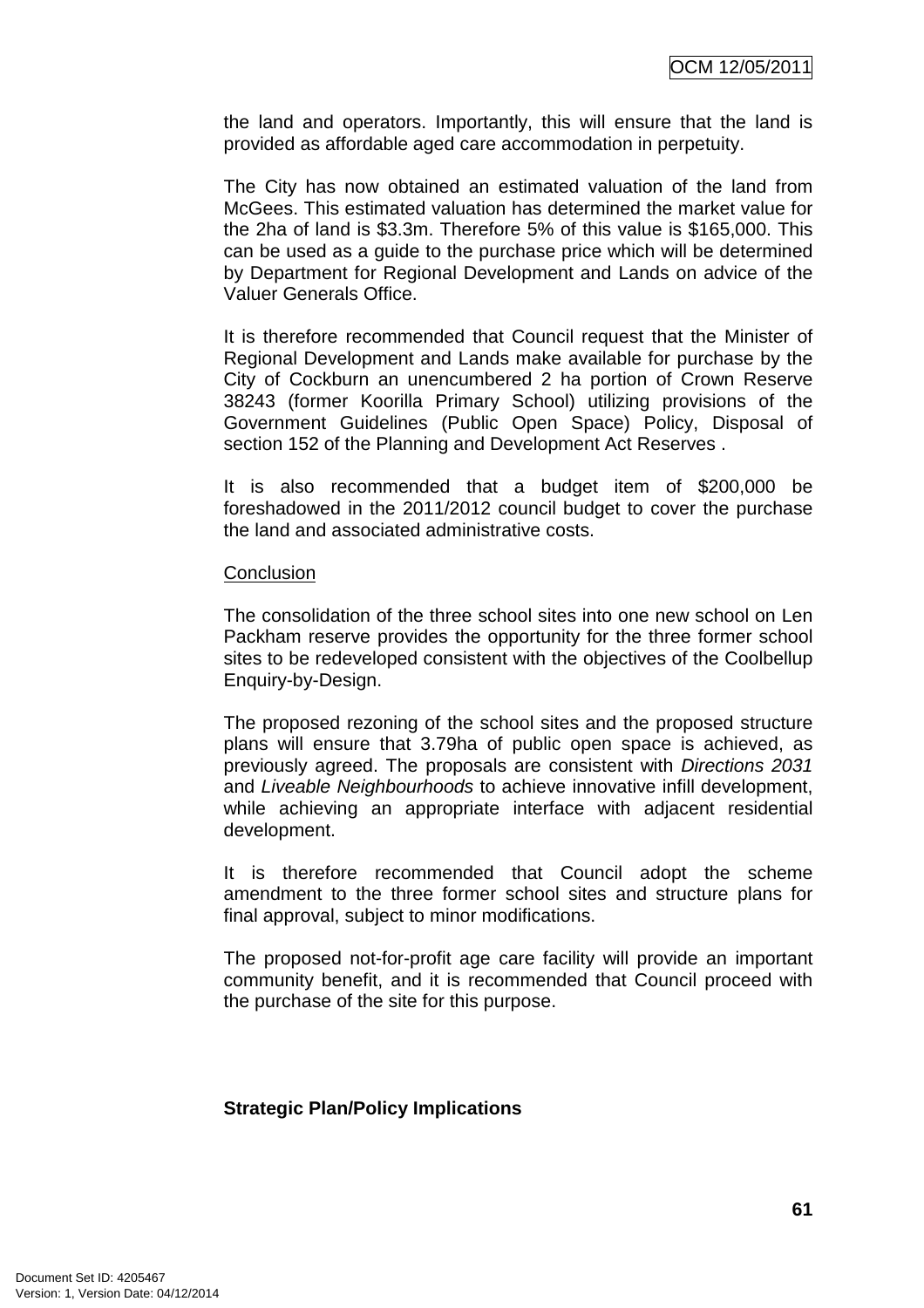# **Demographic Planning**

- To ensure the planning of the City is based on an approach that has the potential to achieve high levels of convenience and prosperity for its citizens.
- To provide an appropriate range of recreation areas that meets the needs of all age groups within the community.

## **Lifestyle and Aspiration Achievement**

- To foster a sense of community spirit within the district generally and neighbourhoods in particular.
- To conserve the character and historic value of the human and built environment.

#### **Natural Environmental Management**

• To ensure development of the district is undertaken in such a way that the balance between the natural and human environment is maintained.

## **Budget/Financial Implications**

The City will be required to purchase the 2.1486 ha of the Koorilla school site at 5% of its unimproved value as provided by the Government Guidelines (Public Open Space) Policy, Disposal of Section 152 Planning and Development Act 2005 Reserves.

The estimated value of the land is \$3.3m; therefore, 5% of this value is \$165,000. This can be used as a guide to the purchase price which will be determined by Department for Regional Development and Lands on advice of the Valuer Generals Office.

## **Legal Implications**

Planning and Development Act 2005 City of Cockburn Town Planning Scheme No. 3 Town Planning Regulations 1967

## **Community Consultation**

Community consultation has been undertaken in accordance with the Town Planning Regulations 1967, and the Scheme.

The scheme amendment and structure plans for each of the school sites were advertised concurrently for an extended period of 60 days (1 February 2011 – 1 April 2011), given the nature of the proposal.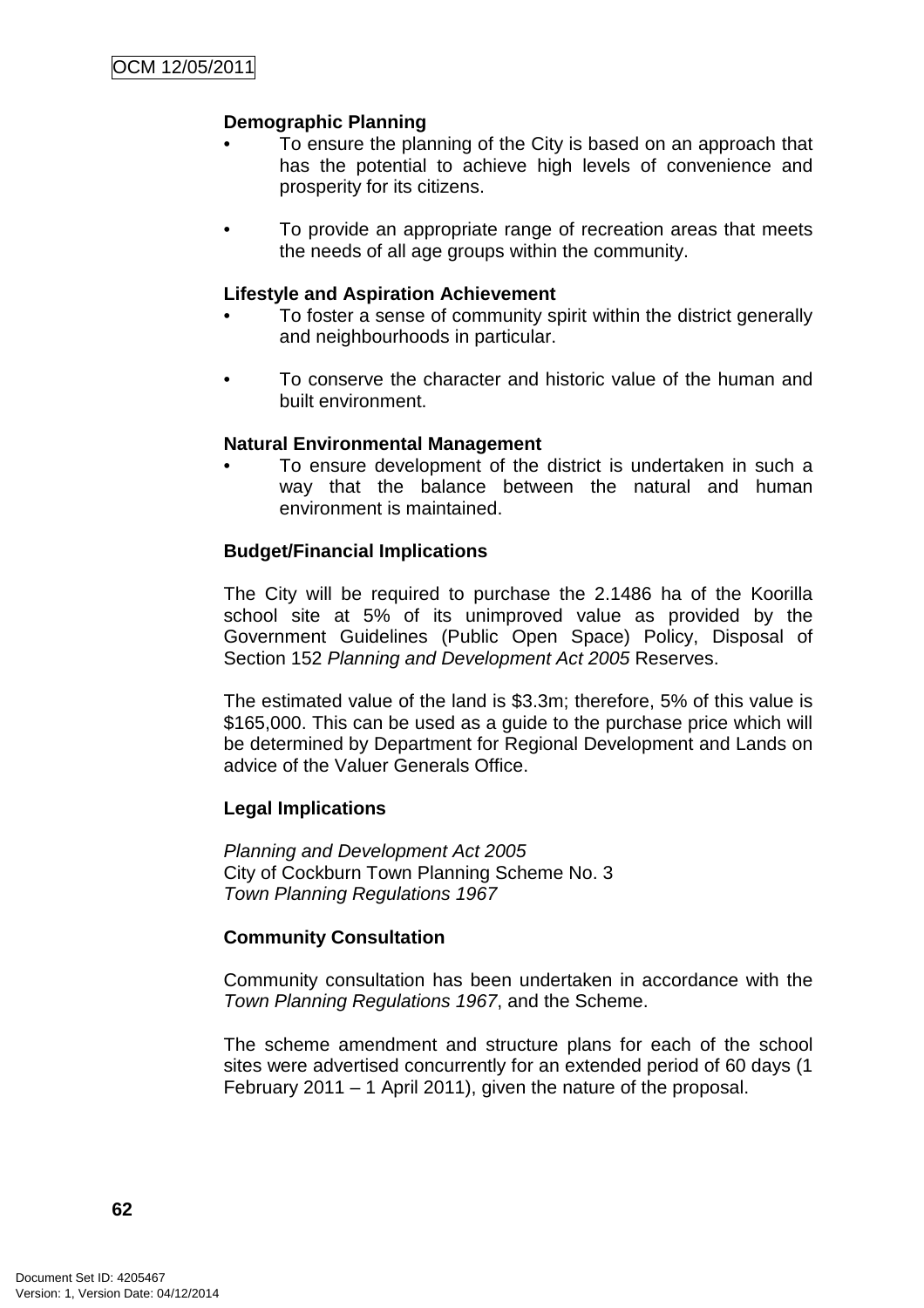Letters were sent to all landowners in Coolbellup with copies of the three draft structure plans, inviting them to comment. An advertisement was also placed in the Cockburn Gazette.

# **Attachment(s)**

- 1. Location plan
- 2. Existing zoning plan
- 3. Proposed zoning plan
- 4. Structure Plans for the three school sites
- 5. Indicative concept plan for the aged care accommodation
- 6. Schedule of Submissions

# **Advice to Proponent(s)/Submissioners**

The Proponent(s) and those who lodged a submission on the proposal have been advised that this matter is to be considered at the 12 May 2011 Council Meeting.

# **Implications of Section 3.18(3) Local Government Act, 1995**

Nil.

## **14.10 (OCM 12/5/2011) - SCHEME AMENDMENT NO. 84 AND MODIFICATION TO STRUCTURE PLAN LOCATION: LOT 424 KIRKLEY COURT AND LOT 519 PEARSONS DRIVE, SUCCESS - OWNER: GOLD ESTATES OF AUSTRALIA PTY LTD - APPLICANT: ROBERTS DAY (93084) (D DI RENZO) (ATTACH)**

# **RECOMMENDATION**

That Council

- (1) endorses the Schedule of Submissions prepared in respect of Amendment No. 84 to City of Cockburn Town Planning Scheme No. 3 ("Scheme");
- (2) modifies Amendment No. 84 to the Scheme be modified in accordance with the following requirements:
	- 1. Lot 519 Pearson Drive, Success being rezoned from 'Residential R40' to 'Residential R60' instead of 'Residential R80'.
- (3) once Amendment No. 84 has been modified in accordance with (2), Council adopt for final approval Amendment No. 84 to the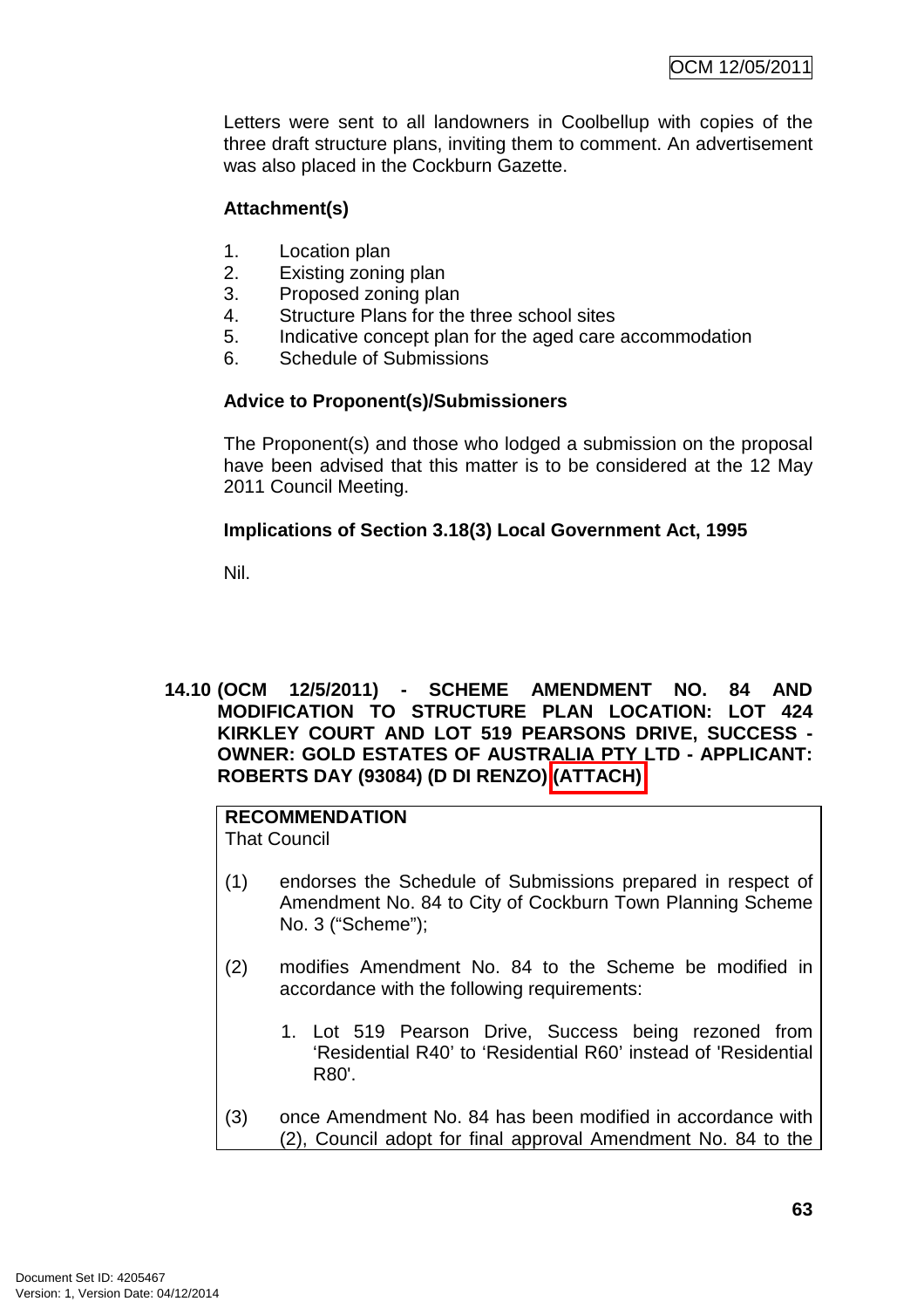Scheme for purposes of:

- 1. Rezoning Lot 424 Kirkley Court, Success from 'Residential R40' to 'Residential R60'.
- 2. Rezoning Lot 519 Pearson Drive, Success from 'Residential R40' to 'Residential R60'.
- 3. Amending 'Development Area 14' under Schedule 11 of the Scheme Text by including additional provisions as follows:

| Ref.No.      | <b>Area</b>                                                     | <b>Provisions</b>                                                                                                                                                                                                                                                                                                                                                                                                                                       |  |  |
|--------------|-----------------------------------------------------------------|---------------------------------------------------------------------------------------------------------------------------------------------------------------------------------------------------------------------------------------------------------------------------------------------------------------------------------------------------------------------------------------------------------------------------------------------------------|--|--|
| <b>DA 14</b> | Beenyup Road<br>(Development                                    | Plan<br>1. Structure<br>adopted<br>guide<br>to<br>subdivision, land use and development.                                                                                                                                                                                                                                                                                                                                                                |  |  |
|              | Zone)                                                           | To provide for residential development.<br>2.                                                                                                                                                                                                                                                                                                                                                                                                           |  |  |
|              |                                                                 | Land uses classified on the structure plan<br>3.<br>apply in accordance with clause 6.2.6.3.                                                                                                                                                                                                                                                                                                                                                            |  |  |
|              |                                                                 | A Detailed Area Plan(s) is required to be<br>4.<br>approved by the local government for Lot<br>424 Kirkley Court and Lot 519 Pearson<br>Drive prior to subdivision or development,<br>and the Detailed Area Plan(s)<br>shall<br>address, but not be limited to, the following<br>issues:                                                                                                                                                                |  |  |
|              |                                                                 | a. Development<br>that<br>achieves<br>an<br>appropriate interface with the adjacent<br>residential development, with minimal<br>street setbacks to Pearson<br><b>Drive</b><br>facilitating the location of car parking<br>and communal open space to the rear<br>subject<br>land<br>of<br>the<br>(southern<br>boundary); and the height and design<br>of buildings maintaining a compatible<br>scale<br>and<br>form<br>with<br>adjacent<br>development. |  |  |
|              |                                                                 | b. Development that is designed to give<br>emphasis<br>the<br>street<br>to<br>corners,<br>particularly the corner of Wentworth<br>Parade and Pearson Drive.                                                                                                                                                                                                                                                                                             |  |  |
|              |                                                                 | c. Open style fencing to Pearson Drive.                                                                                                                                                                                                                                                                                                                                                                                                                 |  |  |
|              |                                                                 | d. Provision<br>of safe, functional<br>and<br>attractive access arrangements.                                                                                                                                                                                                                                                                                                                                                                           |  |  |
| (4)          | adopts the revised Structure Plan (Wentworth Heights) for final |                                                                                                                                                                                                                                                                                                                                                                                                                                                         |  |  |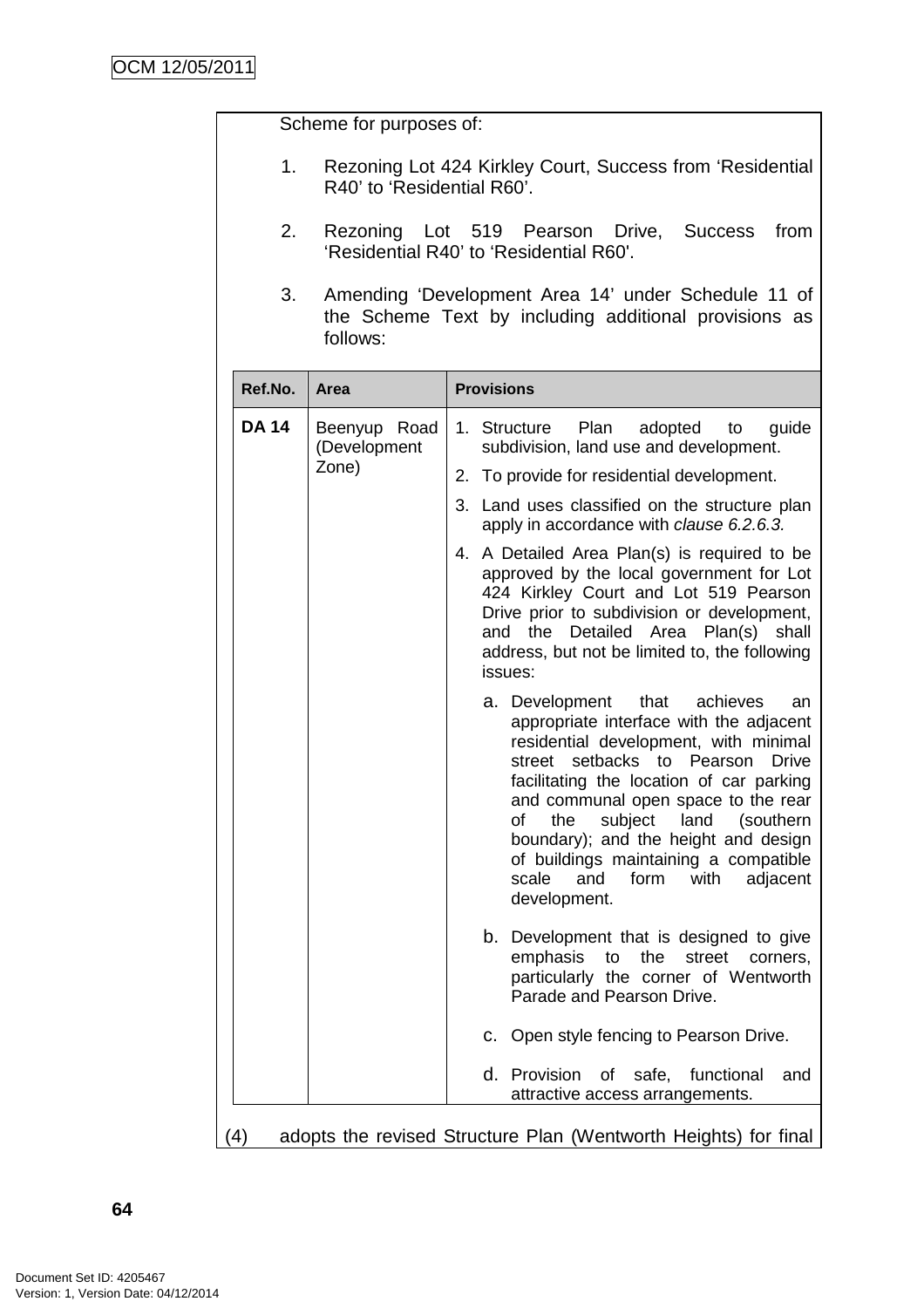approval subject to the following modifications being undertaken first.

- 1. Lot 519 Pearson Drive, Success being rezoned from 'Residential R40' to 'Residential R60'.
- 2. The concept plan contained with the Structure Plan report for Lot 519 Pearson Drive, Success being modified to reflect an R60 coding, and indicate a maximum of two storeys for units 1, 2 and 7, 8; and a maximum of 3 storeys for units 3-6.
- 3. The concept plan contained with the Structure Plan report for Lot 424 Kirkley Court, Success being modified as follows:
	- (a) units 1 and 2 being setback 1.5m from Monet Lane; and
	- (b) a wider landscaping area on the southern side of the access way from Monet Lane (adjacent to the existing residential property); and
- (5) authorises the amendment documentation to be signed and sealed and then submitted to the Western Australian Planning Commission along with details of the steps taken to advertise the amendment, with a request for the endorsement of final approval by the Hon. Minister for Planning.
- (6) advise the proponent that Council is currently in the final processes of an amendment to City of Cockburn Town Planning Scheme No. 3, which seeks to introduce new developer contribution arrangements across the City towards community infrastructure. Landowners subdividing to create residential allotments and/or developing grouped/multiple dwellings will be required to make contributions in accordance with the new developer contribution arrangements once the Scheme Amendment becomes operational. This is expected mid 2011.

**COUNCIL DECISION**

## **Background**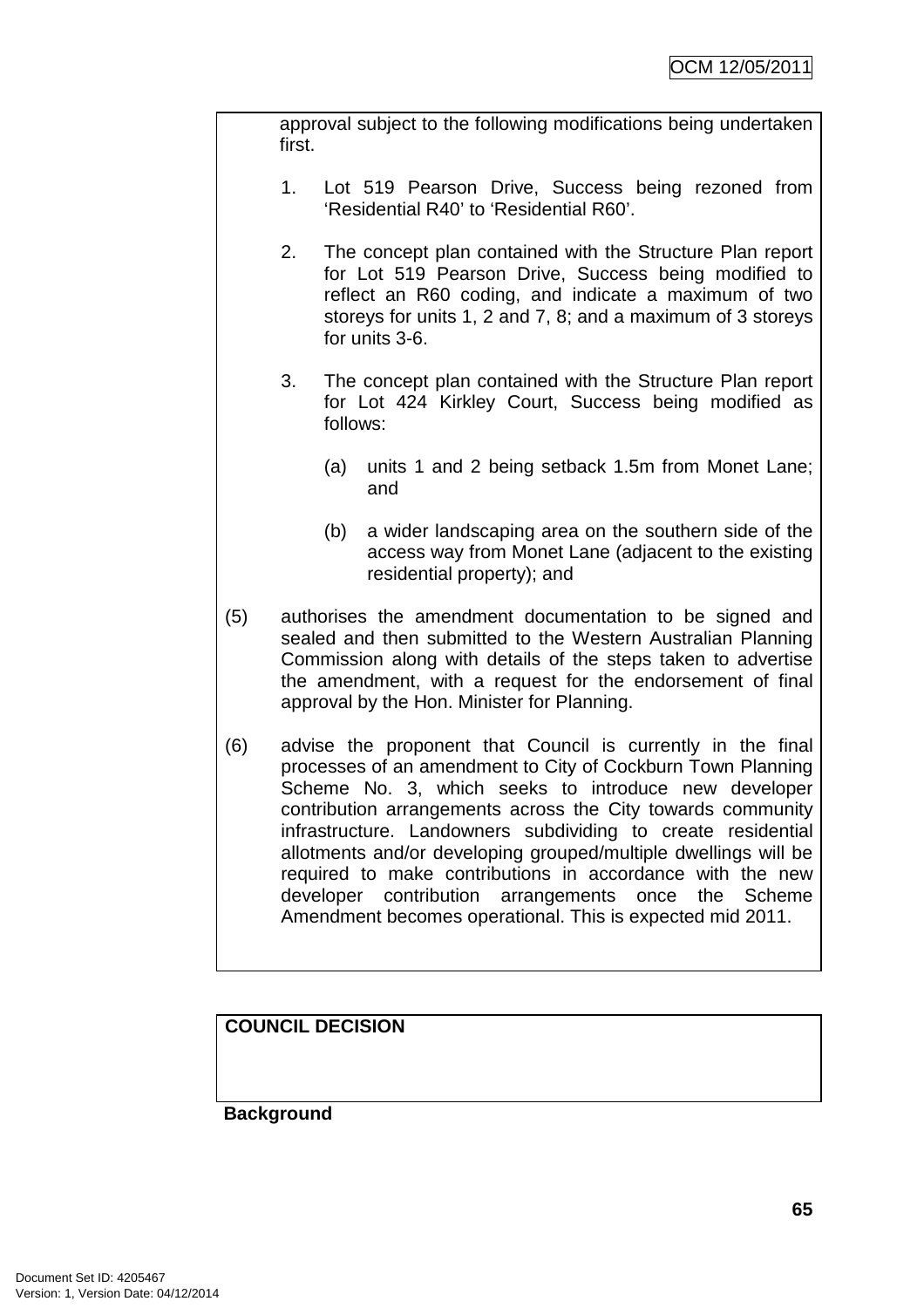The subject land comprises Lot 424 Kirkley Court and Lot 519 Pearson Drive, Success, which are currently zoned 'Residential R40' and are within 'Development Area 14' pursuant to City of Cockburn Town Planning Scheme No. 3 ("Scheme") (refer to site plan within Attachment 1).

Council adopted Amendment No. 84 to the Scheme at the meeting of 11 November 2010 for community consultation. It was subsequently advertised for public comment from 31 January 2010 to 14 March 2011.

## **Submission**

The proposed rezoning and Structure Plan modification has been requested by the applicant in order to facilitate a more comprehensive development of the subject land for medium density residential purposes. The applicant has submitted Scheme amendment documentation, a revised Structure Plan proposal and indicative development concept plans in support of the proposal.

## **Report**

# **Proposal**

Scheme Amendment No. 84 proposes to rezone Lot 424 Kirkley Court, Success from 'Residential R40' to 'Residential R60', and Lot 519 Pearson Drive, Success from 'Residential R40' to 'Residential R80' (refer to Attachment 2). It also proposes modifications to the existing 'Development Area 14' provisions pursuant to the Scheme, to introduce the requirement for a Detailed Area Plan ("DAP") for the subject land, and outlining the matters that must be addressed by the DAP.

The land is subject to an endorsed Structure Plan (Wentworth Heights), which reflects the zonings under the Scheme. Therefore, the proposal also includes a modification to the Structure Plan, to be progressed concurrently with the Scheme amendment.

Directions 2031 and Beyond is a Western Australian Planning Commission ("WAPC") document that sets the direction for how the metropolitan region will grow, building on the themes identified in previous metropolitan plans such as Network City (now superseded). It seeks to ensure urban growth is managed, and to make the most efficient use of available land and infrastructure. This is particularly in terms of prioritising the development and use of land that is already zoned 'Urban'.

Directions 2031 is supported by Liveable Neighbourhoods, which is an operational WAPC policy for the design and assessment of new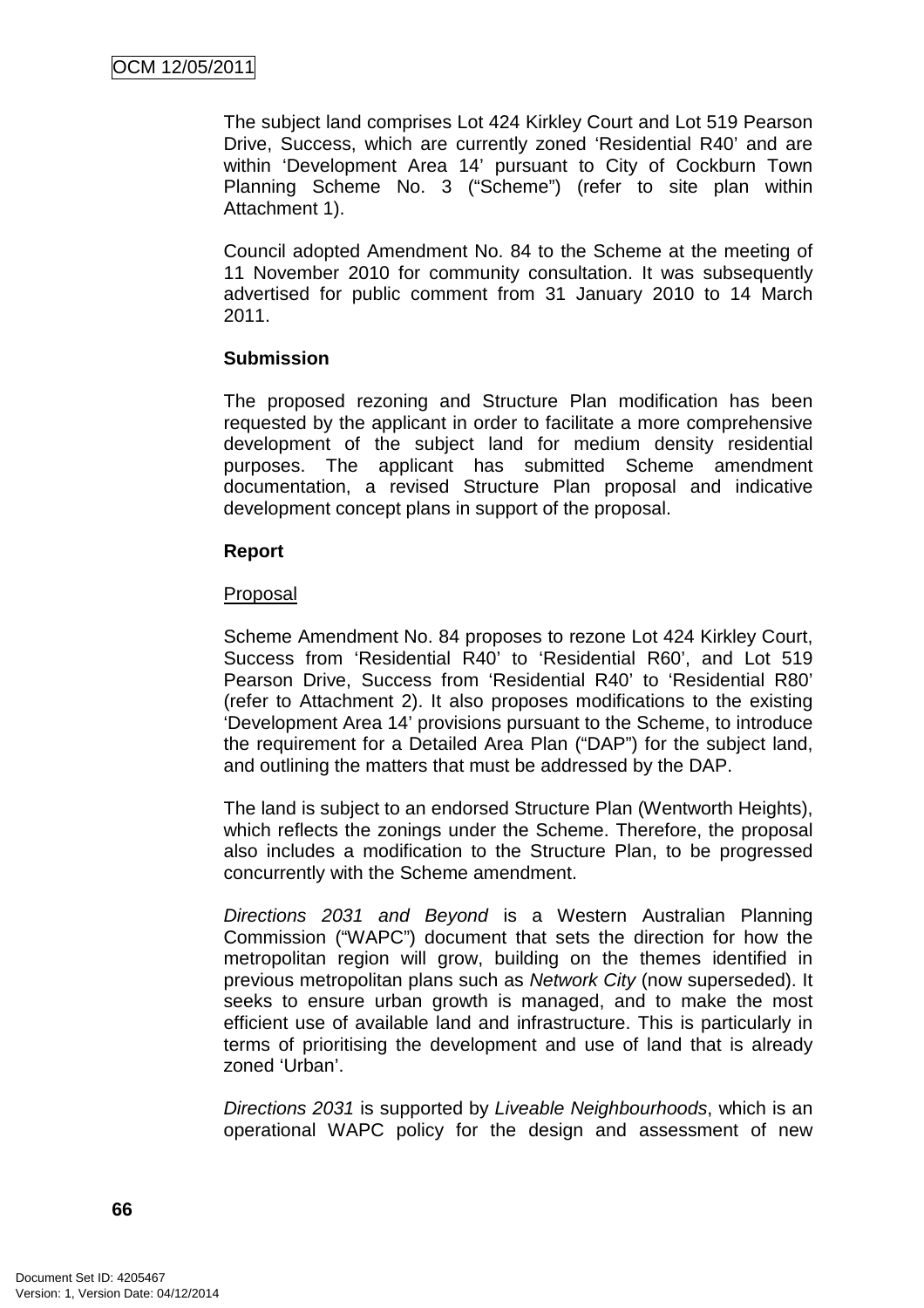neighbourhood areas. Liveable Neighbourhoods seeks to facilitate new development which supports the efficiency of public transport systems where available, and provide safe, direct access to the system for residents. It outlines that the achievement of more sustainable urban outcomes will require higher residential densities in many urban areas. The areas considered most appropriate for higher densities are those associated with activity centres, and areas well served by public transport routes.

Both Lot 424 Kirkley Court and Lot 519 Pearson Drive, Success has these associated characteristics.

A key objective of State Planning Policy 4.2 Activity Centres for Perth and Peel ("SPP 4.2") is to increase the density and diversity of housing in and around activity centres to improve land efficiency and support centre facilities. SPP 4.2 seeks to optimize residential growth within the walkable catchment of centres through appropriately scaled buildings and higher-density development.

Cockburn Central is identified as a 'secondary' activity centre in SPP 4.2. The subject land is located within 500 m of the 'Gateways' precinct of the centre. The subject land is located within 100m of two bus stops which directly connect to the Cockburn Central train station (approximately 2km from the subject land). Therefore the proposed rezoning is considered to provide an important opportunity to optimise residential development within the catchment of Cockburn Central.

The proposed zoning is compatible with the zoning of land on the northern side of Pearson Drive which is coded 'R80' and 'R160', with residential development generally ranging in height between two and four storeys.

The lots directly adjacent to the subject land to the south are zoned 'Residential R40', with single lots ranging in size from  $380m^2$  to  $430m^2$ . The majority of these lots have been developed (one and two storey dwellings). Therefore, it is considered particularly important that an appropriate interface is achieved with the adjacent residential development.

#### Future built form outcomes

The proposed amendment includes modification to the existing 'Development Area 14' provisions under Schedule 11 of the Scheme. Importantly these changes will specifically require a DAP for the subject land prior to subdivision or development. The proposed Development Area provisions also outline the key issues that the DAP will need to address, as follows: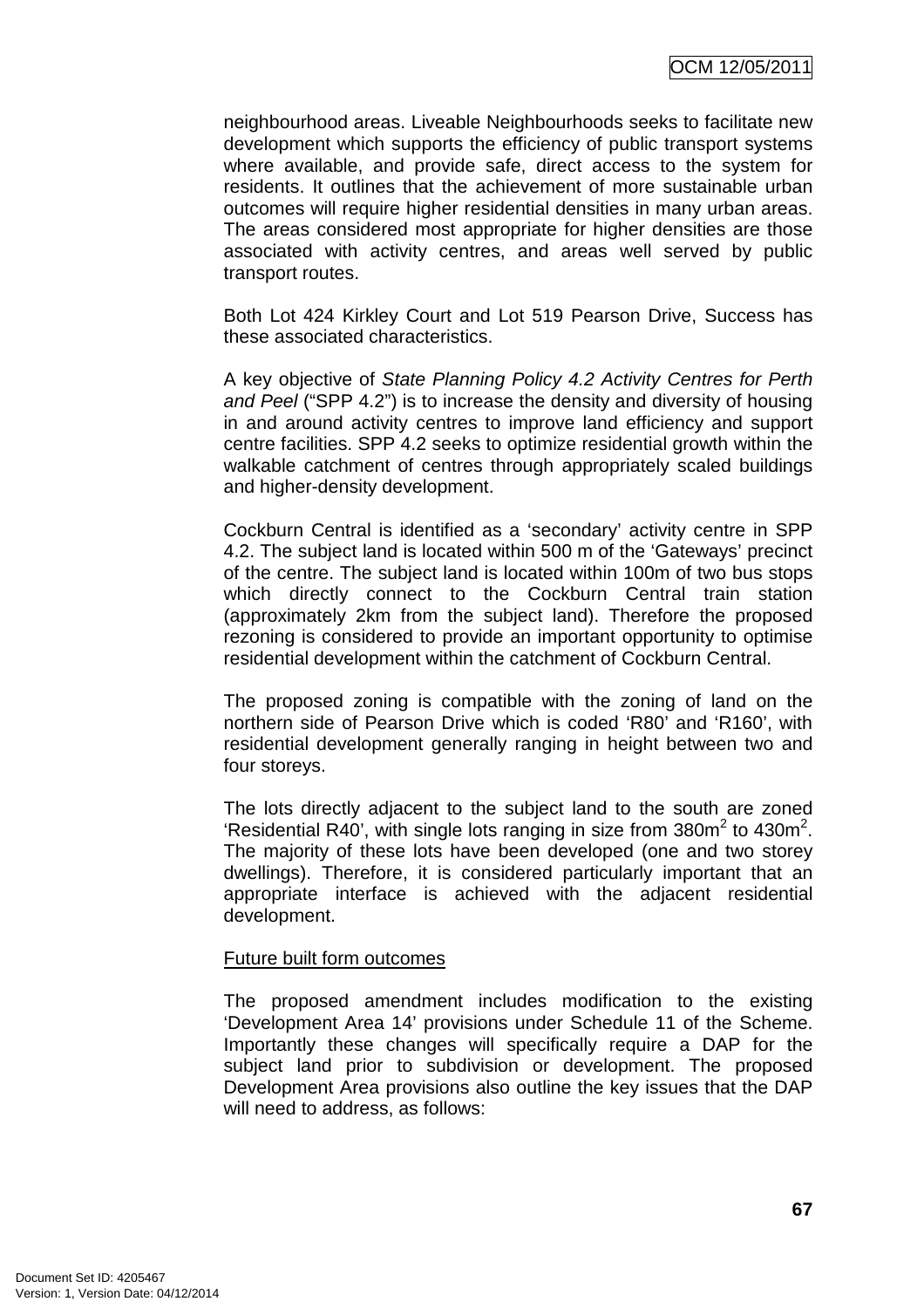- 1. Development that achieves an appropriate interface with the adjacent residential development, with minimal street setbacks to Pearson Drive facilitating the location of car parking and communal open space to the rear of the subject land (southern boundary); and the height and design of buildings maintaining a compatible scale and form with adjacent development.
- 2. Development that is designed to give emphasis to the street corners, particularly the corner of Wentworth Parade and Pearson Drive.
- 3. Open style fencing to Pearson Drive.
- 4. Provision of safe, functional and attractive access arrangements.

It is considered that these requirements will ensure that built form outcomes on the subject land are appropriate.

The applicant submitted indicative concept plans for each lot, which were advertised for public comment with the draft amendment and draft revised structure plan. These concept plans are intended to inform future DAPs for the subject land, and indicate the following built form outcomes:

#### Lot 424 Kirkley Court - Proposed R60 (Attachment 3)

Two storey residential development, which is a consistent height to the adjacent single residential dwellings in Monet Lane and Sheringham Lane.

## Lot 519 Pearson Drive - Proposed R80 (Attachment 4)

Two four-storey buildings on the corner of Wentworth Parade and Pearson Drive, with development stepping down to three and then two storeys adjacent to the lower density residential development.

#### Outcomes of Community Consultation

The City received six objections to the proposed rezoning from adjacent landowners, and three submissions of support from government agencies. These submissions are outlined and addressed in the Schedule of Submissions (Attachment 6). The key issues and recommendations in response to these issues are discussed below.

Lot 519 Pearson Drive: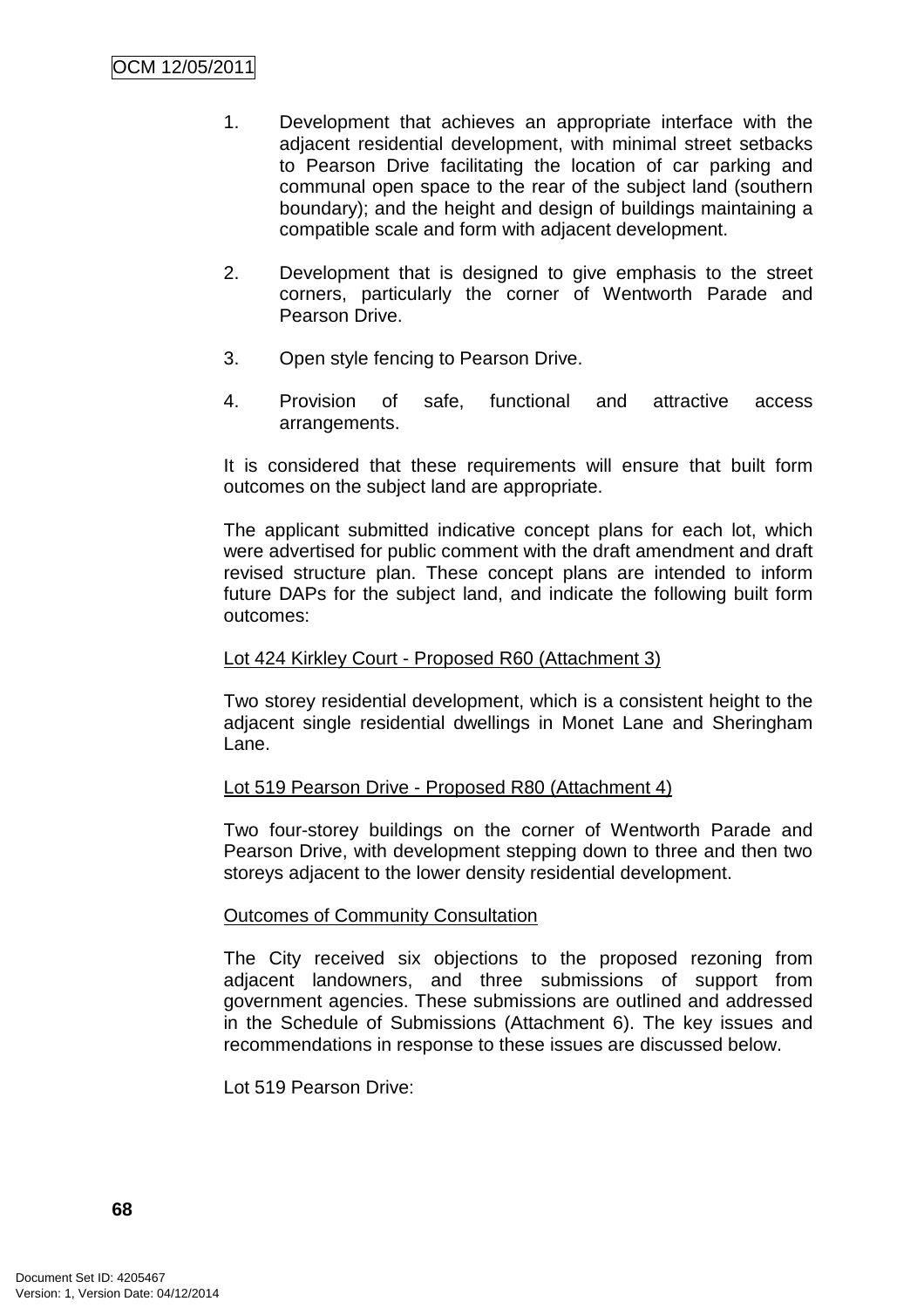There were a number of objections received from adjacent landowners regarding the proposed rezoning of Lot 519 Pearson Drive from R40 to R80.

While Lot 519 Pearson Drive is located adjacent to R40 zoned land it is acknowledged that this land has actually been developed to a density more akin to R20 or R25. There is a significant difference between the plot ratio and maximum heights in the Residential Design Codes for R40 and R80. This will inevitably express itself in the height and bulk of development on the site. This will result in high density built form outcomes directly abutting low density development. It is therefore considered that an alternative R60 coding is more appropriate for this site.

This will importantly provide a more sympathetic graduation of development which exists south of the subject land to the typology of development which has been delivered as part of Stella Apartments. It is also recommended that the concept plan for Lot 519 Pearson Drive demonstrate a maximum of two storeys for units 1, 2 and 7, 8; and a maximum of 3 storeys for units 3-6. This will achieve a more appropriately scaled interface with the adjacent existing residential area.

Lot 424 Kirkley Court:

It is recommended that the concept plan for Lot 424 Kirkley Court be modified so that units 1 and 2 are setback 1.5m from Monet Lane to achieve a 7.5m setback from the rear boundary of the property on the other side of the laneway (which has a courtyard in this area). This will ensure protection of visual privacy in accordance with the normal requirements under the Residential Design Codes.

It is also recommended that the wider landscaping area on the southern side of Unit 1 (on the northern side of the crossover to Monet Lane) be shifted to the southern side of the accessway adjacent to the existing residential property to provide a greater buffer to the rear boundary of this property.

## **Conclusion**

The proposed rezoning and modification to the Structure Plan is considered to achieve a more efficient use of 'Urban' zoned land, consistent with Liveable Neighbourhoods, Directions 2031 and SPP 4.2. However, it is considered that R60 is a more appropriate coding for Lot 519 Pearson Drive.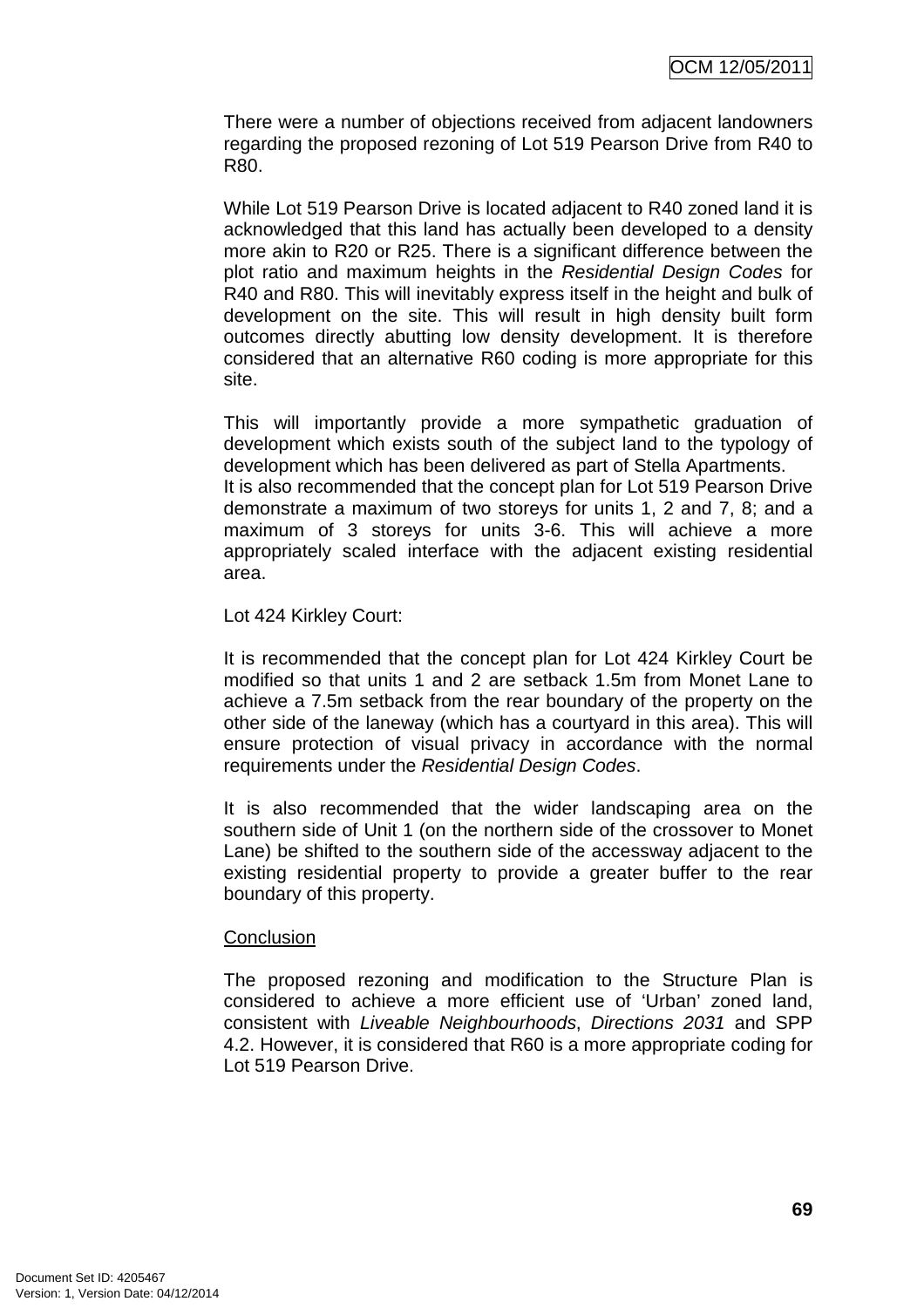Accordingly it is recommended that Council adopt Scheme Amendment No. 86 and the revised Structure Plan, subject to modification discussed in this report and outlined in the recommendations.

## **Strategic Plan/Policy Implications**

#### **Demographic Planning**

• To ensure the planning of the City is based on an approach that has the potential to achieve high levels of convenience and prosperity for its citizens.

#### **Employment and Economic Development**

• To plan and promote economic development that encourages business opportunities within the City.

#### **Transport Optimisation**

To ensure the City develops a transport network that provides maximum utility for its users, while minimizing environmental and social impacts.

#### **Budget/Financial Implications**

The Scheme amendment and structure plan fees for this proposal have been calculated in accordance with the Planning and Development Regulations 2009, including the cost of advertising and this has been paid by the applicant.

## **Legal Implications**

NA

## **Community Consultation**

Community consultation was undertaken in accordance with the Town Planning Regulations 1967, subsequent to the Environmental<br>Protection Authority ("EPA") advising that the proposal is advising that the proposal is environmentally acceptable. Advertising of the revised structure plan was undertaken in accordance with the requirements of the Scheme: however, the Scheme amendment and structure plan were advertised concurrently from 31 January 2011 to 14 March 2011. A total of nine submissions were received, with six objections from adjacent landowners and three submissions of support from government agencies.

## **Attachment(s)**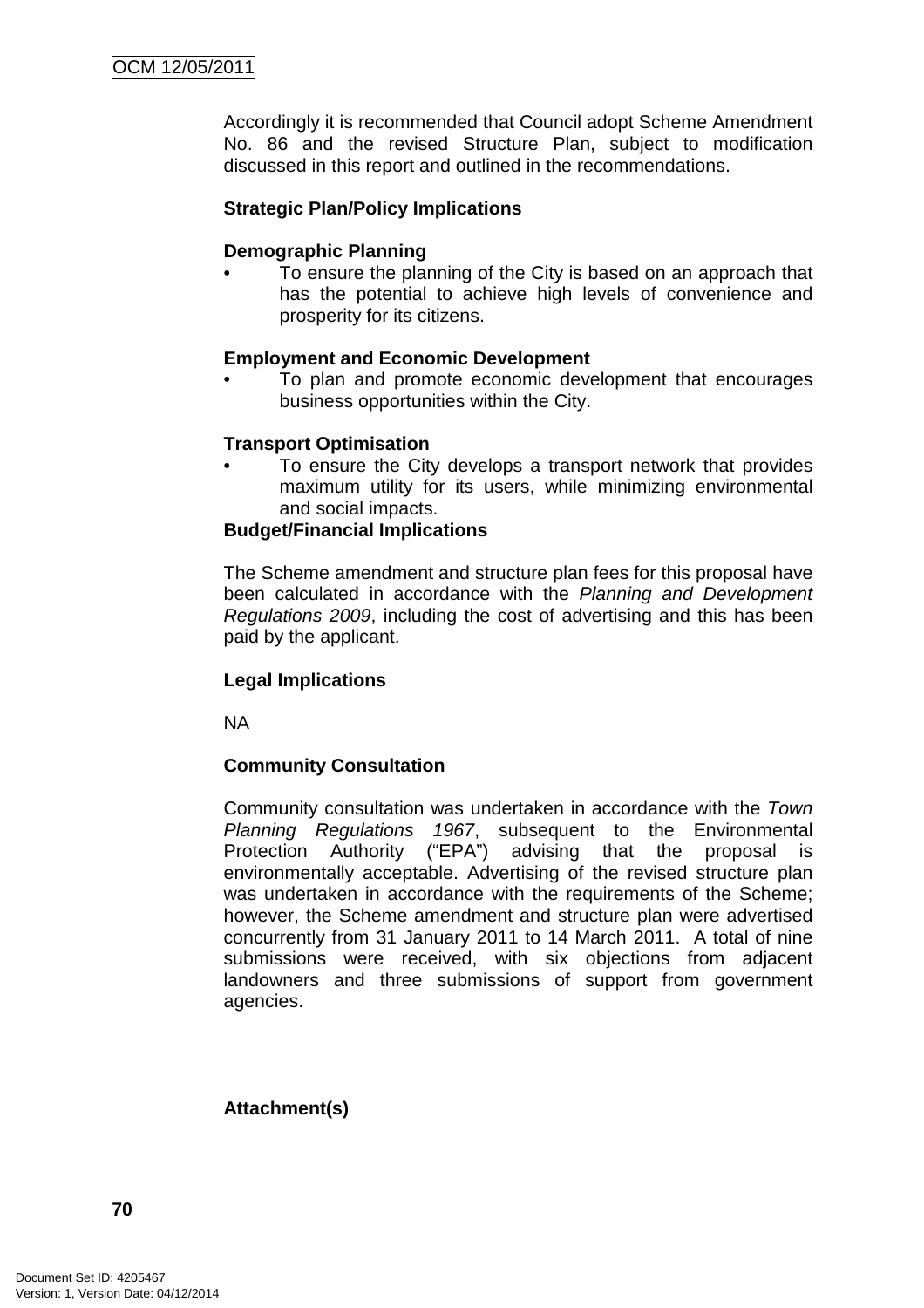- 1. Location Plan
- 2. Scheme Amendment Map
- 3. Indicative Concept Plan Lot 424 Kirkley Court, Success
- 4. Indicative Concept Plan Lot 519 Pearson Drive, Success
- 5. Revised Local Structure Plan (Wentworth Heights)
- 6. Schedule of Submissions

#### **Advice to Proponent(s)/Submissioners**

The Proponent(s) and those who lodged a submission on the proposal have been advised that this matter is to be considered at the 12 May 2011 Council Meeting.

#### **Implications of Section 3.18(3) Local Government Act, 1995**

Nil.

## **14.11 (OCM 12/5/2011) - OFFER TO SELL LAND TO CITY OF COCKBURN - LOCATION: PORTION OF LOT 341 LAKEFRONT AVENUE, BEELIAR - OWNER/APPLICANT: DEPARTMENT OF HOUSING/PRM JOINT VENTURE (6007077) (KSIM)**

## **RECOMMENDATION**

That Council defers consideration of the matter until the Ordinary Council Meeting to be held on 9 June 2011.

# **COUNCIL DECISION**

#### **Background**

At the Ordinary Council Meeting held on 14 April 2011, Council considered an offer from the landowner for Council to purchase the existing car park located on portion of Lot 341 Lakefront Avenue, Beeliar. The Council resolved to defer the item to the Ordinary Council Meeting to be held 12 May 2011, to allow for community consultation on the proposal.

#### **Submission**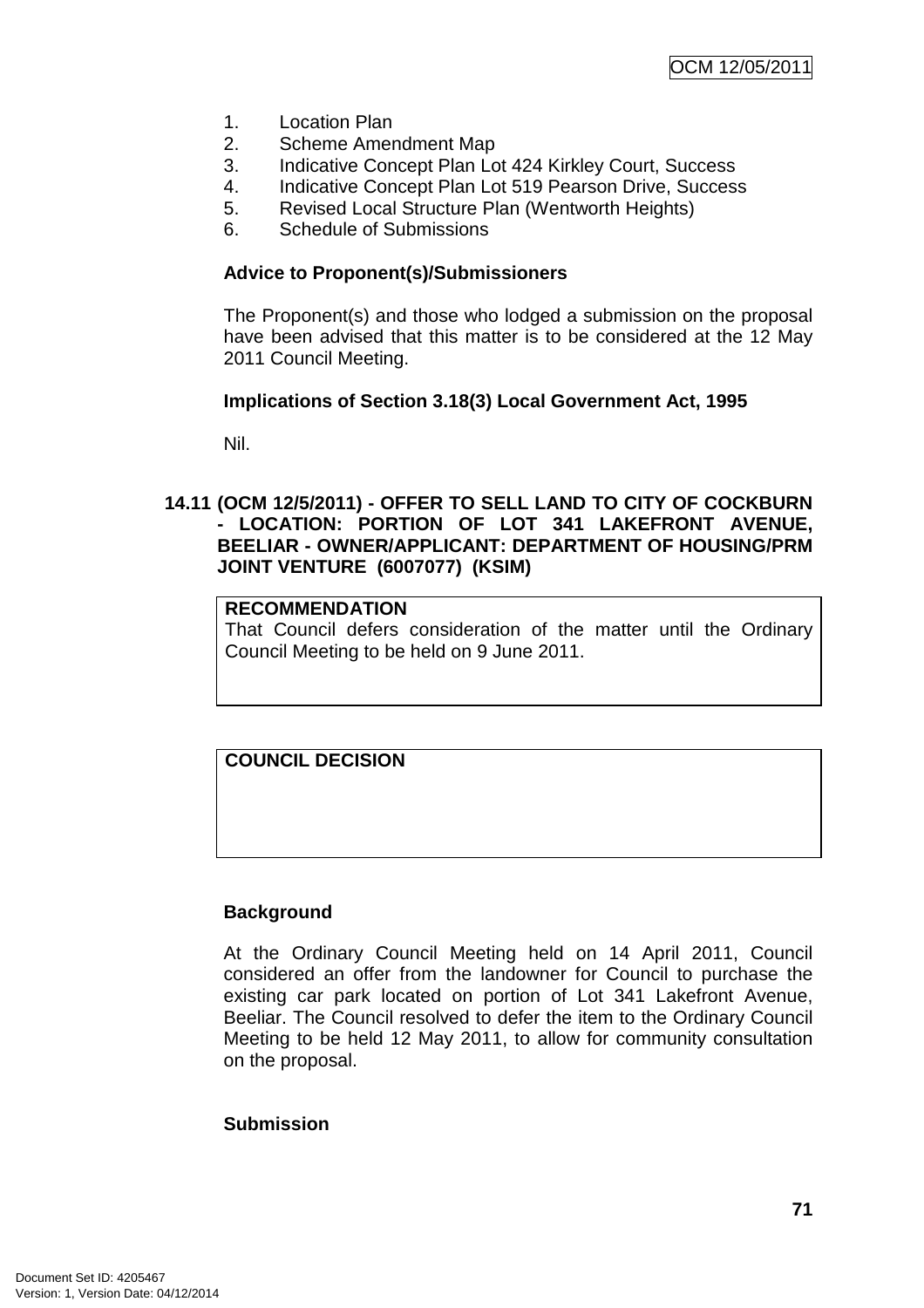#### N/A

## **Report**

The situation which lead to the offer being made to Council to purchase the existing car park located on portion of Lot 341 Lakefront Avenue, Beeliar, is summarised as following:

- Lot 341 is owned by the Department of Housing and Joint Venture Development Partner PRM, and comprises a land area of 2340 $m^2$ . The land is zoned 'Local Centre' under City of Cockburn Town Planning Scheme No. 3, and is located within the town centre of the residential subdivision known as the Merve Estate;
- As part of developing the town centre, the Joint Venture Developer constructed a car park consisting of 25 bays on portion of Lot 341 (865 $m^2$ ). The car park adjoins the car parking associated with the Beeliar Community Centre (27 bays) and sports ground located on the adjoining reserve (Reserve 45286);
- This provision of 25 car bays on portion of Lot 341 preceded the development of the shopping centre on Lot 840, but was intended to be linked with the shopping centre by way of an offsite (cash in lieu) car parking arrangement;
- There was the expectation that when Lot 840 was developed as a shopping centre, portion of the required parking for the shopping centre could be located off site (i.e. on the portion of Lot 341 comprising the existing car park, with cash in lieu funds used to secure this land);
- It has transpired however that the development of the shopping centre on Lot 840 achieved all its parking requirements onsite. This has accordingly created a situation whereby the car parking located on portion of Lot 341 has no identified purpose other than associated with the Beeliar Community Centre and adjoining sports ground. This has prompted the landowner to make an offer to Council to purchase the land for \$480,000, made up of  $$485/m^2$ for land (\$420,000) and \$60,000 being the value of the built car park.

In the previous report presented to Council on 14 April 2011 the officers recommended that the City did not accept the offer to purchase the portion of Lot 341, given that it is not considered to be an appropriate utilisation of funds. It was also recommended that a replacement car park can be constructed within adjoining Reserve 45286.

Council deferred making a decision pending community consultation taking place, and the matter being presented back to Council at the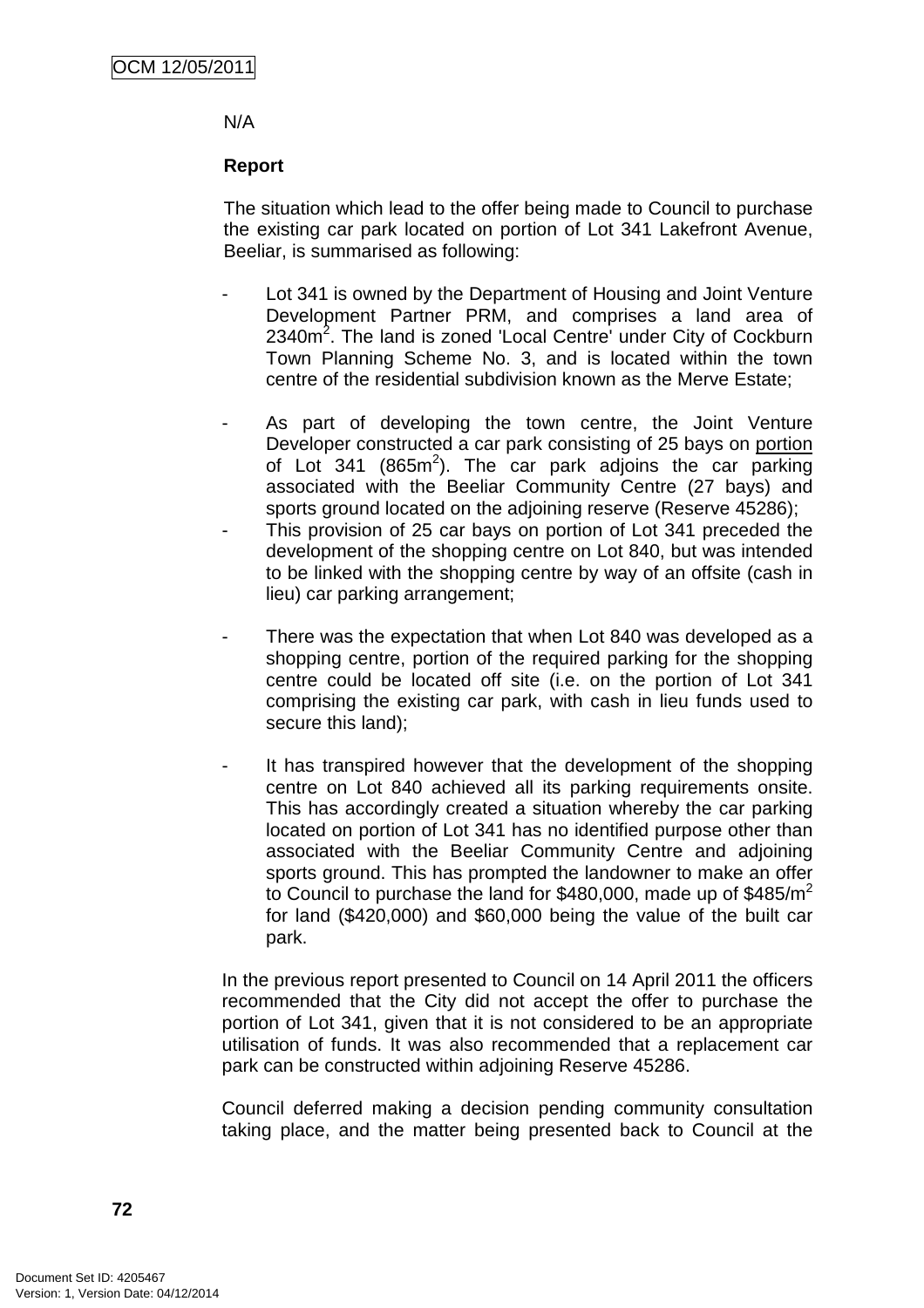May 2011 meeting. Community consultation is currently underway, involving a mail-out to affected landowners as well as users of the Beeliar Community Centre and sports reserve. Due to the need to allow sufficient time to respond, and also to undertake an onsite meeting requested by the Beeliar Residents Association Group, a report is not able to be presented at the May meeting.

The purpose of this report is for Council to note that community consultation is currently being undertaken, in relation to the proposed replacement car parking for the Beeliar Community Centre and associated sporting reserve (Reserve 45286), with a report on the matter, including the results of the consultation, to be presented at the June Ordinary Council Meeting.

## **Strategic Plan/Policy Implications**

#### **Demographic Planning**

To ensure development will enhance the levels of amenity currently enjoyed by the community.

#### **Infrastructure Development**

• To construct and maintain community facilities that meetcommunity needs.

#### **Governance Excellence**

• To develop and maintain a financially sustainable City.

## **Budget/Financial Implications**

To be discussed as part of the future report back to Council on the matter in June.

## **Legal Implications**

N/A

## **Community Consultation**

Community consultation is currently underway, involving a mail-out to affected landowners as well as users of the Beeliar Community Centre and sports reserve and an onsite meeting with the Beeliar Residents Association Group.

## **Attachment(s)**

N/A **Advice to Proponent(s)/Submissioners**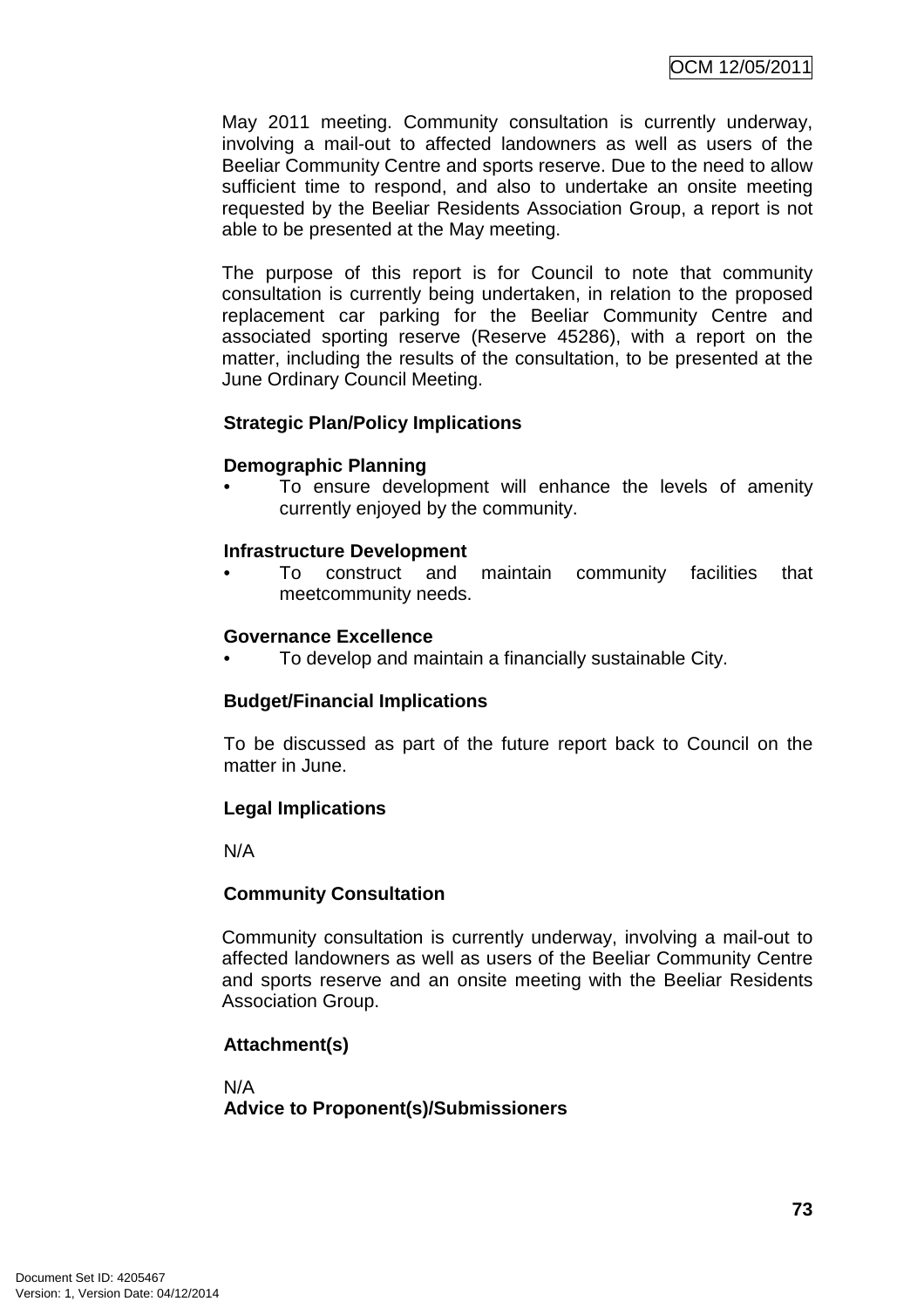N/A

**Implications of Section 3.18(3) Local Government Act, 1995**

Nil.

#### **15. FINANCE AND CORPORATE SERVICES DIVISION ISSUES**

## **15.1 (OCM 12/5/2011) - LIST OF CREDITORS PAID - MARCH 2011 (FS/L/001) (N MAURICIO) (ATTACH)**

#### **RECOMMENDATION**

That Council receive the List of Creditors Paid for March 2011, as attached to the Agenda.

# **COUNCIL DECISION**

## **Background**

It is a requirement of the Local Government (Financial Management) Regulations 1996, that a List of Creditors be compiled each month and provided to Council.

## **Submission**

N/A

## **Report**

The list of accounts for March 2011 is attached to the Agenda for consideration. The list contains details of payments made by the City in relation to goods and services received by the City.

## **Strategic Plan/Policy Implications**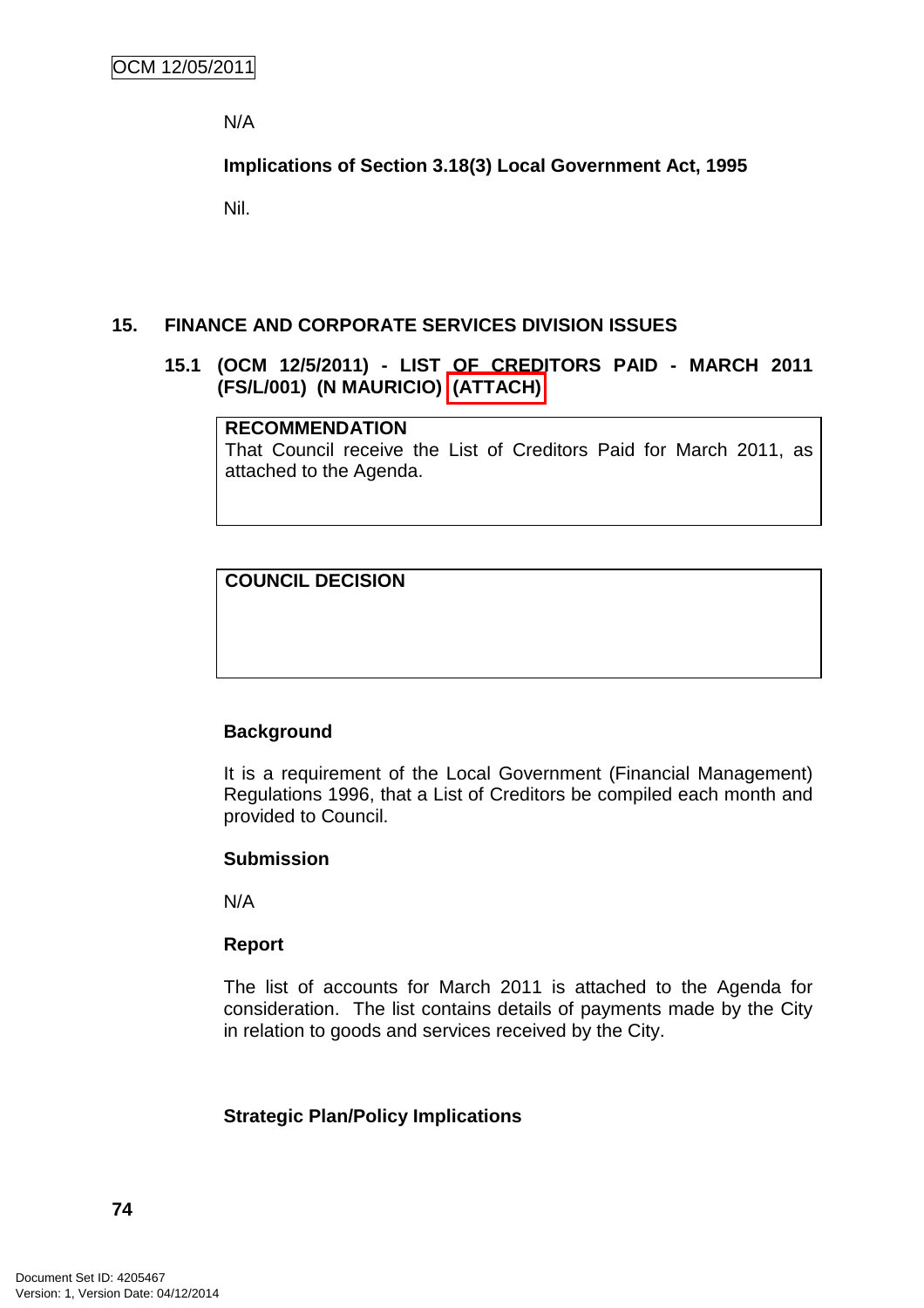# **Governance Excellence**

• To conduct Council business in open public forums and to manage Council affairs by employing publicly accountable practices.

# **Budget/Financial Implications**

N/A

**Legal Implications** 

N/A **Community Consultation** 

N/A

# **Attachment(s)**

List of Creditors Paid – March 2011.

# **Advice to Proponent(s)/Submissioners**

N/A

**Implications of Section 3.18(3) Local Government Act, 1995**

Nil.

# **15.2 (OCM 12/5/2011) - STATEMENT OF FINANCIAL ACTIVITY AND ASSOCIATED REPORTS - MARCH 2011 (FS/S/001) (N MAURICIO) (ATTACH)**

## **RECOMMENDATION**

That Council receive the Statement of Financial Activity and associated reports for March 2011, as attached to the Agenda.

**COUNCIL DECISION**

**Background**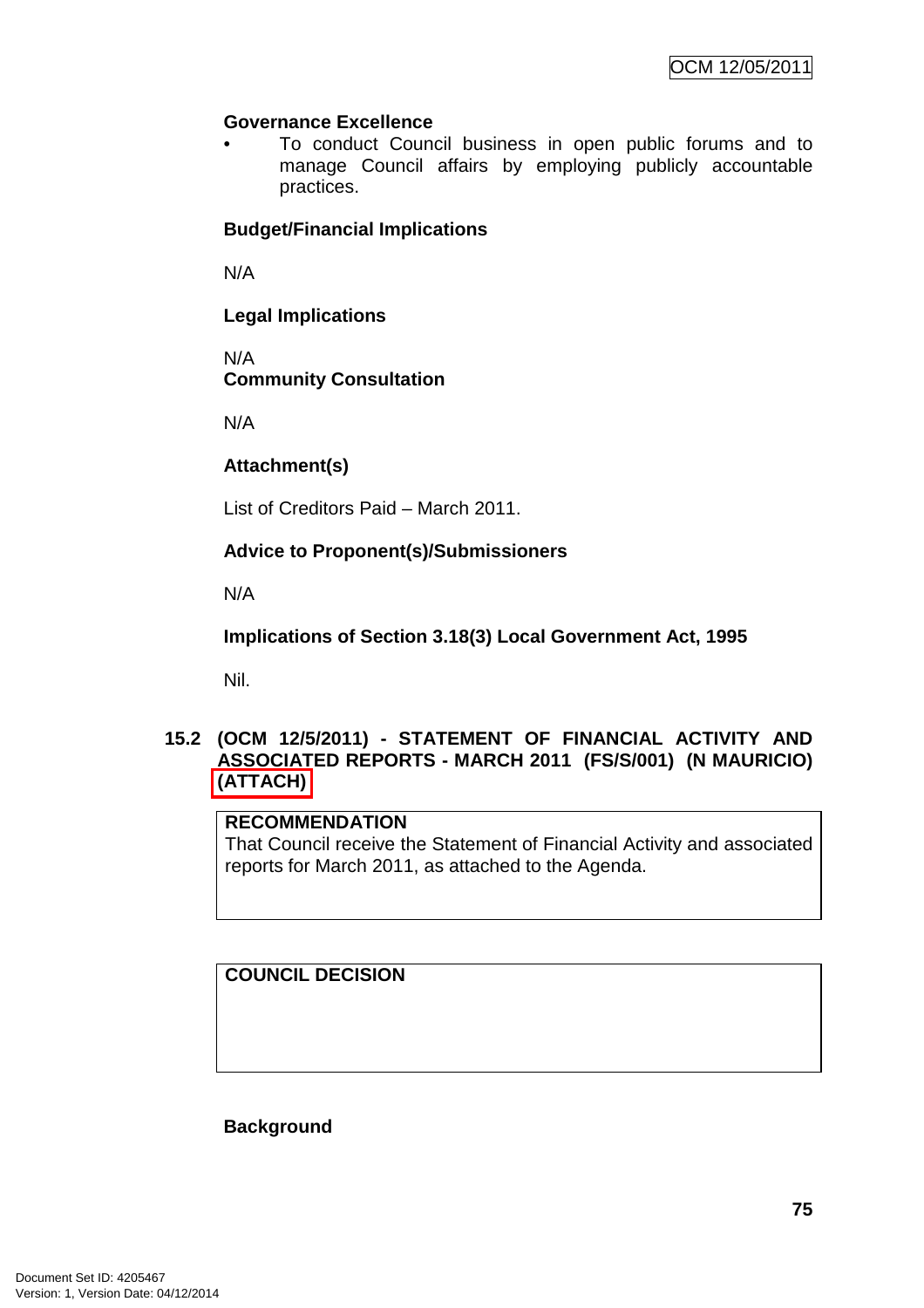Regulations 1996 prescribes that a local government is to prepare each month a Statement of Financial Activity.

Regulation 34(2) requires the Statement of Financial Activity to be accompanied by documents containing:–

- (a) details of the composition of the closing net current assets (less restricted and committed assets);
- (b) explanations for each material variance identified between YTD budgets and actuals; and
- (c) any other supporting information considered relevant by the local government.

Regulation 34(4)(a) prescribes that the Statement of Financial Activity and accompanying documents be presented to Council within 2 months after the end of the month to which the statement relates.

The regulations require the information reported in the statement to be shown either by nature and type, statutory program or business unit. The City has chosen to report the information according to its organisational business structure, as well as by nature and type.

Financial Management Regulation 34(5) requires Council to annually set a materiality threshold for the purpose of disclosing budget variance details. To this end, Council has adopted a materiality threshold variance of \$100,000 for the 2010/11 financial year.

# **Submission**

N/A

# **Report**

The City had a closing actual position of \$34.5M for March, \$3.3M higher than the forecast YTD budget of \$31.2M. This result continues to reflect outperformance of the budget in several key revenue areas and a general underspending of operating budgets.

The full year revised budget has a built in surplus position of \$0.72M, versus the balanced budget position adopted last June (nil surplus or deficit). Various budget adjustments made throughout the year have contributed to this as outlined in Note 3 of the financial report, including the impact of the mid-year budget review adopted in February. However, in view of the YTD closing actual position, the surplus is expected to come in well above this budgeted amount. Operating Revenue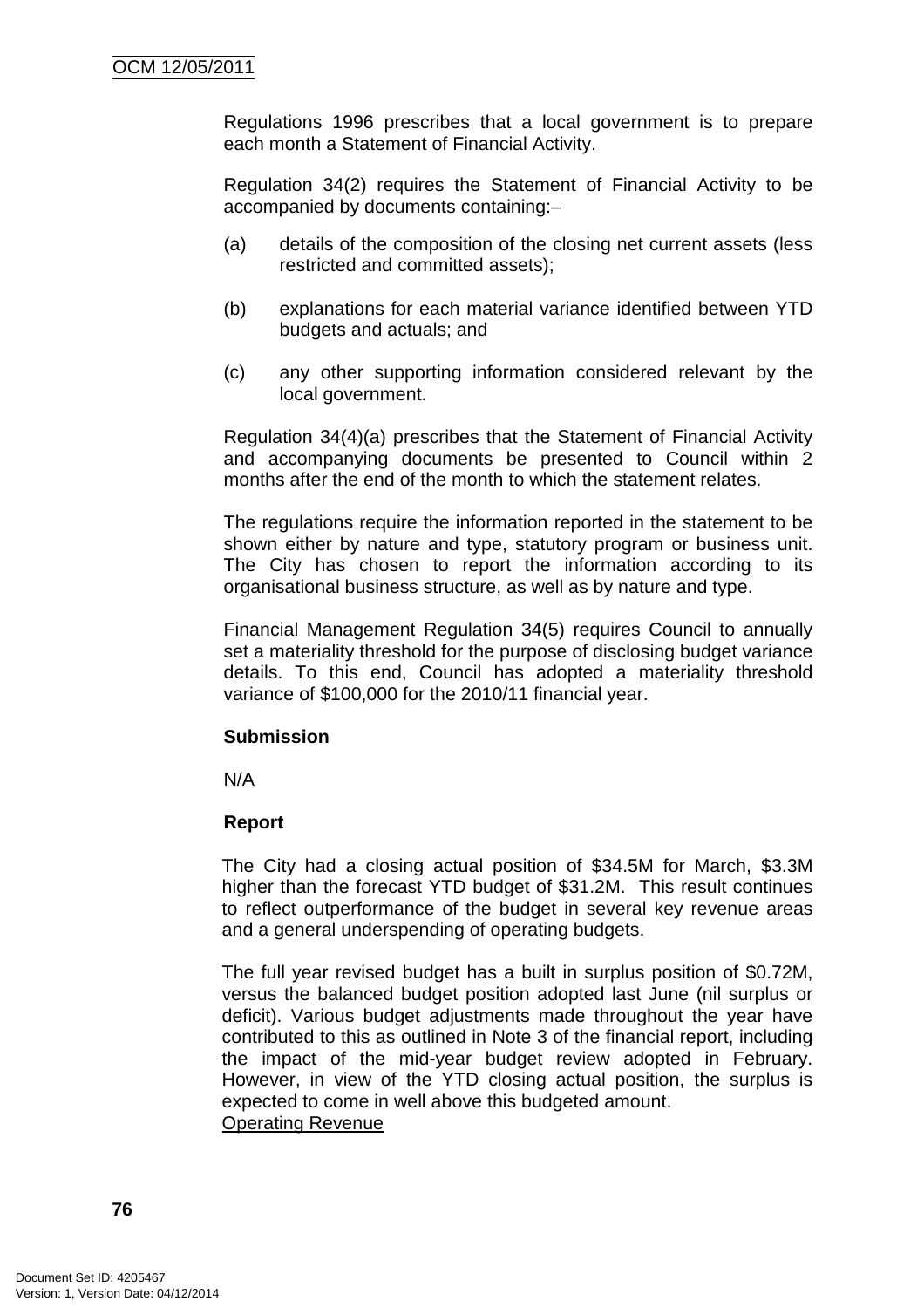Despite some resetting of revenue budgets at the mid-year budget review, certain revenue items continue to outperform the budget.

Interest earnings are ahead of the YTD budget by \$0.8M. This performance is being driven by the continued high rates of return on TD investments, and the strong state of the City's cash position (\$84M) as indicated by the Cash & Investments Positions chart within the financial statements. Earnings on Reserve funds in particular comprise this variance at \$0.45M over budget, although the additional interest on Reserves is quarantined and hence does not impact the overall end of year budget position.

Property rating income has continued its strong result in March, advancing to \$0.9M ahead of the YTD budget. This is predominantly being driven by steady growth in the property rate base.

The South Lake Leisure Centre is \$0.27M ahead of budget for their revenue. This may in part be due to the record hot summer experienced in Perth this year. Both the Aquatic and Fitness segments of the centre have done particularly well this year.

Human Services grant funding is currently reporting a net YTD surplus of \$0.34M. However, these funds are restricted in purpose and will therefore not impact the year end position.

After realignment in the midyear budget review, income from the Waste Disposal operation has once again outperformed the budget. It was \$0.11M over at the end of March with revenue from sale of salvaged materials contributing mostly.

#### Operating Expenditure

Operating expenditure maintains a steady path at \$3.1M below the YTD budget (\$3.2M last month). Most business units of the City are generally running within budget. This is due in part to a general lag in receiving monthly accounts from suppliers, or delays in receiving the actual goods or services. This is largely caught up during year end processing. However, it should be noted that materially large commitments are accrued into the monthly accounts to lessen the impact (e.g. security patrol costs, RRRC gate fees, landfill levy etc.).

The exception to this trend in expenditure is Infrastructure Services at \$0.54M over YTD budget. This comprises excessive expenditure within the areas of facilities maintenance (\$0.39M) and plant maintenance (\$0.27M).

The Parks & Environment unit is showing an underspend of \$0.5M across their operational budgets, which has narrowed \$0.2M from last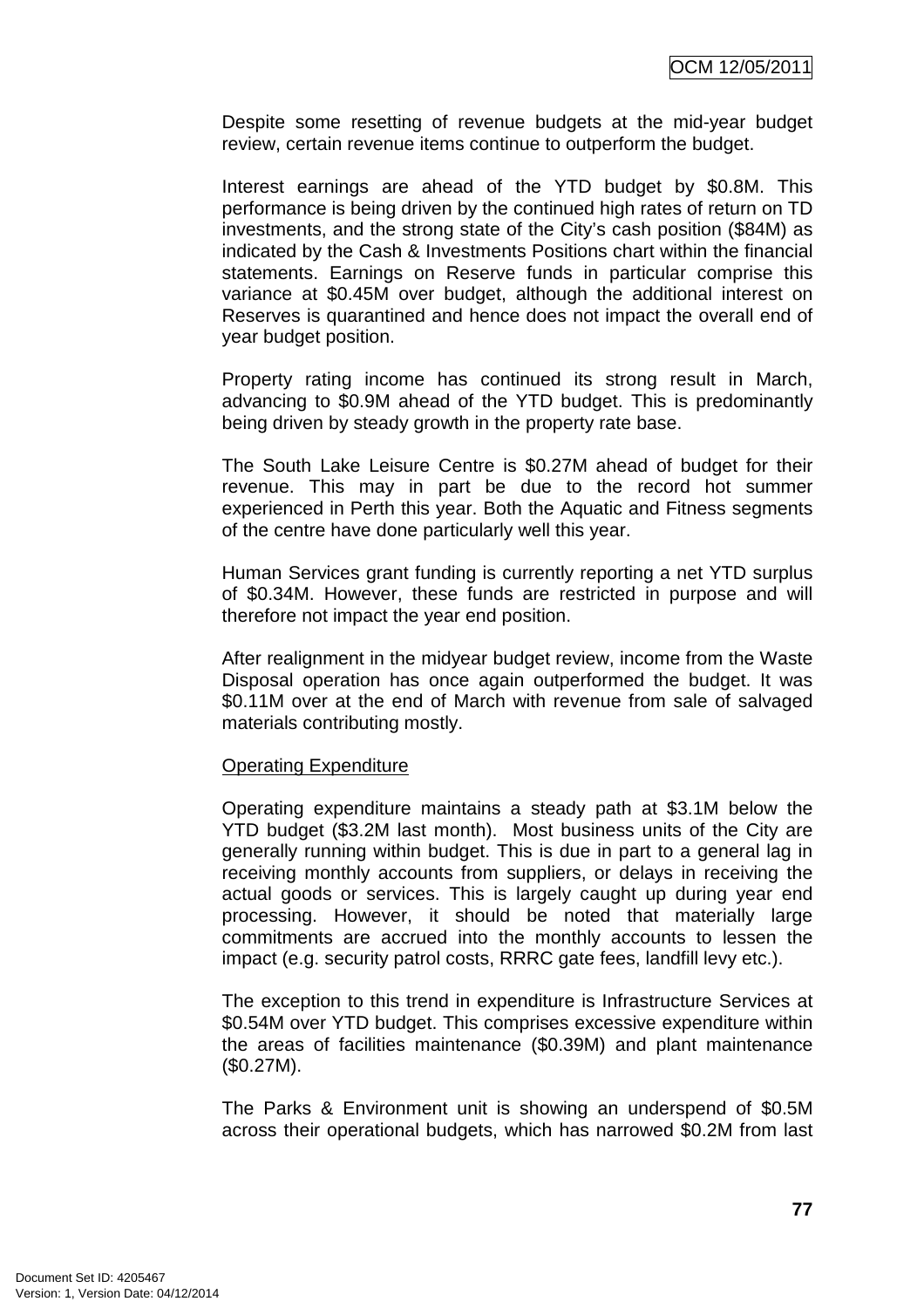month. This area is not expected to materially contribute to the end of year surplus.

Payment of the State Landfill Levy was estimated to be \$0.45M under budget as at the end of March and general operating costs at the landfill were down \$0.2M. The quantum of landfill levy is governed by tonnage to landfill, so is always offset against fees & charges income.

From a nature & type perspective, underspending on materials and contracts (\$1.8M), and employee costs (\$1.0M) are the greatest contributors to the budget variance. It is envisaged that these areas will have a significantly positive impact on the end of year budget position.

Further details of the material variances within each Business Unit are shown in the Variance Analysis section of the financial report.

#### Capital Program

The City's capital budget is showing an overall underspend of \$7.6M on a YTD basis against a budget of \$22.3M. With committed orders factored in, the variance reduces to \$2.9M. This indicates that works have been scoped and are progressing, albeit behind cash flow projections. Public infrastructure works is the biggest contributor to the underspend variance at \$5.0M, Plant acquisition and replacement contributes \$1.1M, and land & buildings adds \$1.3M.

A point of note is the fact that a large proportion of the total \$40.3M capital budget is cash flowed in June and is unlikely to be spent in the current financial year. Roads, parks, landfill & buildings infrastructure comprise mostly this budget allocation and the majority of these will be carried forward into the new financial year.

For specific details on under/over spent projects as at 31 March, refer to the CW Variances section of the monthly report.

#### Cash & Investments

Council's cash and current/non-current investment holdings reduced to \$84.1M (from \$90.4M in February). This is well above the YTD budget forecast of \$70.5M due to a number of contributing factors, not least being the underspend within the capital program.

Of this total cash and investment holding, \$41.9M represents the City's cash reserves, whilst another \$4.7M is held for other restricted purposes such as bonds and capital contributions. The balance of \$37.5M represents the cash component of the working capital required to fund the City's operations and the municipal funded portion of the capital program over the remainder of the financial year.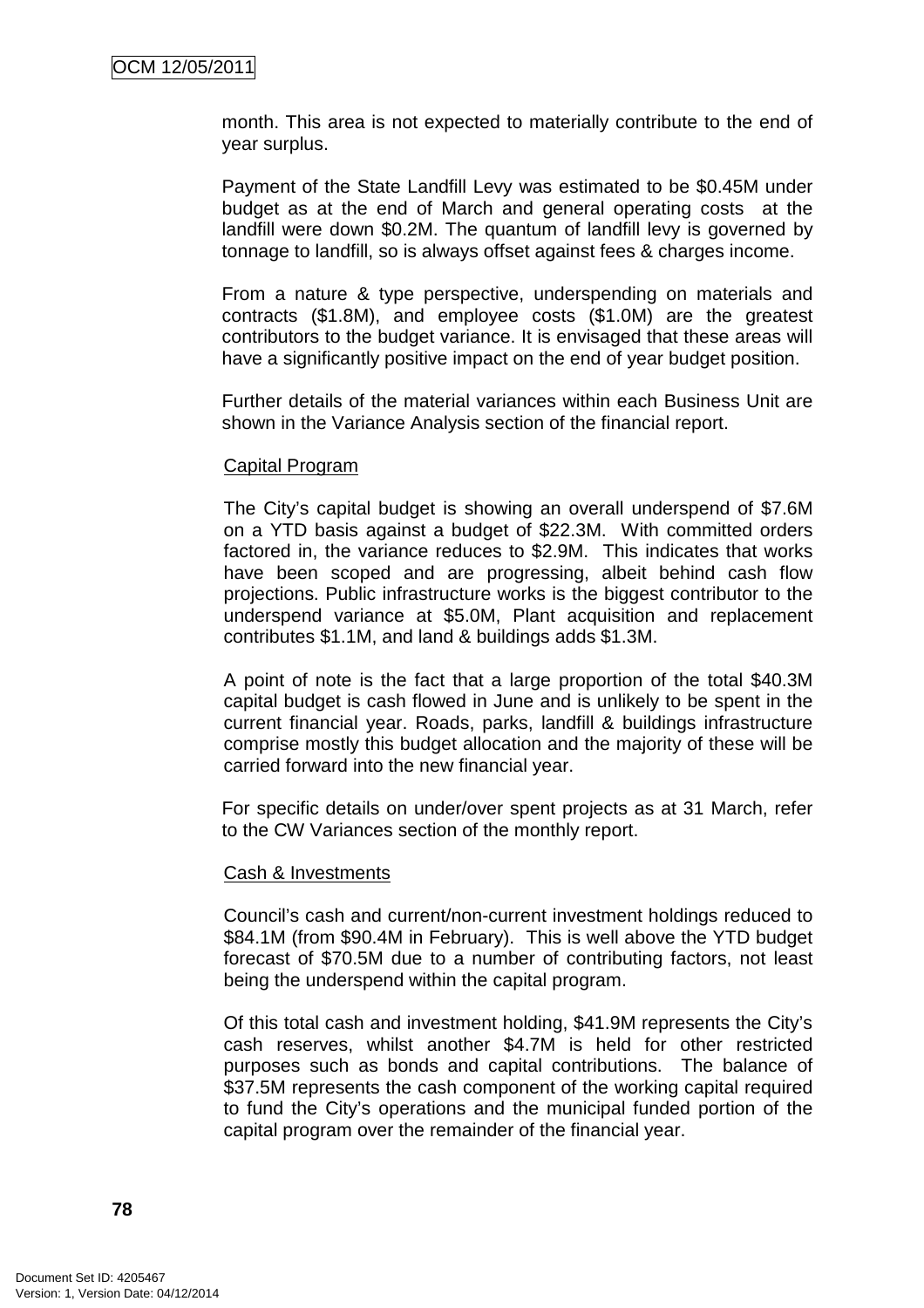The City's investment portfolio made an annualised return of 6.27% for the month of March, up from 6.00% in February. The average rate of return has increased steadily during the year as lower yielding investments mature and then are reinvested at higher yielding rates. Investment decisions made during the month continued to follow the strategy of using short to medium dated TD's with APRA regulated Australian banks.

#### Description of Graphs and Charts

There is a bar graph tracking Business Unit operating expenditure against budget. This provides a very quick view of how the different units are tracking and the comparative size of their budgets.

The Capital Expenditure graph tracks the YTD capital spend against the budget. It also includes an additional trend line for the total of YTD actual expenditure and committed orders. This gives a better indication of how the capital budget is being exhausted, rather than just purely actual cost alone.

A liquidity graph shows the level of Council's net current position (adjusted for restricted assets) and trends this against previous years. This gives a good indication of Council's capacity to meet its financial commitments over the course of the year.

Council's overall cash and investments position is provided in a line graph with a comparison against the YTD budget and the previous year's position at the same time.

Pie charts included show the break-up of actual operating income and expenditure by nature and type and the make-up of Council's current assets and liabilities (comprising the net current position).

## **Strategic Plan/Policy Implications**

#### **Governance Excellence**

• To conduct Council business in open public forums and to manage Council affairs by employing publicly accountable practices.

## **Budget/Financial Implications**

Material variances identified of a permanent nature (ie. not due to timing issues) may impact on Council's final budget position (depending upon the nature of the item). Some of these were addressed in the mid-year budget review as adopted at the February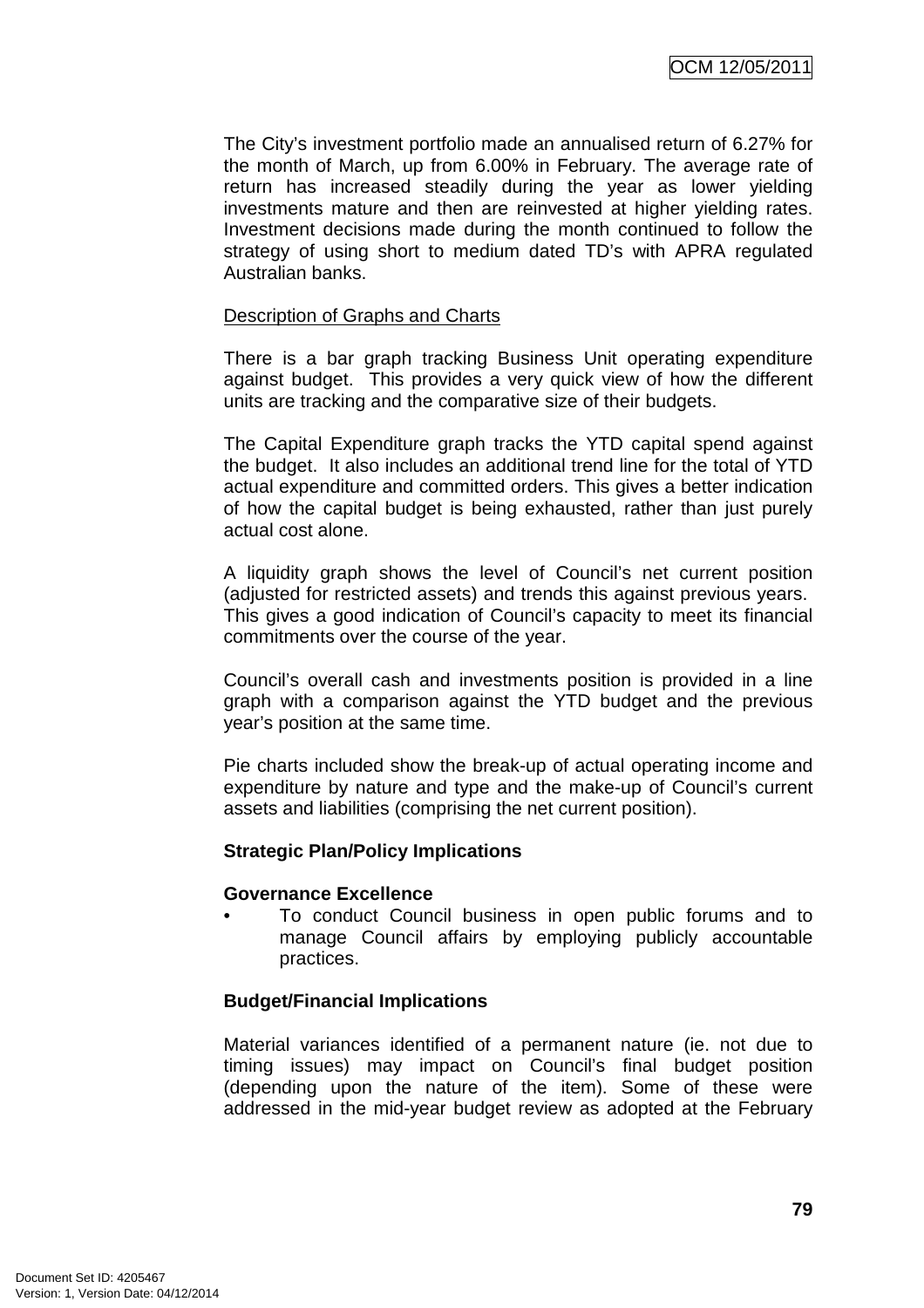Council meeting, which will be incorporated within the February statement.

# **Legal Implications**

N/A

## **Community Consultation**

N/A

# **Attachment(s)**

Statement of Financial Activity and associated statements – March 2011.

## **Advice to Proponent(s)/Submissioners**

N/A

**Implications of Section 3.18(3) Local Government Act, 1995**

Nil.

## **16. ENGINEERING AND WORKS DIVISION ISSUES**

**16.1 (OCM 12/5/2011) - AMENDED POLICY AEW1 'STREET VERGE IMPROVEMENTS' (ES/V/001 ) (D SMITH) (ATTACH)** 

## **RECOMMENDATION**

That Council adopt the proposed changes to Policy AEW1 'Street Verge Improvements'.

**COUNCIL DECISION**

# **Background**

In a matter to be noted for investigation Mayor Howlett requested that: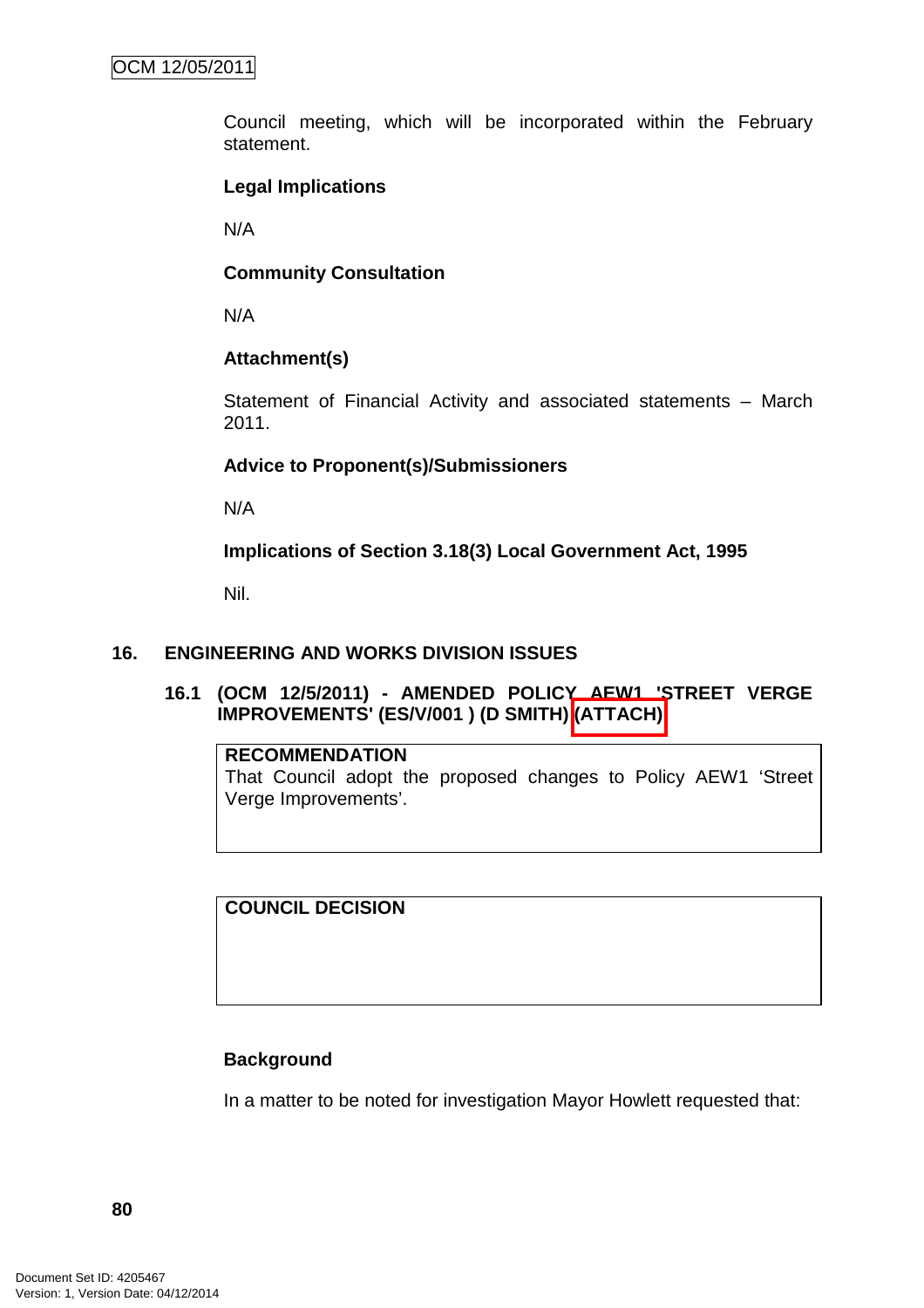'a report be prepared to review Council Policy on Verges with respect of providing alternatives for property owners regarding water-wise options.'

The City of Cockburn adopted Policy AEW1 Street Verge Improvements in 1997 with a review undertaken in 2006. Whilst it is acknowledged that a number of verge treatments have been installed by residents over the years that contravene the current policy, it is still important that Council clearly articulate what can and cannot be established on the verge area.

The intent of the amendment to the policy is to provide greater flexibility in verge treatments to the community, maintain a safe verge environment for users and to provide a range of verge treatments that minimise the requirements for water.

## **Submission**

N/A

#### **Report**

The policy has been significantly amended to the extent that the amended policy bears little resemblance to the original policy of 2006. Both policies have been provided to enable Councillors to cross reference amendments.

The proposed amendments to the existing policy are as follows:

|   | Change                                                | Reason                                                                                                                                                                                                                                                                                                                                                                                           |
|---|-------------------------------------------------------|--------------------------------------------------------------------------------------------------------------------------------------------------------------------------------------------------------------------------------------------------------------------------------------------------------------------------------------------------------------------------------------------------|
| 1 | Addition<br>of<br>clause<br>a<br>'Community Value'    | The clause has been included to advocate<br>that the verge area has value within the<br>streetscape and provides a range<br>of<br>important and valuable roles, many of which<br>the community may not be aware of.                                                                                                                                                                              |
| 2 | Addition of a clause 'Pride<br>and Ownership'         | In many situations residents consider the<br>verge as the responsibility of the City. The<br>intent of this clause is to engender pride in<br>the appearance of a verge and create a<br>sense of ownership by the resident to<br>maintain the verge to an acceptable level.<br>This will improve the appearance of verges<br>within the streetscape and in a broader<br>context across the City. |
| 3 | Addition<br>clause<br>of<br>a<br>'Amenity'            | It is important that streetscapes within the<br>City are presented, maintained and improved<br>in a way that provides improved visual<br>amenity.                                                                                                                                                                                                                                                |
| 4 | Addition<br>clause<br>∩f<br>a<br>'Natural Treatments' | This clause has been included to advise<br>residents that should treatments other than                                                                                                                                                                                                                                                                                                           |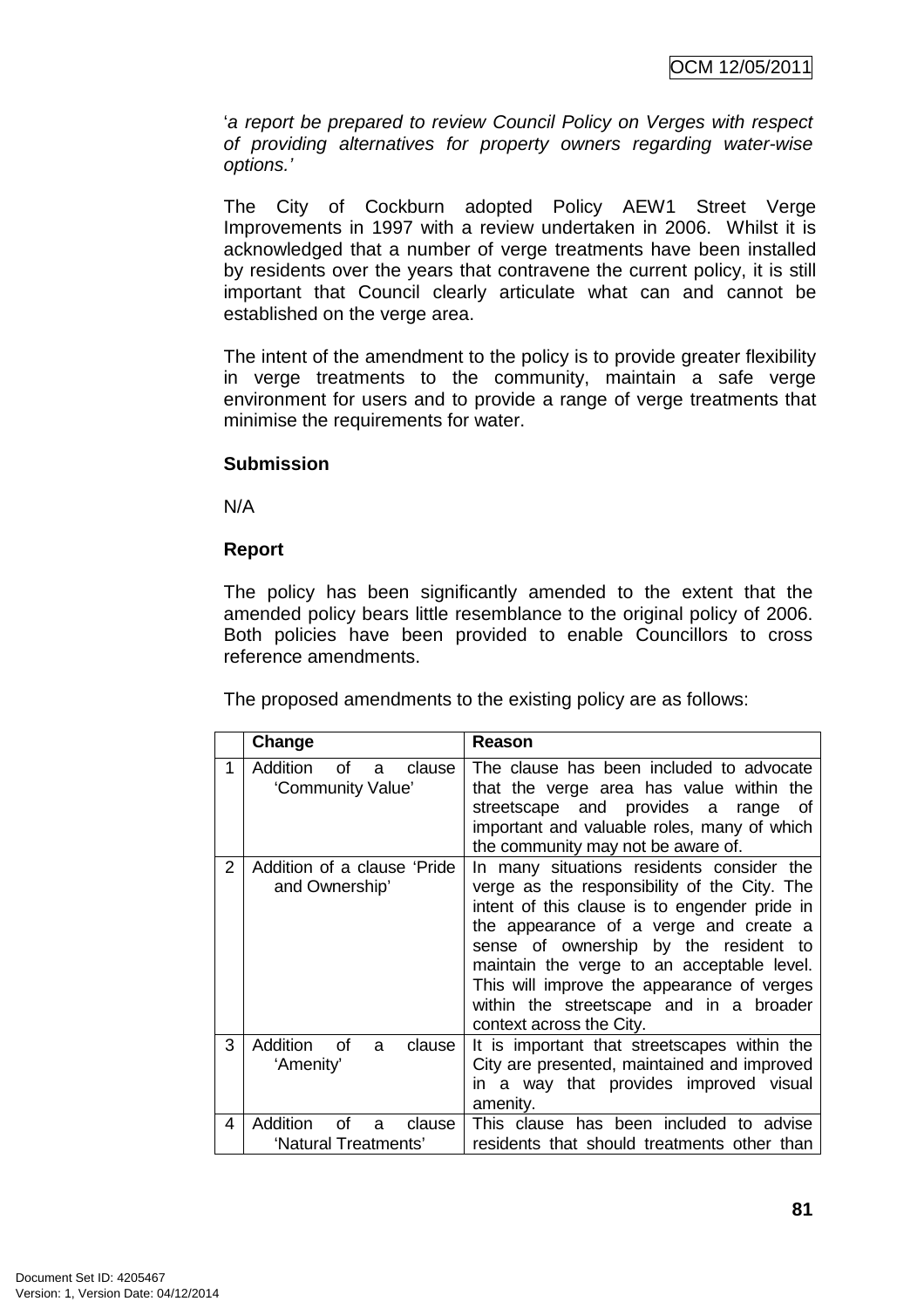|   |                                                         | hardstand be applied to the verge, the<br>treatments need to be hardy, sustainable and<br>effectively managed to ensure an acceptable<br>appearance.                                                                                                                                                                                                                                                                                                                                                                                 |
|---|---------------------------------------------------------|--------------------------------------------------------------------------------------------------------------------------------------------------------------------------------------------------------------------------------------------------------------------------------------------------------------------------------------------------------------------------------------------------------------------------------------------------------------------------------------------------------------------------------------|
| 5 | Addition<br>of<br>clause<br>a<br>'Hardstand Treatments' | The current policy permits residents to install<br>paving or hardstand that will not exceed 33%<br>of the total verge area. There has been an<br>increasing incidence of residents paving and<br>installing a range of hardstand treatments to<br>a large section of or the entire verge area.<br>This has occurred in both established as well<br>as new suburbs. The City does not have the<br>resources to manage compliance with the<br>existing policy. Increased verge hardstands<br>are required to include a range tradeoffs |
| 6 | Addition<br>0f<br>clause<br>a<br>'Hardstand tradeoffs'  | Any increase in verge hardstand areas in<br>excess of 33% will require the implementation<br>of water management strategies to retain<br>water on the verge and accommodate water<br>infiltration on the verge. This is further<br>Management'.<br>addressed in 'Stormwater<br>Additionally, planting<br>of street trees<br>will<br>ameliorate reflective heat and soften the<br>harsh built streetscape. The provision of root<br>barrier will minimise disturbance and damage<br>to hardstand verge treatments.                    |
| 7 | Amendment to 'Stormwater<br>Management'                 | The intention is to retain water on the verge<br>without flowing onto adjoining verges and<br>The<br>amendment<br>road<br>pavement.<br>recommends that should large sections of the<br>verge be installed with hardstand, the verge<br>is to be graded to a collection point on the<br>verge, either being a grated soak-well or tree<br>pit to provide infiltration of water on the verge.                                                                                                                                          |
| 8 | Addition<br>of<br>clause<br>a<br>'Water-wise Verges'    | Grass verges have traditionally been the<br>standard treatment applied to most street<br>verges. Grass verges that are watered and<br>maintained<br>to<br>an acceptable<br>level<br>are<br>unsustainable. Alternative verge treatments<br>that minimise the requirement for reticulation<br>provide<br>amenity, are<br>aesthetically<br>and<br>pleasing and sustainable are preferred.                                                                                                                                               |
| 9 | Addition<br>οf<br>clause<br>a<br>'Reticulation'         | Water is becoming an increasingly precious<br>resource that needs to be managed carefully.<br>The amended policy advocates that the<br>installation of reticulation may not be required<br>at all. The only requirement for water may be<br>during the initial establishment period when a<br>water-wise verge is created.                                                                                                                                                                                                           |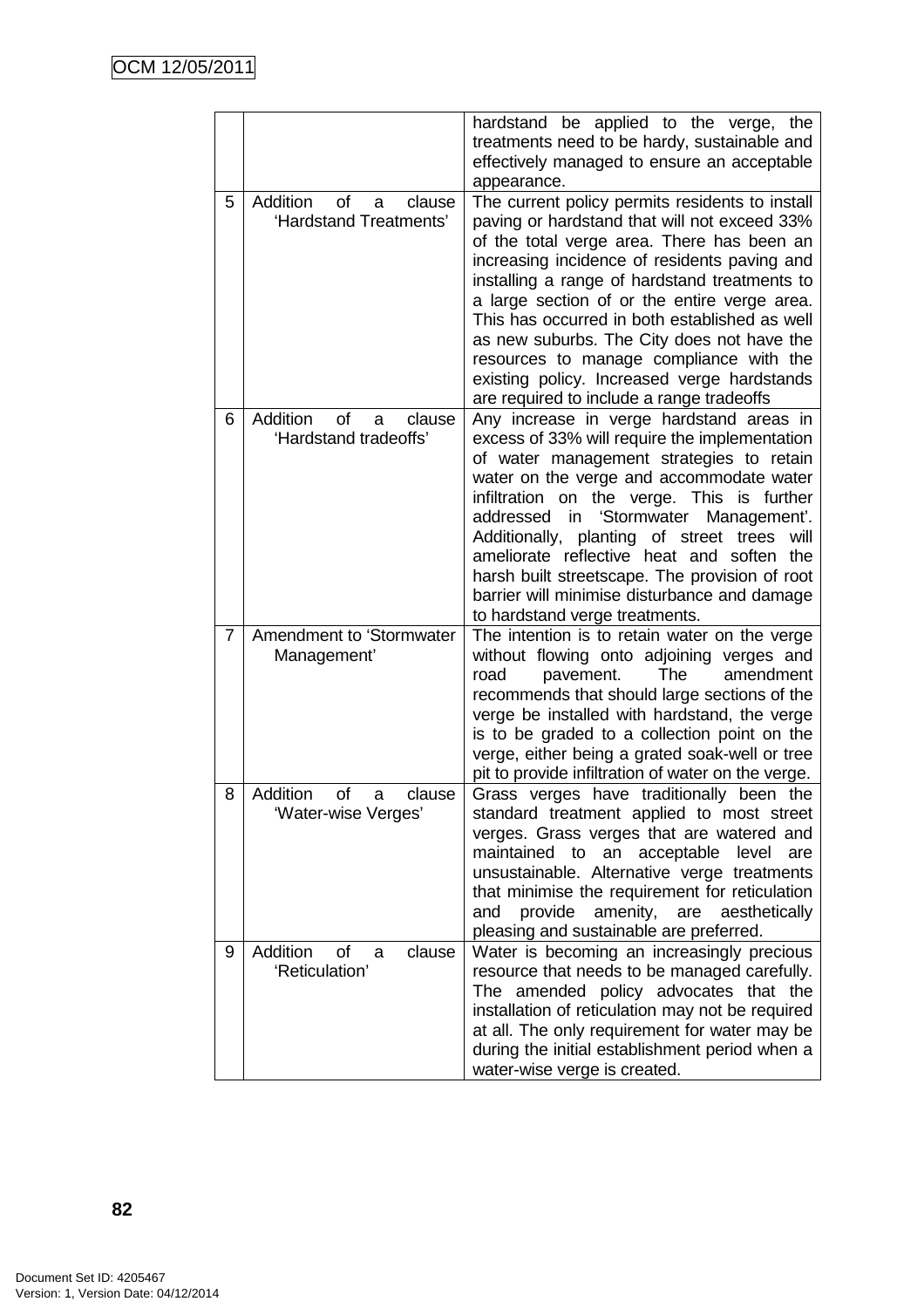The policy review has been carried out with extensive input from Parks Technical Officers as well as other officers within the Engineering and Works Section.

# **Strategic Plan/Policy Implications**

#### **Demographic Planning**

To ensure development will enhance the levels of amenity currently enjoyed by the community.

#### **Infrastructure Development**

• To construct and maintain community facilities that meet community needs.

#### **Natural Environmental Management**

To ensure development of the district is undertaken in such a way that the balance between the natural and human environment is maintained.

## **Budget/Financial Implications**

N/A

#### **Legal Implications**

N/A

## **Community Consultation**

N/A

## **Attachment(s)**

The amended policy bears little resemblance to the original policy of 2006; therefore a copy with tracked changes has not been included.

- 1. Policy AEW1 'Street Verge Improvements' original policy.
- 2. Policy AEW1 'Street Verge Improvements' amended policy.

## **Advice to Proponent(s)/Submissioners**

N/A

## **Implications of Section 3.18(3) Local Government Act, 1995**

Nil.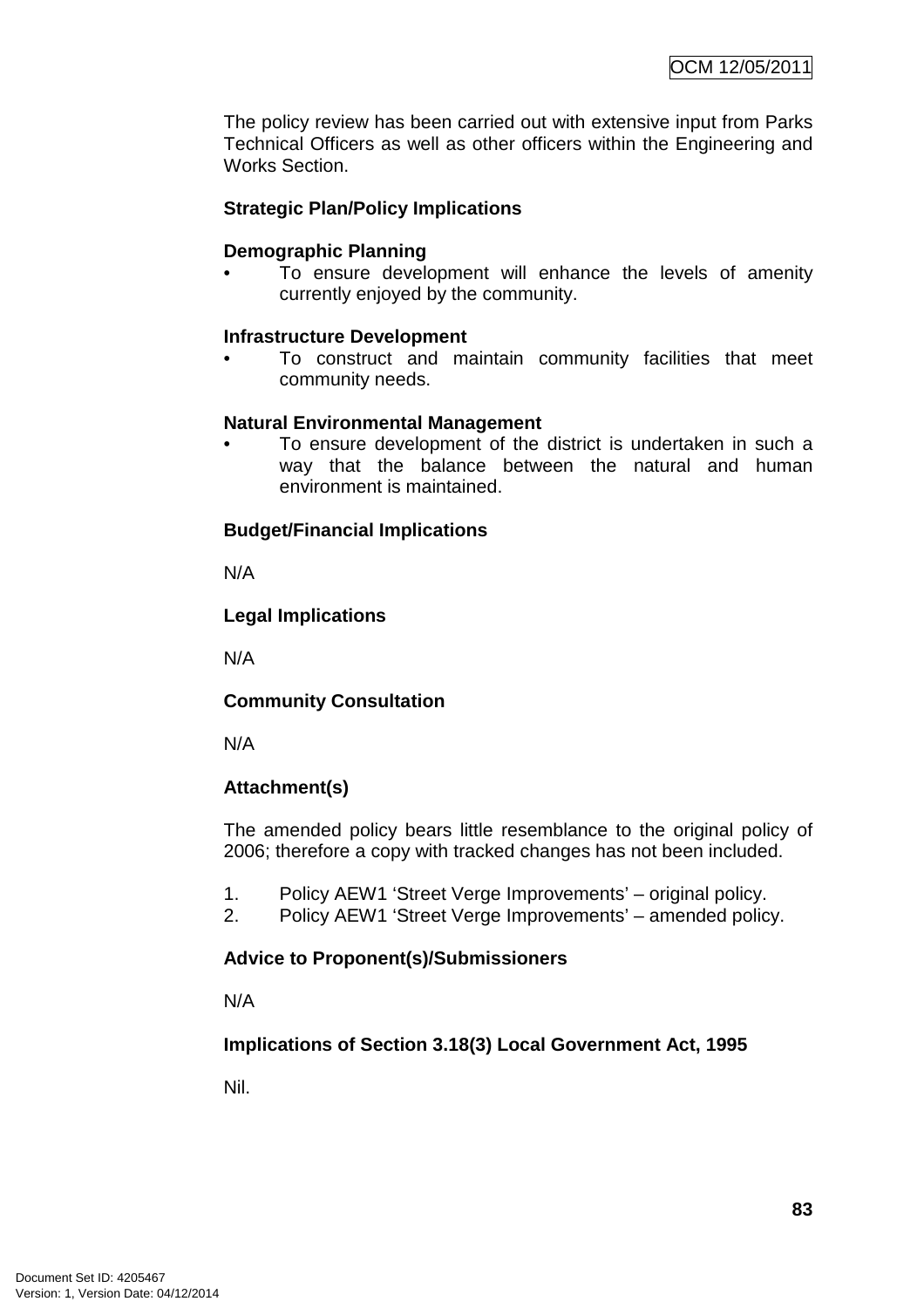# **16.2 (OCM 12/5/2011) - ESTABLISHMENT OF A MEMORIAL WALK TRAIL (CR/L/001) (D SMITH) (ATTACH)**

# **RECOMMENDATION**

That Council:

- (1) provide in principle support to the establishment of a Memorial Walk Trail;
- (2) identify the Cockburn Central Recreational reserve as the preferred location for the establishment of a Memorial Walk; and
- (3) include the creation of a Memorial Walk into the detailed planning for the site.

# **COUNCIL DECISION**

In a notice of motion for investigation Mayor Howlett requested that:

'a report be provided to the 12 May 2011 Ordinary Meeting of Council addressing the opportunity to establish a Memorial Walk Trail within the City. The report will investigate potential site locations, including the western side of Lake Kogolup and the wetland/bushland reserve at the corner of Beeliar Drive and North Lake Road, known as Cockburn Central Recreation Reserve. The report addresses land tenure issues, costs, funding sources, potential project partners, and the opportunity for public subscriptions, corporate sponsorship as well as other project related matters.'

The intent was to establish a Memorial Walk Trail is to recognise those who have served Australia in past and current theatres of war, peacekeeping forces, United Nations representatives, Police, FESA and other endeavours deemed appropriate for recognition. The provision of a venue in a natural setting to facilitate peaceful contemplation for those that have served or are serving in conflicts and their families and friends is requested. The area can be a resource for school children and the general community to learn more about Australia's contribution in terms of war, peacekeeping and other efforts.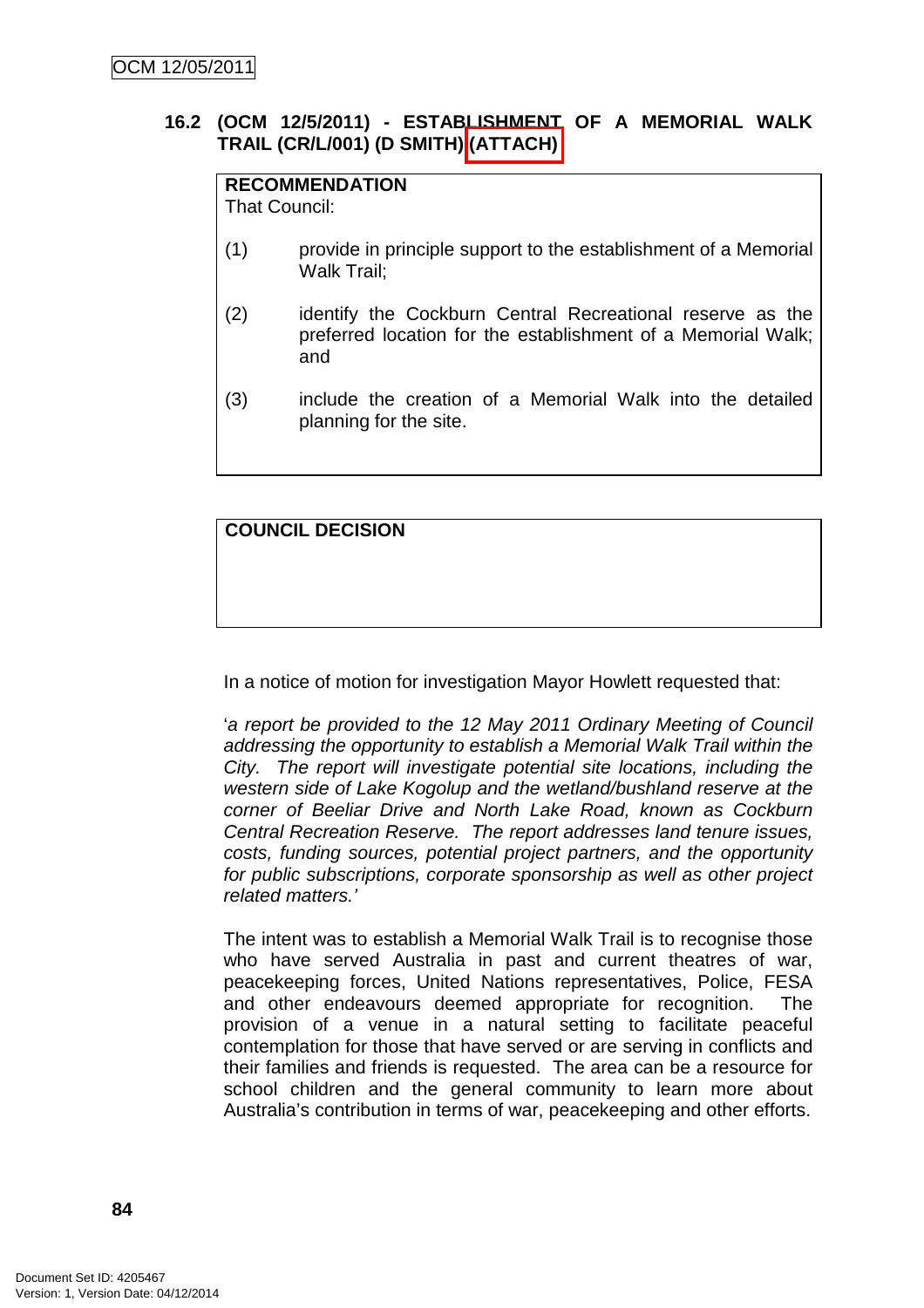Mayor Howlett also sought a briefing by Members of the Cockburn Memorial Steering Committee to outline the proposal and provide necessary information pertaining to this matter.

## **Submission**

N/A

## **Report**

The proposal includes the construction of or use of an existing walking trail where at regular intervals interpretive signage would identify and provide a brief description of each of the 32 conflicts commencing with pre-colonial conflicts and include the current military engagement in Afghanistan. Even though there would be information regarding the abovementioned 32 conflicts, each interpretive sign could refer to groups of related conflicts. This approach would minimise the number of signs required and mitigate the overall cost of the proposal. The proposal would include an open grassed area where recognition ceremonies could be held, signage, barbecue areas, seating, and plaques where the community could gather informally or at formal occasions for contemplative recognition of these conflicts.

#### Site Selection

The possible sites identified for a proposed Memorial Walk Trail is quite restrictive as people of all ages including those with disabilities and confined to a wheelchair will be accessing the site. Additionally, the proponents indicated that the City has memorial sites at Beale Park and Hamilton Hill, but does not have a substantial memorial location within or close to the geographical centre of the City in the vicinity of Cockburn Central.

## Lake Kogalup

The western side of Lake Kogalup was originally identified as the preferred location for this proposal. This site presents a number of constraints in that the land is part of Beeliar Regional Park and managed by the Department of Environment and Conservation. The area has been cleared sometime in the past and is currently being regenerated to enable the vegetation to return to its former healthy bushland state.

The site has an informal track that is used as access to undertake maintenance activities to the area and other sites further south within the Beeliar Regional Park. The site does not include any constructed infrastructure that is required to enable this proposal to proceed. A constructed access road, carpark, toilet facilities as well as utility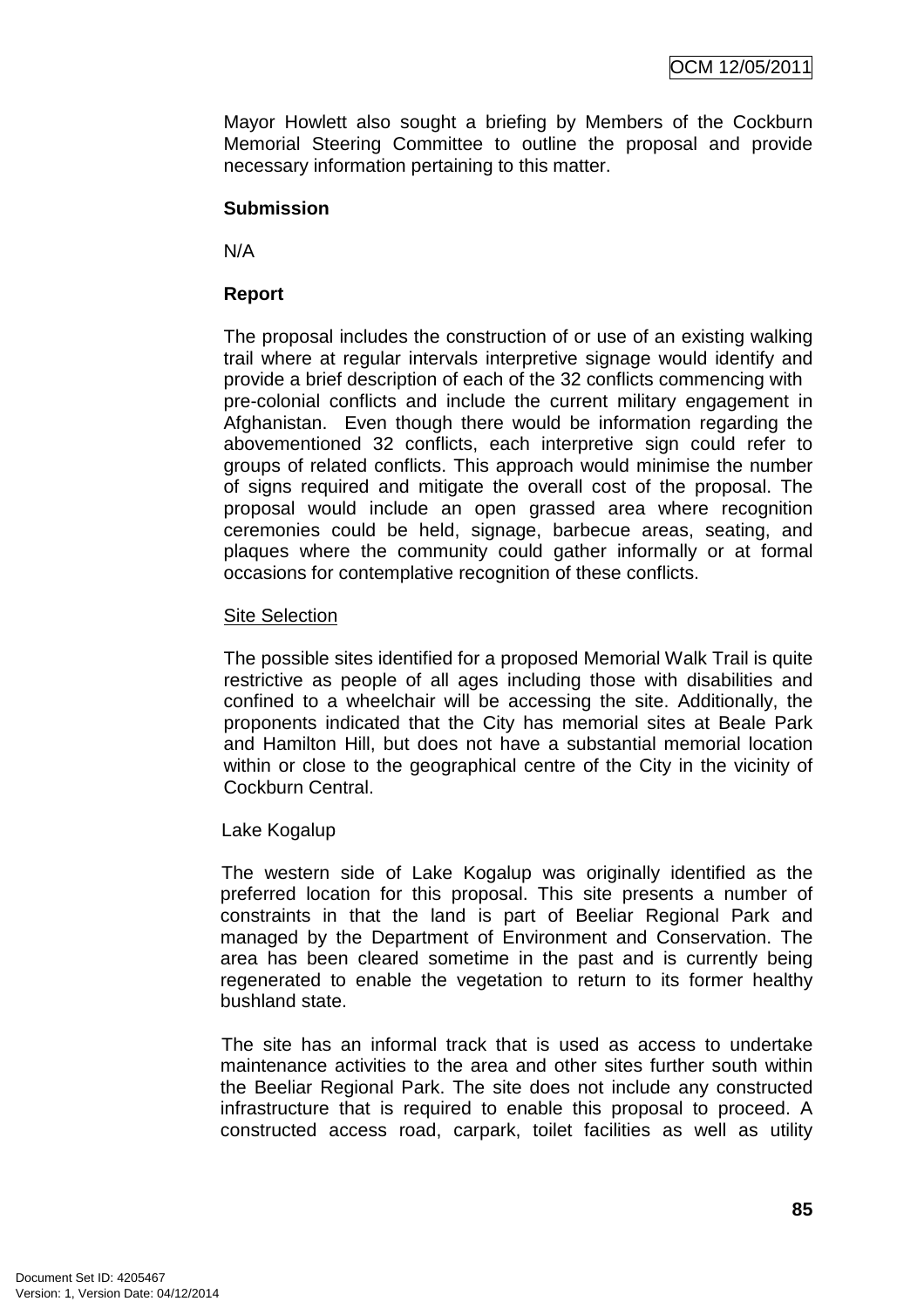services including water and electricity will be required, all of which are currently unfunded and costly components of the project.

A range of traffic management issues including safely accessing the site from both directions from Beeliar Drive and leaving the site with the need to cross Beeliar Drive is not desirable. The access point is close to a crest to the west on Beeliar Drive and these issues compromise this site as a viable option.

As the site is managed by the Department of Environment and Conservation and is part of Beeliar Regional Park, it is highly unlikely that approval for this proposal would be granted from the Department.

Cockburn Central Recreation Reserve

The site bounded by Beeliar Drive, Poletti and North Lake roads on the western perimeter of Cockburn central, known as the Cockburn Central Recreation Reserve, is the preferred location however there are currently structure plans being prepared over this site.

The northern portion of the site has previously been identified as the potential location for multi-functional regional aquatic and recreation facility, to replace the existing Southlake Leisure Centre. The central/eastern portion of the site has an identified wetland area. Landcorp are also seeking to use portion of the site for stormwater drainage originating from Cockburn Central.

Under Directions 2031 and Beyond, the site has been identified as undeveloped urban land, ideally suited for residential infill. In recognising the State Government's aspirations, the City and Landcorp are in the process of developing a Structure Plan for the Cockburn Central Recreation Reserve, which will assess what land uses are suitable and appropriate within this area. At this stage whilst a number of draft options have been prepared there is still considerable consultation with relevant state government agencies that needs to be undertaken.

It is recognized that any urban bushland areas with the Cockburn Central Recreation Reserve could incorporate walking trails, which could include a Memorial Walking Trail, with interpretive signage, whilst demonstrating consideration and respect to the retention of high quality vegetation.

The site is within walking distance of Cockburn central and is accessible to rail and bus transportation, as well as being accessible by vehicles.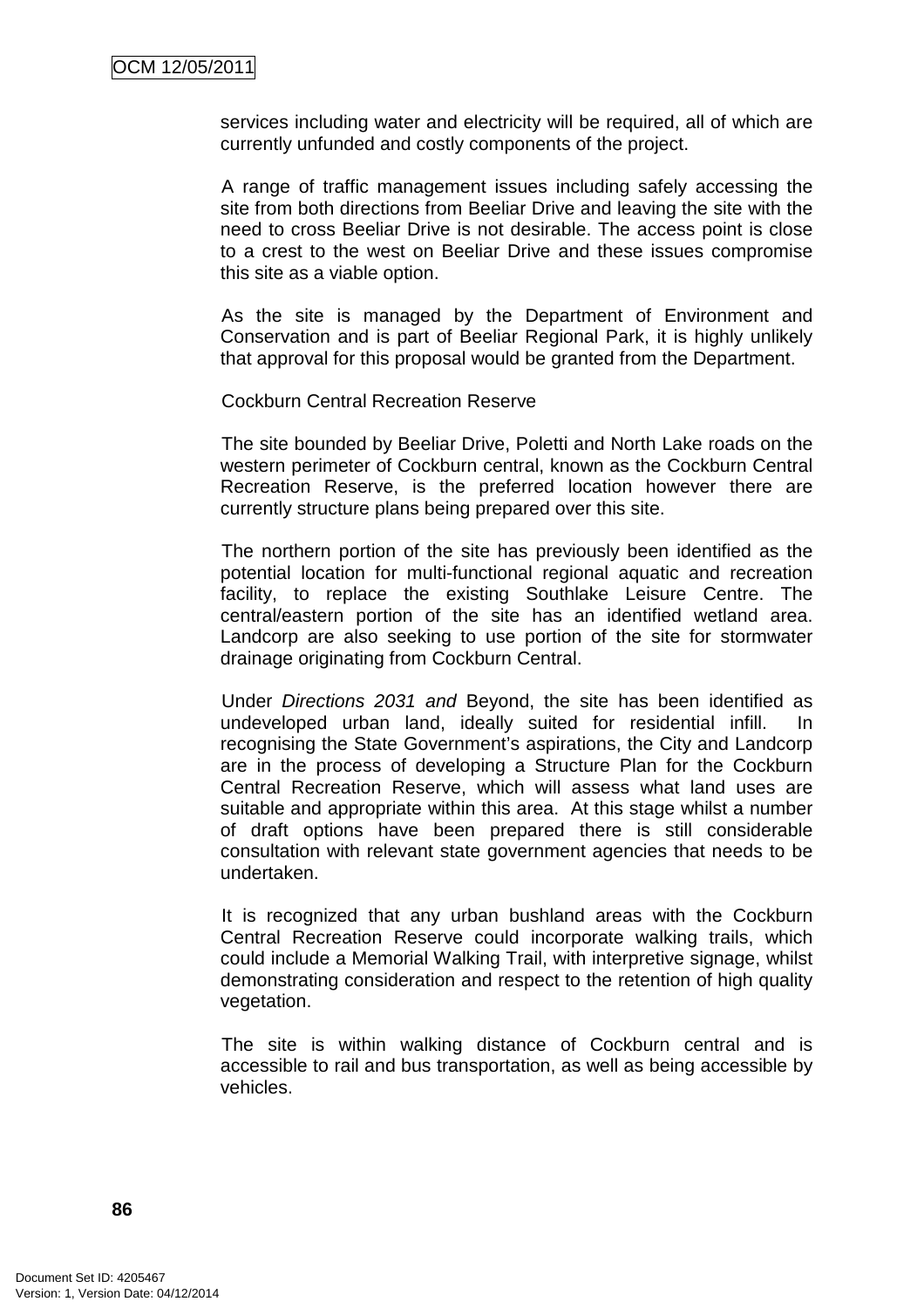The proponents have recognized the limitations between the two sites and have identified Cockburn Central Recreation Reserve as the preferred site rather than the Lake Kogalup site.

As the site is still subject to more detailed planning, it is recommended that the City identifies this site as the preferred location for a Memorial Walk and incorporate the proposal into the detailed planning for the site.

#### Land Tenure

Lake Kogalup

The western side of Lake Kogalup forms part of Beeliar Regional Park and is managed by Department of Environment and Conservation.

#### Cockburn Central Recreation Reserve

The Cockburn Central Recreation Reserve is currently owned by the Western Australian Planning Commission. The City has identified that it considers that a management order to the City should be prepared to facilitate the use of the site for public recreation.

#### Project Cost

The cost of the project is currently unknown and is dependent on the number of interpretive signs, extent of construction of walkways and associated infrastructure that is required. It is therefore premature to nominate a cost estimate for the proposal.

#### Possible Funding Opportunities

The proponents intend to engage in discussion with the Premiers' office to gauge the level of support that may be available. Representations are also being made to the Federal Government to ascertain whether funding is available though this agency. Should the City provide approval for the proposal to proceed, Lottery West will be approached to assist with funding.

#### **Timeframes**

The preparation of a Structure Plan for the Cockburn Central Recreation Reserve is currently being undertaken. A number of draft options have been prepared however; considerable consultation with relevant state government agencies is still required. Following the adoption of a Structure Plan, timeframes for development of the site can be established.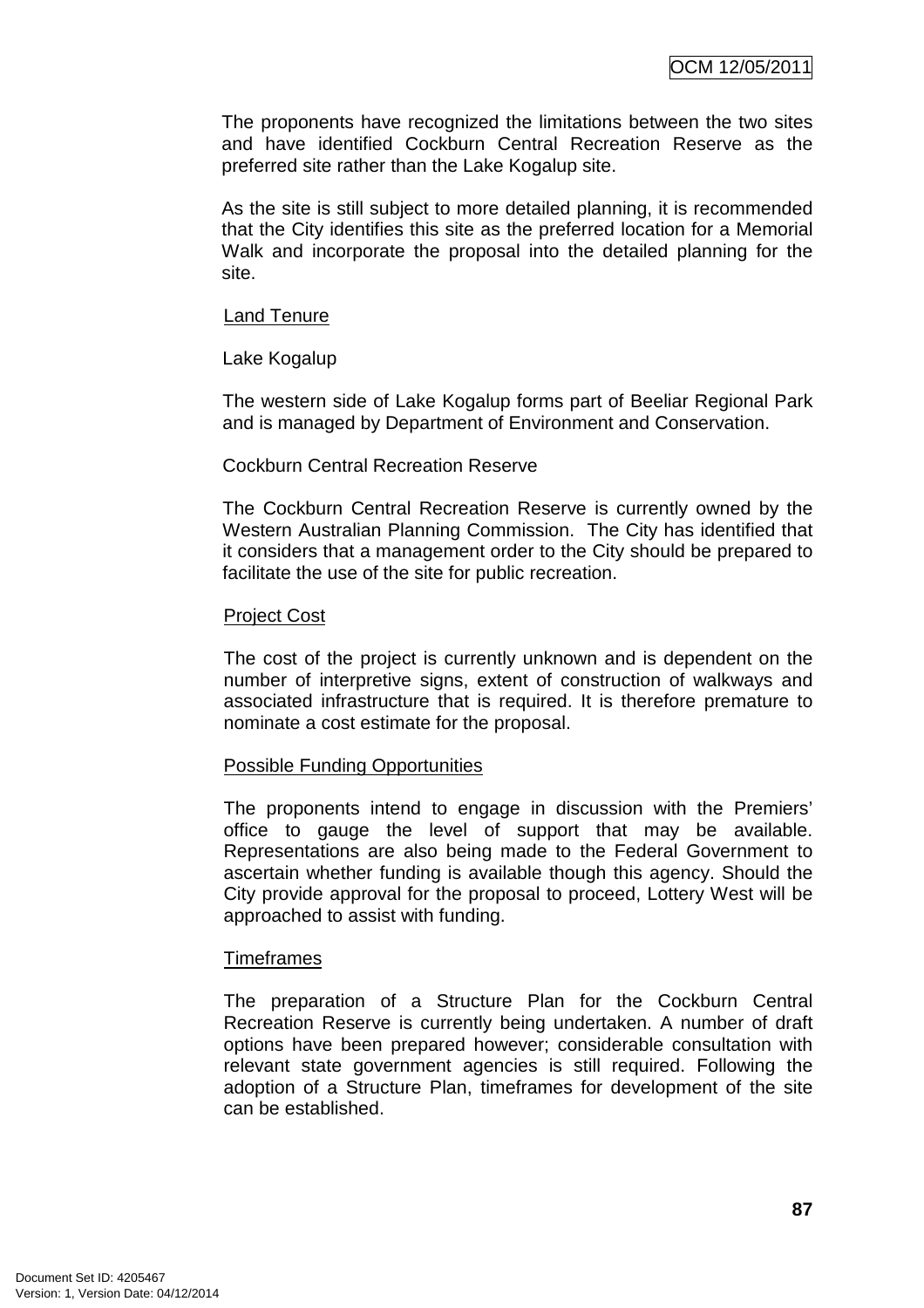# **Strategic Plan/Policy Implications**

#### **Infrastructure Development**

- To construct and maintain community facilities that meet community needs.
- To provide an appropriate range of recreation areas that meets the needs of all age groups within the community.

#### **Lifestyle and Aspiration Achievement**

- To foster a sense of community spirit within the district generally and neighbourhoods in particular.
- To conserve the character and historic value of the human and built environment.

## **Budget/Financial Implications**

The proponents are exploring all avenues to secure external funding for the proposal and may be looking to the City to provide some funding for the project.

#### **Legal Implications**

N/A

## **Community Consultation**

The Manager Parks & Environment met onsite at Lake Kogalup with Mr Kevin Bovill to initiate the consultation process. A further meeting was held with Mr Bovill and Mr Donald Barrett to further discuss options regarding the proposal.

## **Attachment(s)**

- 1. Proposed location of the Memorial Walking Trail at Lake Kogalup
- 2. Proposed location of the Memorial Walking Trail at Cockburn Central Recreation Reserve.

## **Advice to Proponent(s)/Submissioners**

The Proponent(s) have been advised that this matter is to be considered at the 12 May 2011 Council Meeting.

## **Implications of Section 3.18(3) Local Government Act, 1995**

Nil.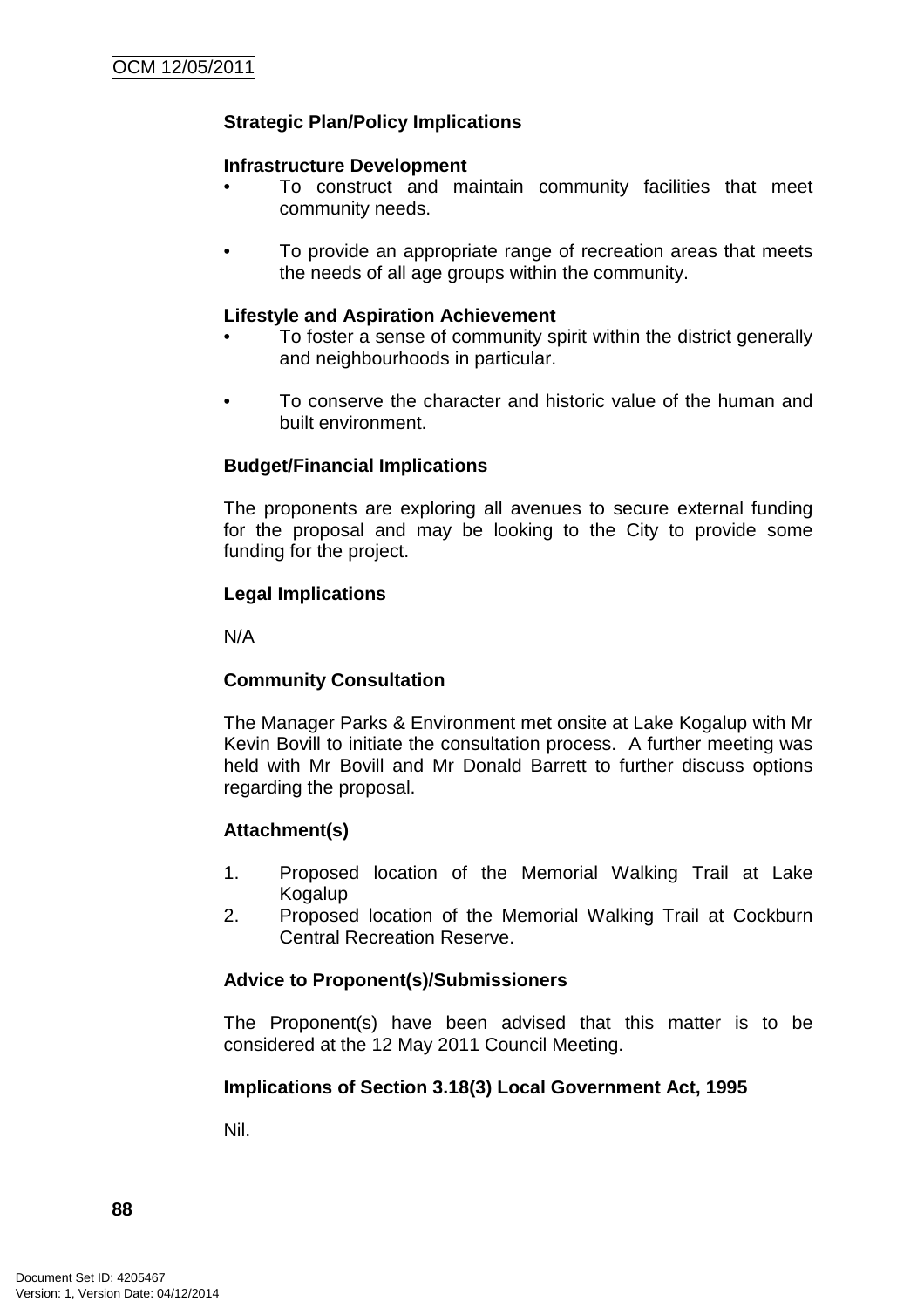## **16.3 (OCM 12/5/2011) - ESTABLISHMENT OF A BRAVERY GARDEN (CR/L/001) (D SMITH) (ATTACH)**

# **RECOMMENDATION**

That Council:

- (1) provide in principle support for the construction of a Bravery garden at Manning Park; and
- (2) establish a joint venture with the Australian Bravery Association (WA) to further pursue this proposal.

# **COUNCIL DECISION**

In a matter to be noted for investigation Mayor Howlett requested that:

'a report be provided to the 12 May 2011 Ordinary Meeting of Council outlining the potential to establish a Bravery Garden within the City. The report will investigate potential site locations, including the north west section of Manning Park and address land tenure, costs, funding sources, potential project partners, the opportunity for public subscriptions, corporate sponsorship and other project related matters.'

Mayor Howlett also sought a briefing by representatives of the Australian Bravery Association (WA) to provide a comprehensive overview of the proposal and to obtain all the necessary information pertaining to this matter.

## **Submission**

N/A

## **Report**

Over the past 36 years Australian Bravery Awards have been made to persons performing acts of great courage in situations involving almost every conceivable hazard. Bravery awards have been made to private citizens and to members of the police, fire, ambulance and armed services. Some of these awards have been made posthumously. The only Bravery Garden in Australia was officially opened in the year 2000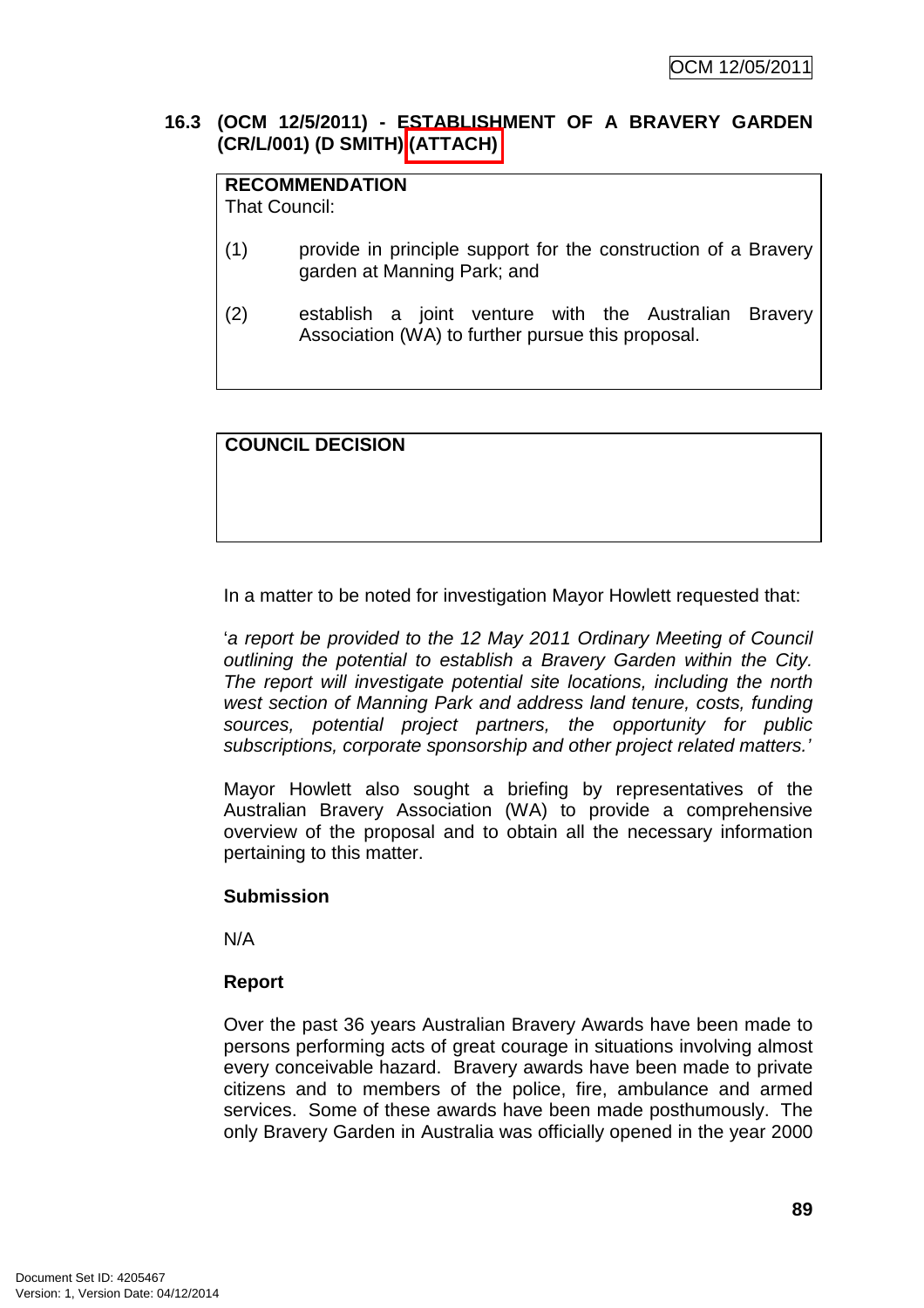and is located in the grounds of the Governor General's residence in Canberra. Currently there is no Bravery Garden constructed in Western Australia

#### Rationale for Establishment of a Bravery Garden

The intent to establish a Bravery Garden is to provide recognition by way of a suitable memorial at a 'local' venue of the many distinguished acts of bravery or gallantry by members of the community and uniformed services. The following reasons for establishing a bravery garden include:

- A suitable memorial at a venue in Western Australian to recognize and commemorate distinguished acts of gallantry or bravery by members of the community and uniformed services.
- The provision of a venue where peaceful contemplation in a natural setting may be observed. This may be observed by recipients of a Bravery decoration; the families of those who have received posthumous Bravery decorations; those who have been rescued from hazardous situations and for those who have been aided/and or rescued when they have been victims of criminal actions.
- The Bravery Garden would provide a place of contemplation where the general public could visit in order to relax and recognize acts of bravery undertaken by members of the community.
- The Memorial Garden would provide a resource for school children to learn about the Australian Honours and Awards System, the Australian Bravery Association and those who have been recognized for their acts of bravery, particularly recipients of bravery awards for those residing in Western Australian.

It is the intention of the Australian Bravery Association (WA) to conduct an annual Memorial Service at the Bravery Garden for those specifically mentioned above, with an open invitation for the general public to attend. This would provide an opportunity for all attendees to reflect upon the reasons for the creation the Garden and contemplate the acts of bravery by members of the community.

#### Design Proposal

It is proposed that the Bravery Garden would include a circular garden surrounded by a small pathway with an entrance to admit wreath layers to a central Memorial of granite or similar with an appropriate plaque attached to the central Memorial area. The inclusion of seating to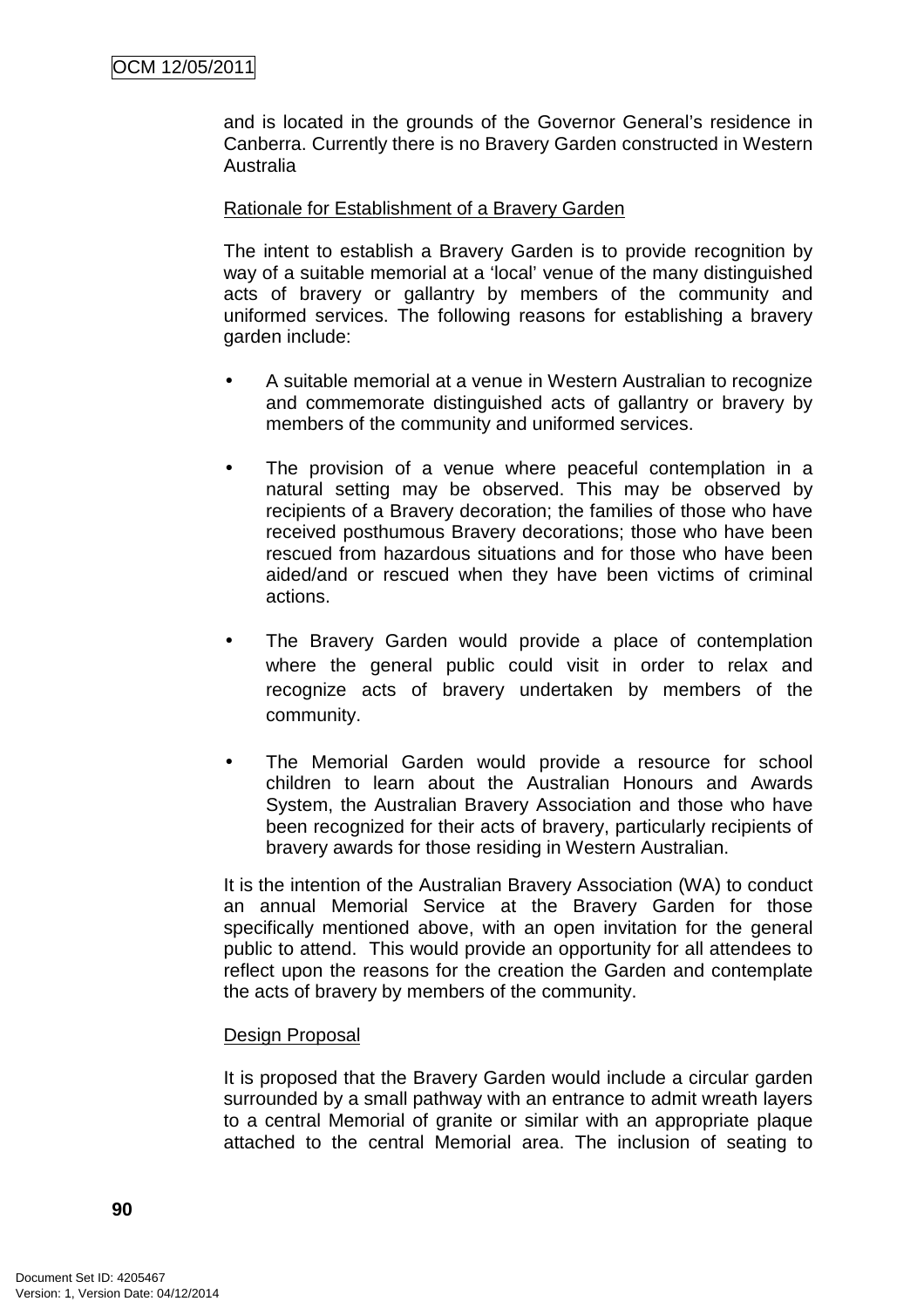provide time for reflection and contemplation is appropriate for the area. The proposal would include the construction of a gazebo, the design of which would complement the ambiance, aesthetics and history of Manning Park.

A long term proposal would include the construction of a Memorial Wall aligning with the perimeter of the gazebo. The wall would be constructed to a height to enable seating and include small plaques containing the names of as many Western Australian recipients that can currently be identified, with provision for additional plaques for future bravery recipients. A design sketch of the proposed Bravery Garden is attached.

#### Site Selection

The site for a proposed Bravery Garden is quite restrictive, as people of all ages including those with disabilities and others who may be confined to wheelchairs will be accessing the site. Therefore, the site needs to be relatively level with suitable gradients to provide adequate access for all members of the community.

Along with the abovementioned access issues there is a requirement for access to toilet facilities with sufficient car-parking to accommodate those visiting the site along with other users of Manning Park.

The site selection process, which has been discussed with the Australian Bravery Association (WA) includes the three following locations:

## Manning Park

The grassed area between the Azalea Lay Museum and the caretakers residence provides a suitable site in that it is close to toilet facilities has sufficient parking and all access issues can be accommodated at this location. If located at Manning Park, the garden may be subject to less vandalism than others sites including those identified as options at Bibra Lake.

The Historical Society have been consulted about the proposal and are supportive of the location of the garden, in that it would suit the needs of the Australian Bravery Association (WA) and be of assistance to the Historical Society. Manning Park is an increasingly popular location where people choose to conduct wedding ceremonies. Currently the verandas of the Azalea Ley Museum are generally used for these events, either to provide shade from the sun or protection from other climatic conditions. The construction of a gazebo as part of this proposal would assist in relocating weddings from the homestead to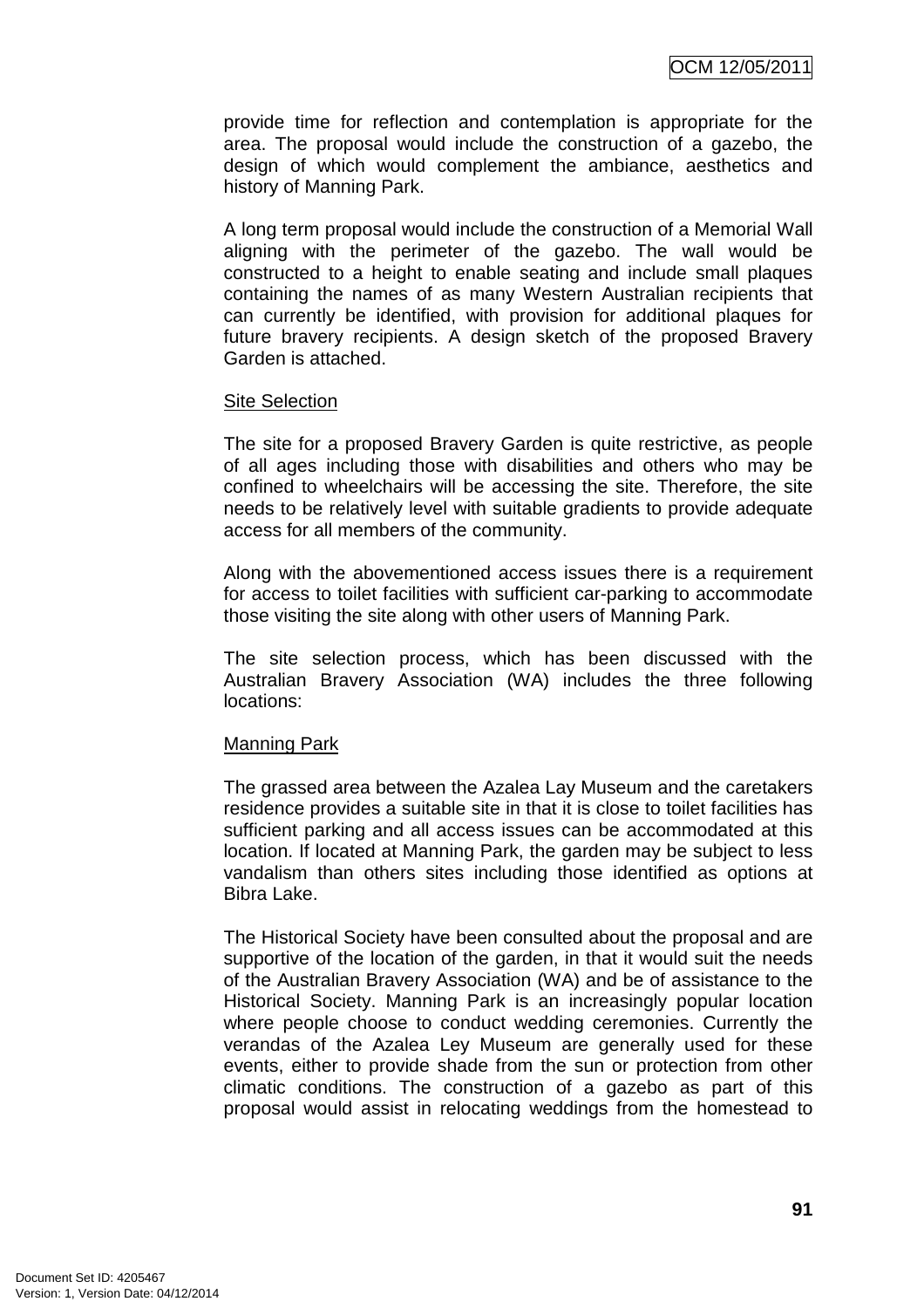use the gazebo and surrounds as a more appropriate location for these events.

It is acknowledged that a Conservation Plan for Manning Park is currently at draft stage and this may impact on the way that the site is developed. The proposed location of the Bravery Garden at Manning Park is attached.

#### Bibra Lake – Progress Drive (northern precinct of picnic area)

This area has been developed as a passive recreation area a number of years ago. In accordance with the Bibra Lake Management Plan, the area is identified for refurbishment within the next 12 months, subject to securing the Department of Indigenous Affairs approval under Section 18 of the Aboriginal heritage Act 1972. Should this site be nominated as the proposed location for the Bravery Garden, it must be identified as part of the abovementioned Section 18 approval process.

The site already accommodates a car-park and toilet facilities which negates the cost to provide this infrastructure as part of the proposal. The area is level which provides ease of access to and mobility within the site.

#### Bibra Lake - Bond Swamp (off Bibra Drive)

As identified in the Bibra Lake Management Plan, Bond Swamp is to be developed in a future stage of implementation works in 2012/13. The management plan advises that the site is proposed to be improved to cater for weddings and other functions with the construction of a gazebo, toilet facilities and pathways to access the gazebo as well as a car parking area.

Even though this site will be developed in the future, the infrastructure required to accommodate a location for weddings will complement the requirements for the establishment of a bravery garden. Should this site be nominated as the proposed location for the Bravery Garden, it must be identified as part of the abovementioned Section 18 approval process.

The proposed location of the Bravery Garden at Bibra Lake Progress Drive and Bond Swamp is attached.

#### Land Tenure

Manning Park is a recreation area that is owned by Western Australian Planning Commission and leased by the City of Cockburn. Therefore, the management and maintenance of the site is undertaken by the City of Cockburn.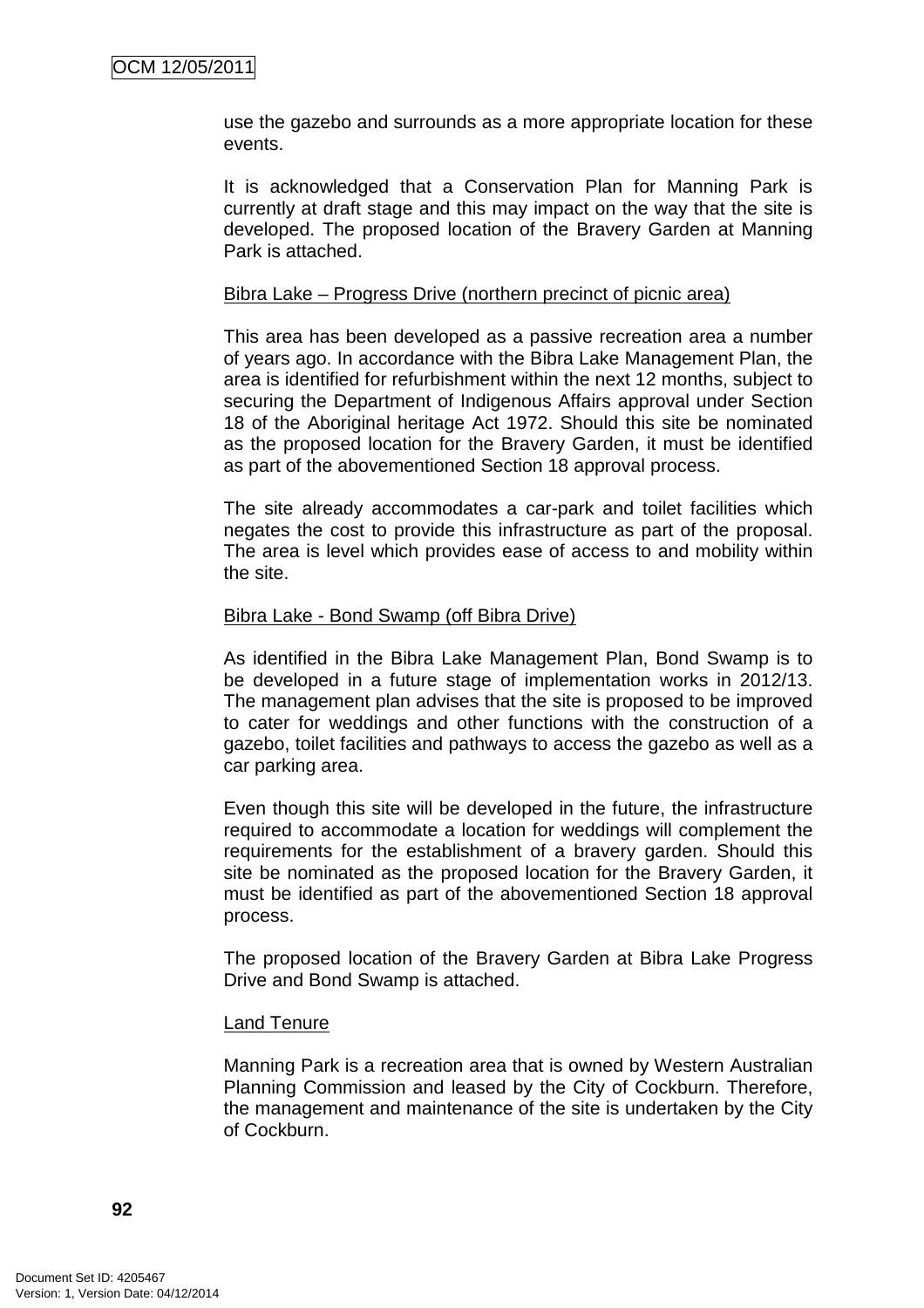Bibra Lake is a significant reserve under the management of the City of Cockburn.

#### Project Cost

The project cost is currently unknown and is dependent on the preparation of both a detailed landscape design and a cost estimate. It is therefore premature to nominate a cost estimate for the proposal although to do a project of this nature justice, a capital cost in the order of \$200,000 would be anticipated as a minimum.

#### Possible Funding Opportunities

To assist in the funding of this proposal, the National Vice President (WA) Australian Bravery Association intends to approach Lottery West and both the Federal and State Governments for financial support.

#### Possible Project Partners

The (WA) Australian Bravery Association will pursue project partners once in principle approval has been provided for the proposal.

#### Opportunity for Public Subscriptions

There is an option for the (WA) Australian Bravery Association to engage the Governor of Western Australia to launch a public subscription appeal to contribute to the project.

## Corporate Sponsorship

It is the intention of the (WA) Australian Bravery Association to seek financial assistance from the local business community to assist in offsetting costs of the proposed Bravery Garden.

#### **Strategic Plan/Policy Implications**

#### **Infrastructure Development**

- To construct and maintain community facilities that meet community needs.
- To provide an appropriate range of recreation areas that meets the needs of all age groups within the community.

## **Lifestyle and Aspiration Achievement**

- To foster a sense of community spirit within the district generally and neighbourhoods in particular.
- To conserve the character and historic value of the human and built environment.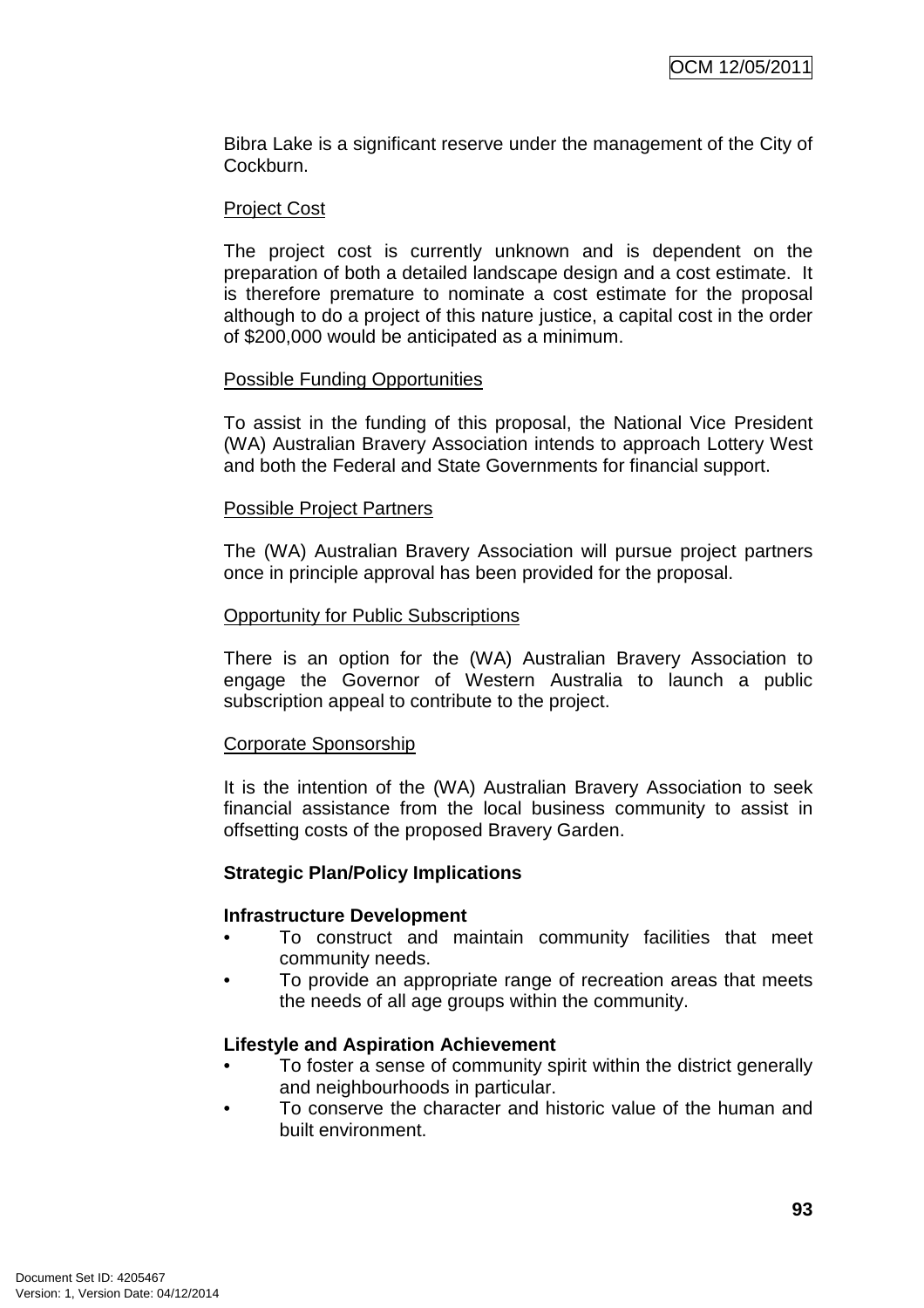# **Budget/Financial Implications**

The National Vice President (WA) National Bravery Association is pursuing a number of avenues to fund the proposal.

# **Legal Implications**

N/A

## **Community Consultation**

The Manager Parks & Environment and Parks Technical Officer met onsite at Manning Park with Mr Vic Boreham, the National Vice President (WA) National Bravery Association regarding the proposal.

#### **Attachment(s)**

- 1. Bravery Garden Design proposal sketch
- 2. Proposed location of the Bravery Garden at Manning Park in relation to surrounding buildings
- 3. Proposed location of the Bravery Garden at Bibra Lake Progress Drive and Bond Swamp

## **Advice to Proponent(s)/Submissioners**

The Proponent(s) have been advised that this matter is to be considered at the 12 May 2011 Council Meeting.

## **Implications of Section 3.18(3) Local Government Act, 1995**

Nil.

# **16.4 (OCM 12/5/2011) - AUSTRALIAN MARINE COMPLEX - TRAFFIC CONGESTION (6004495) (J KIURSKI)**

#### **RECOMMENDATION**

That Council receive a further report on the AMC traffic congestion issues at the July 2011 OCM.

# **COUNCIL DECISION**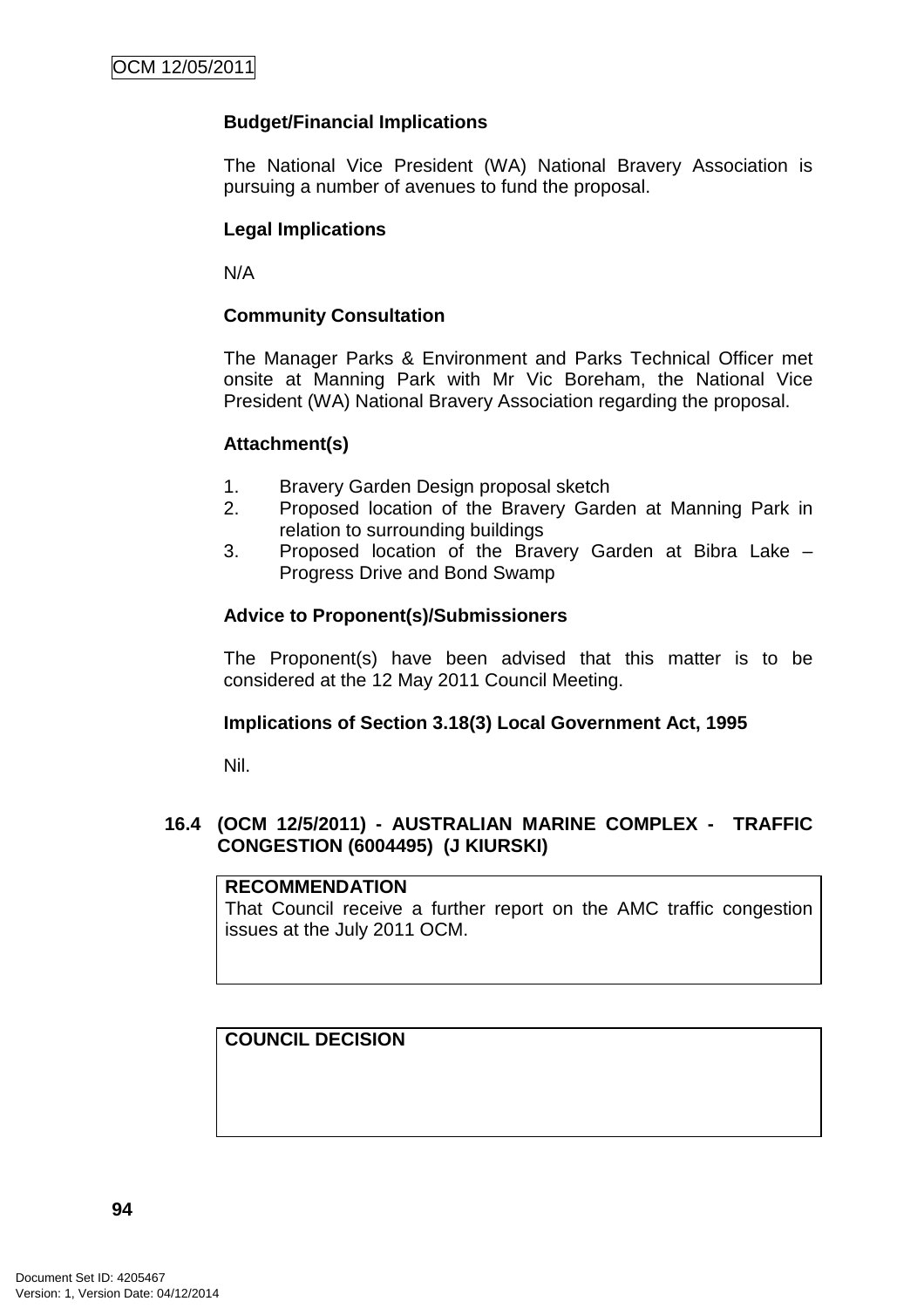# **Background**

The Australian Marine Complex (AMC) is being developed to combine marine, defence and resource based industries, establishing a focus area for the repair, maintenance and construction of ships and infrastructure for offshore oil and gas mining and distribution.

AMC developments in and south west of the Henderson precinct in recent years have contributed to the increase in traffic volume in Rockingham Road, Russell Road, Cockburn Road, Sparks Road and Quill Way. This is contributing to the on-going traffic congestion at intersections primarily during the morning and afternoon peaks.

At the Ordinary Council Meeting on 10 February 2011 Mayor Howlett requested a report be prepared for the May 2011 Ordinary Meeting of Council addressing the access and egress problems being experienced by business owners, contractors and visitors to the Australian Marine Complex with particular attention being given to the Russell Road/Rockingham Road and Sparks Road/Russell Road intersections. The report is to include traffic count/speed details and the cost of traffic signals or other control measures, including round-abouts being installed at the Sparks Road/Russell Road or Cockburn Road/Sparks Road intersection and any other actions required to reduce the traffic congestion, particularly during peak hour periods.

#### **Submission**

N/A

## **Report**

An assessment of the current traffic environment is currently being completed. The assessment includes a video survey of the intersections as well as a review of traffic count data and traffic crash data for the intersections and the general precinct. This data and subsequent analysis is currently being collated thus staff have not been able to complete the detailed review sought. The video analysis was commissioned in March 2011 and completed in April 2011 and the state crash data was only made available to local governments at the end of April which has not given sufficient time to enable staff to prepare the report. We therefore seek additional time to complete the assessment and prepare the report.

It is also important to acknowledge that Cockburn Road and Rockingham Road are not local government roads. They are currently under the care, control and management of MRWA thus some of the data needs to be provided by them in order for the City's officers to complete the assessment. At this stage MRWA have not released the necessary information and staff anticipate receiving it by June 2011.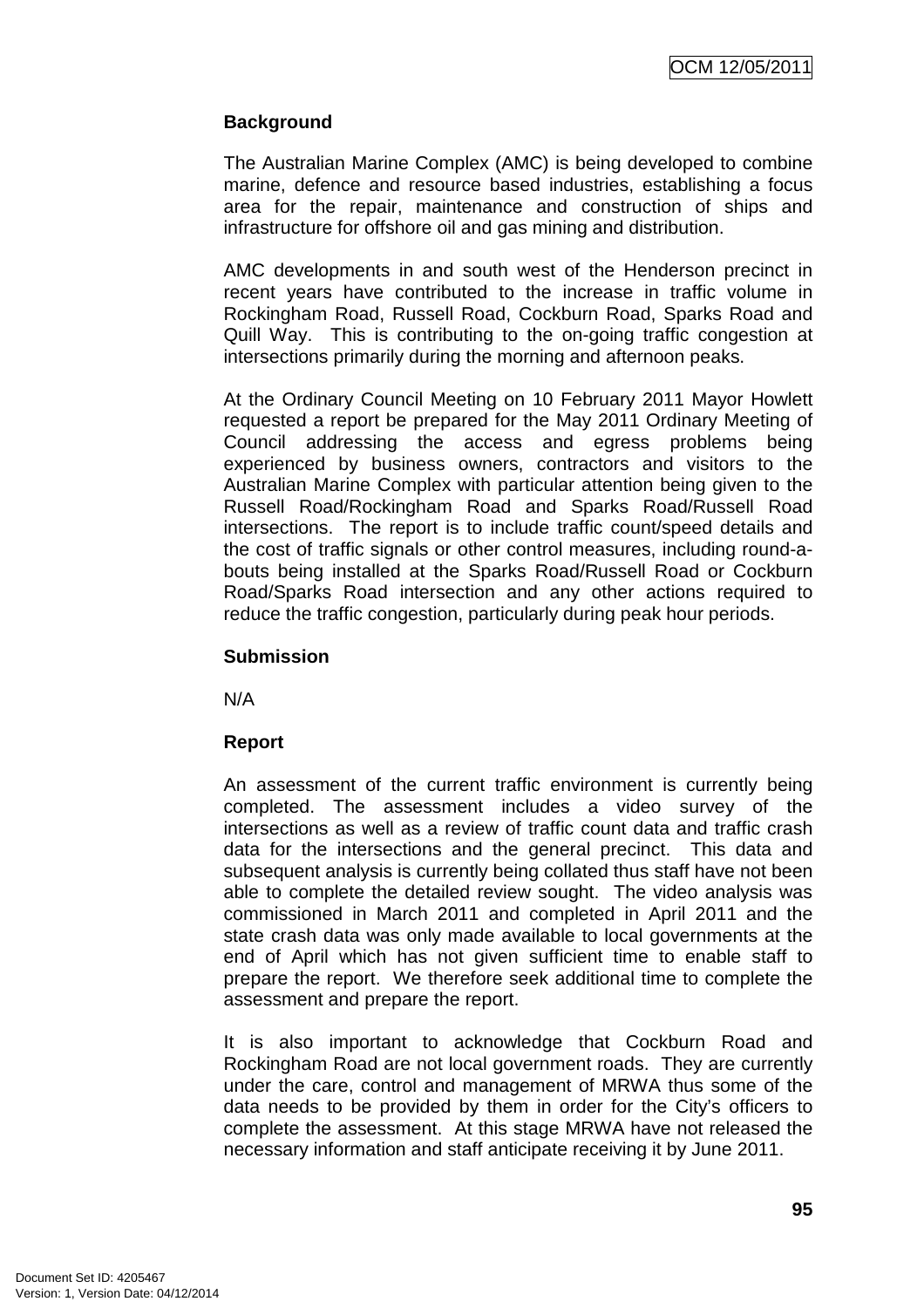Staff are considering various intersection configurations as requested. If the option to install traffic signal installation is supported by the assessment, the City will need to complete a SIDRA analysis and preliminary design for costing and MRWA consideration. Similarly, a roundabout would also need an initial design to assess land requirements and project costs.

Actions outstanding or currently being completed include:

- complete traffic counts for the nominated section of Rockingham Road, Russell Road, Cockburn Road, Sparks and Quill Road;
- complete a review of traffic crash date for intersections and section of roads requested;
- liaise with MRWA to obtain information related to traffic accident data, future planning for road/intersection improvement and relevant criteria;
- to install a traffic treatment;
- complete preliminary design and cost estimate of intersection Russell Road/Rockingham Road intersections and Sparks Road/Russell Road; and
- complete report that addresses all option for traffic improvement within area of access to AMC.

Officers believe that the remaining actions will take a further 4-6weeks to complete and are therefore seeking agreement to present an item to the July OCM for consideration.

## **Strategic Plan/Policy Implications**

#### **Transport Optimisation**

- To ensure the City develops a transport network that provides maximum utility for its users, while minimizing environmental and social impacts.
- To construct and maintain roads which are convenient and safe for vehicles, cyclists and pedestrians.

## **Budget/Financial Implications**

The City has currently allocated \$50,000 for the traffic safety management and an amount of \$15,000 will assigned to this project.

## **Legal Implications**

N/A

## **Community Consultation**

N/A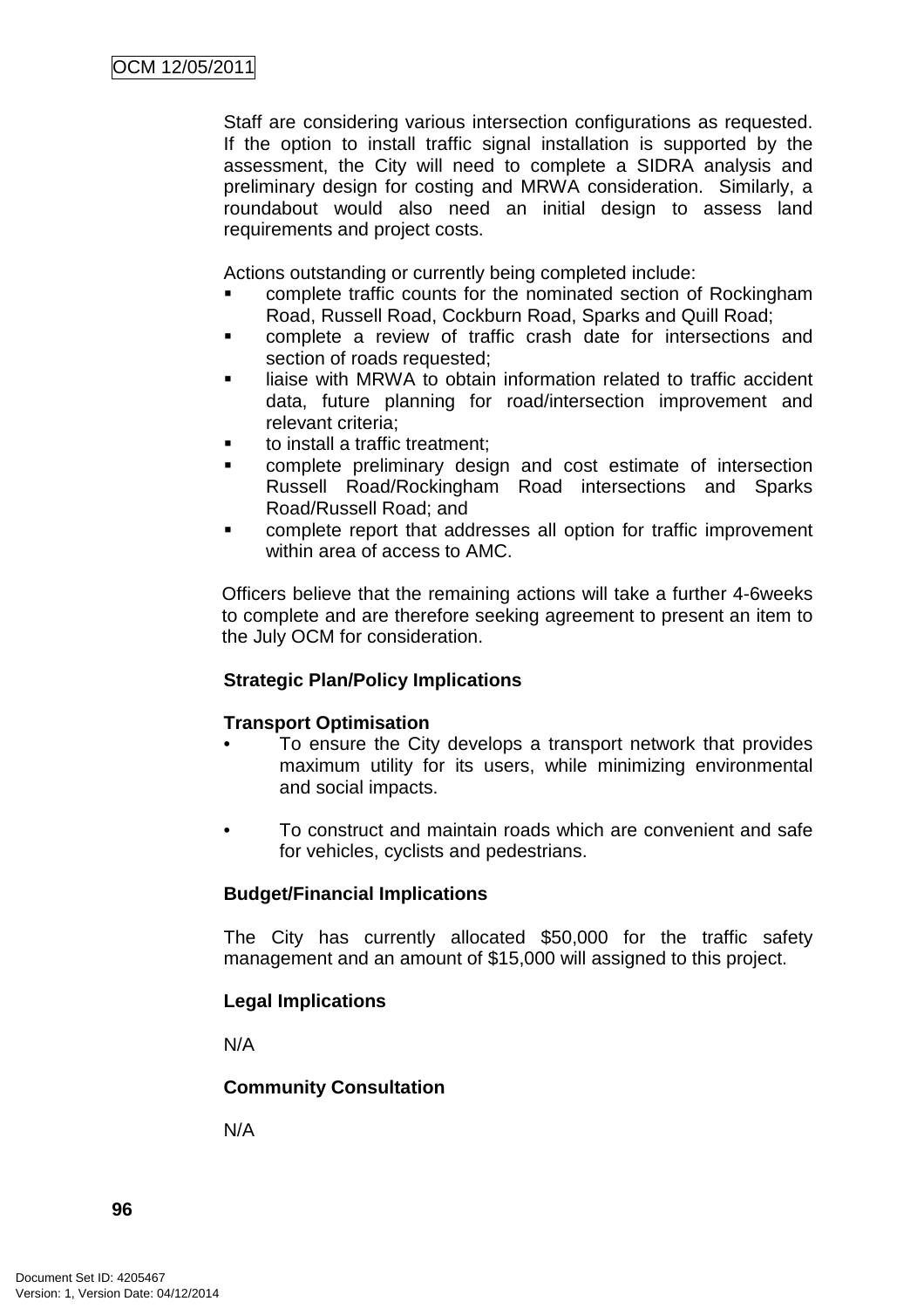# **Attachment(s)**

N/A

# **Advice to Proponent(s)/Submissioners**

A subsequent letter has been sent to all business owners of AMC advising them that this item will be on the Agenda for 14 July 2011 Council Meeting.

# **Implications of Section 3.18(3) Local Government Act, 1995**

Nil.

**16.5 (OCM 12/5/2011) - TENDER NO. RFT 02/2011 - TREE PRUNIING SERVICES (RFT 02/2011) (LV, HV AND GENERAL ) (A LEES) (ATTACH)** 

# **RECOMMENDATION**

That Council accept Tender for RFT 02/2011 Tree Pruning Services (LV, HV and General) – Three (3) Year Contract submitted by Beaver Tree Services Pty Ltd, for an estimated total Contract value of \$932,625.00 (Inc GST) (\$847,840.91 Ex GST) at the Schedule of Rates submitted, price variation mechanism, and additional services.

# **COUNCIL DECISION**

## **Background**

The City of Cockburn currently manages approximately 11,000 trees that require pruning to prevent interference with overhead powerlines and other essential services as defined under section 54 of the Energy Operators (powers) Act 1979.

The City of Cockburn also has several thousand trees within its Parks, Environment, Community Facilities and Streetscapes requiring pruning, removing or other associated works.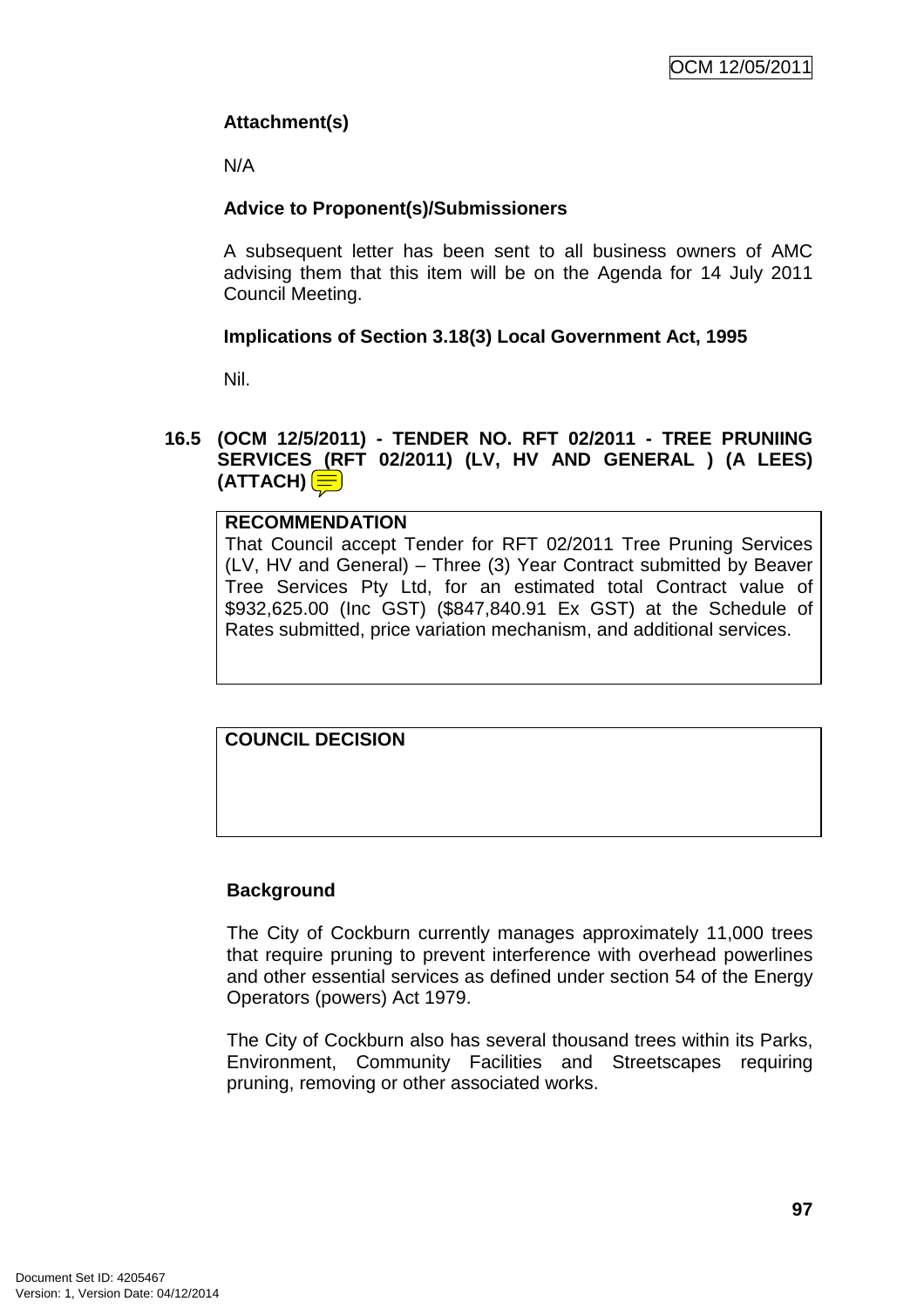Previously the City of Cockburn's Parks and Environment Department has engaged various tree pruning contractors to perform tree maintenance as required.

These contractors performed works associated with Low Voltage (LV) and High Voltage (HV) pruning, stump grinding, tree removal and mulching. To improve the service delivery and management of the City of Cockburn's trees, a Tender for Tree Pruning Services including specifications was developed in conjunction with Procurement Services.

The tender called for submissions from suitably qualified tree contractors for a period of three (3) years with Principal instigated options to extend the period for a subsequent one (1) year period and up to an additional twelve (12) months after that to a maximum of five (5) years.

Tender Number RFT 02/2011 Tree Pruning Services (LV, HV and General) Three (3) Year Contract was advertised on Saturday  $5<sup>th</sup>$ February 2011 in the Local Government Tenders section of "The West Australian" newspaper; the tender was also displayed on the City's e-Tendering website between the 5<sup>th</sup> and 23<sup>rd</sup> February 2011.

However due to the catastrophic earthquake in New Zealand the e-Tendering website was unable to accept submissions on the advertised closing date and was subsequently extended and closed on the 3rd March 2011.

## **Submission**

Tenders closed at 2:00 p.m. (AWST) on Thursday 3<sup>rd</sup> March 2011 with tender submissions being received from the following five (5) companies:

- 1. Tree Amigos Tree Surgeons Pty Ltd;
- 2. Active Tree Services Pty Ltd;
- 3. Beaver Tree Services Pty Ltd;
- 4. Excelsior Arboriculture Pty Ltd T/as Tree Surgeons of WA; and
- 5. Radiant Nominees Pty Ltd.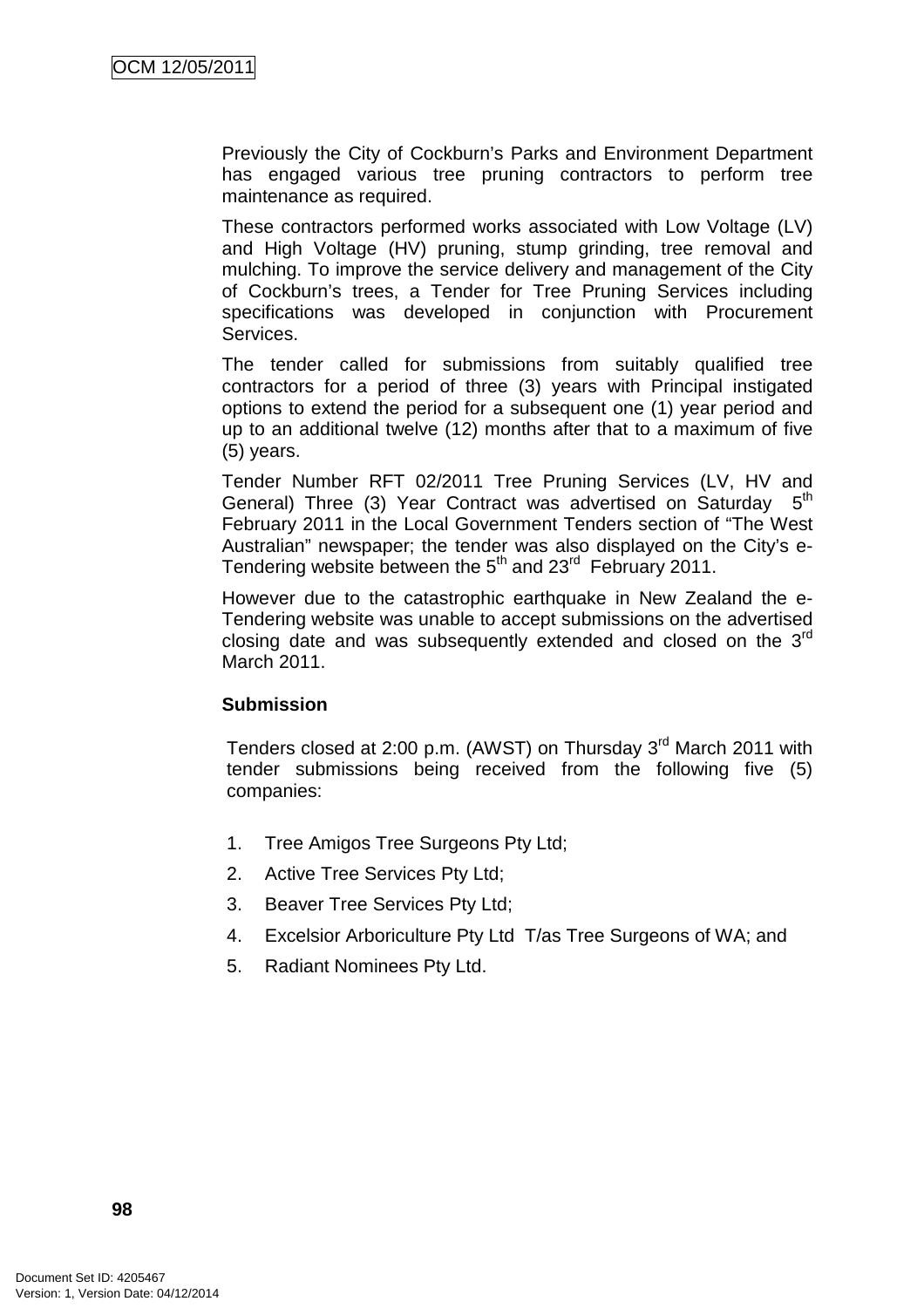# **Report**

## Tender Compliance

|   | <b>Tenders Name</b>                                         | <b>Compliance</b><br><b>Assessment</b> |
|---|-------------------------------------------------------------|----------------------------------------|
|   | Tree Amigos Tree Surgeons Pty Ltd                           | Compliant                              |
| 2 | <b>Active Tree Services Pty Ltd</b>                         | Compliant                              |
| 3 | <b>Beaver Tree Services</b>                                 | Compliant                              |
|   | Excelsior Arboriculture Pty Ltd T/as Tree<br>Surgeons of WA | Compliant                              |
| 5 | <b>Radiant Nominees Pty Ltd</b>                             | Compliant                              |

# **Alternative Tenders**

In addition to a conforming tender, Tree Amigos Tree Surgeons Pty Ltd and Excelsior Arboriculture Pty Ltd T/as Tree Surgeons of WA submitted an alternative tender for consideration. However the Evaluation Panel found that the alternative tenders did not provide value to the City of Cockburn and therefore were not considered for evaluation.

# Evaluation Criteria

Tenders were assessed against the following criteria:

| <b>Evaluation Criteria</b>          | <b>Weighting Percentage</b> |
|-------------------------------------|-----------------------------|
| <b>Demonstrated Experience</b>      | <b>20%</b>                  |
| Key Personnel Skills and Experience | 20%                         |
| Tenderer's Resources                | <b>20%</b>                  |
| Tendered Price - Estimated Lump Sum | 40%                         |
| TOTAL                               | 100%                        |

## Tender Intent / Requirement

The purpose of this Tender was to select an experienced, competent and reliable Tree Pruning Contractor to perform the tree pruning, removal, stump grinding and mulching services within the City of Cockburn.

## Evaluation Panel

The tender submissions were evaluated by the following City of Cockburn Officers: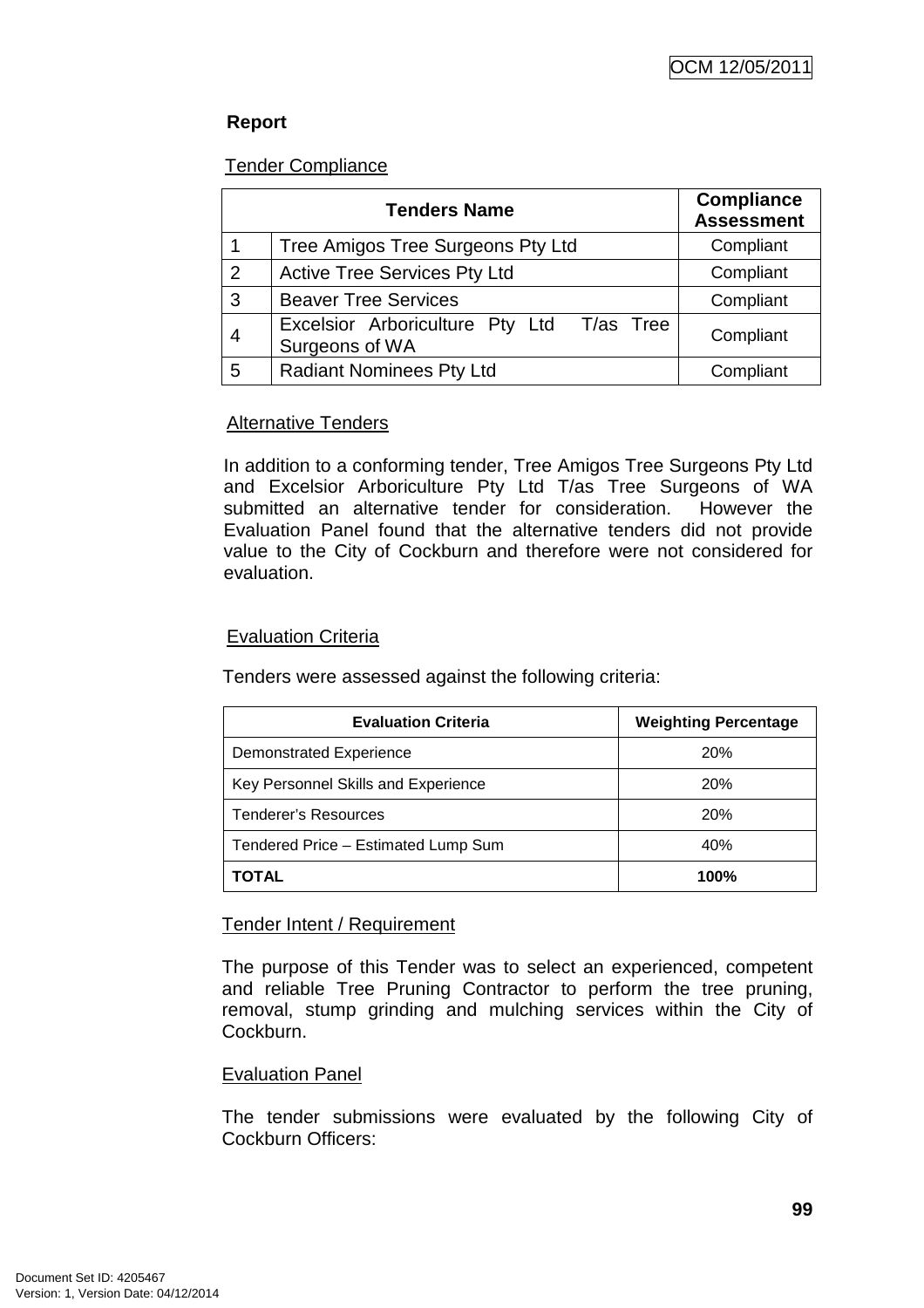- 1. Anton Lees Parks Manager (Chair);
- 2. Lou Vieira Parks & Environment Operations Coordinator; and
- 3. Teresa Searle Parks Administration Support.

## Scoring Table

|                                                                    | <b>Percentage Score</b>              |                           |        |
|--------------------------------------------------------------------|--------------------------------------|---------------------------|--------|
| <b>Tenderer's Name</b>                                             | <b>Non-Cost</b><br><b>Evaluation</b> | Cost<br><b>Evaluation</b> | Total  |
|                                                                    | 60%                                  | 40%                       | 100%   |
| <b>Beaver Tree Services **</b>                                     | 53.33%                               | 40.00%                    | 93.33% |
| Tree Amigos Tree Surgeons Pty<br>Ltd                               | 48.33%                               | 37.49%                    | 85.83% |
| <b>Active Tree Services Pty Ltd</b>                                | 37.00%                               | 34.29%                    | 71.29% |
| Radiant Nominees Pty Ltd                                           | 35.67%                               | 27.67%                    | 63.34% |
| <b>Excelsior Arboriculture Pty Ltd</b><br>T/as Tree Surgeons of WA | 45.33%                               | 13.74%                    | 59.08% |

#### **\*\* Recommended Submission**

#### Evaluation Criteria Assessment

## Demonstrated Experience

All tenderers have had previous experience in performing tree pruning services for local government authorities, provided sound referees and details of their Occupational and Health Policies.

Beaver Tree Services, Excelsior Arboriculture Pty Ltd T/as Tree Surgeons of WA were ranked higher than the remaining tenderers as they able to clearly demonstrate how they managed issues, i.e. environmental, resourcing, political, etc that arose during tree projects.

#### Key Personal Skills and Experience

Beaver Tree Services scored the highest in this category with Tree Amigos Tree Surgeons Pty Ltd, Active Tree Services Pty Ltd and Excelsior Arboriculture Pty Ltd T/as Tree Surgeons of WA coming in second with similar scores.

Although all submissions provided documentation on the skills of personnel and their experience, Beaver Tree Services demonstrated a thorough submission detailing information on personnel to be applied to the Contract with all having relevant experience in works of this nature.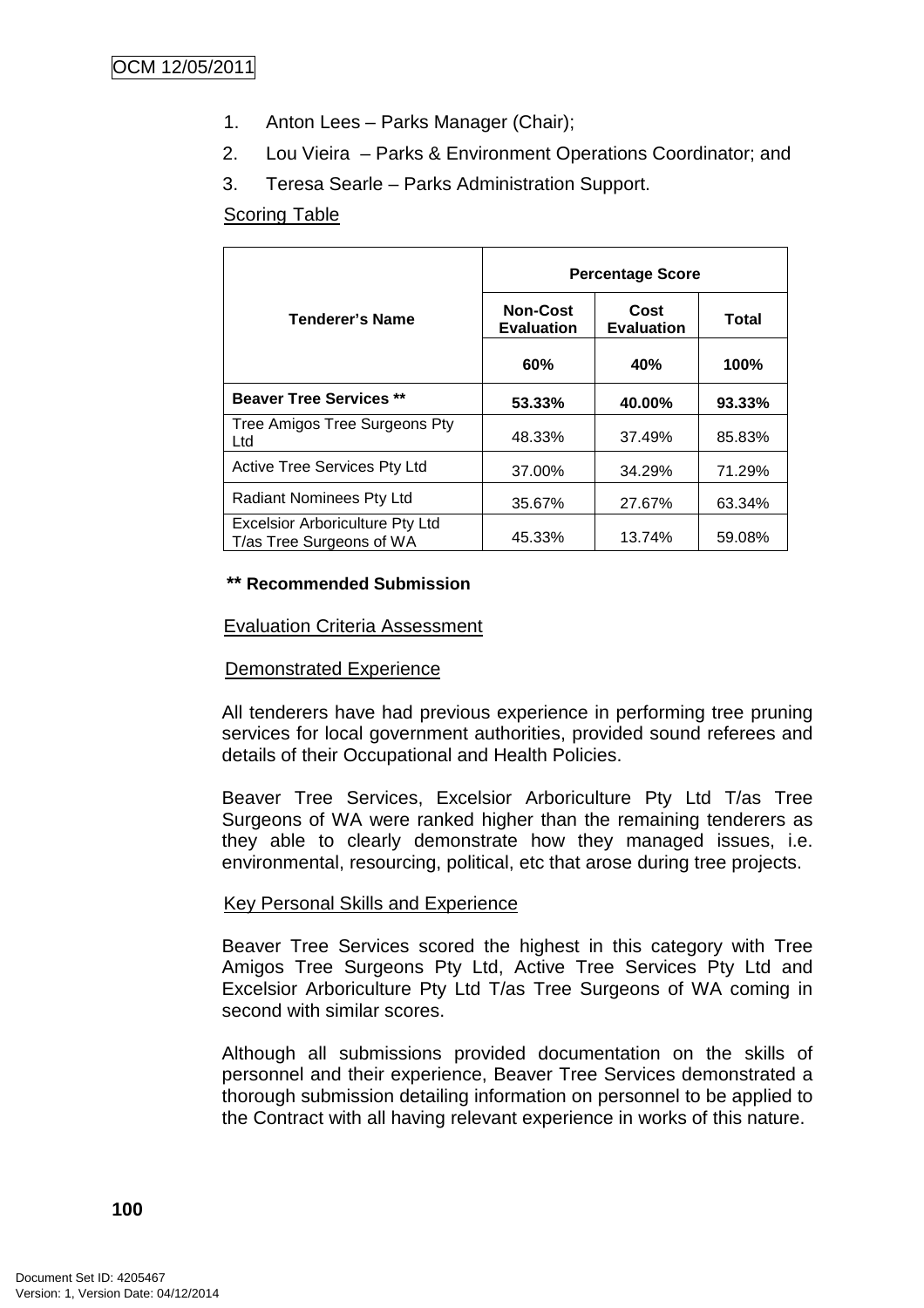## Tenderer's Resources

Tree Amigos Tree Surgeons Pty Ltd, Excelsior Arboriculture Pty Ltd T/as Tree Surgeons of WA and Beaver Tree Services were all assessed as having the appropriate resources to perform the works within the Contract.

In addition to their resources, all three (3) were able to provide sound contingency measures or provide backup resources where it was applicable.

In addition to resourcing, all Tenderers were requested to demonstrate their capability to complete a minimum of fifty (50) trees per day or two hundred and fifty (250) trees per week.

The submissions from Tree Amigos Tree Surgeons Pty Ltd, Beaver Tree Services Pty Ltd and Excelsior Arboriculture Pty Ltd T/as Tree Surgeons of WA were determined to show a sound understanding of this benchmark.

## Tendered Price

The price schedule provided by each tendered was benchmarked against a set volume of work that is anticipated to be completed over one year of the contract. Beaver Tree Service submitted the lowest price across all schedules within the Tender.

In addition to submitting the lowest price, Beaver Tree Services provided an alternative "Price Variation Mechanism" for the second and third year of the contract. This mechanism is based on the Labour Price Index (private) published by the Australian Bureau Statistics (ABS) and has been approved by the City of Cockburn's Accounting & Financial Control Services as an appropriate measure for the price variation mechanism, as the primary cost for tree pruning Contractors labour.

## **Summation**

Taking in consideration all of the submitted response criteria, the Evaluation Panel recommends to Council that the submission received from Beaver Tree Services Pty Ltd as being the most advantageous to carry out Tree Pruning Services the City of Cockburn for an estimated total Contract value of \$932,625.00 (Inc GST) (\$847,840.91 Ex GST) at the Schedule of Rates submitted, price variation mechanism, and additional services and thus be supported as the successful Tenderer based on the following: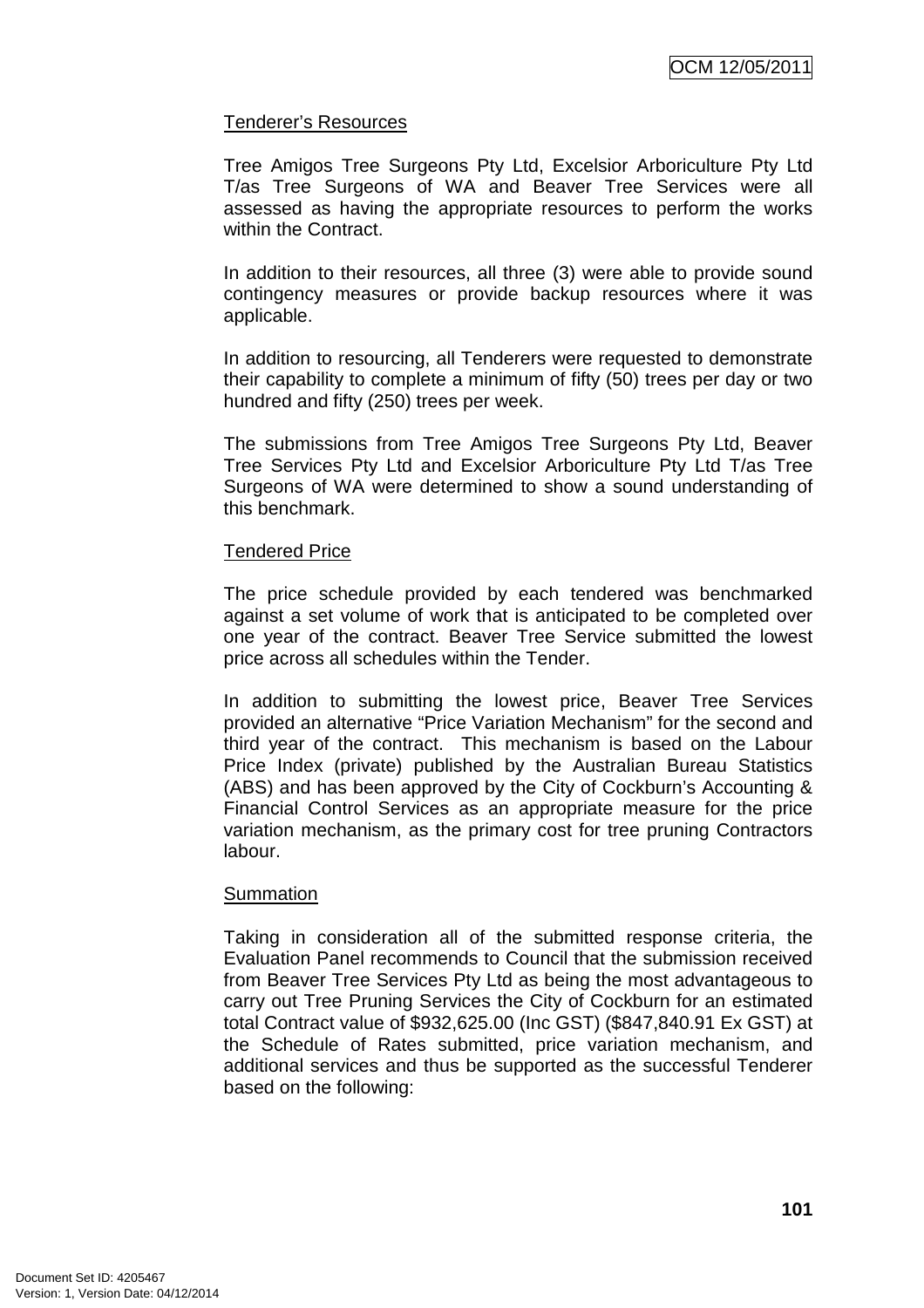- Significant demonstrated experience in performing works of similar size;
- A range of personnel that have the experience to undertake these works;
- Appropriate resources to conduct works as required; and
- The price and a alternative price variation mechanism submitted is considered fair and reasonable for the scope of works to be performed.

## **Strategic Plan/Policy Implications**

#### **Governance Excellence**

• To conduct Council business in open public forums and to manage Council affairs by employing publicly accountable practices.

## **Budget/Financial Implications**

Pruning expenditure has steadily increased since 2009 based on an increased focus by the Office of Energy for power line clearances, customer requests and changing environmental conditions. Costs have exceeded the threshold requiring a formal contract and this item addresses that compliance requirement.

The table below shows the actual expenditure for 2009 /2010 and the expected expenditure for 2010/2011 based on figures supplied as at 4<sup>th</sup> May 2011 and the percentage increase from each year.

The estimated contract value of \$310,875 (p/a) will be an increase of 22.5% based on the 2010 /2011 expenditure and is largely a reflection on the demand to improve maintenance of street trees in our community.

| <b>Financial Year</b> | Contract Pruning (\$) | Increase from<br>previous year (%) |
|-----------------------|-----------------------|------------------------------------|
| 2009 / 2010           | \$208,800             | 12%                                |
| 2010 / 2011           | \$253,200             | 21%                                |
| 2011 / 2012           | \$310,875             | 22.5%                              |

## **Expenditure Table**

## **Legal Implications**

Section 3.57 of the Local Government Act 1995 and Part 4 of the Local Government (Functions and General) Regulations 1996 refers.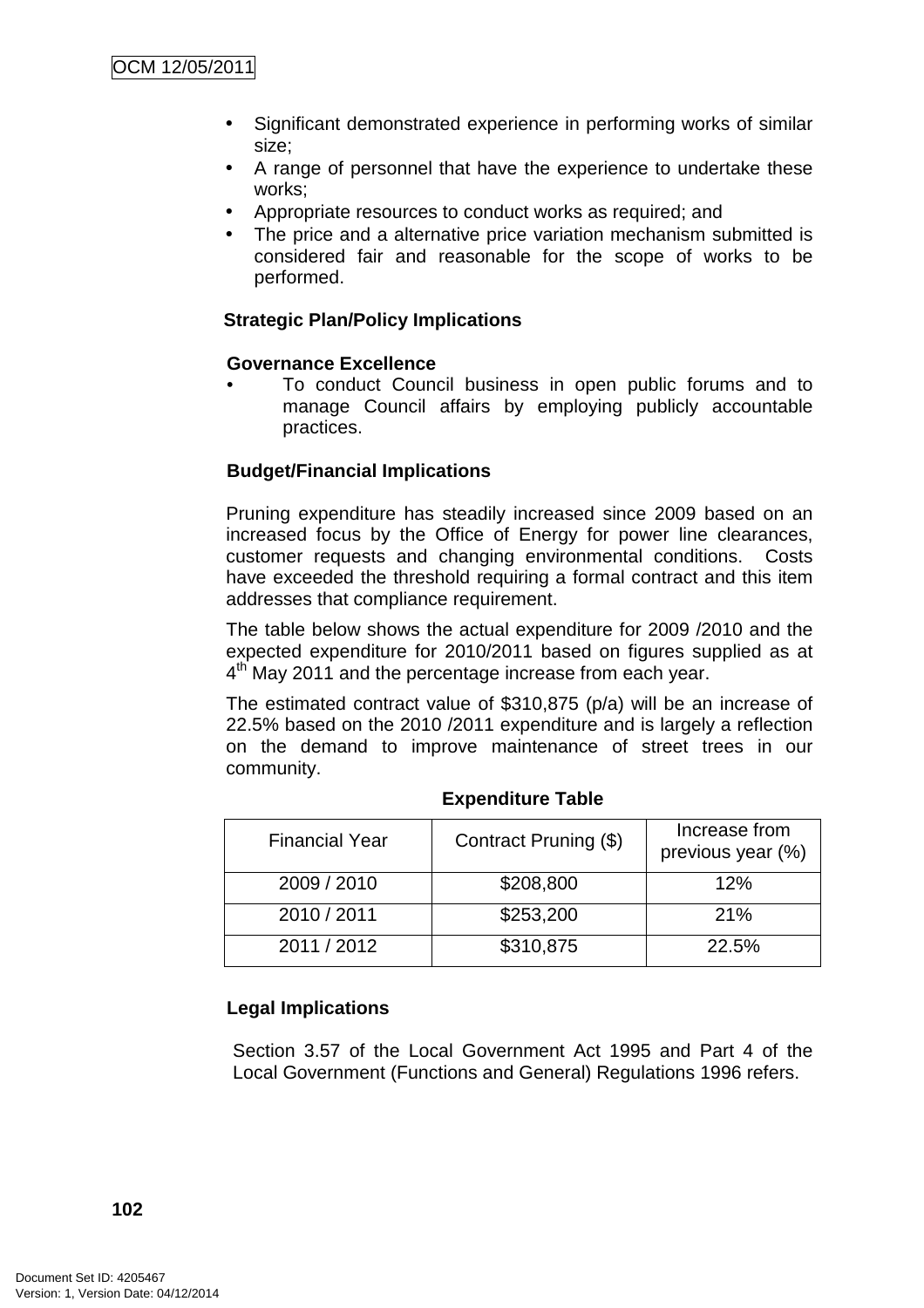# **Community Consultation**

Nil Required.

# **Attachment(s)**

The following Confidential Attachments are provided under a separate cover:

- 1. Compliance Criteria Checklist
- 2. Tender Evaluation Sheet (s)
- 3. Tendered Prices

# **NOTE:**

The tendered prices are not disclosed at the opening of Tenders nor entered into the Tender Register.

In accordance with Part 4, Regulation 16-3(c) and 17-3 of the Local Government (Functions and General) Regulations 1996 the Principal is only required to record the price of the winning Tenderer/s in the Tenders Register.

# **Advice to Proponent(s)/Submissioners**

Those who lodged a tender submission have been advised that this matter is to be considered at the  $12<sup>th</sup>$  May 2011 Council Meeting.

# **Implications of Section 3.18(3) Local Government Act, 1995**

Nil.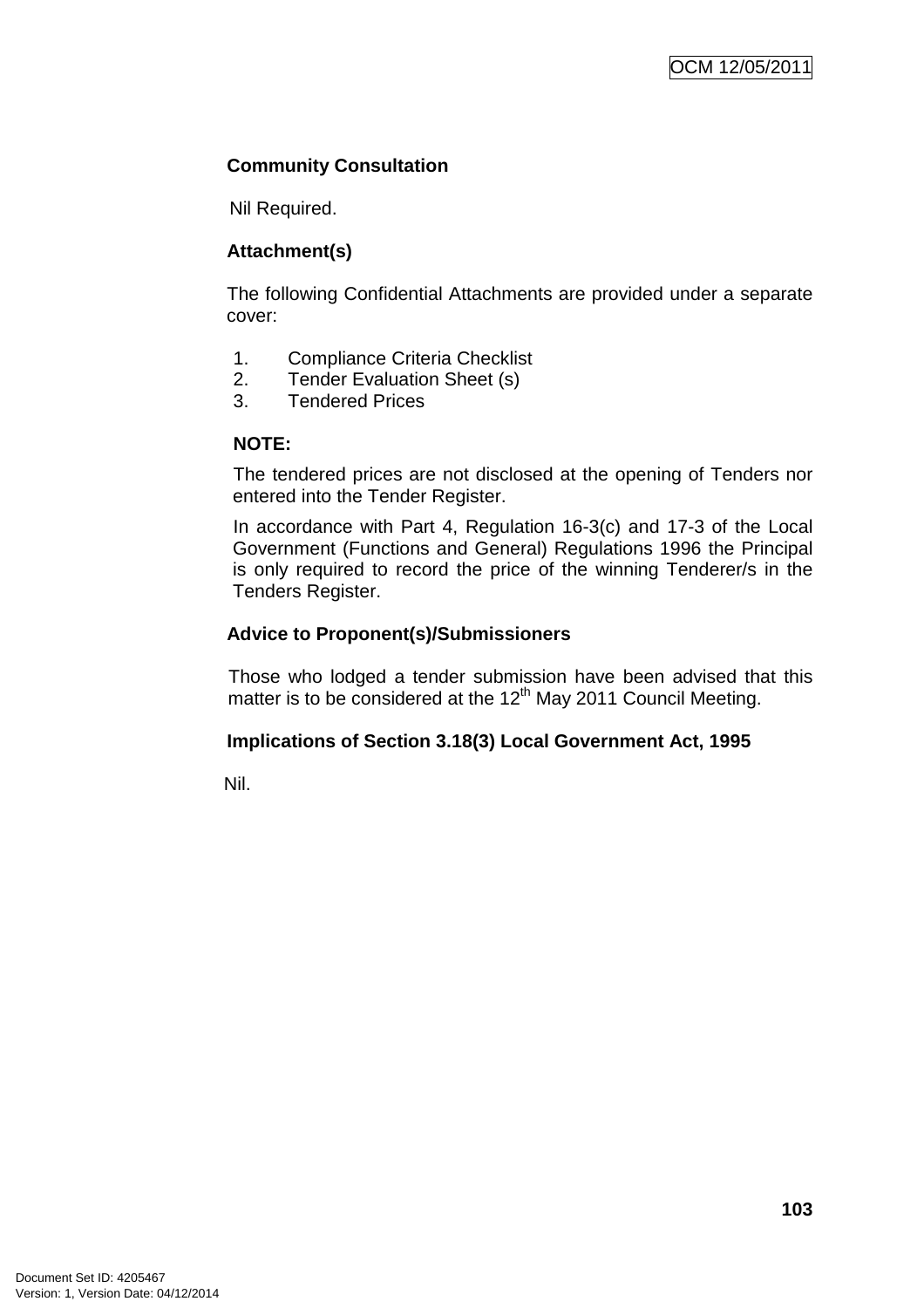#### **17. COMMUNITY SERVICES DIVISION ISSUES**

## **17.1 (OCM 12/5/2011) - ADOPTION OF THE CITY OF COCKBURN - RECONCILIATION ACTION PLAN (CR/M/113) (G BOWMAN) (ATTACH)**

**RECOMMENDATION** That Council

- (1) adopt the City of Cockburn Reconciliation Action Plan, as attached to the Agenda;
- (2) ensure that any financial implications of the Plan are included for consideration in Council's Strategic and Annual Budget planning documents; and
- (3) require a progress report to be received by Council in July 2012

**COUNCIL DECISION**

## **Background**

The City of Cockburn has been taking action over the past years to build and strengthen relationships with Aboriginal and Torres Strait Islander people in the district. For example, the City formed the Aboriginal Advisory Group in 2002 which was then changed to a Committee of Council. This led to the appointment of the part-time Aboriginal Community Development Officer position in 2003. The City has also organised NAIDOC and Reconciliation Week activities for many years. Additionally, the City provides a number of culturally appropriate groups and support services for Aboriginal people.

## **Submission**

N/A

## **Report**

ABS 2006 census data identified that the City had 1.7% of its population of Aboriginal or Torres Strait Islander descent, with an estimated population of 88,500. This equates to 1500 Aboriginal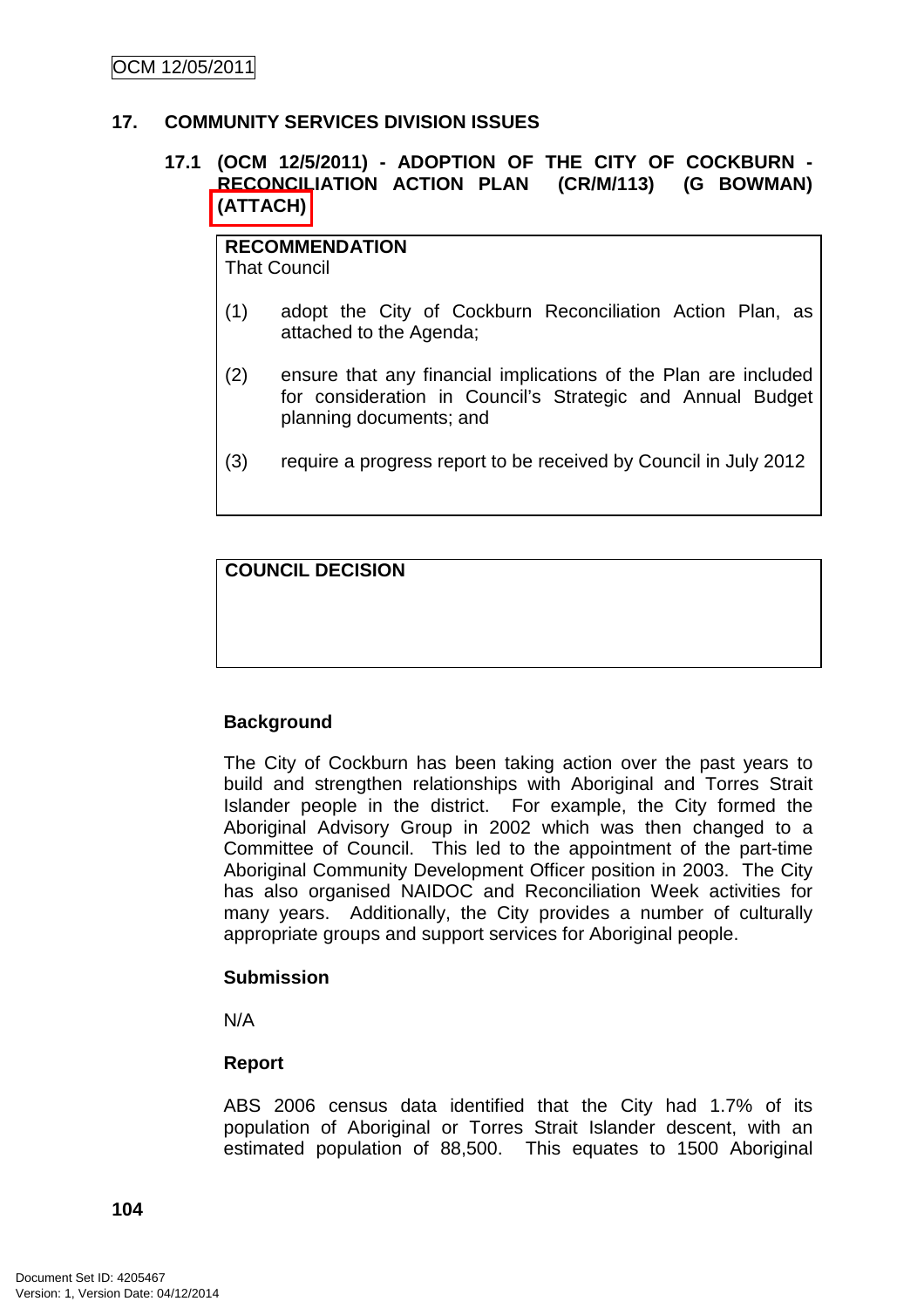people living in the District. Reconciliation requires both Aboriginal and non-Aboriginal people working together to build and strengthen relationships and achieve common goals. The successful implementation of a Reconciliation Action Plan (RAP) will therefore benefit the whole community.

The City's Aboriginal Reference Group considers that Council has undertaken significant acts of Reconciliation such as adopting Policy SC44 which formally acknowledges that the Nyungar people are the traditional owners of the land contained in the Cockburn District. This combined with the "Welcome to Country" acknowledgements by traditional Elders at community events and the installation of an acknowledgement plaque at the front of the Administration building was considered progressive.

The City would like to formalise a number of current actions and to be part of a larger movement for reconciliation across Australia. Reconciliation Australia (RA) is a not-for-profit community organisation that assists other organisations to develop RAP's. A number of Local Government authorities have developed a RAP and many more have signed a commitment to develop one in the next 12 months. One of the main goals of RAP's is to close the unacceptable 17 year life expectancy gap between Aboriginal and non-Aboriginal children.

The City signed a Statement of Commitment to develop a RAP by 30 April 2011. The Statement of Commitment outlined that development of this RAP will involve consultation with RA; Aboriginal and Torres Strait Islander and non-Aboriginal staff; and external consultation with Aboriginal and Torres Strait Islander stakeholders. Areas for action committed to include:

- Training in cultural awareness and development for Council staff in order to strengthen communication and service delivery.
- Creating opportunities to build and strengthen relationships between Aboriginal and Non-Aboriginal people across City of Cockburn.
- Increasing the participation of Aboriginal and Torres Strait Islander residents in mainstream activities.
- Increasing the visibility of Aboriginal and Torres Strait Islander culture and peoples across City of Cockburn.
- Embedding Aboriginal and Torres Strait Islander views in service delivery.

The City has now completed the draft RAP by following the process outlined by RA.

This process included the formation of a Steering Group with membership of Aboriginal and Non-Aboriginal City staff, Aboriginal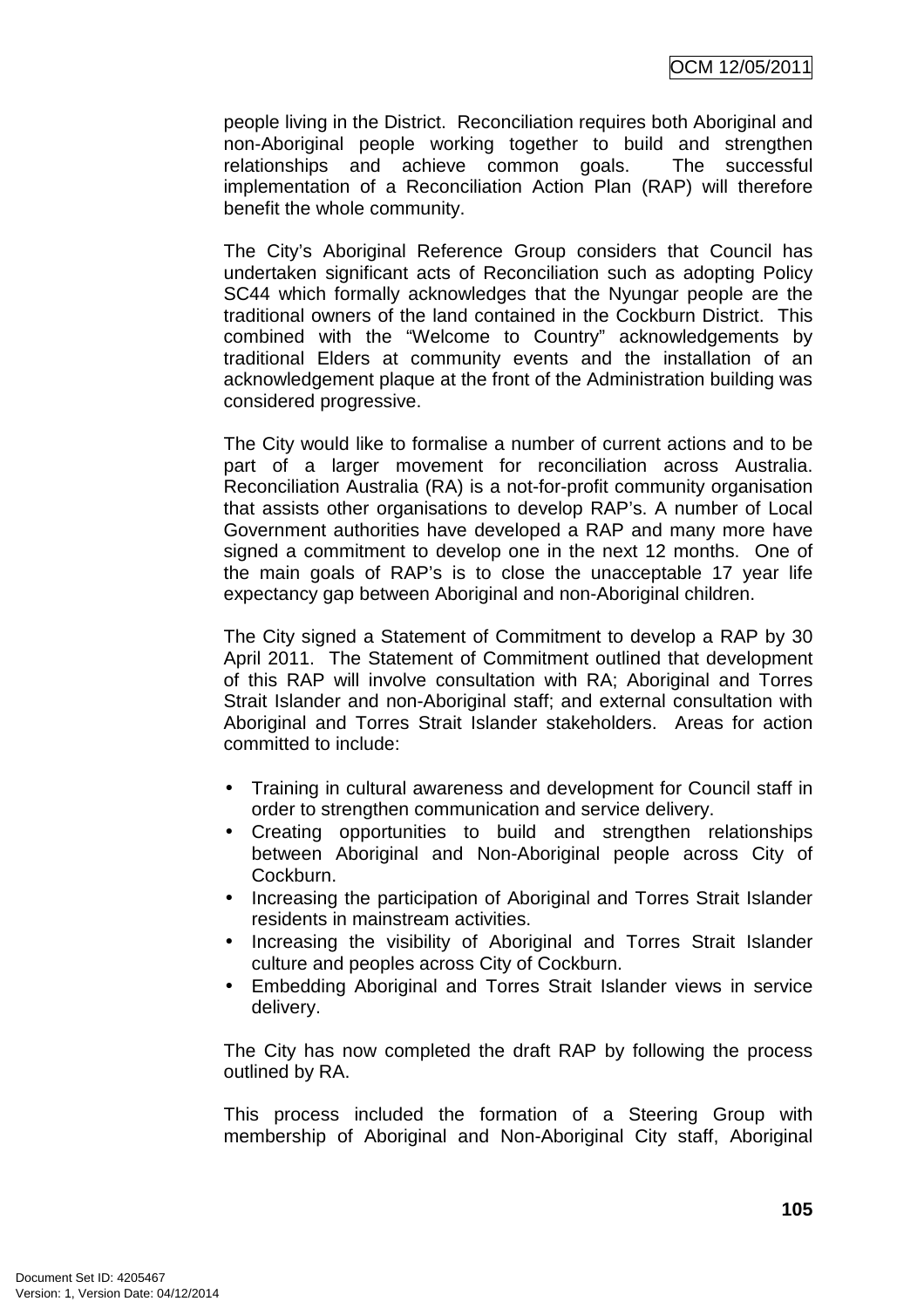Reference Group members, and Aboriginal and Non-Aboriginal community members. The aim was to achieve a 50:50 ratio of Aboriginal and non-Aboriginal people in attendance at the steering group meetings. Staff from from a wide variety of Service Units attended the meetings including Human Services, Community Services, Libraries, Strategic Planning, Infrastructure, Human Resources, Parks, Environmental Services, Community Safety, and Communications.

The City organised consultation forums and focus groups with the Aboriginal Reference Group, seniors, youth, Walyalup Reconciliation Group, 'My Time' Aboriginal group and a general public meeting. In total 100 community members have been consulted regarding the RAP key focus areas. In addition to this staff have been consulted with across all Service Unit areas via a survey and through the Reconciliation Action Plan Steering Group.

During the consultation undertaken the following issues were consistently highlighted as being key issues to be addressed in the development of any future strategy:

- Need to strengthen relationships between Aboriginal and non-Aboriginal people.
- Need to increase employment, educational, health, Cultural and social opportunities for Aboriginal people in Cockburn.
- Need to improve the cultural appropriateness of some Council Services.
- Need to visibly acknowledge and respect Nyungar culture and history.
- Need to increase positive perceptions of Aboriginal people in the community.

These needs have been developed into a comprehensive draft action plan for the City of Cockburn spanning over a two year period from July 2011 until 2013. These actions have been identified because they are realistic and achievable within a two year timeframe and address the most pressing needs identified in the community consultation process.

The RAP is categorised into three standard areas Relationships, Respect, and Opportunities.

The relationships focus area contains actions that work towards:

• Creating opportunities to build and strengthen relationships between Aboriginal and Non-Aboriginal people across City of Cockburn.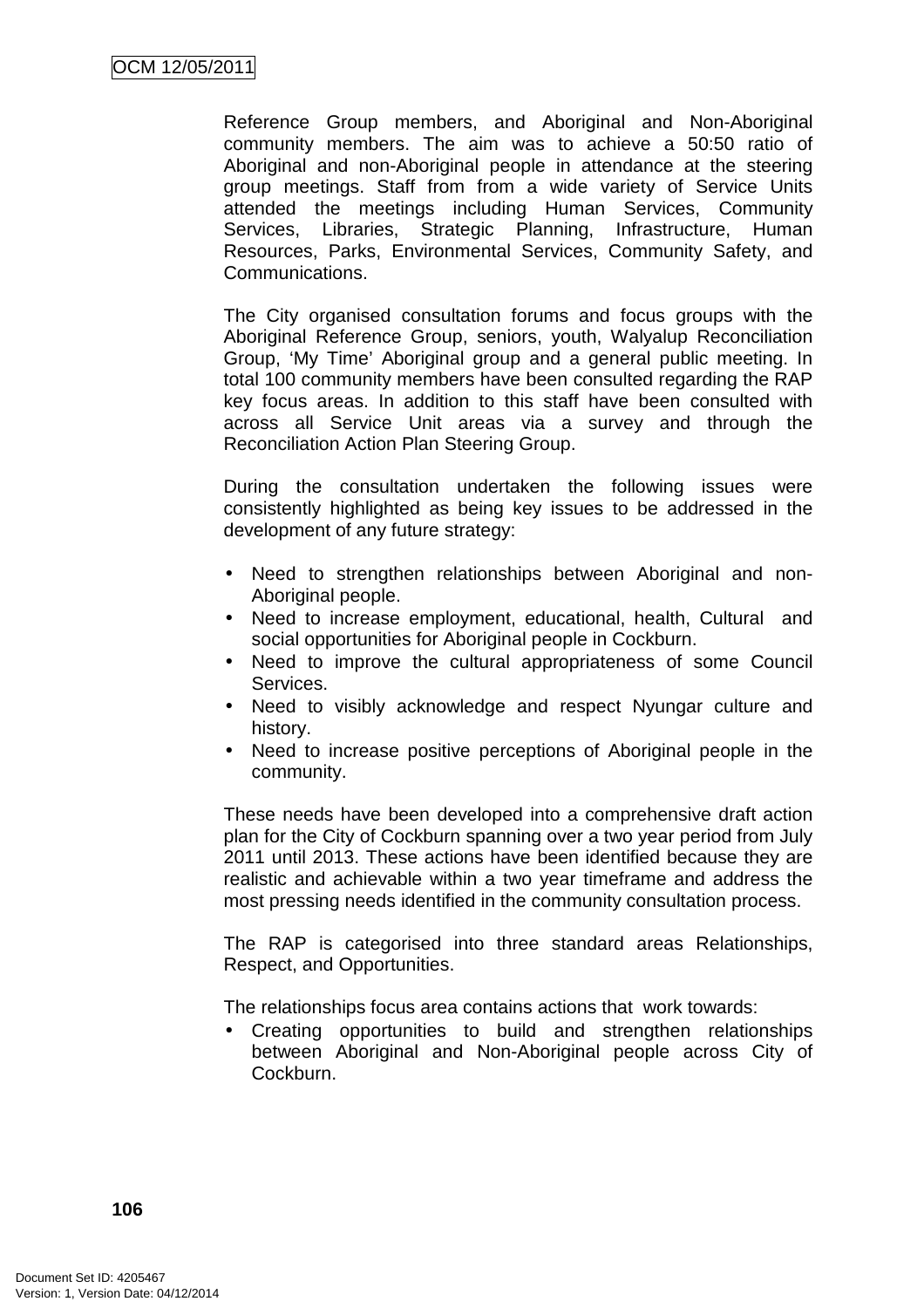The respect focus area contains actions that work towards:

- Increasing the visibility of Aboriginal and Torres Strait Islander culture and peoples across City of Cockburn; and
- Training in Aboriginal Cultural Awareness and Development for Council staff and others, in order to strengthen communication and service delivery.

Note: As action 5 "Flag Raising" recommends the daily flying of the Aboriginal and Torres Strait Islander flags, an amendment to Council Policy SC45 will be required.

The opportunities focus area contains actions that work towards:

- Increasing the participation of Aboriginal and Torres Strait Islander residents in mainstream activities; and
- Embedding Aboriginal and Torres Strait Islander views in service delivery.

All actions are allocated to a responsible officer, outline whether existing or new resources are required and are measureable. The Plan will be monitored and progress reported to the Steering Group quarterly and to Council and RA on an annual basis.

The City's draft RAP has been endorsed by the Reconciliation Action Plan Steering Group, and the City has received correspondence from RA that the attached draft Plan meets their required standards.

If the attached RAP is adopted by Council then the final plan will be sent to RA for ratification.

However, if more than minor changes are made to the attached plan Reconciliation Australia may need to recommend further changes and then the revised document may need to be considered by Council at a future meeting.

While the City successfully partners with the Federal and State Governments to provide services and programmes aimed at supporting Aboriginal people in our community there is a need for all levels of government to work together in facilitating positive outcomes for Aboriginal people.

### **Strategic Plan/Policy Implications**

- Council Policy SC44 "Acknowledgement of Traditional Owners" refers.
- Council Policy SC45 "Flying of Flags City of Cockburn Administration Building" refers.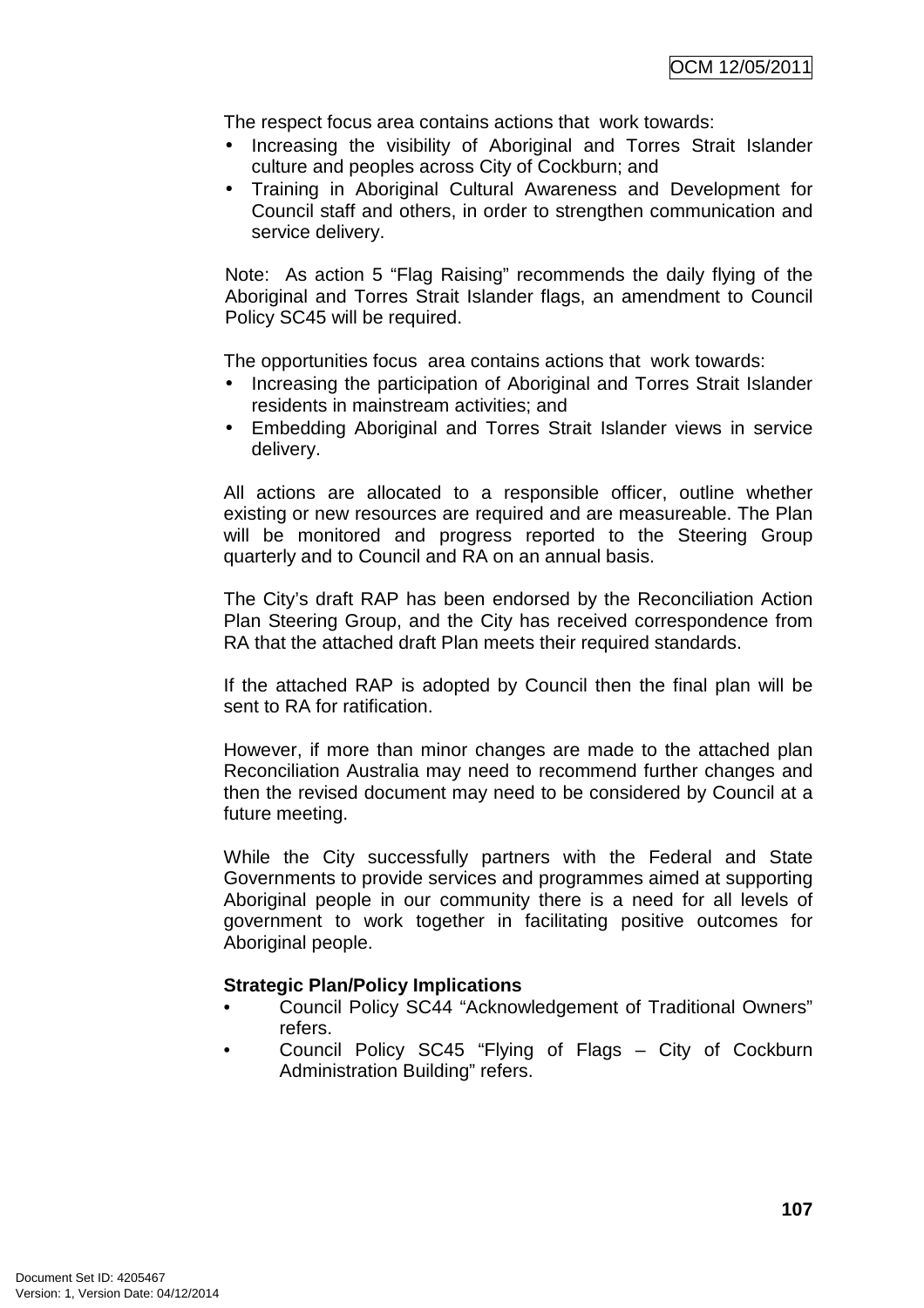### **Lifestyle and Aspiration Achievement**

• To identify community needs, aspirations, expectations and priorities for services that are required to meet the changing demographics of the district.

### **Budget/Financial Implications**

As contained in the Plan.

One of the requirements is for casual administrative assistance to support the functions of the RAP Steering Group, and assist the Aboriginal Community Development Officer and the Family Services Manager to report progress regarding the RAP. The Administration Assistant will be employed on a casual basis for a maximum of 2 hours per week. The net cost to Council for this administration support for the 2011/12 financial year will be \$3,500.

All other actions which require additional Municipal resources will be considered by Council through the 2011/12 Budget process or 2012/13 Budget process.

The items that require new Municipal resources in the 2011/12 financial year are:

- \$3,500 RAP Steering Group and administrative support
- \$2,000 Cultural Bus Tour
- \$3,000 printing of Aboriginal History Brochure
- \$4,700 installation of 4 flag poles at Administration Building
- \$15,000 Feasibility Study for an Aboriginal Cultural Centre contingent upon matching funds from a TQUAL Grant application
- \$3000 Aboriginal Student Award

The net cost to Council for 2011/12 financial year is \$31,200.

### **Legal Implications**

N/A

### **Community Consultation**

Extensive community consultation was undertaken with the RAP Steering Group, the Cockburn Aboriginal Reference Group, a public meeting was held, a Seniors meeting was held, and a Youth focus group was held. A total of 100 community members have been consulted regarding the proposed RAP.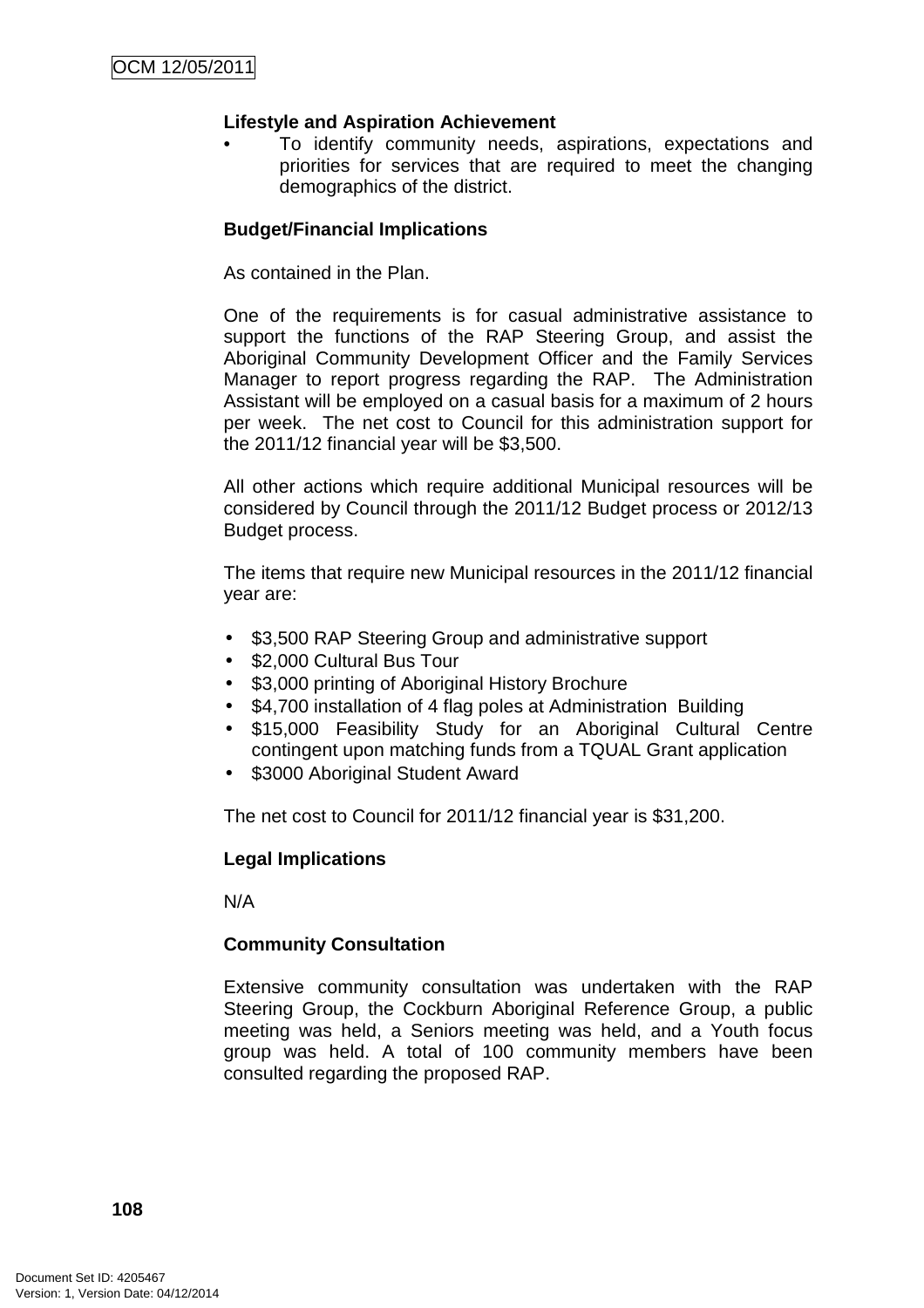## **Attachment(s)**

City of Cockburn Reconciliation Action Plan

### **Advice to Proponent(s)/Submissioners**

Reconciliation Australia and Stakeholders consulted in the preparation of the Plan have been advised that this matter is to be considered at the May 2011 Council Meeting.

### **Implications of Section 3.18(3) Local Government Act, 1995**

Nil.

## **17.2 (OCM 12/5/2011) - CITY OF COCKBURN CRIME PREVENTION PLAN 2011-2014 (CR/L/007) (R AVARD) (ATTACH)**

#### **RECOMMENDATION**

That Council adopt the Crime Prevention Plan 2011 - 2014, as attached to the Agenda.

# **COUNCIL DECISION**

## **Background**

Local Government is responsible to its local community for the quality of life issues that impact on residents. Local Government is increasingly involved with crime prevention throughout Australia which indicates that Local Governments are being responsive to their community's concerns.

In September 2004, the City was one of the first Councils to sign a Partnership Agreement with the Office of Crime Prevention to prepare a Community Safety and Crime Prevention Plan on behalf of the community and in accordance with WA Government guidelines.

The following strategies are intended to set out the broad shape of the Crime Prevention Plan 2011 to 2014. This is the second CSCP plan to be developed and facilitated by the City with the assistance of the Office of Crime Prevention and is a direct result of that original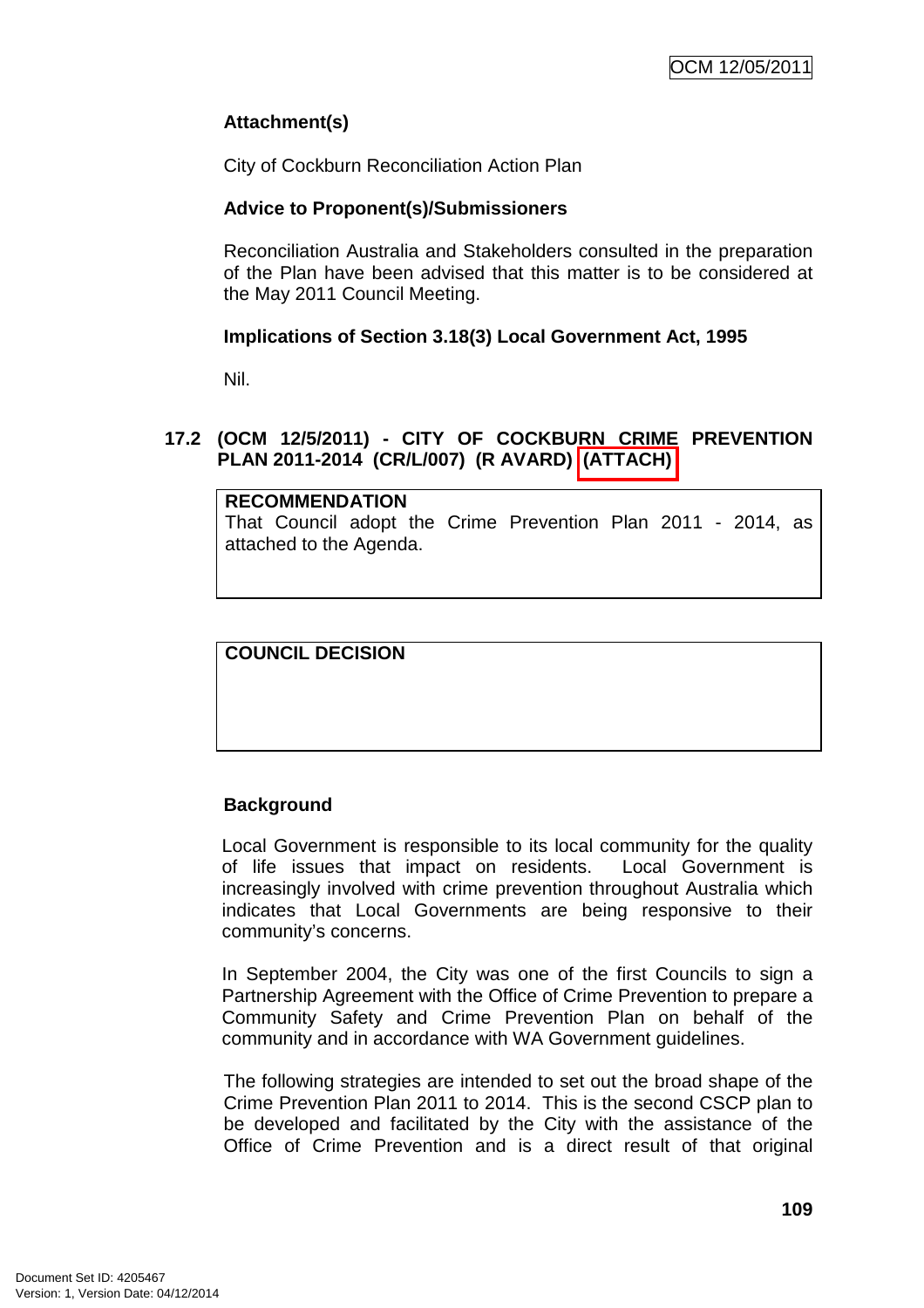partnership agreement between the State Government and the City of Cockburn.

### **Submission**

N/A

### **Report**

The review and development of a new Crime Prevention Plan required the following processes to be undertaken in line with the requirements of the Office of Crime Prevention:

- 1. Evaluate current safety and security initiatives. (What works and what doesn't?)
- 2. Identification of future requirements in line with current security and criminal activity trends.
- 3. Investigation into possible options to enhance the security management within Cockburn. This is to include any operational and financial considerations.
- 4. Consolidation and co-ordination of proposed initiatives.
- 5. Consultation with the community and other stakeholders.
- 6. Conduct community security and safety survey in line with the Office of Crime Prevention requirements.
- 7. Approval of the Community Safety & Crime Prevention Technical Reference Group.
- 8. Completion and submission of new Crime Prevention Plan 2011 to 2014 for ratification by Council and the Office of Crime Prevention.

The original plan written in 2004 was not based on any clearly defined plan and generally worked well, however in 2009 the Office of Crime Prevention set a base standard that outlined a basic process to be followed. As a result the Community Safety and Crime Prevention Introductory Planning Manual was produced for developing a local Community Safety and Crime Prevention Plan.

The plan was to involve an analysis of crime data supplied by the various sources such as the Office of Crime Prevention, Western Australian Police and was to involve pro-active consultation with key stakeholders. This was to be used as a basis in the identification of proposed strategies and partnerships, which was to include shared responsibilities and funding opportunities eg. grants and in-house funding.

From this research the following six strategies were identified:

1. Promotion and Development of Security Awareness and Crime Prevention within the City of Cockburn.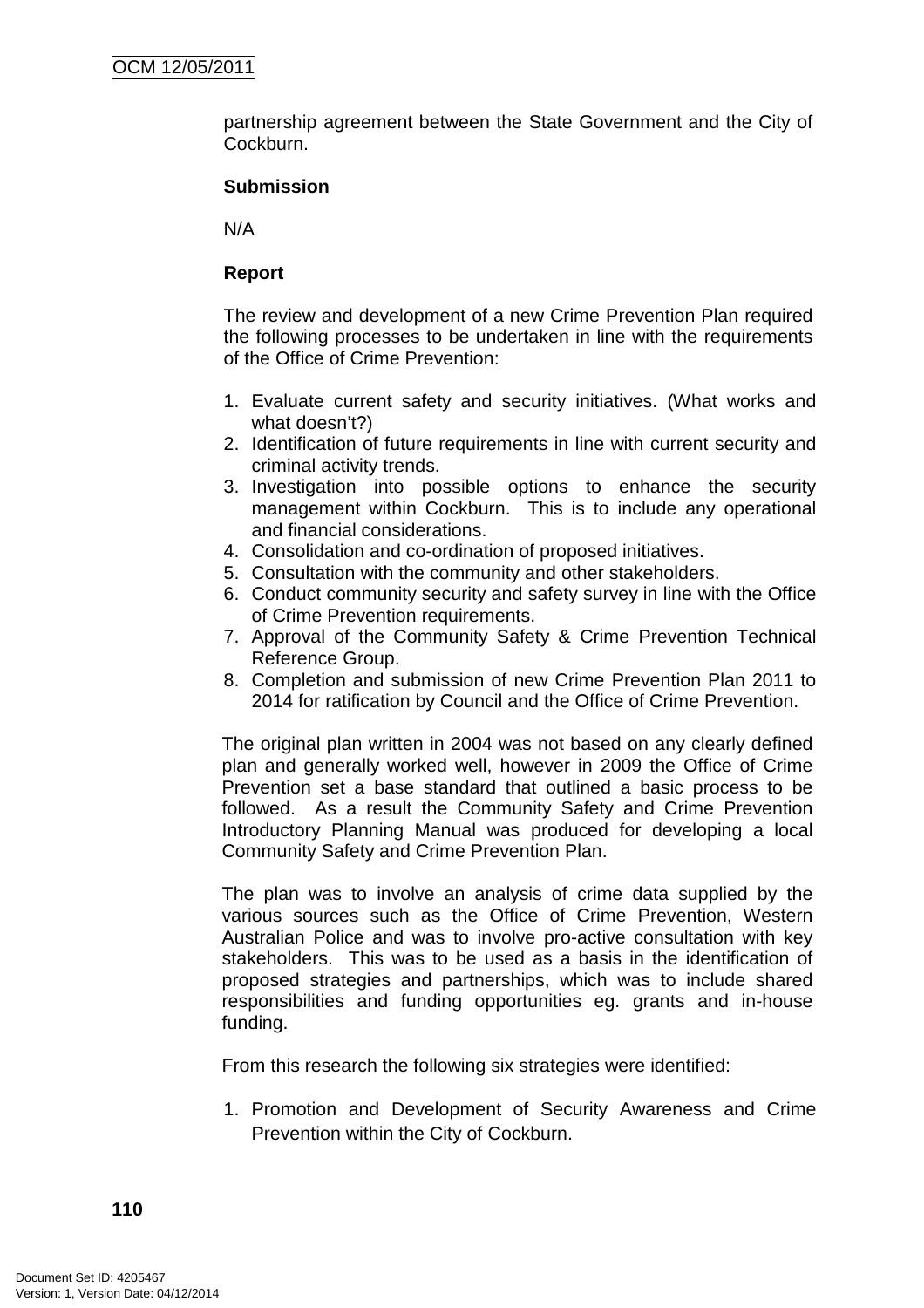- 2. Strategic use of CoSafe.
- 3. Development of Safe Environs.
- 4. Facilitate community Involvement Education and Empowerment.
- 5. Youth Education and Programs.
- 6. Dealing with Reality versus Perception of Crime.

Each of these strategies has a subset of tactics to be employed to achieve the desired outcome.

Full details of these strategies are outlined in Chapter 5 of the Crime Prevention Plan.

The plan's strategies are designed to have multiple agencies work in a collaborative process to address crime. To this end the original Community Safety and Crime Prevention Technical Reference Group will take a more hands on approach to the strategies and their implementation.

The strategies in most cases are already being applied in some form. If adopted by Council this will add weight to subsequent grants the City may apply for either through the Office of Crime Prevention or other State and or Federal authorities.

### **Strategic Plan/Policy Implications**

### **Demographic Planning**

- To ensure the planning of the City is based on an approach that has the potential to achieve high levels of convenience and prosperity for its citizens.
- To ensure development will enhance the levels of amenity currently enjoyed by the community.

### **Infrastructure Development**

- To construct and maintain community facilities that meet community needs.
- To construct and maintain parks and bushland reserves that are convenient and safe for public use, and do not compromise environmental management.
- To provide an appropriate range of recreation areas that meets the needs of all age groups within the community.

### **Lifestyle and Aspiration Achievement**

• To foster a sense of community spirit within the district generally and neighbourhoods in particular.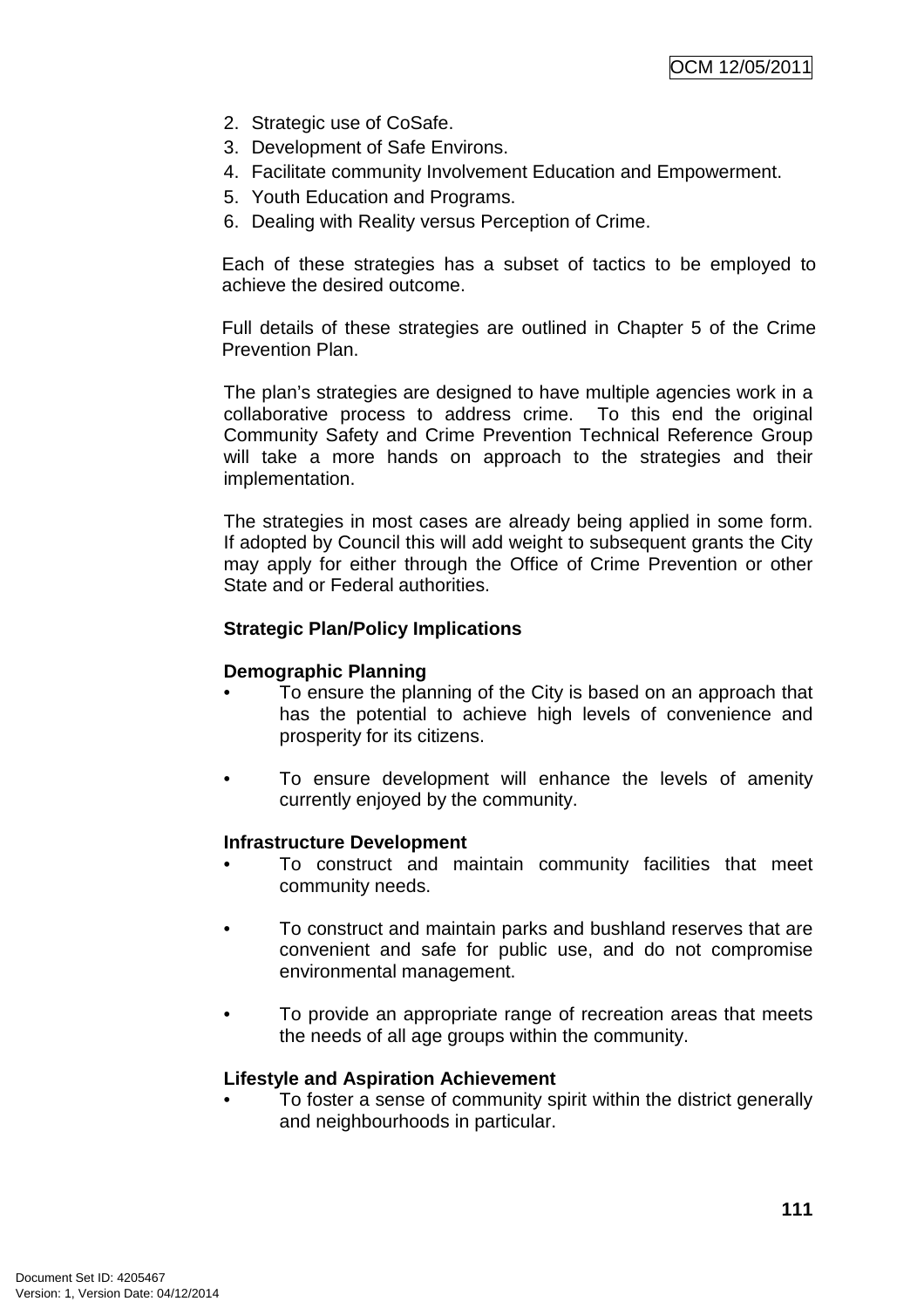To identify community needs, aspirations, expectations and priorities for services that are required to meet the changing demographics of the district.

### **Budget/Financial Implications**

The Crime Prevention Plan's strategies are currently mostly budgeted for. Any new or additional resource requirements will need to be sourced through grant funding or through the standard municipal budget processes and timeframes.

### **Legal Implications**

N/A

### **Community Consultation**

Consultation was carried out via a survey (see Chapter 4 of the Plan) and through consultative groups such as the Neighbourhood Watch and the Community Safety and Crime Prevention Technical Reference Group.

### **Attachment(s)**

City of Cockburn Crime Prevention Plan 2011 – 2014.

### **Advice to Proponent(s)/Submissioners**

The Proponent(s) and those who lodged a submission on the proposal have been advised that this matter is to be considered at the May 2011 Council Meeting.

### **Implications of Section 3.18(3) Local Government Act, 1995**

Nil.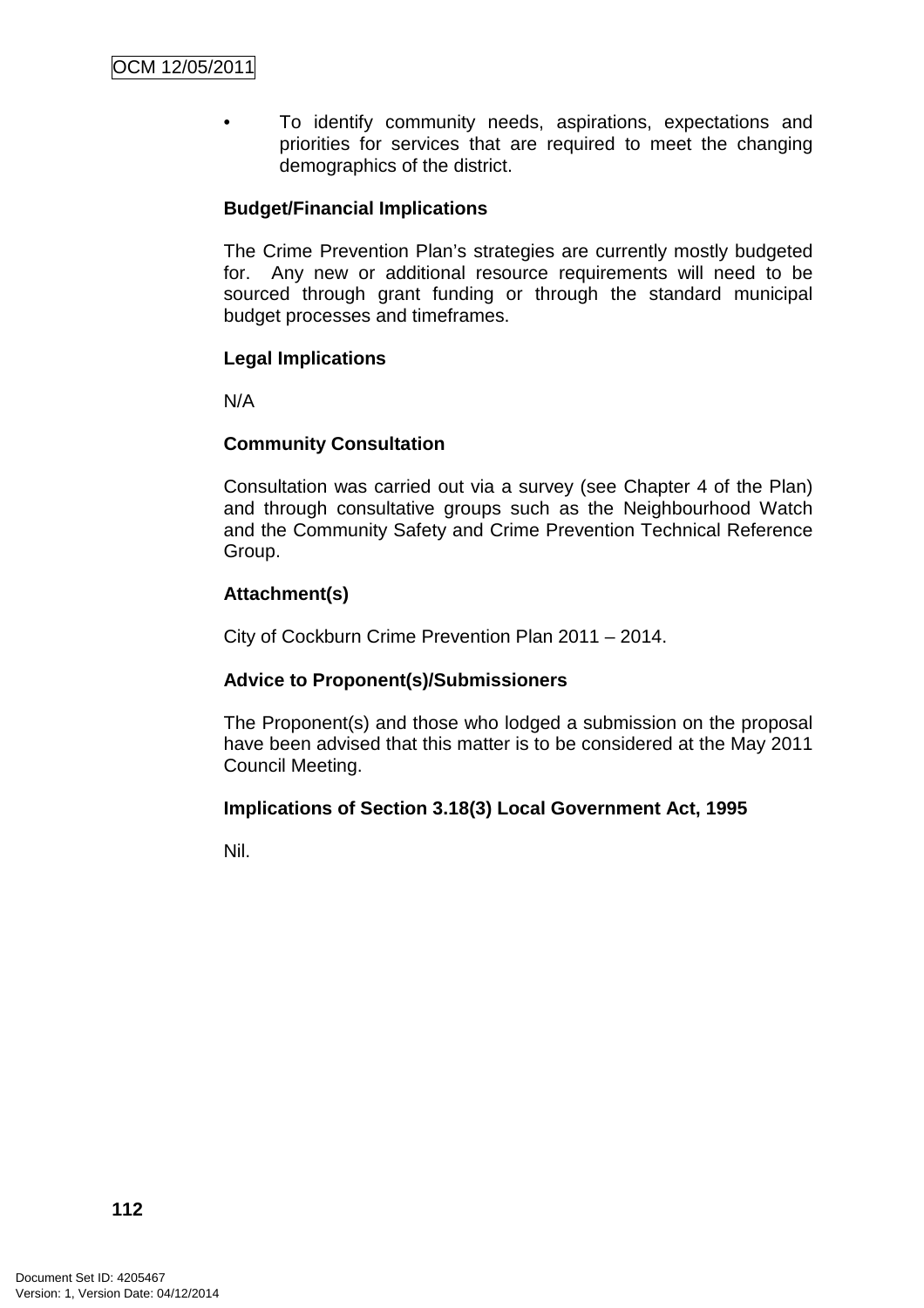### **17.3 (OCM 12/5/2011) - COOGEE BEACH SURF LIFE SAVING CLUB LEASE (CR/M/106) (R AVARD) (ATTACH)**

# **RECOMMENDATION**

That Council

- (1) allocate over the 2011/2012 and 2012/13 municipal budgets, the total sum of \$6,500,000 for the construction of the Coogee Beach Surf Life Saving and Multi Functional Community Facility.
- (2) approve the appointment by the Coogee Beach Surf Life Saving Club of Pindan Pty Ltd at the negotiated lump sum contract price of \$5,806,213 (GST exclusive);
- (3) enter an Agreement for Lease and Lease with the Coogee Beach Surf Life Saving Club (Inc) for premises to be constructed on a portion of lot 172 Cockburn Road Coogee subject to the following conditions:
	- 1. The lessee will construct on the land a Regional Surf Life Saving and Multipurpose Community Facility in accordance with the approved plans and specifications.
	- 2. The lease shall be for a period of 20 years with an option for a further 10 years for the premises as shown on the attached plan.
	- 3. The lease fee shall be a peppercorn.
	- 4. The lessee will pay all outgoings and maintenance costs in accordance with the term and conditions prescribed in the attached lease.
	- 5. Other terms and conditions as provided for in the attached Agreement for Lease and Lease.
- (4) require a formal commitment from the Coogee Beach Surf Life Saving Club to release all funds received from Lotterywest (\$500,000) and the Department of Sport and Recreation (\$750,000) toward the cost of the construction works as approved by the Project Manager/ Superintendant on behalf of the City.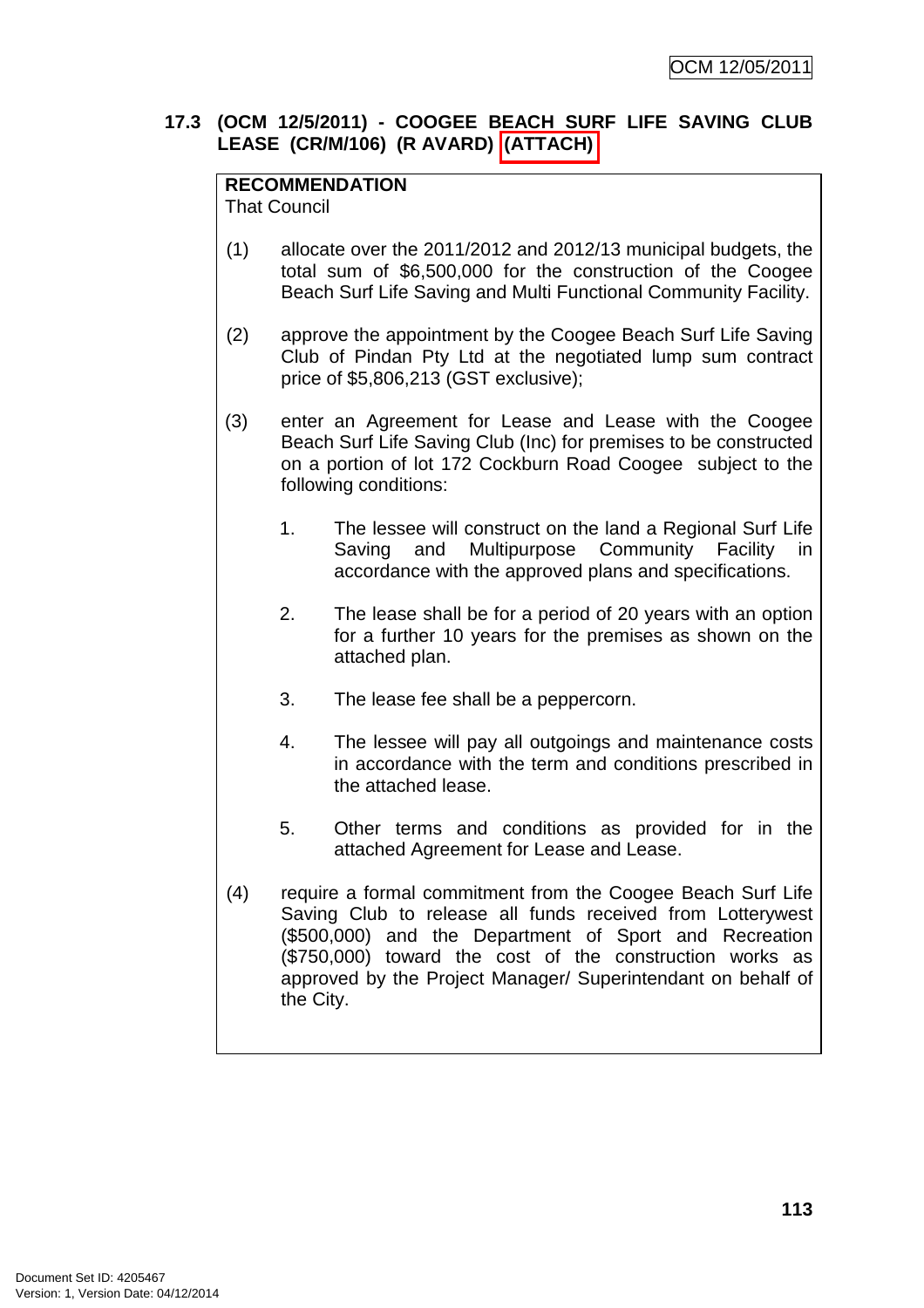### **COUNCIL DECISION**

### **Background**

A Memorandum of Understanding (MOU) was approved by Council at its meeting of 12 July 2007 in which it was a requirement for the Coogee Beach Surf Life Saving Club to construct a Club and multi functional community facilities on the identified site and enter a lease with the City of Cockburn for the management and control of the facilities constructed.

Council at its meeting of the 14<sup>th</sup> of October 2010 resolved as follows:

(1) approve the building design for the Coogee Beach Surf Life Saving Club (Inc.) facilities and public amenities development as attached to the Agenda; and

 (2) consider any allocation of funding toward the development of the club rooms and the public amenities for the Coogee Beach Surf Life Saving Club (Inc.) following receipt of advice from the Club on the preferred tender, scheduled for February 2011, in accordance with the proposed development schedule.

### **Submission**

The Coogee Beach Surf Life Saving Club has written to the City advising that the negotiated tender price of \$5,806,213 has been achieved and are seeking the Council's approval to proceed with the development of the facilities in accordance with the terms of the MOU. It is noted that the tender price includes a kiosk available to the public.

### **Report**

The proposal to develop the Poore Grove Beach access node and Coogee Beach Surf Life Saving and Multi functional facilities has been before Council on a number of occasions and the matters have been progressed in accordance with the MOU between the Club and the City adopted by Council at its meeting of July 2007. The plans for the building were considered by Council at its meeting of October 2010.

The Club have been responsible for the appointment of the architect and seeking funds from external sources for the project. To give both the Club and the Council security and to ensure clarity in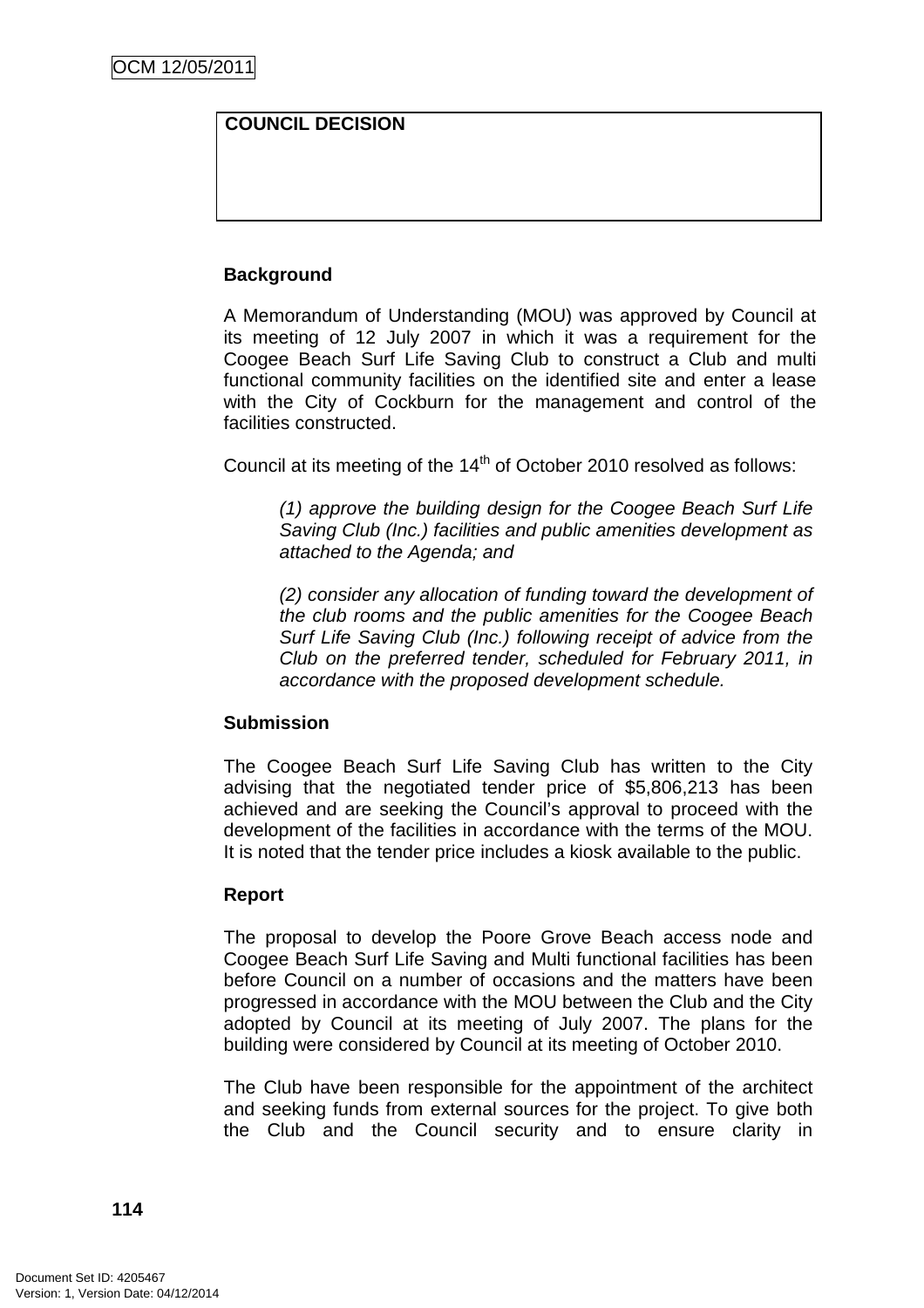OCM 12/05/2011

responsibilities an Agreement for Lease and Lease between the two parties has been prepared and is attached to the agenda. These documents supersede the MOU currently in place. The Agreement in part defines the responsibilities of the parties' in relation to the construction of the facilities. The Club will hold the contract with the builder. Of note is the requirement for the Club to gain the approval of the City to the design and specifications for the construction and for Council to approve the proposed successful tender for the construction works. This was formally done by the Council decision of the  $14<sup>th</sup>$  of October 2010.

There has since this time been a change to the design which provides for the inclusion of a kiosk to serve the public who visit the beach. The City has reached agreement with the Club for the City to appoint the project manager/superintendant for the construction works which has an indicative fee of \$50,000 to reduce the risk to the City in the building construction phase of the project. Under the previous contractual arrangement between the Club and the architect this task was to be undertaken by the architect.

A project team has been agreed comprising a representative of the Club, project manager/superintendant, architect and a representative of the City of Cockburn. Whilst the ultimate authority for the construction decisions lies with the City there are dispute resolution clauses in the Agreement which deal with issues if they arise during the construction works.

The Club called for Expressions of Interest and invited selected tenders. As a result of the tender process and subsequent negotiations with the lowest tenderers, Pindan Pty Ltd have been recommended and have agreed to a fixed price lump sum for 90 days which expires on the 11 June 2011 and have proposed a 52 week construction period. There may be scope to have the fixed price tender extended for a short period but the construction period of approximately 52 weeks is more constrained and will impact on the budget allocations as the majority of the funds will be spent in 2011/12.

On the completion of the construction works the Lease Agreement will come into effect. The City will manage the public toilets within the new building which have been designed to allow access by the public without the other facilities being open. The Club will manage and operate the rest of the building including responsibility for the walls and fences that surround the building.

Both the Agreement for Lease and the Lease documents attached have been agreed to by the Club.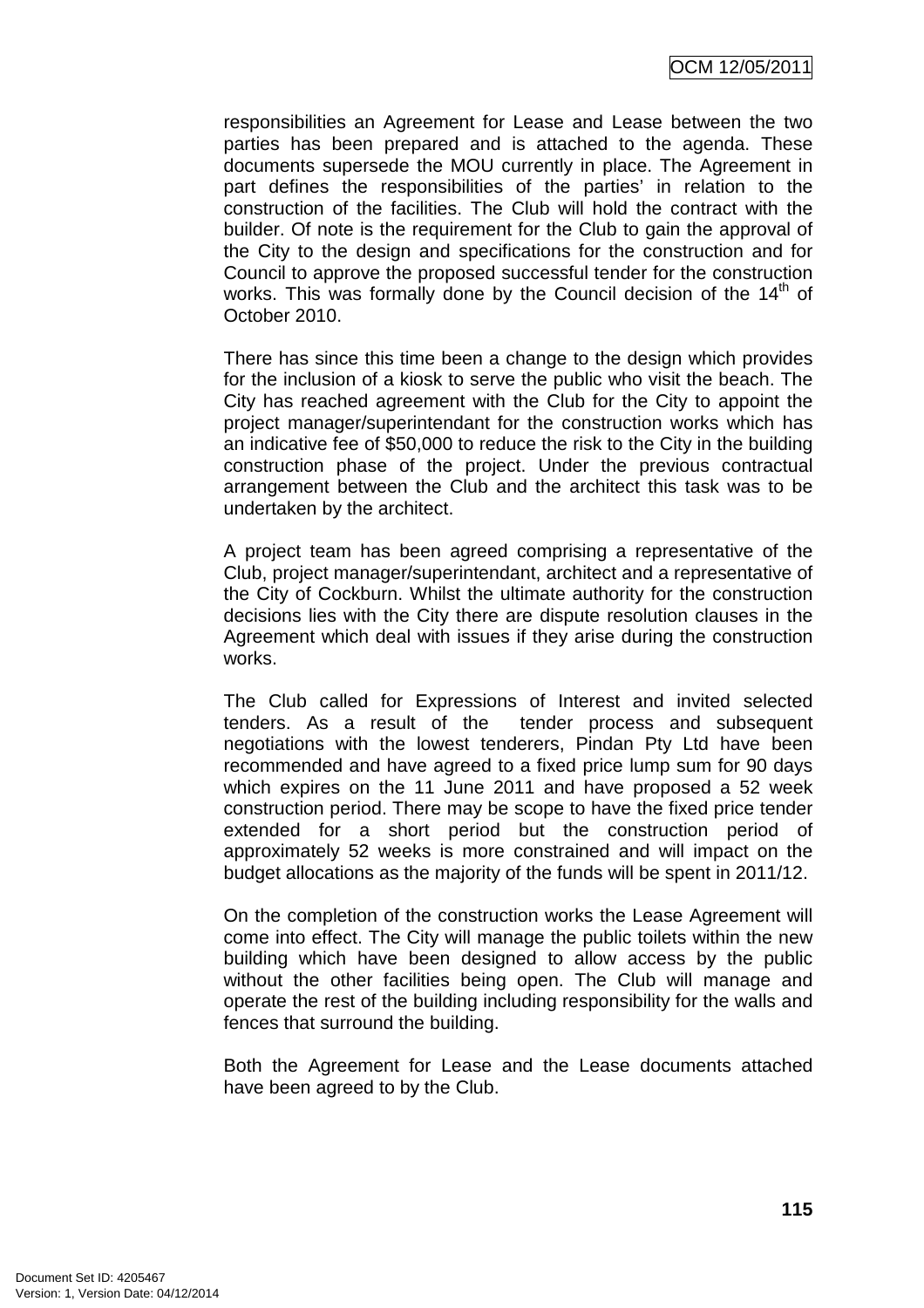Given the somewhat isolated nature of the facilities it is proposed that Poore Grove will be closed at night to prevent public access to the area. Experience at Point Catherine has demonstrated that extensive vandalism will occur to public buildings in isolated beach side areas if access is not restricted after hours. The building design includes numerous initiatives to prevent and reduce the opportunities for vandalism and illegal entry and Crime Prevention Through Environmental Design (CEPTD) principles have been utilised.

At the Ordinary Council Meeting held 10 June 2010, it was resolved as follows:

"That the City underwrite Stage 2 of the Surf Life Saving Club project, ie. the building, by providing an additional \$2,000,000 over financial year 2011/12 to financial year 2012/13, in the event that the Developer Contributions framework is not in place or agreed to by the City by this timeframe".

This infrastructure item is listed in Developer Contribution Plan13 which seeks a proportion (37.29%) of the funding for this item from developer contributions. The Council needs to be aware that it is proceeding with this development with no commitment from the Minister of Planning for a contribution through the Developer Contribution Plan. It should also be note that SPP3.6 specifies that the City is unable to collect any funds until the amendment has been gazetted. It does not appear to prevent proceeding with the construction of a project which has been included in the DCP as advertised and receiving a contribution for that purpose.

### **Strategic Plan/Policy Implications**

### **Infrastructure Development**

• To provide an appropriate range of recreation areas that meets the needs of all age groups within the community.

### **Budget/Financial Implications**

The budget for the building construction phase of the project is as follows (excluding GST):

| $\bullet$       | <b>Construction tender</b>                | \$5,806,213 |
|-----------------|-------------------------------------------|-------------|
| $\bullet$       | <b>Building contingency</b>               | \$500,000   |
|                 | • Project Manager/Superintendant          | \$70,000    |
|                 | • Architect/Engineers construction advice | \$125,000   |
| Total (rounded) |                                           | \$6,500,000 |
|                 |                                           |             |

There is a further \$54,000 required for some redesign and modification to the engineer's drawings to address the changes made as a result of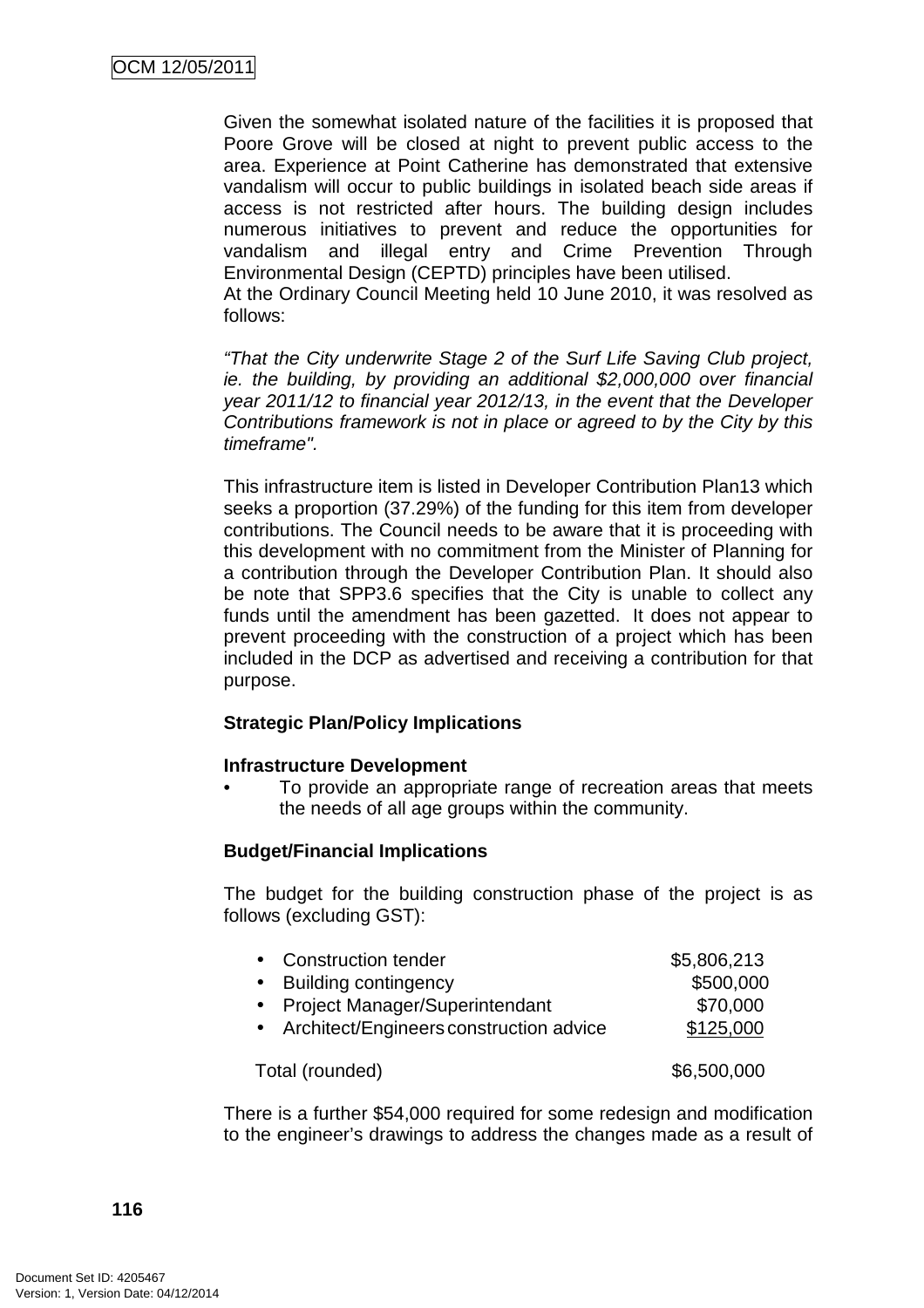the negotiations with the recommended tender and the inclusion of the kiosk. There are sufficient funds in the current budget to meet these costs.

The Coogee Beach Surf Life Saving Club will be responsible for all financial aspects of operating the leased premises and have prepared the attached budget. Most surf club facilities in the state are managed and operated under similar arrangements. The Club has been in operation for a number of years and to date has demonstrated an ability to be financially sustainable.

There Club has received a grant of \$500,000 from Lotterywest and another of \$750,000 from the State Government Department of Sport and Recreation through the Community Sporting and Recreation Facilities Fund toward the construction of these facilities. It is proposed that the Club formally confirm that it will release all funds provided from these sources to the City as contributions towards the project and that they will not retain any of the funds for their purposes.

It is proposed that an amount of \$4,350,000 be placed on the 2011/12 Draft Budget to fund the capital work in 2011/12 with a further \$2,150,000 to be placed on the 2012/13 Budget to fund the balance of the \$6.5m building cost which includes the cost of construction, contingency funds, architect and project manager fees.

The funds will be derived from the municipal fund of \$1,500,000, borrowings of \$3,750,000 and grants from Dept of Sport and Recreation/Lotterywest \$1,250,000.

### **Legal Implications**

The Local Government is exempted from the requirements of Section 3.58 of the Local Government Act by way of the Clause under the Local Government (Functions and General regulations) 1996 Section 30 (b) (i) that the Coogee Beach Surf Life Saving Club (Inc) is deemed to be an organisation the objects of which are of a charitable, benevolent, religious, cultural, educational, recreational, sporting or other like nature.

### **Community Consultation**

The development of the Poore Grove beach access node and the associated facilities has had extensive previous community consultation.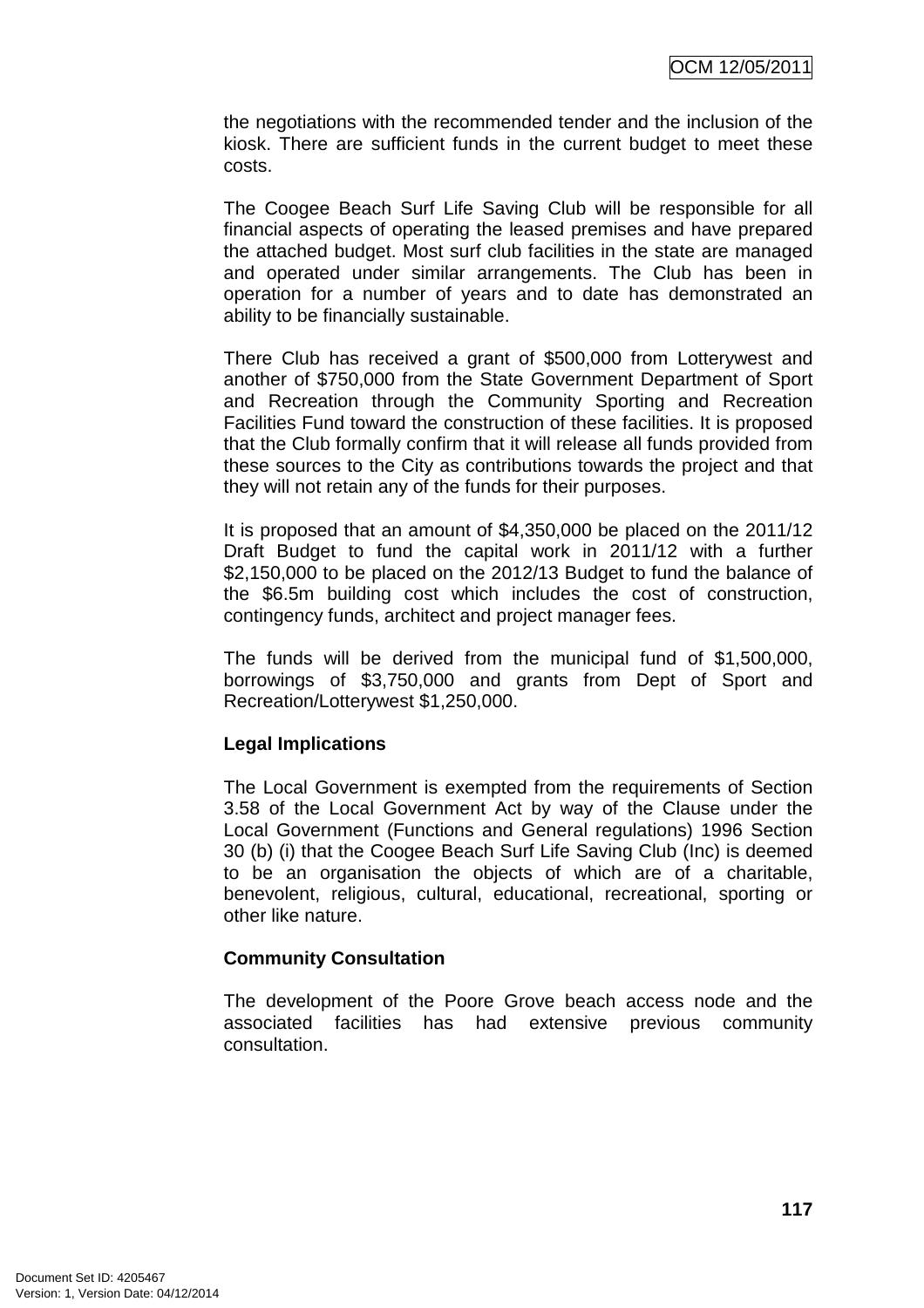## **Attachment(s)**

- 1. Draft agreement for Lease between the City of Cockburn and the Coogee Beach Surf Life Saving Club
- 2. Draft Club Operating Budget

### **Advice to Proponent(s)/Submissioners**

The Proponent(s) have been advised that this matter is to be considered at the May 2011 Council Meeting.

### **Implications of Section 3.18(3) Local Government Act, 1995**

Nil.

## **18. EXECUTIVE DIVISION ISSUES**

Nil

### **19. MOTIONS OF WHICH PREVIOUS NOTICE HAS BEEN GIVEN**

### **19.1 (OCM 12/5/2011) - CLR WHITFIELD - COMMUNICATION BETWEEN CITY OF COCKBURN AND FESA (RS/J/005) (D GREEN)**

### **RECOMMENDATION**

That Council requires the Captains of its Bush Fire Brigades to be notified of any matters which have the potential to impact on the operations of the respective Brigades, prior to any discussion on those matters being held with FESA officers.

### **COUNCIL DECISION**

### **Background**

By email received on 20 April, 2011, Clr Whitfield submitted the following Notice of Motion for consideration at the May Council Meeting: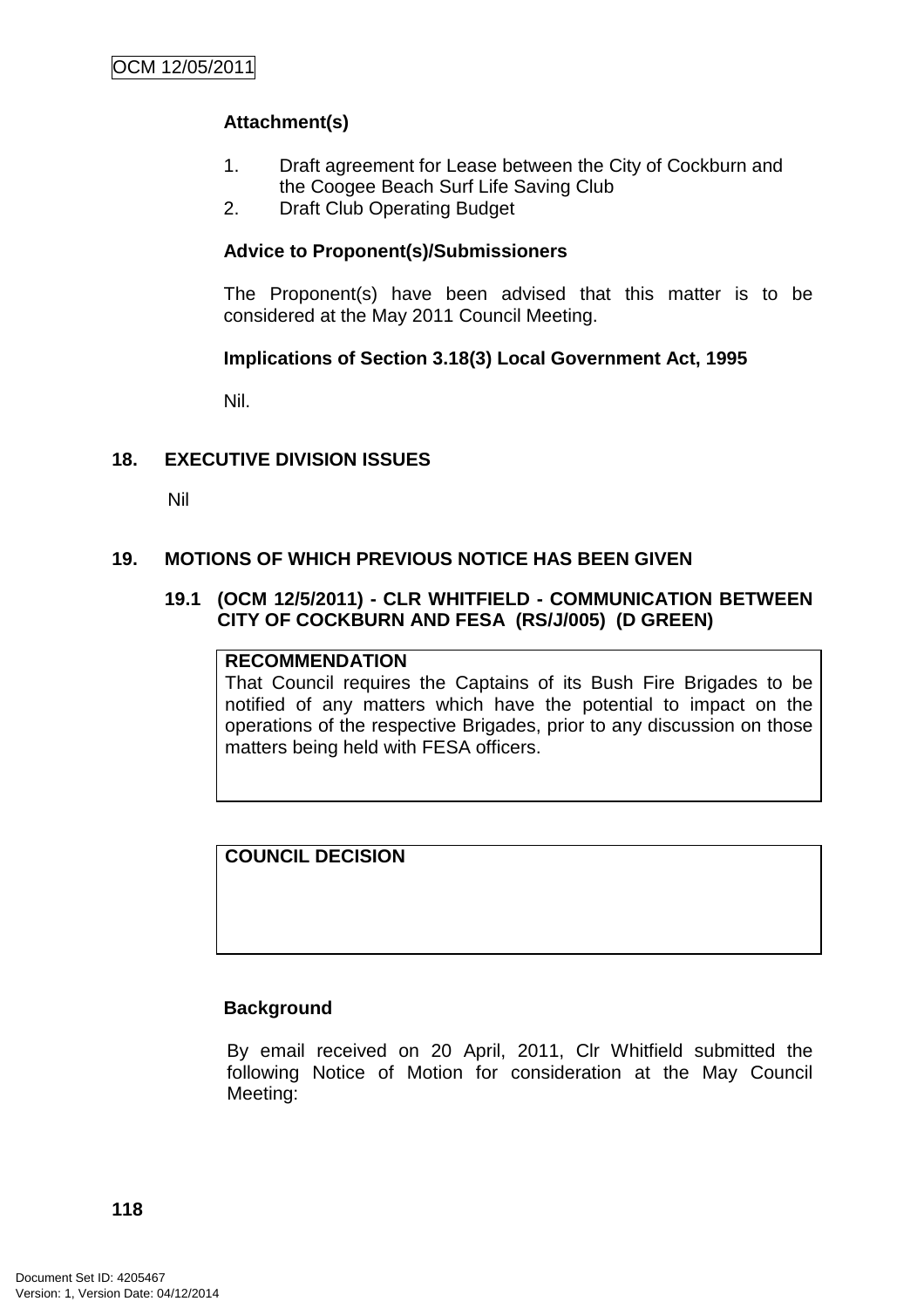"That Council make a resolution that no meeting / correspondence or conversations will be held with any FESA officer or agent with any member of Council staff without the full prior knowledge and attendance / involvement at all such occasions of the Captains of the Brigades and the Elected members of the City of Cockburn Bushfire Advisory Committee (BFAC) being present."

#### **Submission**

N/A

### **Report**

The Notice of Motion in its submitted form would be impractical to implement if adopted by Council. This is because Council staff in the building and planning areas of the City often have discussion with FESA staff in relation to regulatory matters, specifically with regard to fire hydrant requirements and other statutory issues.

Dialogue also involves Councils Environmental Services Section and Rangers discussing Fire Management Plans and other prevention strategies. In addition, Councils Rates Department is required to liaise on aspects of the Emergency Services Levy, for which FESA is the responsible State Government Administrative Authority.

This interaction would be prohibited under the proposal, as presented. Given it is clearly the intent of the original proponent (Jandakot Volunteer Bush Fire Brigade) to be kept appraised of issues which could be perceived as having an effect on its viability in the future, it is considered more prudent for Council to adopt the recommended position put forward, if such a decision is deemed necessary at all.

It is generally considered sufficient for the administration, through the Chief Executive Officer, to provide such an undertaking to any stakeholder who would hold such concerns in a less formal manner.

Such an outcome was discussed with Clr Whitfield; however, Council`s Standing Orders do not provide any officer discretion to withdraw a Motion submitted within the specified time frame, unless it is formally withdrawn by the mover.

## **Strategic Plan/Policy Implications**

### **Infrastructure Development**

• To construct and maintain community facilities that meet community needs.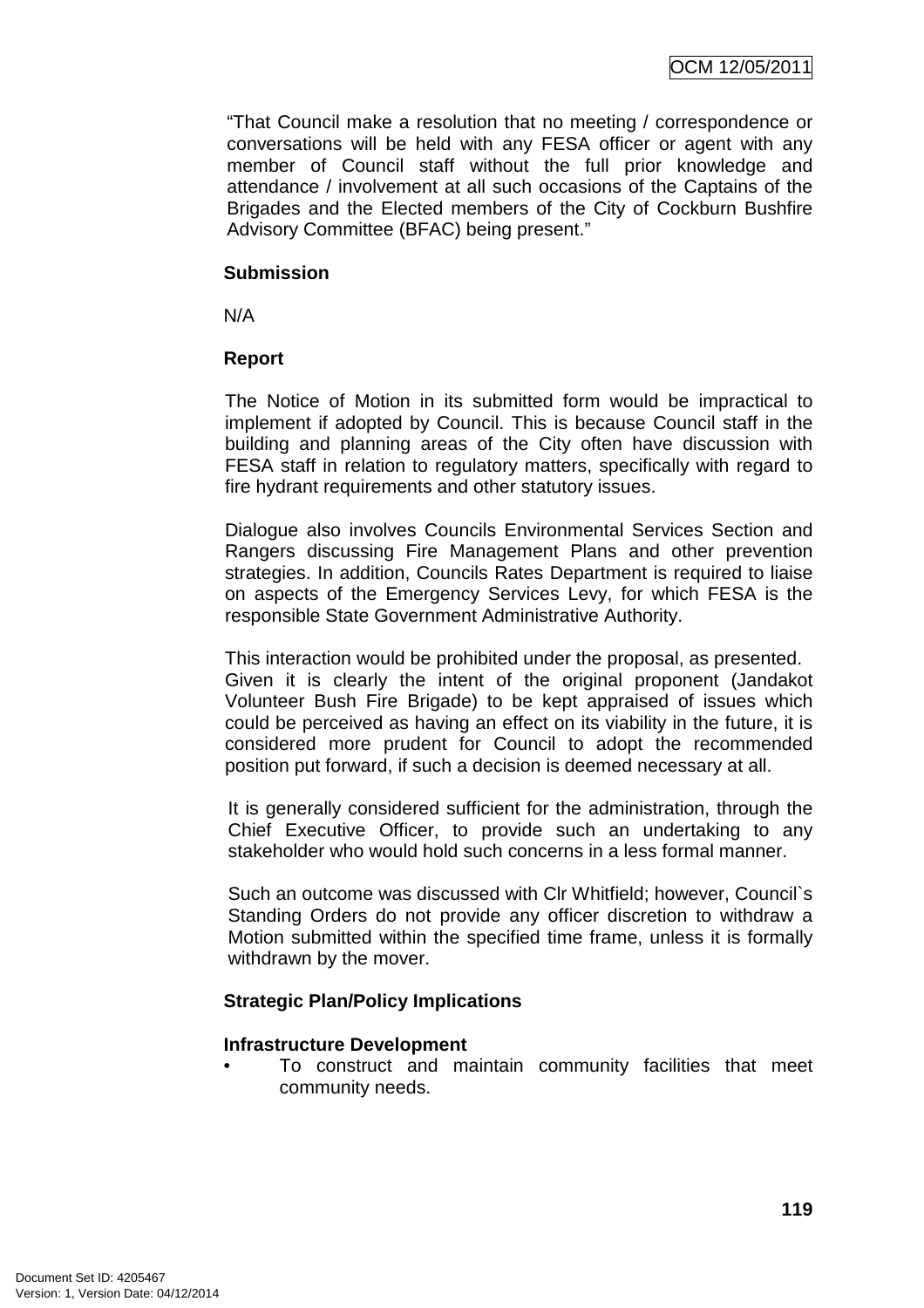### **Lifestyle and Aspiration Achievement**

• To deliver our services and to manage resources in a way that is cost effective without compromising quality.

### **Governance Excellence**

• To provide effective monitoring and regulatory services that administer relevant legislation and local laws in a fair and impartial way.

### **Budget/Financial Implications**

N/A

**Legal Implications**  Clause 4.10 of Council`s Standing Orders Local Law refers.

### **Community Consultation**

N/A

### **Attachment(s)**

N/A

### **Advice to Proponent(s)/Submissioners**

N/A

## **Implications of Section 3.18(3) Local Government Act, 1995**

Nil.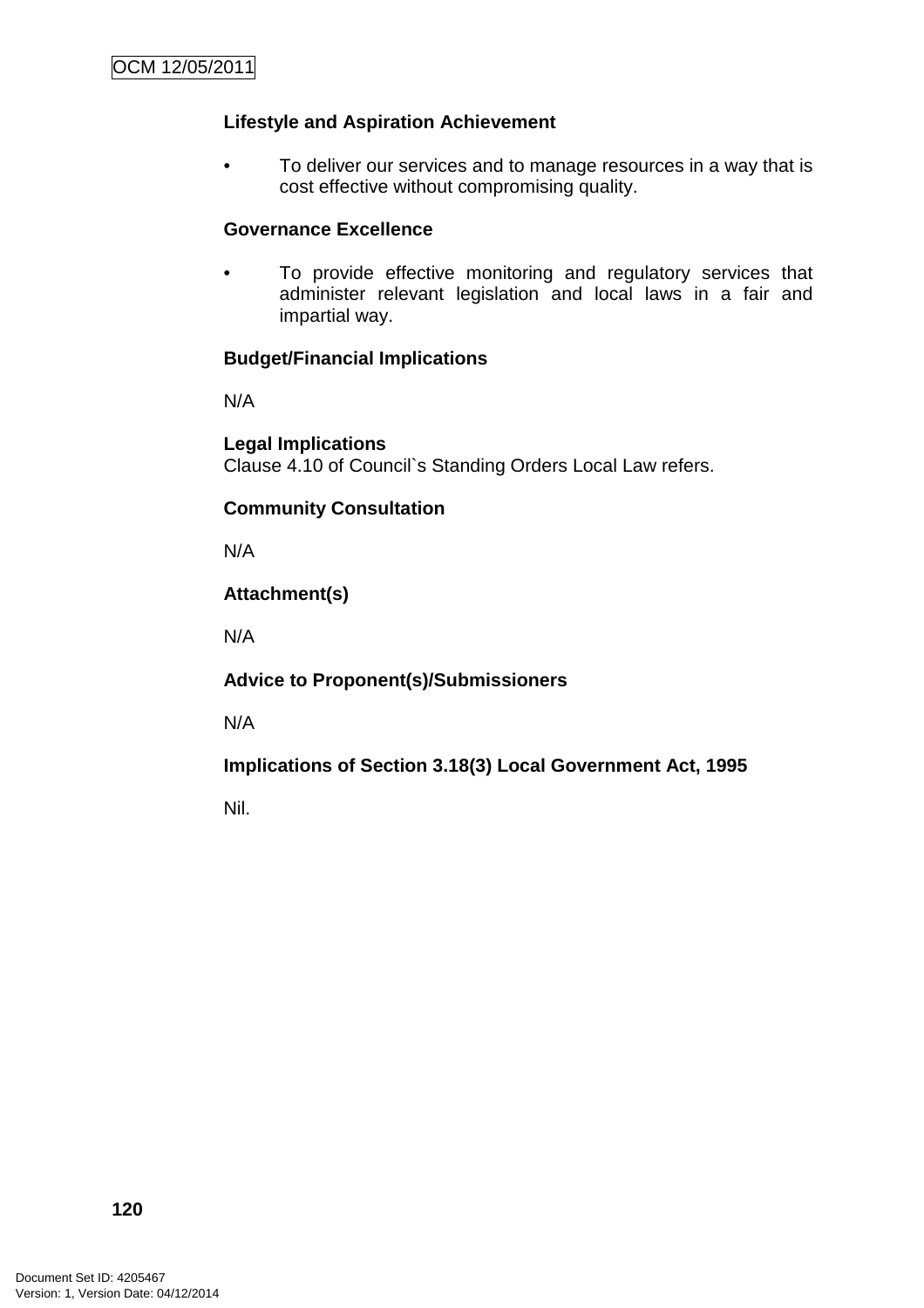### **19.2 (OCM 12/5/2011) - CLR LIMBERT - REMOVAL OF LONDON PLANE TREE AT 36 HEDGES RETREAT ATWELL (FS/I/002) (D SMITH) (ATTACH)**

**RECOMMENDATION** That Council:

- (1) not remove the street tree at 36 Hedges Retreat, Atwell;
- (2) engage the services of an independent qualified arboricultural consultant to undertake a comprehensive assessment of the tree and recommend appropriate remedial action;
- (3) provide a brief report to the 9 June 2011 Ordinary Council Meeting outlining the arboricultural consultants report and recommendations; and,
- (4) advise Mr & Mrs Ivester of Council's decision in writing following the 12 May 2011 Ordinary Council Meeting.

# **COUNCIL DECISION**

## **Background**

Councillor Sue Limbert requested the following notice of motion be presented to the 12 May 2011 Ordinary Meeting of Council:

That Council:

- a) remove the London Plane tree at 36 Hedges Retreat, Atwell;
- b) replace the street tree with another suitable street tree species
- c) advise the residents accordingly

Councillor Limbert states the following reasons to support her notice of motion:

- The London Plane Tree has invasive roots which are causing damage to the driveway pavers and foundation of the home at 36 Hedges Retreat, Atwell.
- Council has on three occasions removed some of the trees' roots but unfortunately they continue to grow causing damage and safety issues.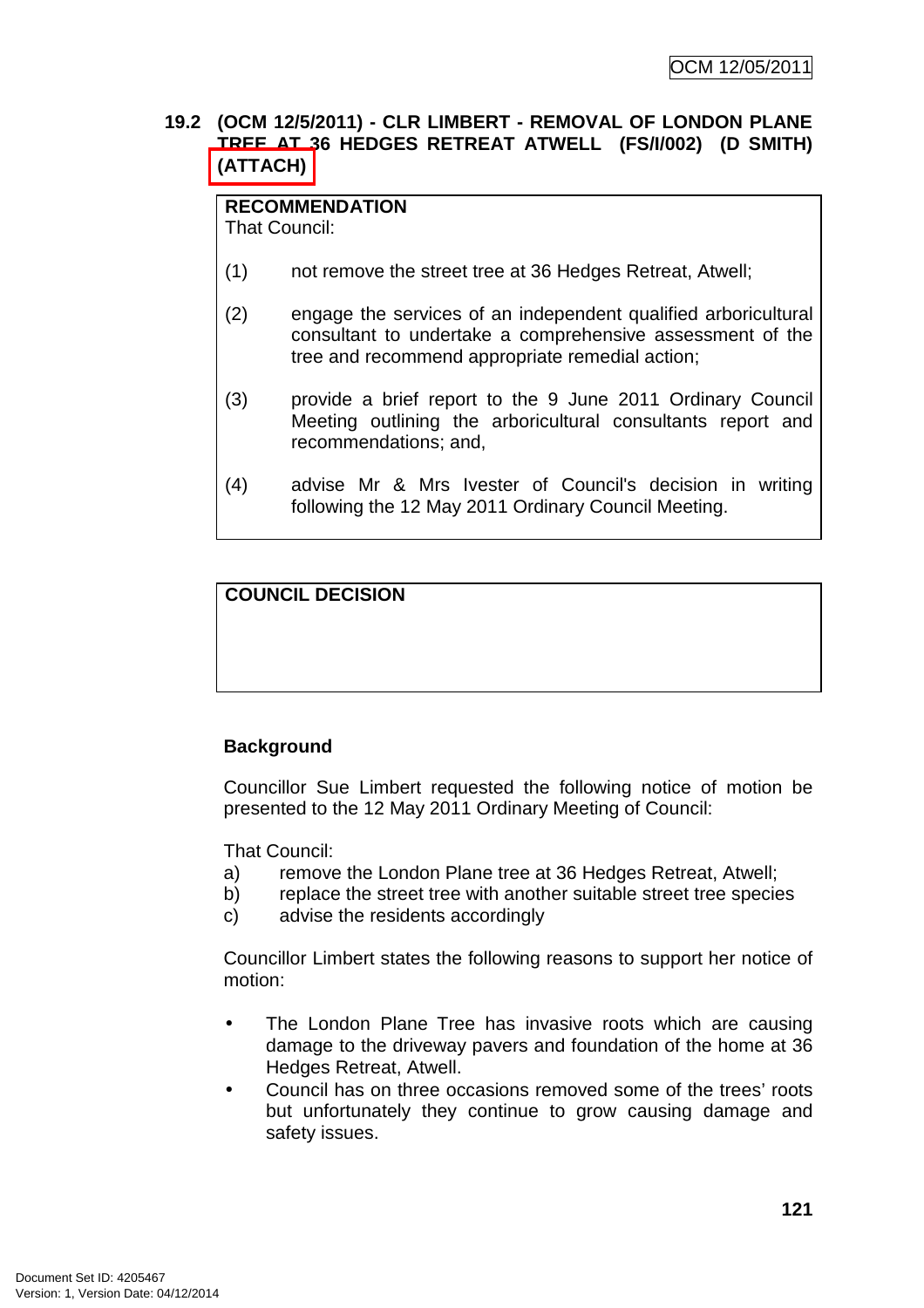Officers have reviewed the notice of motion and provide the following information to assist Council in its deliberations.

#### **Submission**

N/A

#### **Report**

Council officers have inspected the verge tree on a number of occasions and have undertaken a range of remedial works to remove surface roots on private land that had caused minor lifting to pavers at the edge of the driveway at 36 Hedges Retreat. These remedial works on private land were undertaken prior to the City in conjunction with the Local Government Insurance Scheme (LGIS) recently preparing a documented process to manage tree liability issues which precludes entry onto private property to undertake remediation works.

Mr Jim and Ms Jo Ivester are the owners of 36 Hedges Retreat Atwell and have provided Cr Limbert with a history of events associated with the management of this issue. A copy of these events is attached. It is evident that Council officers have assisted in the management of this situation over an extended period of time.

Each request to remove a street tree that is received by the City is inspected and a decision is based on specific criteria contained in Policy – PSEW15 – Removal and Pruning of Trees. It is important to recognise that no two requests to remove a tree are the same and no two trees possess identical growth characteristics even if both trees are of the same species. The decision to retain or remove a tree is based on situational merits, individual characteristics and specific policy criteria.

#### The Location – Hedges Retreat

The street tree at 36 Hedges Retreat is a Plane Tree (Platanus x acerifolia) located on the verge, the central point of the tree being 2.4 metres from the kerb, 0.8 metres from the front boundary and 7.3 metres from the front of the brick dwelling constructed on the allotment.

At one metre above natural ground level, the diameter of the trunk is 0.35 metres with the trees canopy possessing an 11 metre spread. An aerial photograph of 36 Hedges Retreat including the verge area is attached.

All verge trees planted in Hedges Retreat and a number of surrounding streets are Plane Trees. These trees were planted when the subdivision was developed approximately 15-18 years ago. An aerial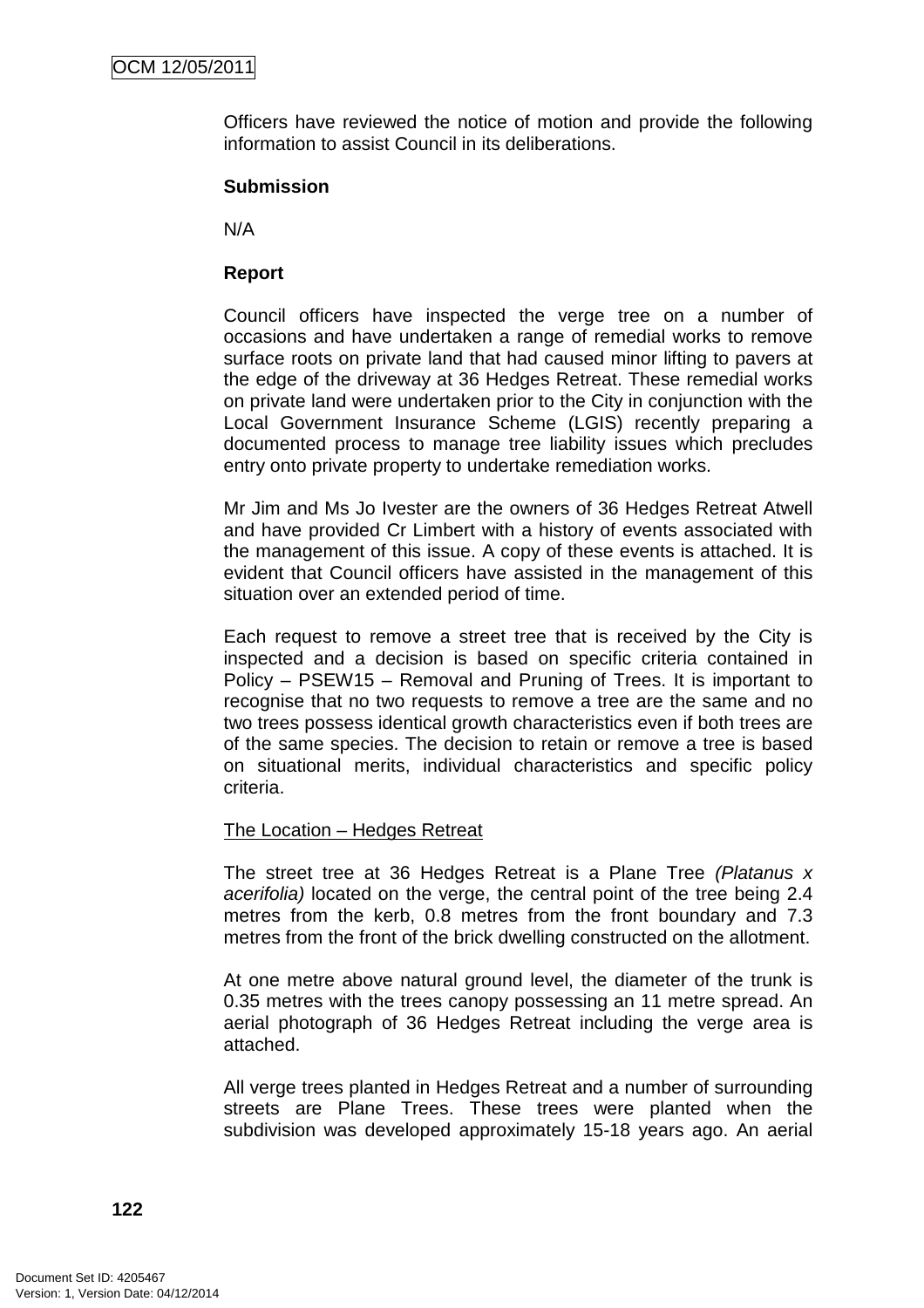photograph showing verge tree planting within the subdivision is attached.

Generally Plane Trees are deep rooted specimens however, when residents reticulate the verge and front lawn areas, this generates an artificial water source not normally available to a tree. A water source that is easily accessible and close to the ground surface encourages trees, including plane trees to access this water, producing copious quantities of surface roots, rather than developing a normal deep root pattern.

### Characteristics of Plane Tree

It is difficult to provide an accurate assessment depicting the characteristics of a typical Plane Tree, as the harsh climatic and unique soil conditions of Western Australia produce altered growth habits from most locations where plane trees are located, both in the southern and northern hemispheres. A plane tree growing in Western Australian conditions would typically possess the following characteristics:

- Hardiness Hardy to very hardy, tolerates cold winters, temperate conditions and hot summers
- Habit Deciduous
- Growth Rate Moderate
- Requirements Sun to light shade tolerating a wide range of soil types, air pollution tolerant
- Form Pyramidal when young; large, open habit with large branches when mature
- $Size 20$  metres with a domed canopy when mature

### The Management Process

A recently developed process - "Process to Manage Tree Liability Issues", now provides City officers with clear direction in dealing with routine tree enquiries including tree roots causing damage to private property. A copy of this process is attached.

Each claim for financial restitution and/or remedial action forwarded to the City for alleged damaged to private property is addressed on its merits in accordance with the abovementioned Process to Manage Tree Liability Issues.

When a written request for financial restitution and/or remedial action is received from a claimant, officers undertake the collection of all background information and documentation. This information is subsequently forwarded to LGIS for assessment. LGIS will accept or deny liability for the claim, based on the evidence and documentation provided by the City. In this case the claim was denied.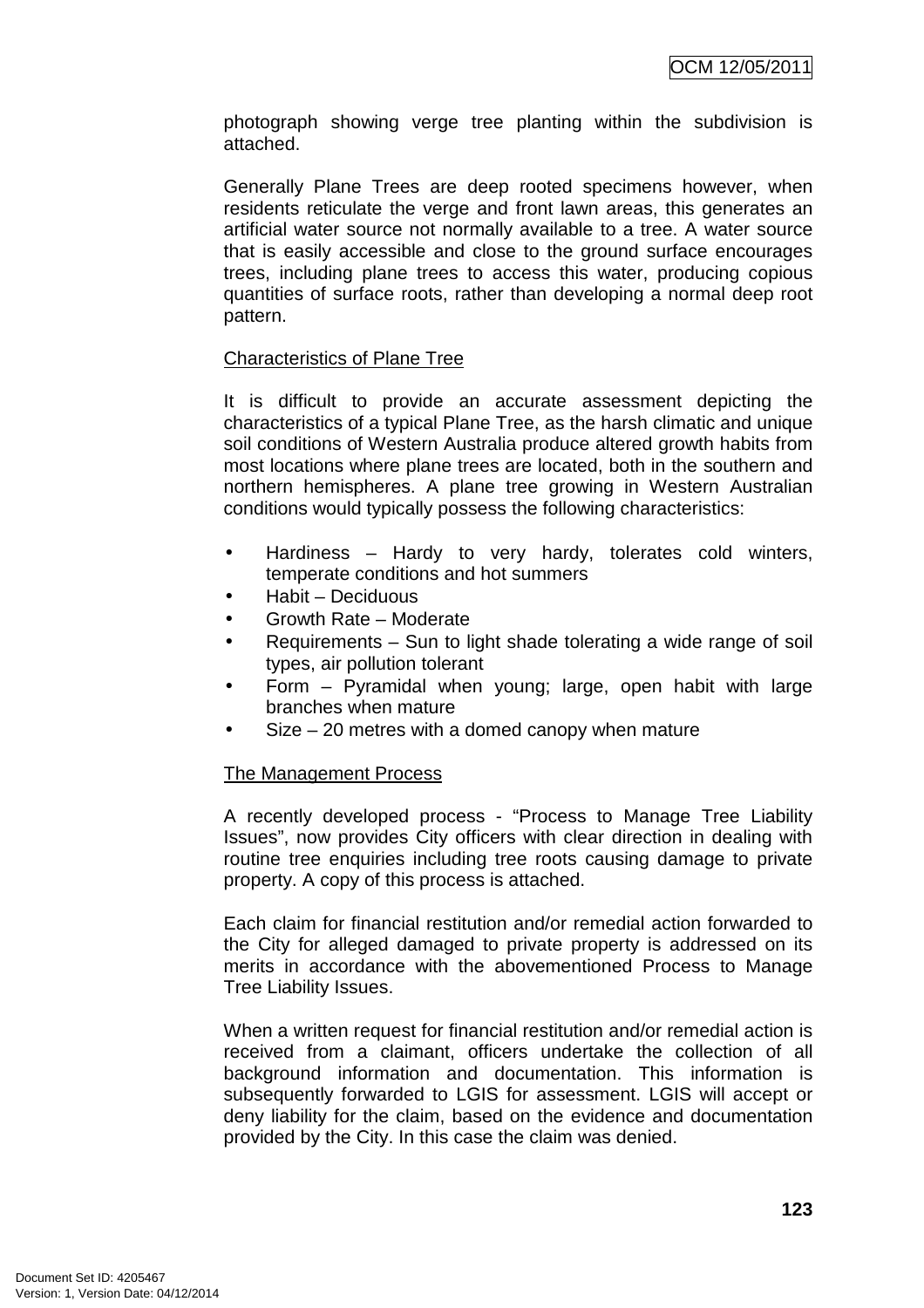#### Timeframe for Resolution

A tree is only removed as a last resort after all avenues to resolve the issue, mitigate risk and minimise damage have been exhausted. In some cases it may appear that the timeframe to resolve tree issues are protracted.

Trees are living entities and from the time of the first request to undertake remedial action there may be a range of additional issues that become evident during the resolution process. Each separate issue needs to be worked through, remediated and resolved. In many cases it is a complex process, made even more complicated when a claimant does not agree with the recommendations of Council staff, LGIS or qualified arboricultural consultants.

#### When a Claim is Denied

In the event that a claim is denied, LGIS inform the claimant in writing. Usually this will result in additional dialogue between LGIS and the claimant. In this case Mr Ivester contacted LGIS to discuss the reasons why the claim was denied and was not satisfied with the outcome.

The claimant has now contacted Cr Limbert to request that this matter be resolved by the Elected Members at the 12 May 2011 Ordinary Council Meeting.

### Policies and Documentation

There are a number of policies and documentation associated with tree liability issues. This documentation will be updated on a progressive basis to address current and emerging issues relating to the management of street trees. The documentation includes:

Position Statement

PSEW15 Removal and Pruning of Trees

**Documentation** 

- Process to Manage Tree Liability Issues
- Tree Inspection Process to Engage Tree Consultant
- City of Cockburn Tree Inspection Report

This documentation was included in a report regarding Tree Liability Issues presented to the Ordinary Council Meeting of 12 May 2011.

#### Managing Street Trees as a Valuable Asset

It is important to recognise that trees are valuable in the urban environment. Valid, robust and substantiated evidence needs to be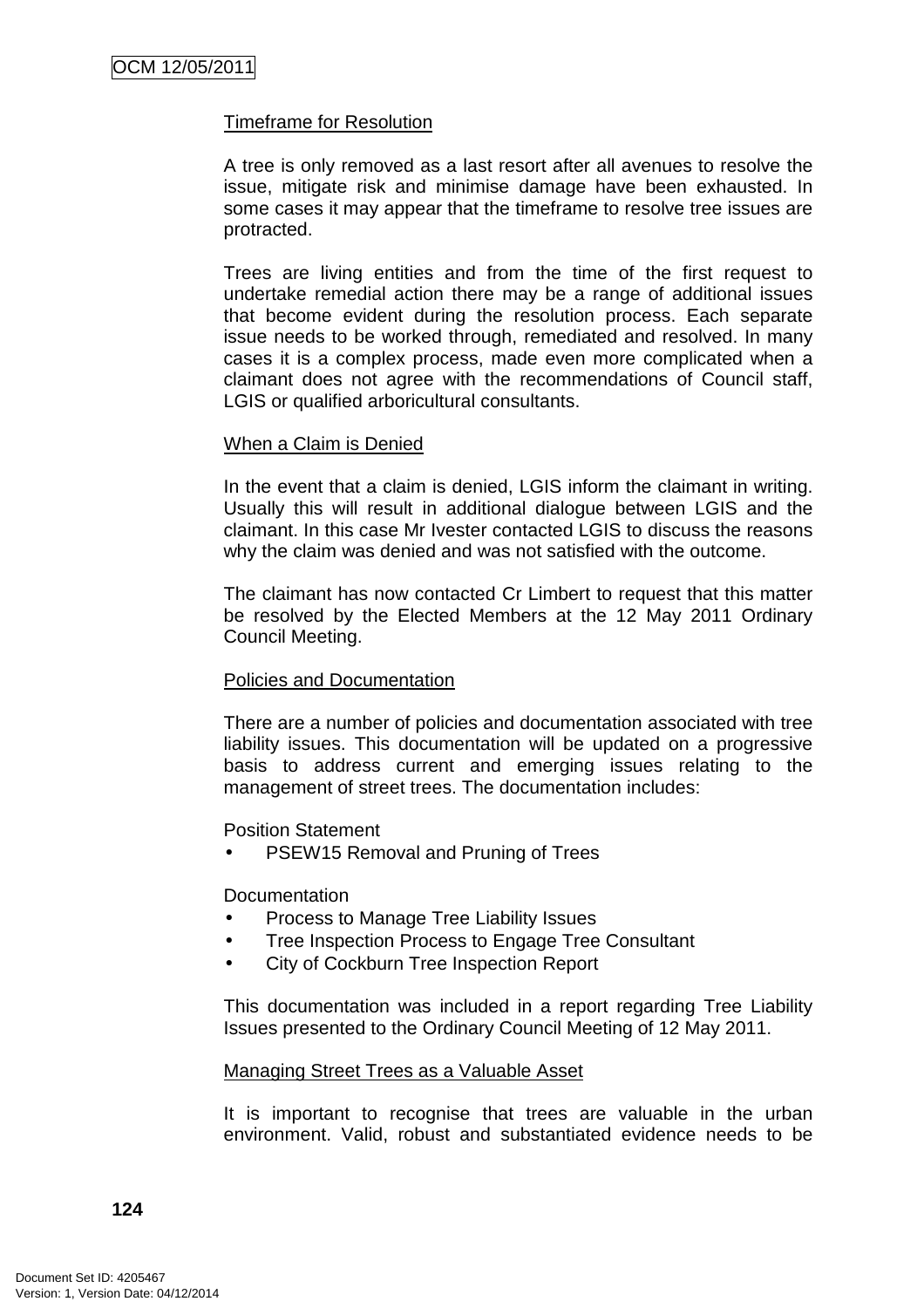provided for assessment before approval is given to remove a street tree.

It is essential that all avenues to mitigate damage are explored and investigated prior to removing a tree.

It is common practice to use the same species as a street tree within a street or subdivision, which is the case in this situation. Should approval be provided for a specific tree to be removed, it is likely that this will establish an undesirable precedent, in that other requests for tree removal will be received for similar or other minor reasons.

#### Additional Investigation

It is suggested that an independent arboricultural consultant be engaged to determine whether the use of a root barrier at the front boundary of the allotment would be suitable to address the problem and negate the need for the tree to be removed. It is envisaged that this investigation could be undertaken within the timeframe required to provide a further report at the June Ordinary Council Meeting.

It must be understood that there are a range of important factors to be considered when using root barrier as a mitigating treatment. The size of roots that will be severed and the distance where severing of roots occur in relation to the trunk of the tree determine whether the treatment will be effective or will likely cause other safety and structural issues associated with the tree.

### **Strategic Plan/Policy Implications**

#### **Demographic Planning**

• To ensure development will enhance the levels of amenity currently enjoyed by the community.

#### **Lifestyle and Aspiration Achievement**

• To deliver our services and to manage resources in a way that is cost effective without compromising quality.

### **Budget/Financial Implications**

Position Statement PSEW 15 Removal and Pruning of Trees states:

Where the Council has resolved to authorise removal of a tree at the request of an adjacent property owner:

1 Removal shall be at full cost to the property owner who made the request for removal;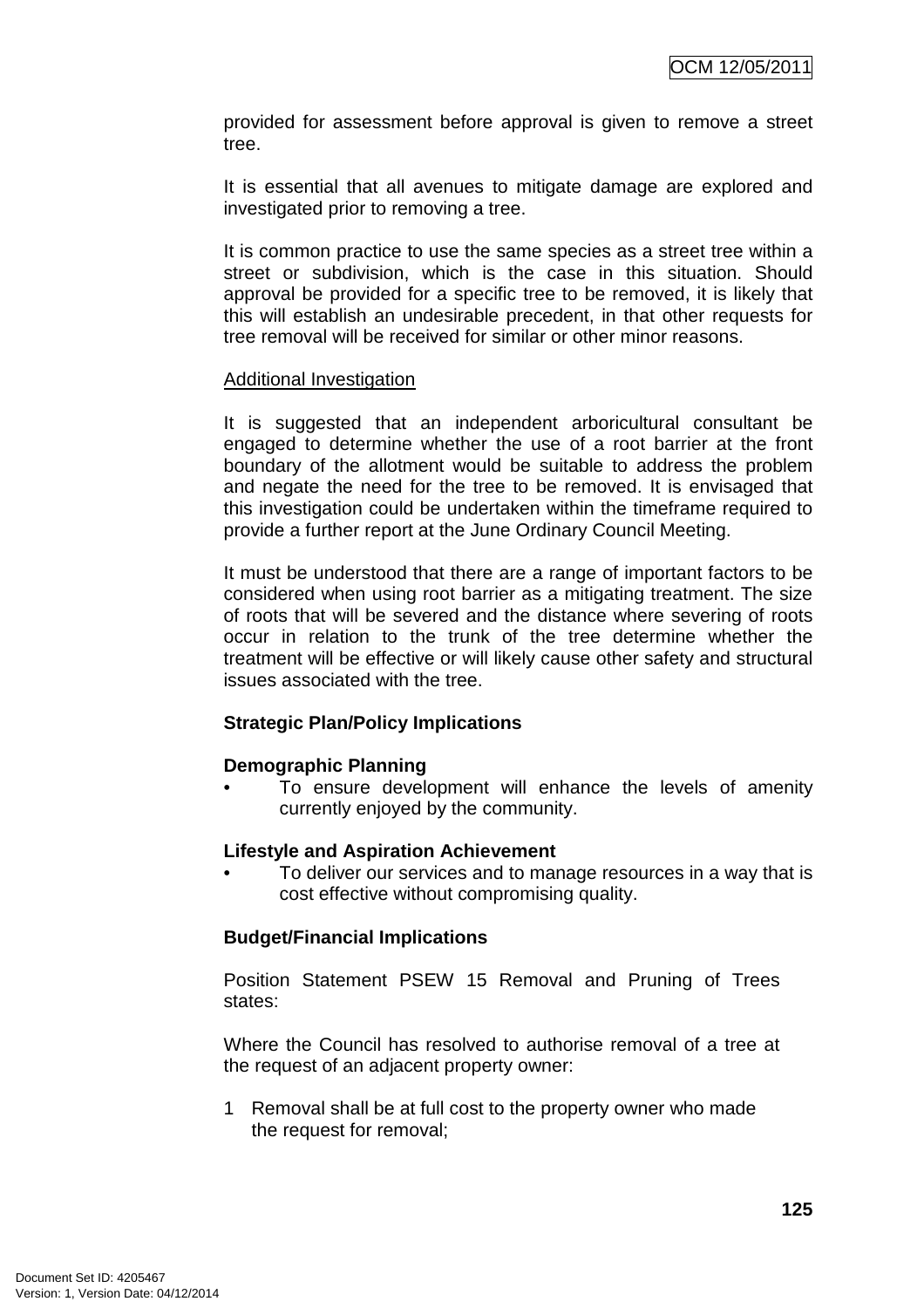- 2 The tree shall be dismantled to the ground, removed from the site and the stump shall be ground out;
- 3 The tree shall be removed by a suitable contractor engaged by the City for the purpose;
- 4 The tree shall not be removed until the City has received payment for the full cost of removal; and
- 5 The City at the Council's cost shall plant a replacement tree suitable for the location, within six months of removing the original tree.

It is estimated that the cost to remove this tree would be in the vicinity of \$800.00.

## **Legal Implications**

LGIS have denied this claim to have the tree removed. LGIS Liability assesses all claims on a common law negligence basis. Claims will generally only be paid if LGIS determine that Council would most likely be found liable in a civil court, based on any applicable legislation and case law (precedents set by the courts in previous judgements for similar cases).

A component of the reason Councils pay to have a public liability insurance policy is so that the insurance company can manage these claims on the City's behalf, and when appropriate, defend claims where the City is not liable for a particular loss.

## **Community Consultation**

There has been significant consultation with the owners of 36 Hedges Retreat over a significant period of time in an effort to resolve this matter.

### **Attachment(s)**

- 1. History of events provided by Mr Ivester.
- 2. Aerial photograph of 36 Hedges Retreat including the verge area.
- 3. Aerial Photograph showing verge tree planting within the surrounding subdivision.
- 4. Process to Manage Tree Liability Issues.

## **Advice to Proponent(s)/Submissioners**

The Proponent(s) have been advised that this matter is to be considered at the 12 May 2011 Council Meeting.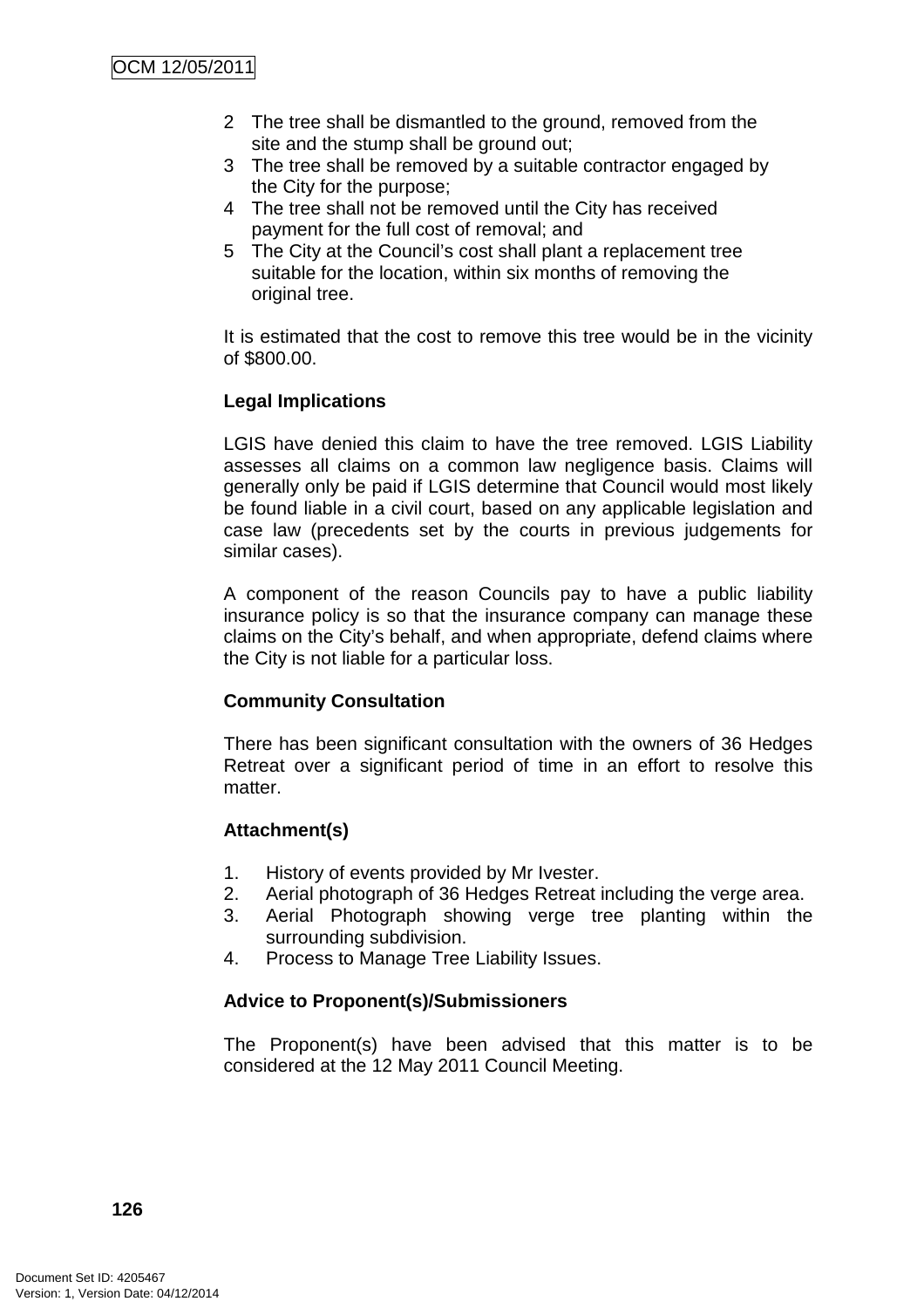### **Implications of Section 3.18(3) Local Government Act, 1995**

Nil.

### **19.3 (OCM 12/5/2011) - DEPUTY MAYOR ALLEN - JANDAKOT VOLUNTEER BUSHFIRE BRIGADE - LOCATION, RESOURCES AND OTHER ISSUES (RS/L/005; RS/L/006) (R AVARD)**

#### **RECOMMENDATION** That Council:

- (1) reaffirms its position of April, 2006, that it supports the retention of the Jandakot Volunteer Bush Fire Brigade (JVBFB) and it staying at the current location (Liddelow Road, Banjup);
- (2) maintains the current arrangement with FESA to provide a Community Emergency Management Officer on a 50/50 cost share basis; and
- (3) seek the involvement of FESA, Jandakot and South Coogee Volunteer Bush Fire Brigades to undertake a complete review of the resources required to satisfactorily address the Bush Fire Management and operational obligations of the City.

# **COUNCIL DECISION**

## **Background**

By email received on 20 April, 2011, Deputy Mayor Allen submitted the following Notice of Motion for consideration at the May Council Meeting:

### RECOMMENDATION

That Council:

1. reaffirm its position of 2006, that they support the retention of the Jandakot Volunteer Bush Fire Brigade (JVBFB) staying in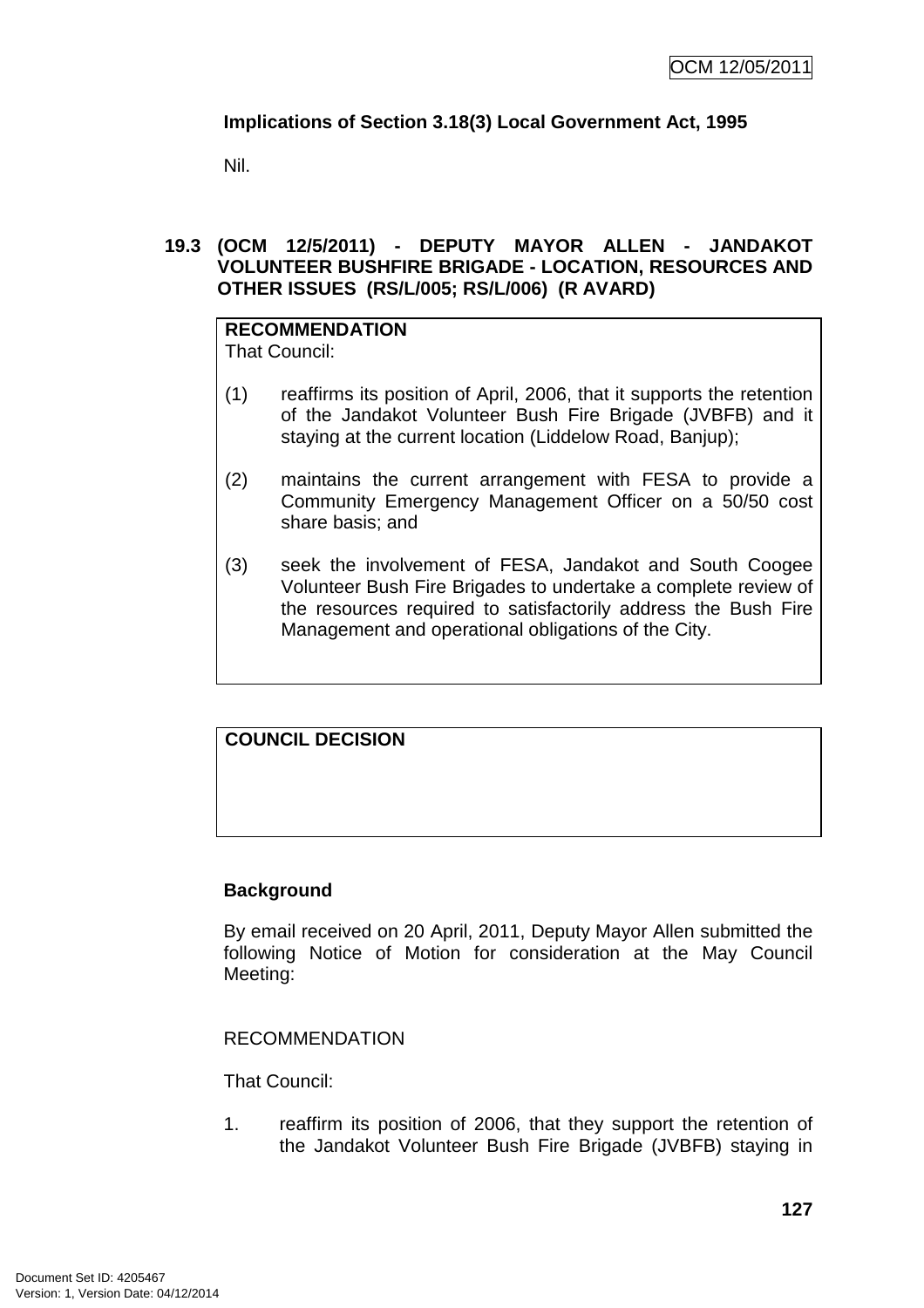situ at their current location and not merging with the South Coogee VBFB, moving to Poletti Rd building or being shut down and that all current resources remain with this volunteer brigade.

2. Withdraw their 50% funding of the Bush Fire Control Officer with FESA.

### **Submission**

N/A

### **Report**

The Council at its Ordinary Council meeting of 20 April 2006 resolved as follows:

*…. the Jandakot Volunteer Bushfire Brigade continue to be housed at its present location for the foreseeable future; and* 

*Oppose the reduction of any resources by FESA with the construction of the new headquarters as there remain significant hazards in the semi rural and reserve areas of the City.*

There is nothing that would constrain the Council of the City of Cockburn to reaffirm its decision of 20 April 2006 that it supports the retention of the Jandakot Volunteer Bushfire Brigade at its present location.

The City of Cockburn and FESA have an MOU which spells out the arrangements for the contracting by the City for FESA to perform the role of Chief Bushfire Officer/Community Emergency Services Manager (CESM is the current title) for the City of Cockburn. This arrangement has been in place since 2003 and has a number of clear advantages to both parties and improved capacity to deal with wild fires in the City of Cockburn.

- 1. A CESM provides the City with a direct contact to FESA management through the District Manager and Regional Director.
- 2. A FESA CESM provides the City with the support of the entire regional office at a large incident and guaranteed back-up support in the case of the CESM being off duty for reasons of sickness or annual leave.
- 3. Shared costs reduce the burden on Council in regards to wages, vehicle and office facilities.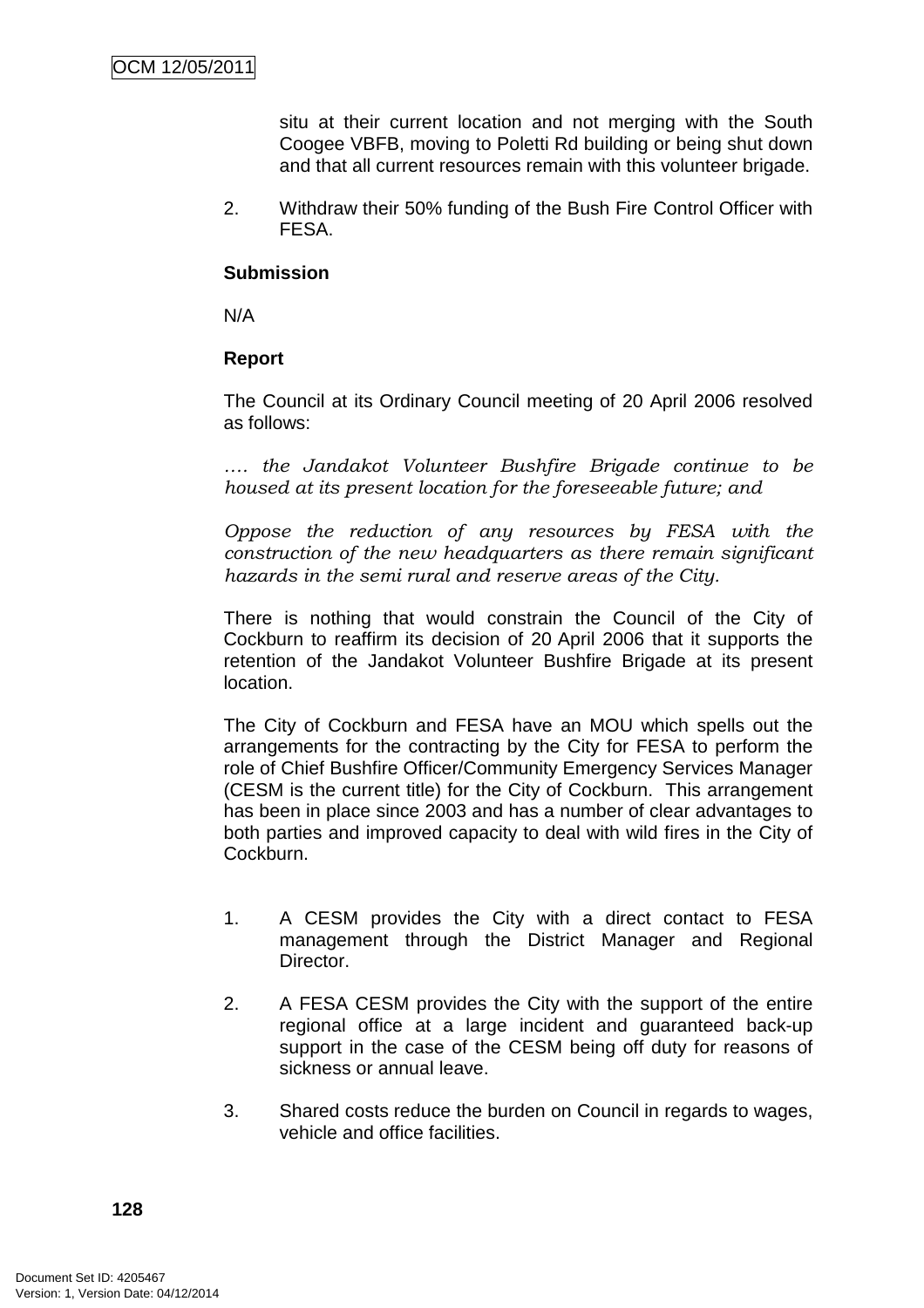- 4. Provides the capacity for FESA to provide a range of expertise to support other departments within the City, for example, the development of fire management plans and new legislation related to fire risk areas.
- 5. Provides direct internal contact with FESA when working on Emergency Services Levy (ESL) funding and operational grants. This has been seen when negotiating funding for the New Facilities for the Emergency Services building in both the design and support from the regional office.
- 6. Direct link to the FESA Training Centre and training information and courses.
- 7. The current incumbent has access to senior level Emergency Management Courses funded by FESA at no cost to Council.
- 8. FESA meets all overtime costs at no charge to Council.
- 9. Provides a direct line of communication with Fire and Rescue Services (FRS) which has enabled the City's resources to be used at incidents within adjoining areas.
- 10. Direct access to FESA communication centre.
- 11. By being a FESA employee allows the City to have at its disposal a Senior Trainer Assessor to ensure skills and training levels are maintained within the brigades.
- 12. Has monthly briefings and regional training with FESA managers, both local Brigades and FRS.

An argument has been put by representatives of the Jandakot Volunteer Bushfire Brigade and others that the current arrangement between the City and FESA is a conflict of interest and that the person should be employed to defend the position of the Volunteers and the City. It is considered that of far greater importance to the volunteers and the Council is to have a strong and co-operative arrangement with FESA. Any matters of difference are better dealt with by the senior administration of both services, not the officer acting as the Chief Fire Control Officer.

Of most benefit to the City of Cockburn under the current arrangement is to mitigate the risk to Council associated with its responsibilities in wild fire situations. Wild fires are by their very nature extremely high risk to property and life, unpredictable and problematic. Should the City revert to having a significant role in wild fires through the employment of a Chief Bushfire Control officer it also increases its risk of claims against it. The problem is further exacerbated by the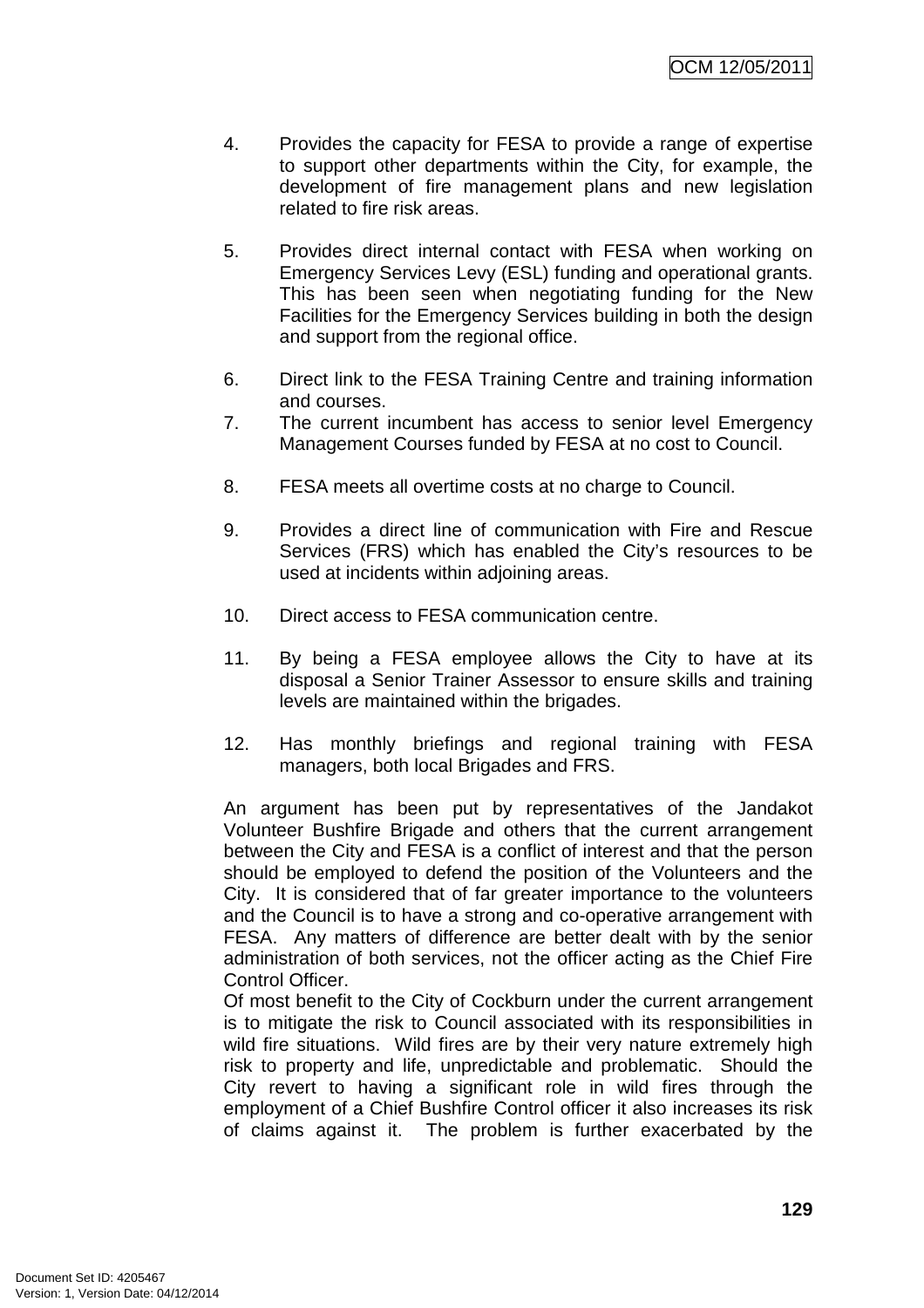likelihood that the City would not be able to employ a person with the necessary skills and experience to fulfil the role to the standard that can be achieved through the current arrangement with FESA.

It is, at this stage, recommended that the Council retain the current arrangement with FESA to fulfil the role of Chief Bushfire Control Officer.

Following on from the Briefing Session with representatives of FESA and JVBFB, conducted on 2 May, 2011, it is suggested that this issue be included in the review proposed as an outcome. There was general agreement that the review group could comprise of equal representation from each of the stakeholder groups to eliminate the perception of any decisions being preconceived. While there has been resistance to any review being necessary from the Captain of the JVBFB, it is considered appropriate for this course of action, on the basis that many of the arrangements currently in place are as a result of the previous review, undertaken in September, 2002. Given that nearly 9 years has elapsed, a comprehensive review is recommended involving all affected parties. At the very least, this should occur as a demonstration of good governance practice being followed.

Furthermore the Inquiry into the Armadale Fires will likely provide advice and recommendation on many matters including the relationship between the FRS and the Volunteer Brigades.

### **Strategic Plan/Policy Implications**

### **Infrastructure Development**

• To construct and maintain community facilities that meet community needs.

### **Lifestyle and Aspiration Achievement**

• To identify community needs, aspirations, expectations and priorities for services that are required to meet the changing demographics of the district.

### **Governance Excellence**

• To conduct Council business in open public forums and to manage Council affairs by employing publicly accountable practices.

### **Budget/Financial Implications**

Under the current arrangement with FESA the City pays 50% of the wages and on costs for one employee for 2010/11 was \$45,000 and 50% of the vehicles expenses which was \$7,873 for 2010/11.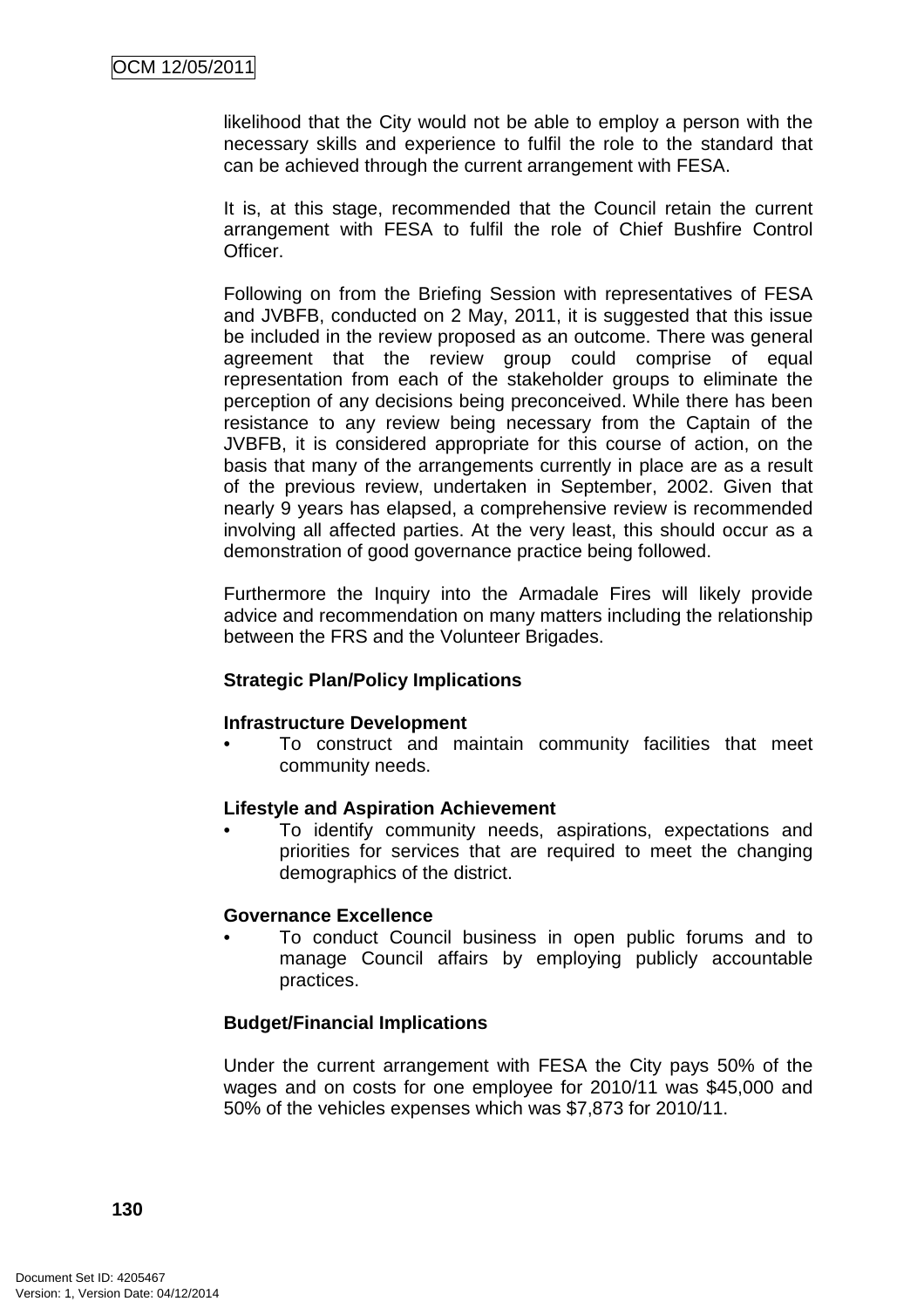Should Council employ a person directly the annual cost to Council would be in the vicinity of \$90,000 inclusive of wages and on costs. Vehicle expenses of \$16,000 and office and general expenses of \$10,000 giving a total of \$116,000.

### **Legal Implications**

Clause 4.10 of Council's Standing Orders Local Law refers.

Part 3 Section 12 (2) (e) and (f) of the Fire and Emergency Services Authority of Western Australia Act, 1998.

### **Community Consultation**

N/A

**Attachment(s)**

N/A

**Advice to Proponent(s)/Submissioners** 

N/A

**Implications of Section 3.18(3) Local Government Act, 1995**

Nil.

### **20. NOTICES OF MOTION GIVEN AT THE MEETING FOR CONSIDERATION AT NEXT MEETING**

### **21. NEW BUSINESS OF AN URGENT NATURE INTRODUCED BY COUNCILLORS OR OFFICERS**

### **22. MATTERS TO BE NOTED FOR INVESTIGATION, WITHOUT DEBATE**

### **23. CONFIDENTIAL BUSINESS**